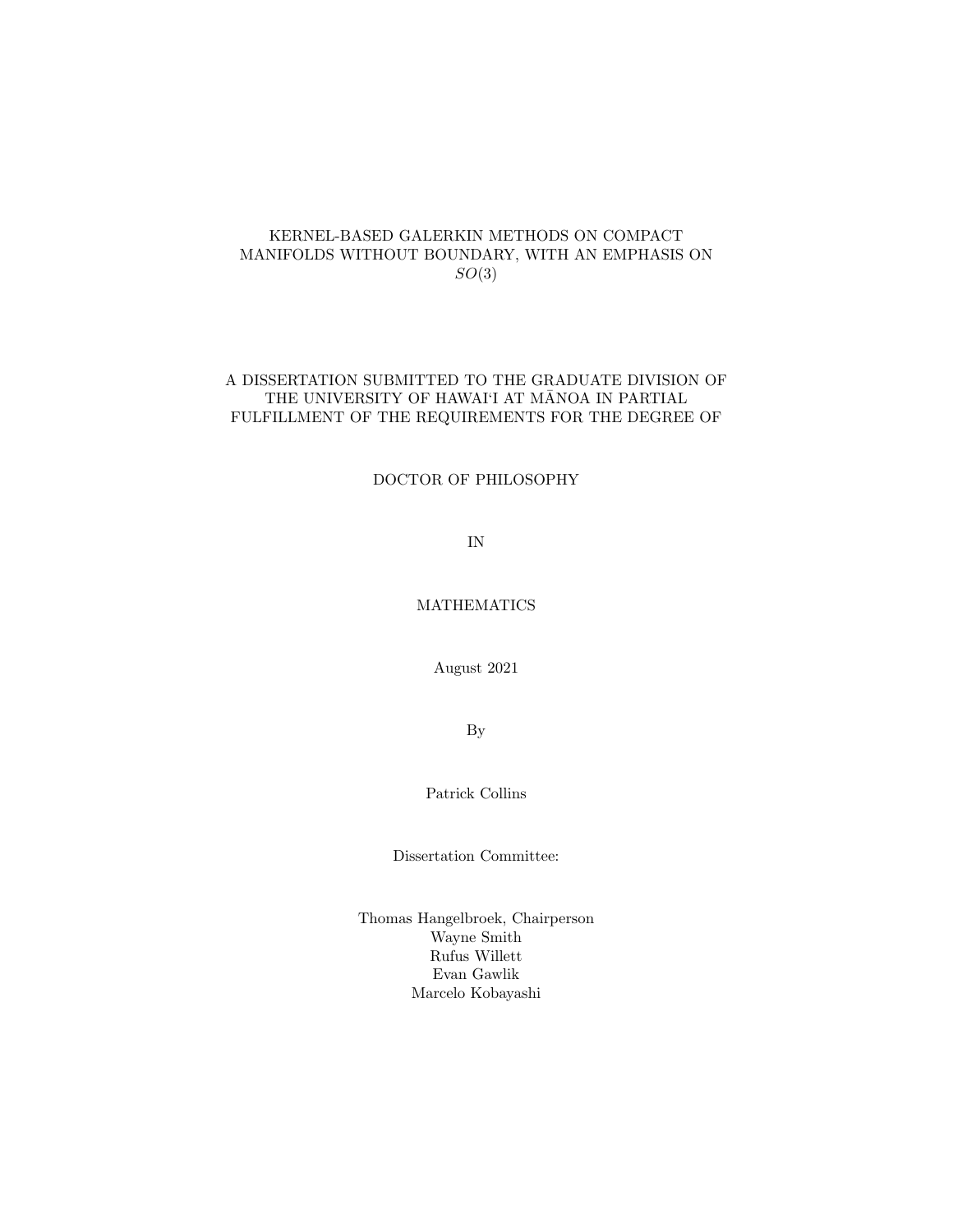## Abstract

We develop a kernel-based Galerkin method for numerically solving elliptic partial differential equations on compact Riemannian manifolds without boundary that are mesh-free, coordinate-free, regularity-preserving, and high-performing. A fundamental challenge is to combine a theoretical solution with mesh-free quadrature in such a way that approximation power is not lost.

We show that the approximation power of the computed (discretized) solution can be made to be on par with the approximation power of the theoretical solution, provided the oversampling exponent is sufficiently large. We then show how to truncate a kernel on  $SO(3)$  given by a Hilbert-Schmidt series in such a way that the approximation power of both the truncated solution and the discretized truncated solution (again using quadrature) is on par with the approximation power of the theoretical solution, provided the truncation parameter is sufficiently large.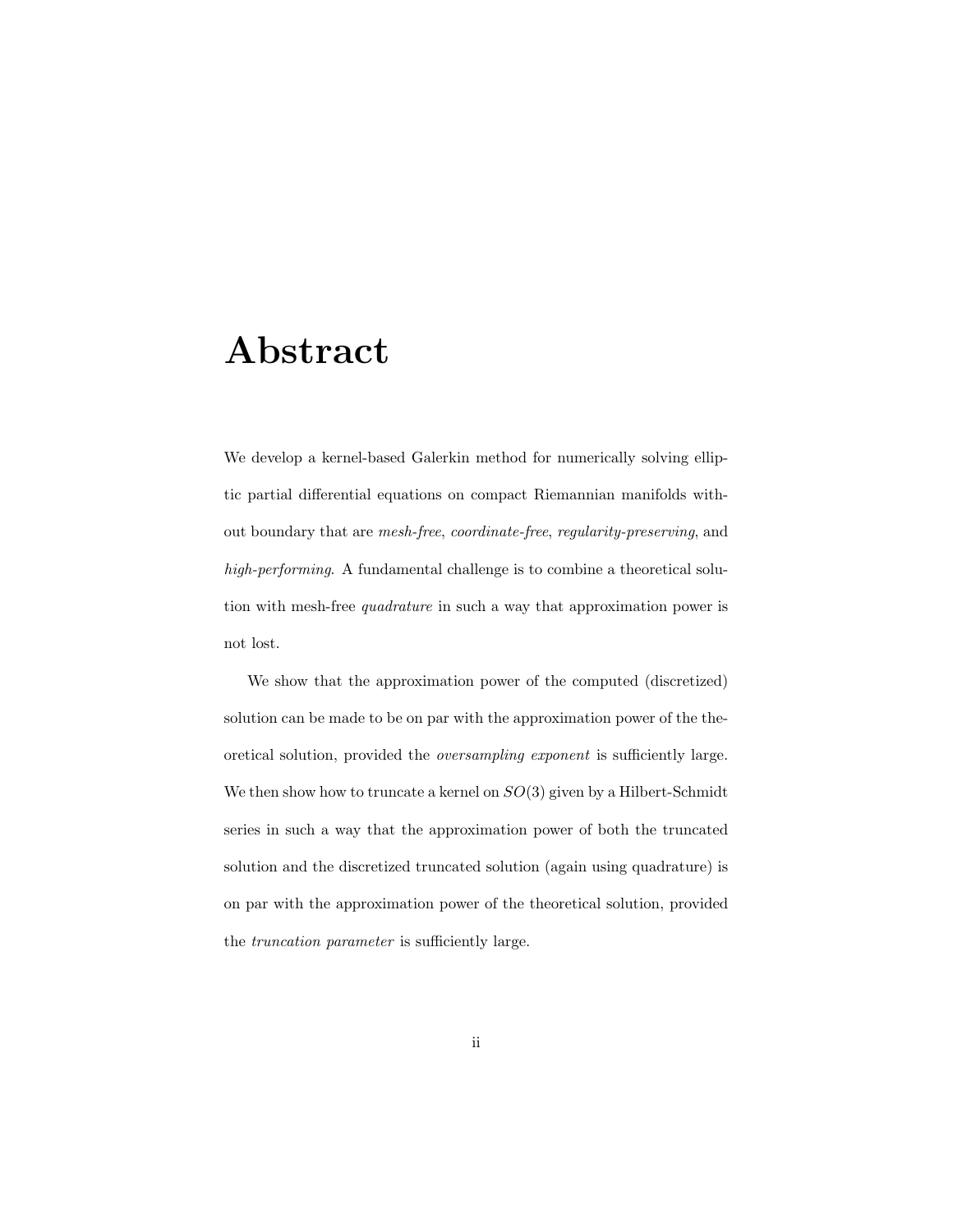# **Contents**

| 1           |     | Introduction                                                  | $\mathbf 1$ |
|-------------|-----|---------------------------------------------------------------|-------------|
| $\mathbf 2$ |     | <b>Background</b>                                             | 7           |
|             | 2.1 | Positive Definite and Conditionally Positive Definite Kernels | 8           |
|             | 2.2 |                                                               | 10          |
|             | 2.3 |                                                               | 13          |
|             | 2.4 |                                                               | 14          |
|             | 2.5 |                                                               | 18          |
|             | 2.6 |                                                               | 21          |
|             | 2.7 | Sets of Centers; The Zeros Lemma                              | 23          |
|             | 2.8 | Interpolation Error Estimates                                 | 27          |
| 3           |     | Kernel-Based Galerkin Methods                                 | 31          |
|             | 3.1 |                                                               | 32          |
|             | 3.2 |                                                               | 34          |
|             | 3.3 | Kernel-Based Galerkin Methods                                 | 40          |
|             | 3.4 | The Stiffness Matrix in the Lagrange Basis                    | 46          |
| 4           |     | Quadratized Kernel-Based Galerkin Approximation               | 51          |
|             | 4.1 | The Quadratized Stiffness Matrix                              | 52          |
|             | 4.2 |                                                               | 67          |
|             | 4.3 |                                                               | 77          |
| 5           |     | The Rotation Group                                            | 80          |
|             | 5.1 |                                                               | 80          |
|             | 5.2 |                                                               | 83          |
|             | 5.3 | Orthonormal Basis Eigenfunctions                              | 85          |
|             | 5.4 |                                                               | 87          |
|             | 5.5 | Energy Estimates: Two Examples                                | 89          |
|             | 5.6 | Algorithm: Quadrature Weights                                 | 91          |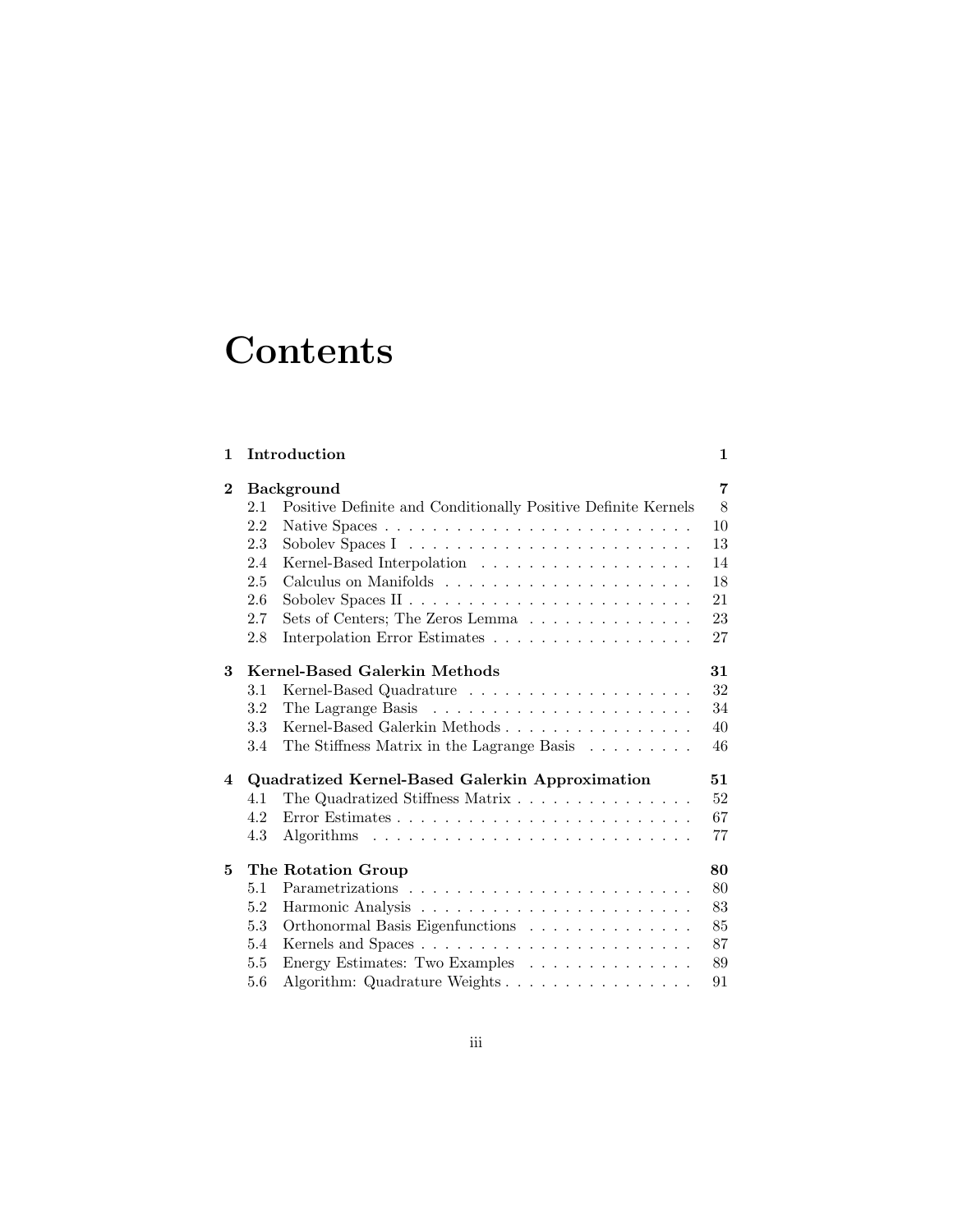|  | 6 A Truncated $SO(3)$ Kernel                       | 93 |
|--|----------------------------------------------------|----|
|  |                                                    |    |
|  |                                                    |    |
|  | 6.3 The Truncated Stiffness Matrix 108             |    |
|  | 6.4 Truncated Galerkin Approximation 112           |    |
|  | 6.5 The Quadratized Truncated Stiffness Matrix 116 |    |
|  | 6.6 Quadratized Truncated Approximation 118        |    |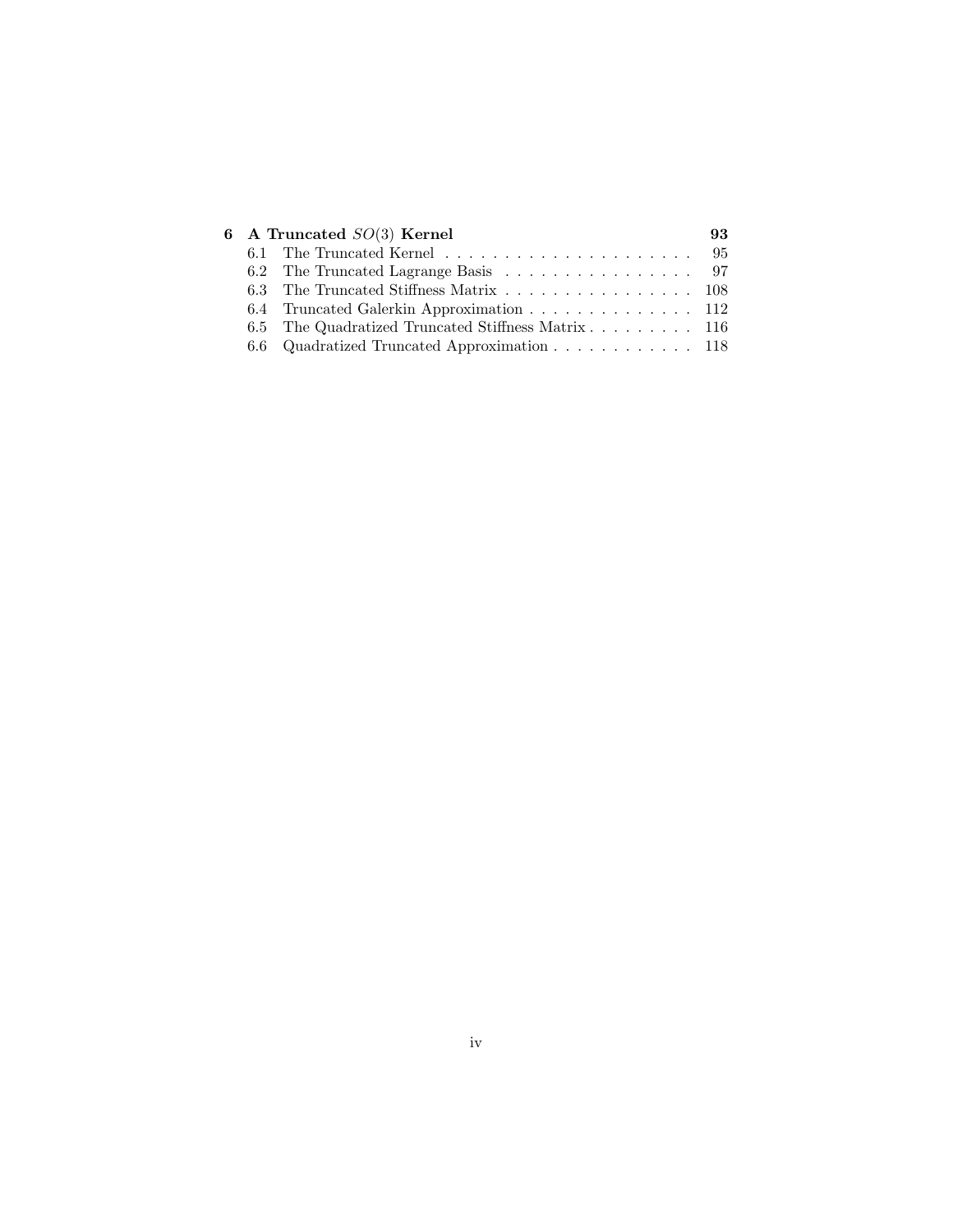# List of Figures

| 4.1 Plots of $log(w_{\min})$ versus $log(q_{\Lambda})$ , where $w_{\min}$ is the minimum |    |
|------------------------------------------------------------------------------------------|----|
| quadrature weight for centers $\Lambda$ , for samples $\Lambda$ of $SO(3)$ of            |    |
|                                                                                          | 74 |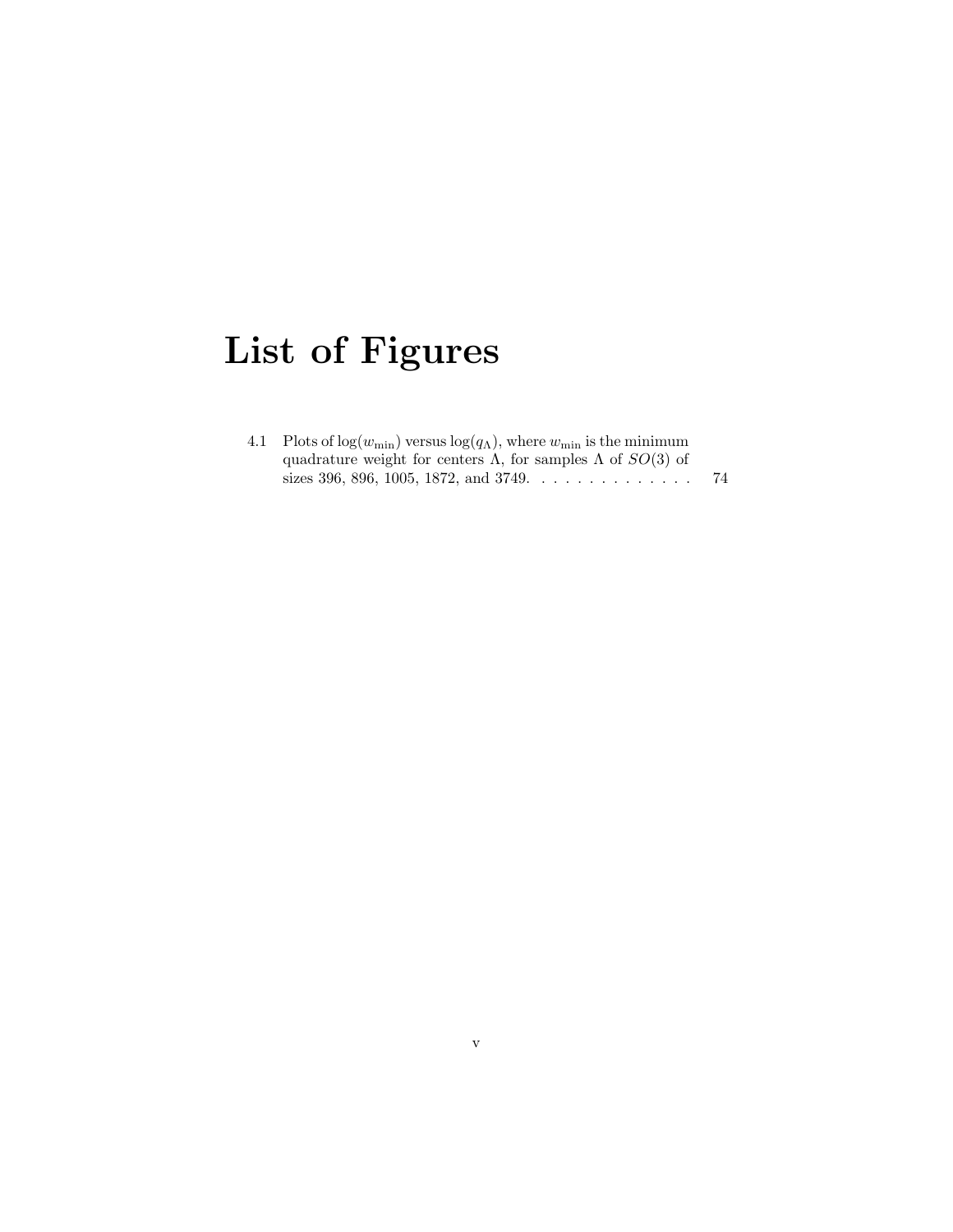### Chapter 1

# Introduction

Our overarching goal is to develop kernel-based methods for numerically solving elliptic partial differential equations (PDEs) on compact Riemannian manifolds that are mesh-free, coordinate-free, high-performing, and regularity-preserving. Mesh-free means we don't need to build any additional structure on our underlying space - like triangulations or uniform grids - only to sample the functions that appear in the differential equation. Coordinate-free means when we are considering a problem on a manifold, we don't have to work in coordinate patches, and therefore don't have to join together pieces of solutions. We note that we will work in coordinate patches to prove various results, but the methods themselves don't require it. High-performing means the methods work progressively better for more regular solutions, and can thus be suited to the regularity of the solutions we want to approximate. Regularity-preserving means that the regularity of the computed solution matches the regularity of the actual solution.

A Galerkin method is one in which the equation is put in a weak form, which is an equation on a Hilbert space with a bilinear form on the left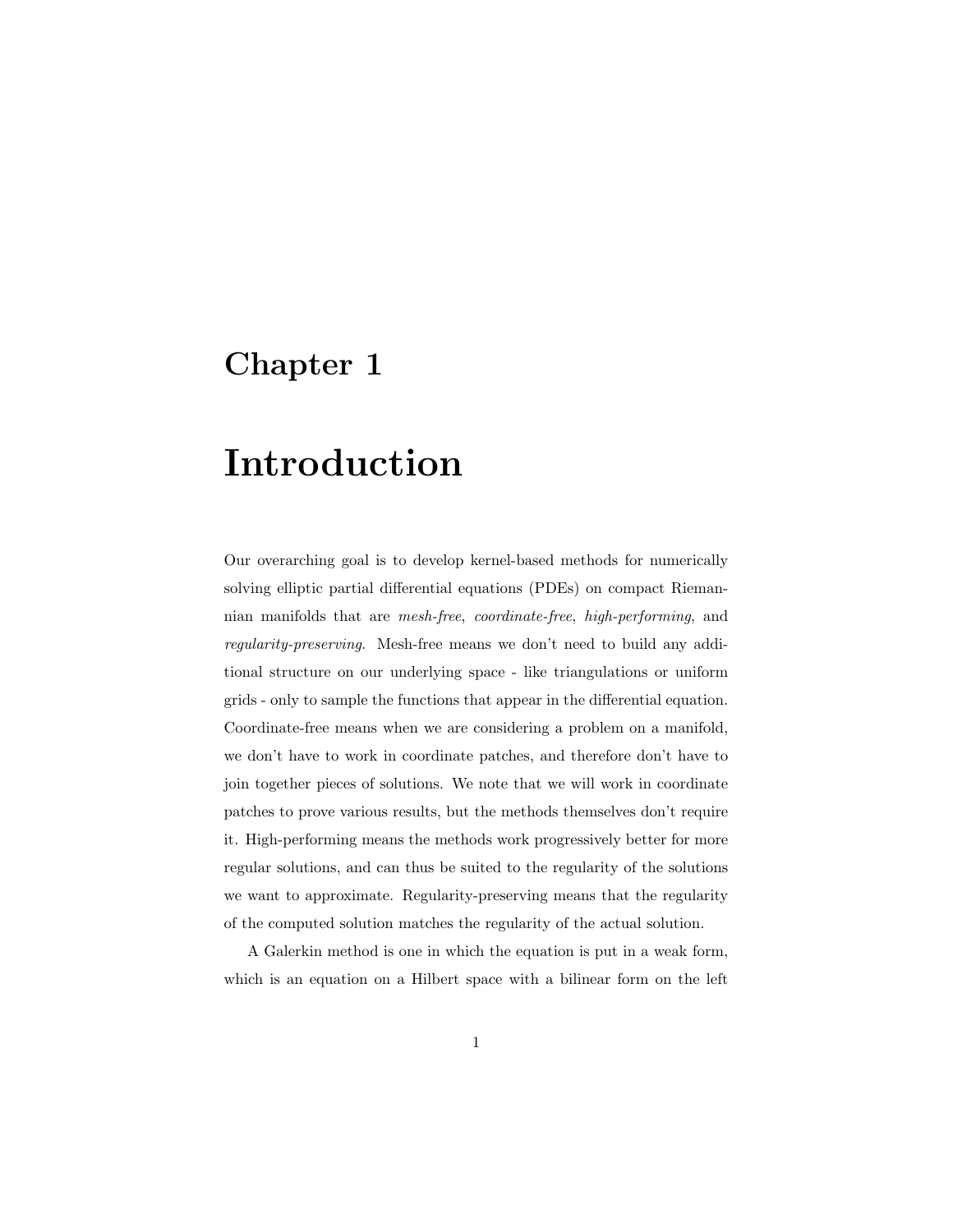and a linear functional on the right. Putting the equation in weak form usually requires multiplying by a test function and performing a manipulation analogous to integration by parts. The corresponding weak form of the problem is then solved on a finite-dimensional subspace of that Hilbert space.

We demonstrate with a classical example on the circle. Consider the second-order equation  $-u'' + u = f$  on  $\mathbb{S}^1$ , where  $f \in L_2(\mathbb{S}^1)$ . Our set of test functions in this context is  $H^1(\mathbb{S}^1)$ , the set of functions  $v \in L_2(\mathbb{S}^1)$ for which the (distributional) derivative  $v'$  is also in  $L_2(\mathbb{S}^1)$ . Multiplying by  $v \in H^1(\mathbb{S}^1)$ , integrating, and performing integration by parts on the principal part on the left yields our weak form:

$$
\langle u, v \rangle := \int_0^{2\pi} \left( u'(\theta) v'(\theta) + u(\theta) v(\theta) d\theta \right) = \int_0^{2\pi} f(\theta) v(\theta) dv =: \lambda_f(v).
$$

The weak formulation of the problem now reads: find  $u \in H^1(\mathbb{S}^1)$  such that  $\langle u, v \rangle = \lambda_f(v)$  for all  $v \in H^1(\mathbb{S}^1)$ . The finite-dimensional subspace V of  $H^1(\mathbb{S}^1)$  that we use could be, for example, a space of trigonometric polynomials, or a suitable space of piecewise-defined algebraic polynomials. A Galerkin approximation is a solution to the following modified problem: find  $u \in V$  such that  $\langle u, v \rangle = \lambda_f(v)$  for all  $v \in V$ . Given a basis  $\mathcal{B}$  for  $V$ , the coefficients of the Galerkin approximation in that basis are usually obtained by solving an  $n \times n$  linear system, where  $n = \dim(V)$  - for each  $b \in \mathcal{B}$ ,  $\langle u, b \rangle = \lambda_f (b)$  yields an equation in the *n* unknown coefficients, and there are  $n$  such  $b$ . The matrix of this linear system is called the *stiffness* matrix.

We consider in this thesis kernel-based Galerkin methods. Other prominent Galerkin methods include finite-element methods, where the finitedimensional spaces are functions supported in subdomains of the underly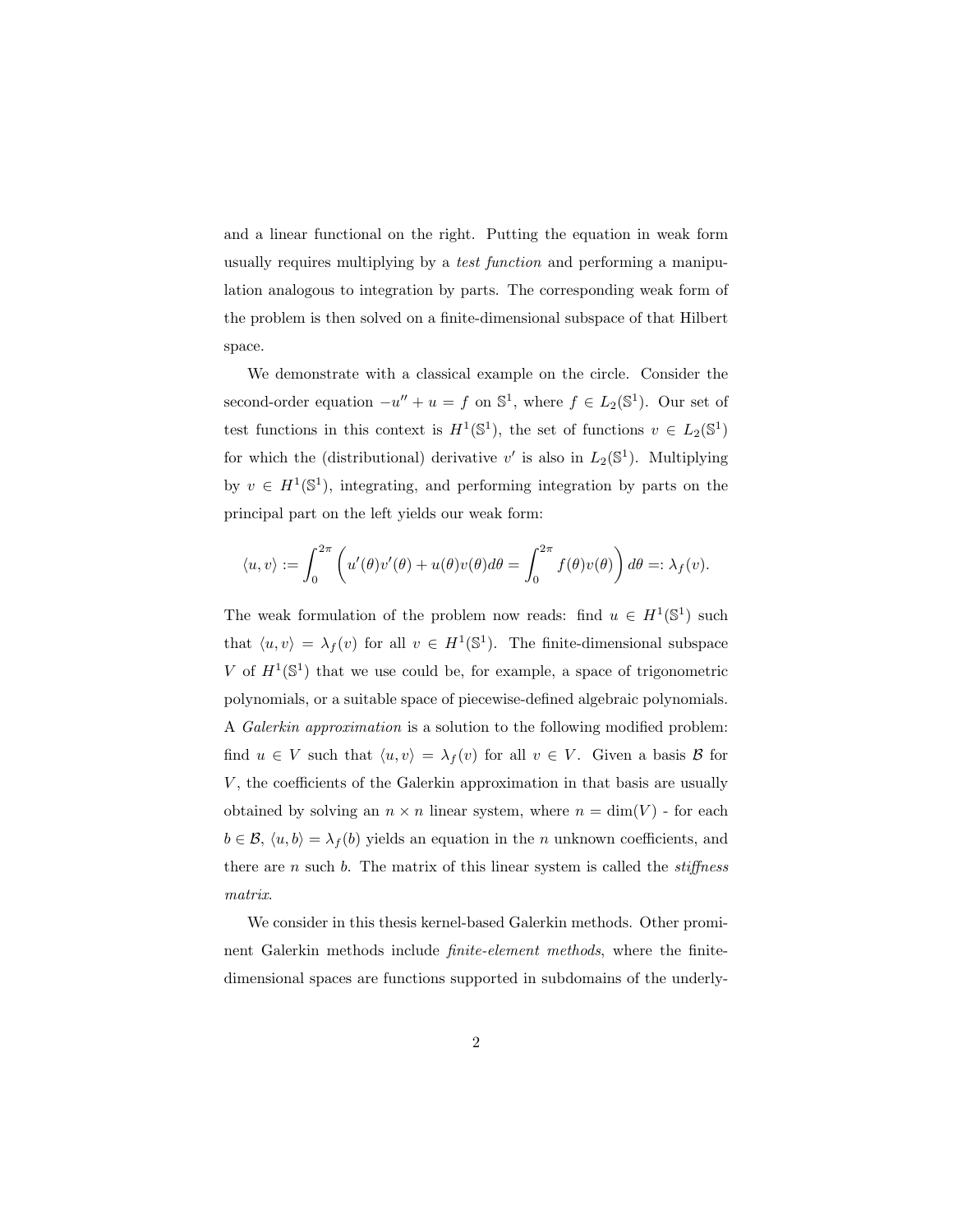ing space - for example, piecewise polynomials on a triangulation. Methods in which trigonometric polynomials or, more generally, eigenfunctions of the Laplace-Beltrami operator, are often referred to as spectral methods. Indeed, the truncated Galerkin approximation scheme we treat in Chapter 6 is a spectral method.

In order to implement these methods practically we must find a way to suitably discretize the bilinear form and linear functional. In our case we use quadrature, in which integrals are approximated via a weighted average of samples of the integrand, analogous to Simpson's rule or the trapezoid rule in Calculus. This poses a significant challenge. Analyzing the error for the problem using the true stiffness matrix is fairly elementary (we provide this error analysis in Section 3.3). Modifying the problem to treat a nearby stiffness matrix whose entries are obtained with quadrature is much more difficult. We show that, on certain manifolds and with certain kernels, there is a method that is implementable and provides error estimates that can be made to be on par with those from the theoretical setting, where the bilinear form and linear functional are computed analytically.

Initially, the goal was to do this on the rotation group,  $SO(3)$ . We used as an inspiration the work done by Narcowich, Rowe, and Ward in [22], in which they develop a kernel-based Galerkin method on the sphere,  $\mathbb{S}^2$ . The main problem here for us is that the finite-dimensional spaces which occur naturally on  $SO(3)$  are much more poorly localized than those on  $\mathbb{S}^2$ considered in [22]. Some of our techniques work in a more general setting on compact manifolds without boundary. Understanding how to do this on  $SO(3)$  yields a way to do it on manifolds in the more general class, since all such spaces have natural kernels defined on them that generate bases with that kind of sub-optimal decay (but that decay nonetheless).

One special feature of the problem on  $\mathbb{S}^2$  and  $SO(3)$  is that there exist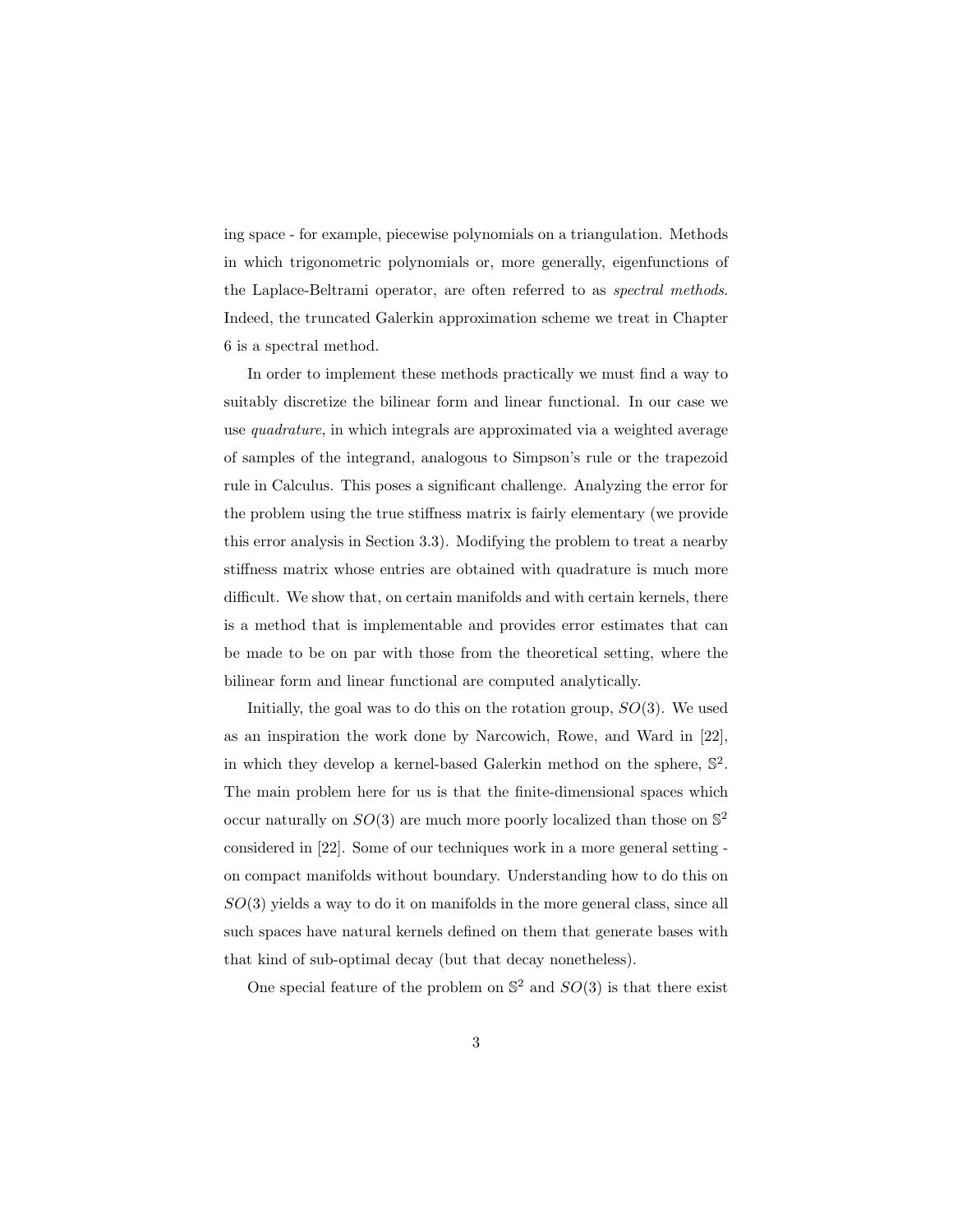highly-performing kernels which can be given in closed form. For example, on the sphere,

$$
\Phi(x, y) = ||x - y||_2 \log ||x - y||_2,
$$

and on the rotation group,

$$
\Phi(x,y) = \sin\left(\frac{\omega\left(y^{-1}x\right)}{2}\right)^{3/2},
$$

where  $\omega(x)$  gives the rotational angle of x. It may be a challenge on general manifolds to find closed-form formulas for kernels. In Chapter 6 we address this problem by developing a way to truncate highly-performing kernels that are given by a Hilbert-Schmidt series expansion. This gives a closedform kernel, which we then show has the same approximation power as the original kernel, provided sufficiently many terms are included. Incidentally, our Galerkin method after we truncate is, technically, a spectral method.

We now discuss two major points in this thesis. The first, found in Chapter 4, is made in the general context, and says, roughly speaking, that the numerical approximation we get from quadrature has approximation power that matches the approximation power of the theoretical approximation, provided the samples used for quadrature are sufficiently denser than the samples used for Galerkin approximation. The second, found in Chapter 6, is made in the specific context of the rotation group,  $SO(3)$ , and says, roughly speaking, that the numerical approximation we get from truncation has approximation power that matches the approximation power of the theoretical approximation, provided the truncation parameter is large enough. We also show in Chapter 6 that, provided the truncation parameter is large enough and the samples used for quadrature are sufficiently denser than the samples used for Galerkin approximation, that the quadratized trun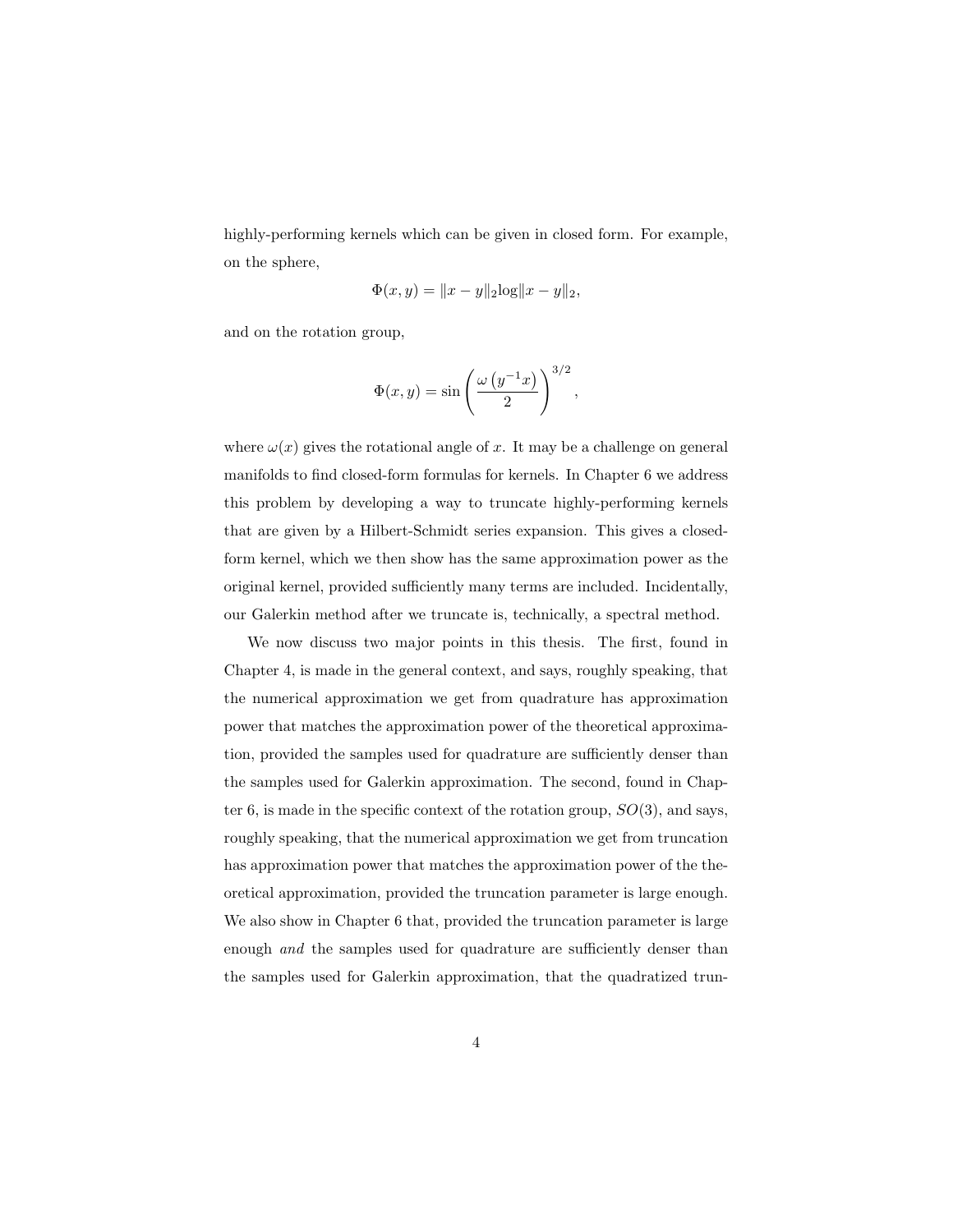cated Galerkin approximation has approximation power that matches the approximation power of the theoretical approximation. (We have coined the term "quadratized" because saying "discretized stiffness matrix" didn't seem right - all matrices are discrete.)

In Chapter 2, we discuss kernels, smoothness spaces (underlying Hilbert spaces), and present results on kernel-based interpolation. These are the classical problems considered in approximation theory; the results go back to [8].

In Chapter 3 we continue with some more contemporary kernel-based approximation results. We discuss quadrature, energy estimates, and exhibit a class of kernels - the polyharmonic kernels - that provide energy estimates on a certain class of manifolds - the two-point homogeneous manifolds. We end the chapter with an overview of the Galerkin method, including the theoretical results one gets without quadrature.

Our first main results appear in Chapter 4, as already mentioned. We establish error estimates between the weak solution to our equation, the Galerkin approximation, and the quadratized Galerkin approximation.

Chapter 5 applies the results of Chapter 4 to  $SO(3)$  while developing two key examples. One, the rotational surface splines, has a closed form but only provides an algebraic energy estimate. The other provides an exponential energy estimate but doesn't have a closed form. The rotational surface splines are ready to use, whereas the one with no closed form has no usable formula.

In Chapter 6, we show how to work with the kernel from Chapter 5 that has no usable formula. We do this by truncating a Hilbert-Schmidt series for the kernel.

Our final Chapter ?? gives a brief discussion of how the work in this thesis could be continued.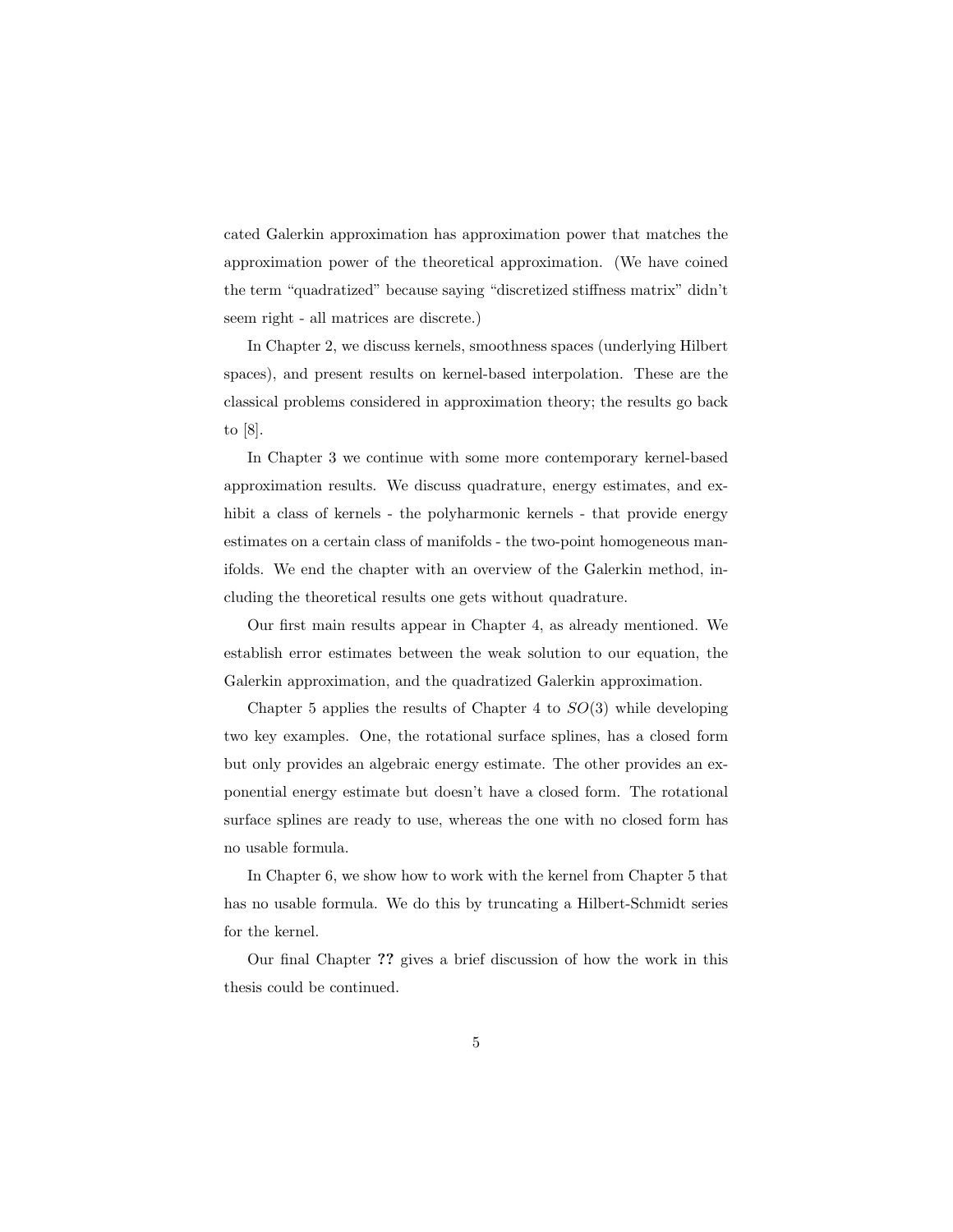At the beginning we assume only that our underlying space is a compact topological space and our kernel is either positive definite or conditionally positive definite. Assumptions on both the space and the kernel are added as they are required, until we have in chapter 4 a kernel that provides an energy estimate on a compact manifold without boundary. Finally, in chapter 6 we will be working with a specific kernel on a specific space,  $SO(3)$ .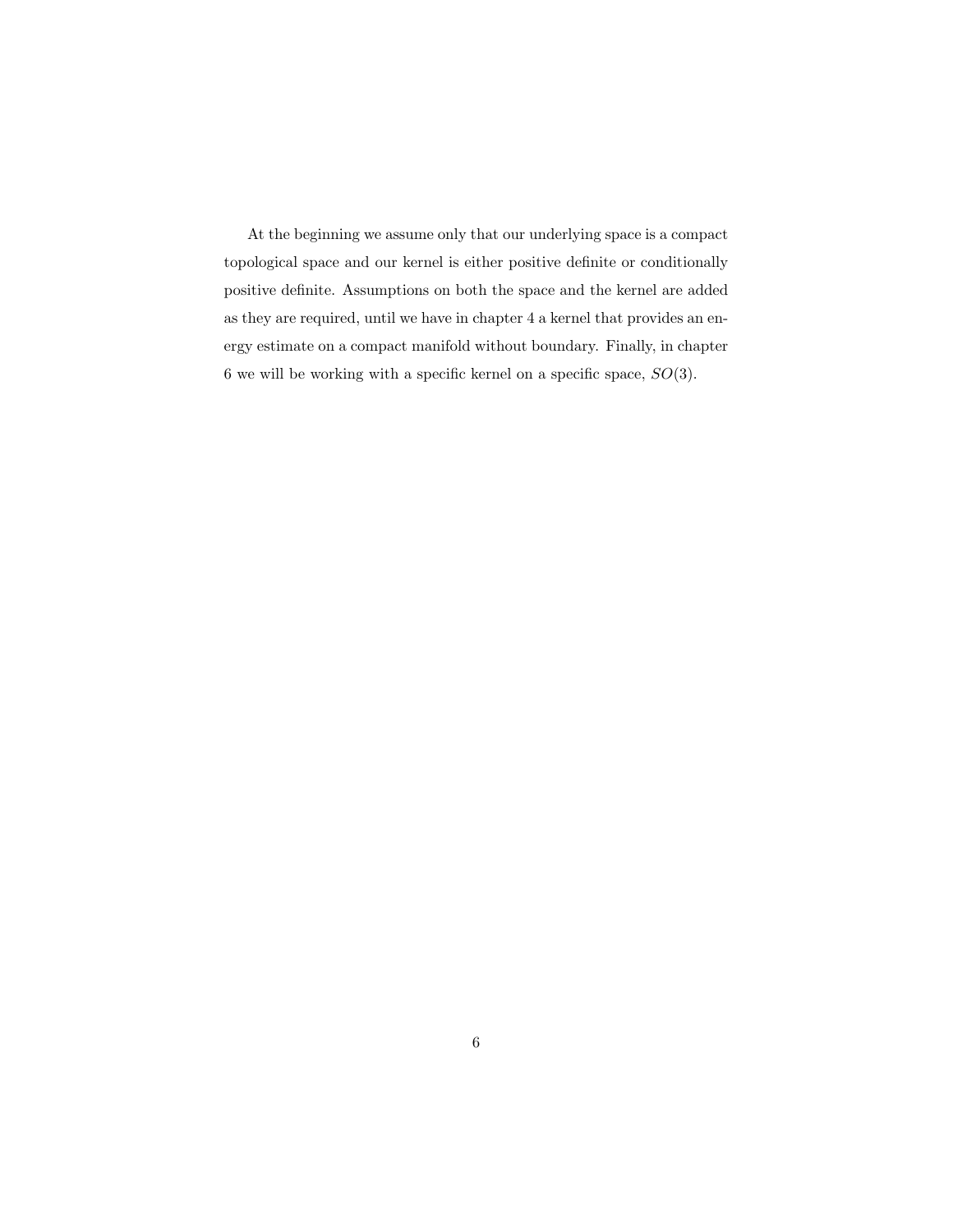### Chapter 2

# Background

In this chapter we lay the groundwork for subsequent chapters. In section 2.1, we introduce positive definite and conditionally positive definite kernels, and give some examples. We then explore the native spaces for these kinds of kernels in section 2.2. In section 2.3 we introduce our first notion of a Sobolev space: the  $H^{\tau}$  spaces. We then discuss in section 2.4 our interpolation scheme and establish interpolation error estimates and some norm-minimizing properties of certain orthogonal projections onto our approximation spaces. While this thesis is not on differential geometry per se, it has some basis in geometry; the geometric background we need is laid out in section 2.5. In section 2.6 we introduce our second notion of a Sobolev space: the  $W_2^m$  spaces, introduce a local metric equivalence between our manifold and its tangent space, and prove a norm equivalence between  $H^m$ and  $W_2^m$  when m is a nonnegative integer. Section 2.7 defines various key quantities for our sets of centers and establishes the Zeros Lemma, a crucial result. We end the chapter with section 2.8, in which we state and prove an interpolation error estimate.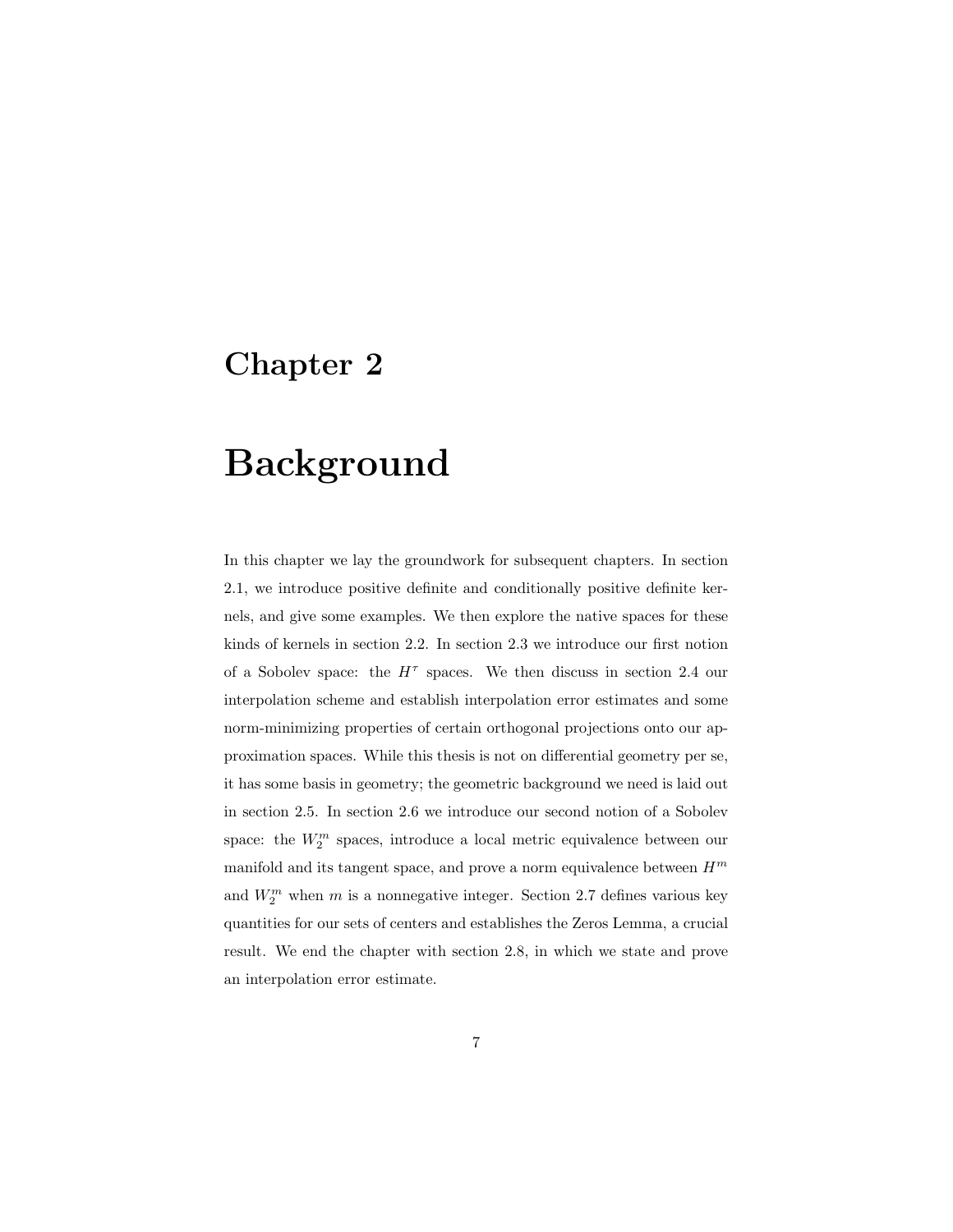### 2.1 Positive Definite and Conditionally Positive Definite Kernels

Let  $\Omega$  be a compact topological space. A *positive definite kernel* on  $\Omega$  is a continuous function  $\Phi : \Omega \times \Omega \to \mathbb{R}$  such that for every finite subset  $\Xi$  of  $\Omega$ and every nonzero vector  $\alpha = {\alpha_{\xi}}_{\xi \in \Xi} \in \mathbb{R}^{\Xi}$ ,

$$
\sum_{\xi \in \Xi} \sum_{\eta \in \Xi} \alpha_{\xi} \alpha_{\eta} \Phi(\xi, \eta) > 0.
$$
 (2.1.1)

Equivalently,  $\Phi$  is positive definite if and only if for every finite subset  $\Xi$  of  $\Omega$ , the *collocation matrix* 

$$
K_{\Xi} = \{\Phi(\xi,\eta)\}_{\xi,\eta \in \Xi}
$$

is a positive definite matrix. If an inequality as in (2.1.1) holds that is not strict, the kernel  $\Phi$  is referred to as positive *semi*-definite.

If  $\Pi$  is a finite-dimensional subspace of  $C(\Omega)$ , then  $\Phi$  is called *condition*ally positive definite with respect to  $\Pi$  on  $\Omega$  if for every finite  $\Pi$ -unisolvent subset  $\Xi$  of  $\Omega$  and every nonzero vector  $\alpha \in \mathbb{R}^{\Xi}$  for which

$$
\sum_{\xi\in\Xi}\alpha_\xi p(\xi)=0
$$

for all  $p \in \Pi$ , (2.1.1) holds. Being  $\Pi$ -unisolvent means that the only element p of  $\Pi$  for which  $p(\xi) = 0$  for all  $\xi \in \Xi$  is  $p \equiv 0$ . In this case the subspace Π is often referred to as the auxiliary space. So, Φ is conditionally positive definite with respect to  $\Pi$  on  $\Omega$  if for every finite  $\Pi$ -unisolvent subset  $\Xi$  of  $\Omega$ , (2.1.1) holds for all vectors  $\alpha\in\mathbb{R}^\Xi$  that annihilate  $\left.\Pi\right|_{\Xi}.$  The corresponding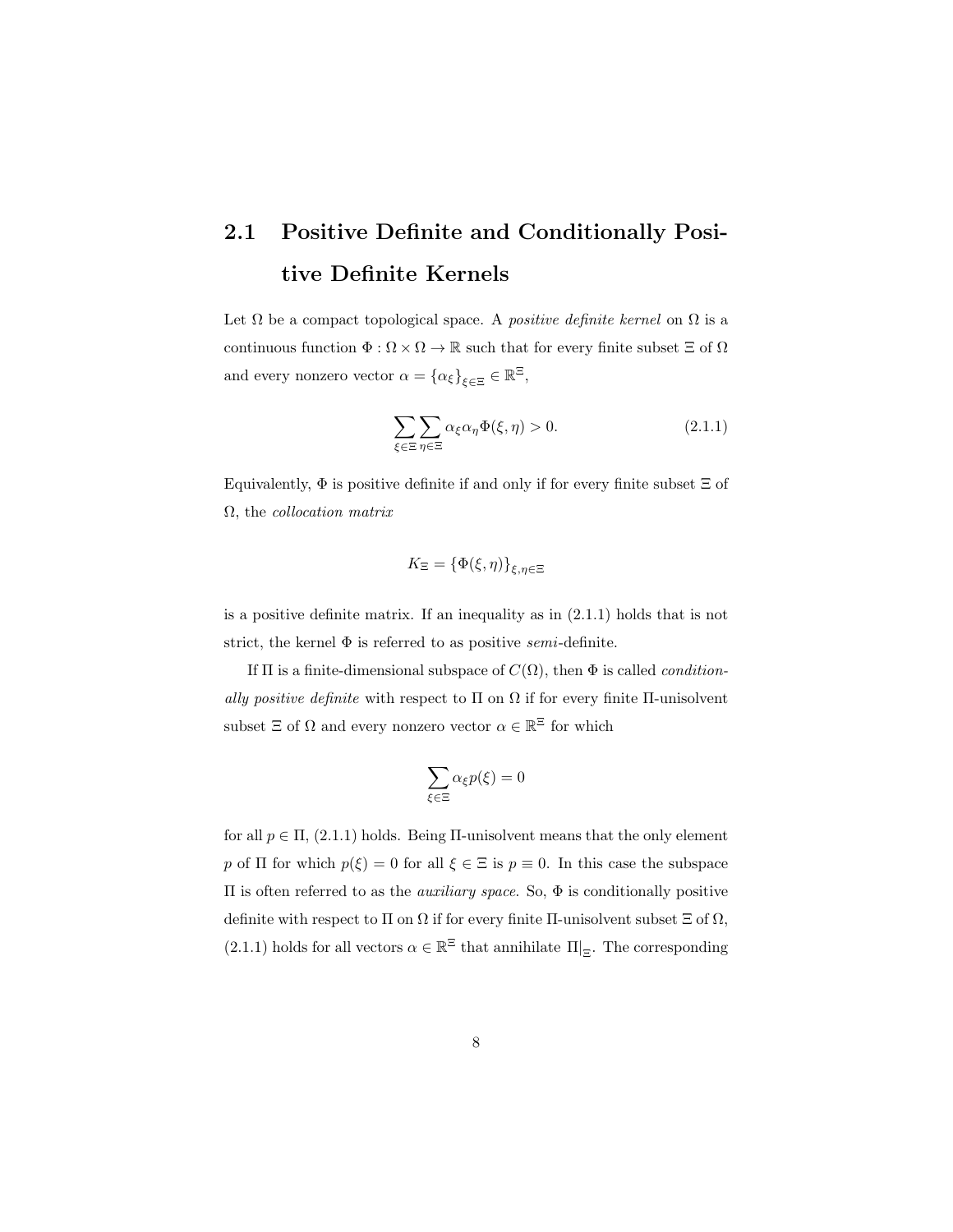positive definite matrix here is the augmented collocation matrix

$$
K_{\Xi,\Pi} = \left[ \begin{array}{cc} K_{\Xi} & P \\ P^T & 0 \end{array} \right],
$$

where  $P = {p_k(\xi)}_{\xi \in \Xi, k=1,\dots,Q}$ , with  $Q = \dim(\Pi)$  and  ${p_1, \dots, p_Q}$  a basis for Π. So,  $\Phi$  is conditionally positive definite with respect to Π on  $\Omega$  if for every finite II-unisolvent subset  $\Xi$  of  $\Omega$ , the augmented collocation matrix  $K_{\Xi,\Pi}$  is a positive definite matrix. As before, if for all  $\alpha$  that annihilate  $\Pi|_{\Xi}$  an inequality like (2.1.1) holds that is not strict,  $\Phi$  is referred to as conditionally positive semi-definite.

Here are some examples of positive definite and conditionally positive definite kernels in the Euclidean setting.

- **Example 2.1.2.** (a) The *Gaussians*  $\Phi(x, y) = e^{-a||x-y||_2^2}$ , with  $a > 0$ , are positive definite on  $\mathbb{R}^d$  for all d.
- (b) If  $\phi$  is continuous and in  $L_1(\mathbb{R}^d)$ , then  $\Phi(x, y) = \phi(x y)$  is positive definite on  $\mathbb{R}^d$  if the Fourier transform  $\widehat{\phi}$  of  $\phi$  is nonnegative and nonvanishing. This is due to Bochner's Theorem - see [29, Section 6.2] for details.
- (c)  $\Phi(x, y) = ||x y||_2^2 \log ||x y||_2$  is conditionally positive definite on  $\mathbb{R}^2$ . It is, modulo a multiplicative constant, the fundamental solution to  $\Delta^2$  on  $\mathbb{R}^2$ . (The operator  $\Delta$  here is the usual Laplacian,  $\frac{\partial^2}{\partial x^2}$  $\frac{\partial^2}{\partial x_1^2} + \frac{\partial^2}{\partial x_2^2}$  $\frac{\partial^2}{\partial x_2^2}$ .) This means that for  $f \in C^4(\mathbb{R}^2)$ , we have the reproduction  $f(x) =$  $\int_{\mathbb{R}^2} \Phi(x, y) \Delta_y^2 f(y) dy$  for all  $x \in \mathbb{R}^2$ . The auxiliary space here is  $\Pi_1$ , the space of bivariate polynomials of degree at most 1. This is one of the kernels treated by Duchon in his seminal work, [8].
- (d) If  $\Phi$  is the reproducing kernel for a reproducing kernel Hilbert space  $\mathcal H$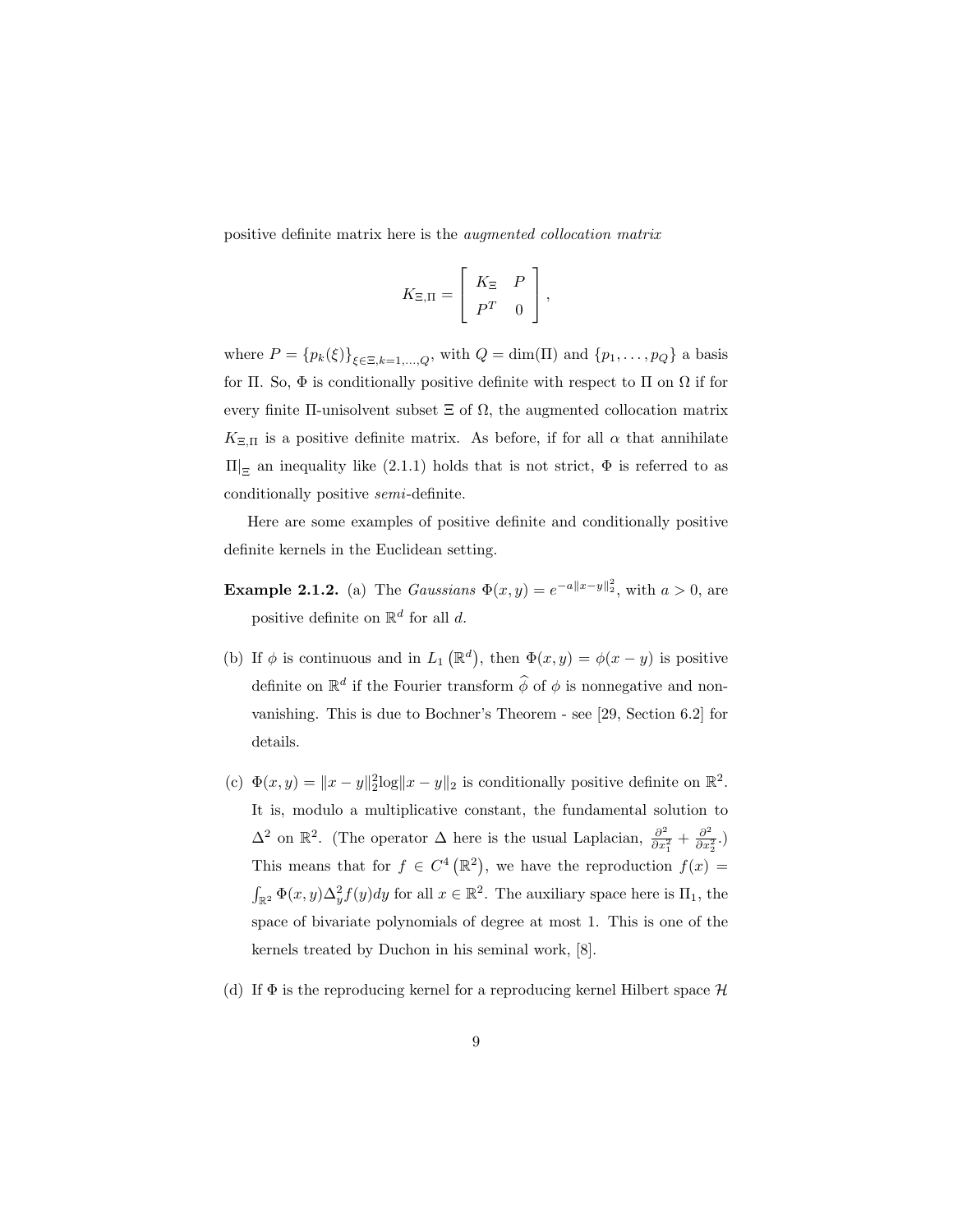of functions  $f : \Omega \to \mathbb{R}$ , then  $\Phi$  is positive semi-definite, since

$$
\sum_{\xi \in \Xi} \sum_{\eta \in \Xi} \alpha_{\xi} \alpha_{\eta} \Phi(\xi, \eta) = \sum_{\xi \in \Xi} \sum_{\eta \in \Xi} \alpha_{\xi} \alpha_{\eta} \langle \Phi(\cdot, \xi), \Phi(\cdot, \eta) \rangle_{\mathcal{H}}
$$

$$
= \left\langle \sum_{\xi \in \Xi} \alpha_{\xi} \Phi(\cdot, \xi), \sum_{\eta \in \Xi} \alpha_{\eta} \Phi(\cdot, \eta) \right\rangle_{\mathcal{H}}
$$

$$
= \left\| \sum_{\xi \in \Xi} \alpha_{\xi} \Phi(\cdot, \xi) \right\|_{\mathcal{H}}^{2} \ge 0.
$$

Furthermore, Φ is positive definite if and only if the point evaluation functionals  $\delta_x, x \in \Omega$ , are linearly independent in  $\mathcal{H}^*$ .

The types of kernels we are interested in in this thesis do not live in the Euclidean setting. Rather, our underlying space will be a certain type of Riemannian manifold.

### 2.2 Native Spaces

The situation in Example 2.1.2(d) can be reversed. A continuous positive definite kernel $\Phi:\Omega\times\Omega\to\mathbb{R}$  generates a reproducing kernel Hilbert space (RKHS)  $\mathcal{N}_{\Phi}(\Omega)$ , for which  $\Phi$  is the reproducing kernel, called the *native* space for  $\Phi$ . This is achieved by first setting  $F_{\Phi}(\Omega) = \text{span} \{ \Phi(\cdot, x) : x \in \Omega \}$ and equipping  $F_{\Phi}(\Omega)$  with the inner product

$$
\left\langle \sum_{j=1}^M \alpha_j \Phi(\cdot, x_j), \sum_{k=1}^N \beta_k \Phi(\cdot, y_k) \right\rangle_{\Phi} = \sum_{j=1}^M \sum_{k=1}^N \alpha_j \beta_k \Phi(x_j, y_j).
$$

This gives a an inner product space (not necessarily complete, so often referred to as a "pre-Hilbert space") and the completion of  $F_{\Phi}(\Omega)$  with respect to the norm  $\|\cdot\|_{\Phi}$  is the native space for  $\Phi$ ,  $\mathcal{N}_{\Phi}$ . The details of this construction can be found in Schaback, [25], and Wendland, [29],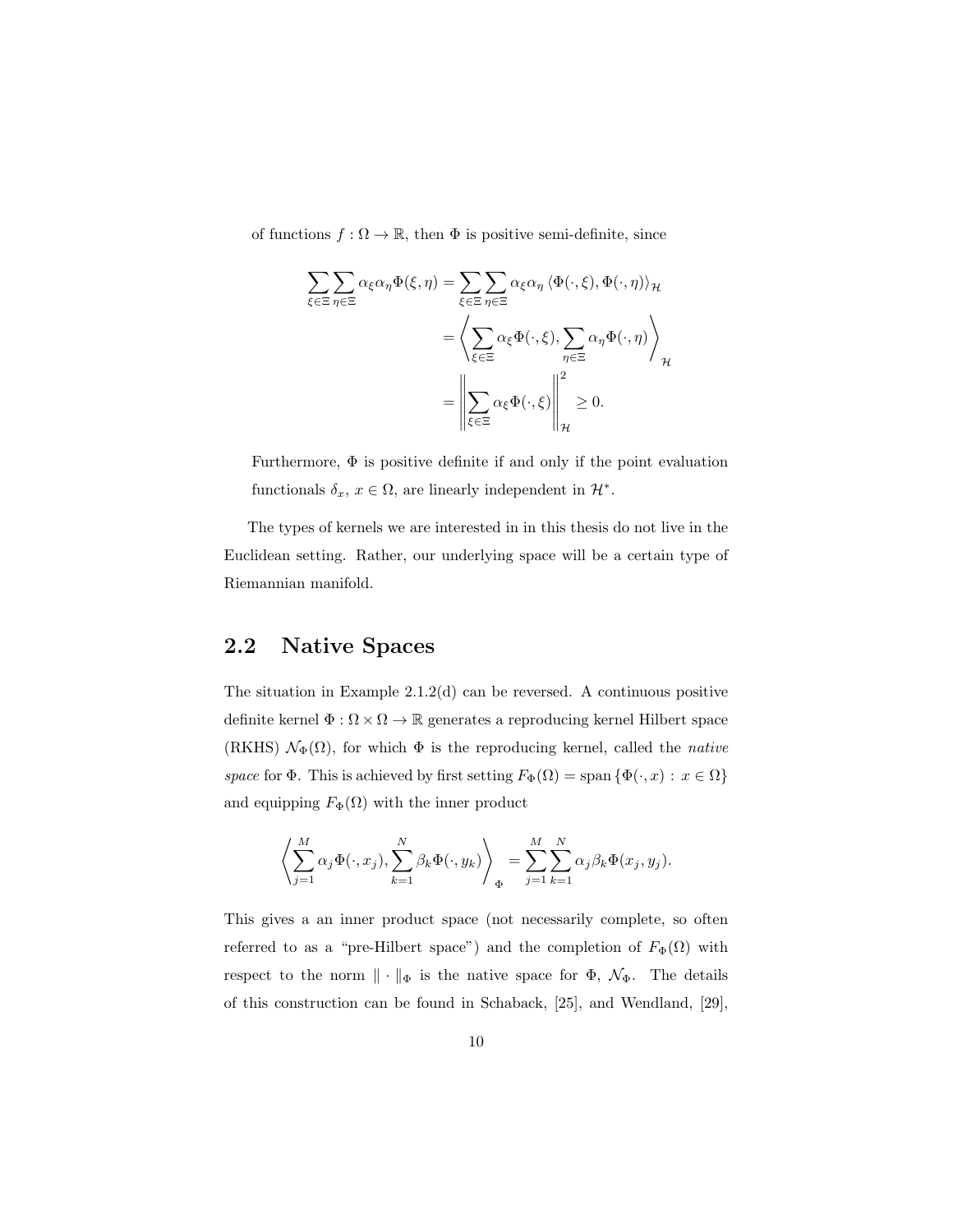which are adaptations of earlier work by Aronszajn, [1] and [2]. The main takeaways for our purposes are that the members of the native space are, despite being abstract elements of a closure, continuous functions, and that the kernel  $\Phi$  is indeed the reproducing kernel for  $\mathcal{N}_{\Phi}(\Omega)$ . In conjunction with Example 2.1.2(d), this shows that there is a one-to-one correspondence between reproducing kernel Hilbert spaces and positive definite kernels.

We assume that  $\Omega$  is a finite measure space, with measure  $\mu$ . We also assume that there are real-valued continuous functions,  $\{\varphi_{\ell}\}_{\ell \in \mathbb{N}}$ , that form a complete orthonormal basis for  $L_2(\Omega)$ . Thus, every  $f \in L_2(\Omega)$  has the expansion

$$
f=\sum_{\ell=0}^\infty \widehat{f}_\ell \varphi_\ell, \ \widehat{f}_\ell=\left< f, \varphi_\ell \right>_{L_2}.
$$

(For example, spherical harmonics on the sphere  $\mathbb{S}^2$  or the Wigner-D functions on the rotation group  $SO(3)$ ; indeed, this will be the case whenever we have a compact Riemannian manifold.)

We consider symmetric kernels that have an expansion of the form

$$
\Phi(x,y) = \sum_{\ell=0}^{\infty} \widehat{\phi}(\ell)\varphi_{\ell}(x)\varphi_{\ell}(y). \tag{2.2.1}
$$

If the series in  $(2.2.1)$  converges uniformly, then  $\Phi$ , being the uniform limit of continuous functions, is continuous. Conversely, if  $\Phi$  is continuous then Mercer's Theorem guarantees that the series in (2.2.1) converges absolutely and uniformly (see [24, p.245]). In section 2.8, we'll give a sufficient condition on the coefficients of  $\Phi$  to guarantee continuity of  $\Phi$ .

If  $\Phi$  is continuous and  $\widehat{\phi}(\ell) > 0$  for all  $\ell \in \mathbb{N}$ , then  $\Phi$  is positive definite, and the native space for  $\Phi$  is

$$
\mathcal{N}_{\Phi}(\Omega) = \left\{ f \in L_2(\Omega) : \sum_{\ell=0}^{\infty} \widehat{\phi}(\ell)^{-1} \left| \widehat{f}_{\ell} \right|^2 < \infty \right\},\qquad(2.2.2)
$$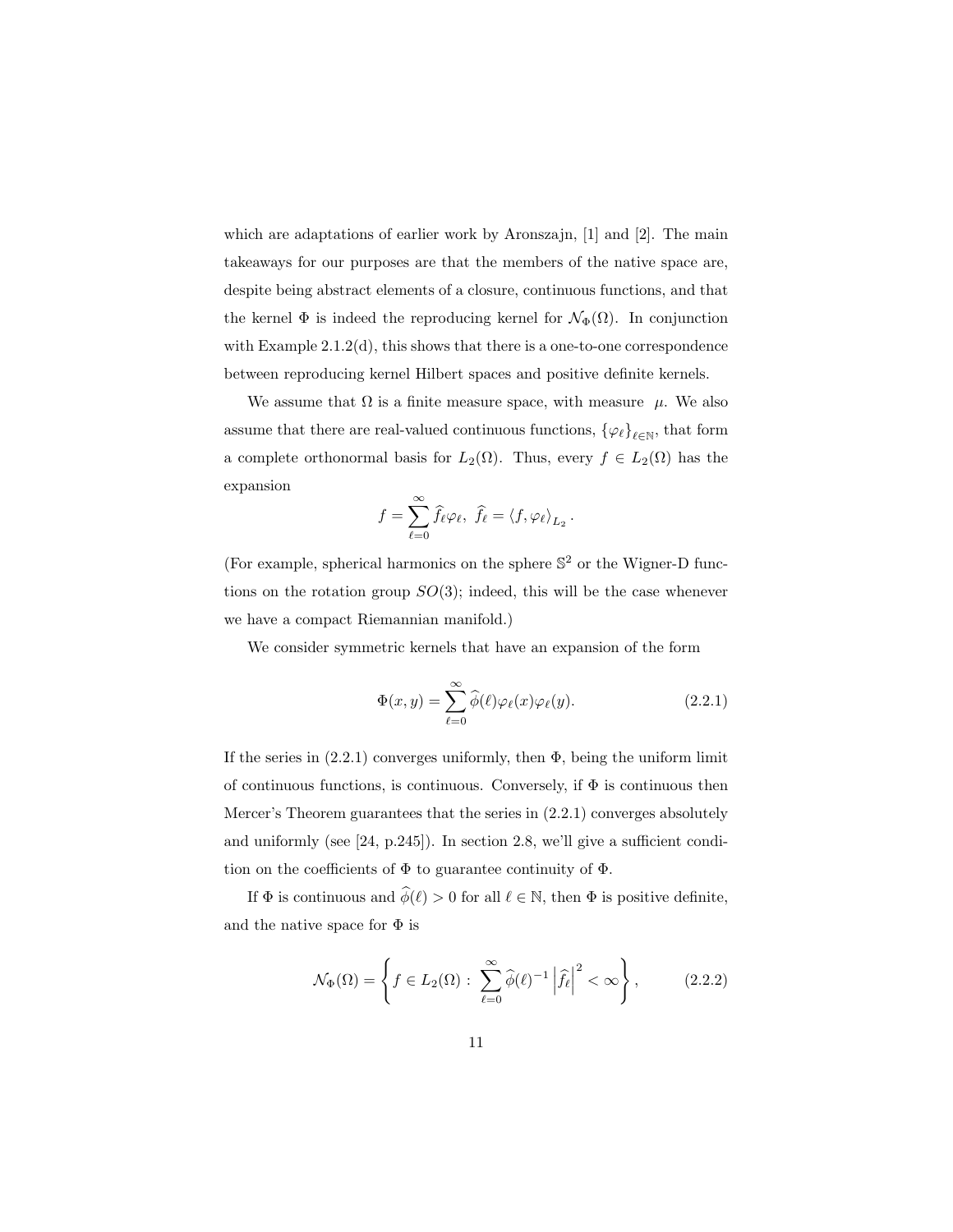which is a Hilbert space with inner product

$$
\langle f, g \rangle_{\mathcal{N}_\Phi(\Omega)} = \sum_{\ell=0}^\infty \widehat{\phi}(\ell)^{-1} \widehat{f_\ell} \widehat{g}_\ell.
$$

We check directly that this is a RKHS with reproducing kernel  $\Phi$ . If  $g =$  $\Phi(\cdot, x)$ , then a straightforward calculation using the orthonormality of the functions  $\varphi_{\ell}$  shows  $\widehat{g}_{\ell} = \widehat{\phi}(\ell)\varphi_{\ell}(x)$ . Hence, for  $f \in \mathcal{N}_{\Phi}(\Omega)$ ,

$$
\langle f, \Phi(\cdot, x) \rangle_{\mathcal{N}_{\Phi}(\Omega)} = \sum_{\ell=0}^{\infty} \widehat{\phi}(\ell)^{-1} \widehat{f}_{\ell} \widehat{\phi}(\ell) \varphi_{\ell}(x) = \sum_{\ell=0}^{\infty} \widehat{f}_{\ell} \varphi_{\ell}(x) = f(x).
$$

(This proves it - it is a straightforward exercise to show that reproducing kernels are unique.)

If  $\Phi$  is continuous and  $\widehat{\phi}(\ell) > 0$  for all  $\ell > L$ , with  $L \in \mathbb{N}$ , then  $\Phi$ is conditionally positive definite with respect to the auxiliary space  $\Pi_L =$ span $\{\varphi_\ell : 0 \leq \ell \leq L\}$ . The native space for  $\Phi$  in this context is

$$
\mathcal{N}_{\Phi,L}(\Omega) = \left\{ f \in L_2(\Omega) : \sum_{\ell=L+1}^{\infty} \widehat{\phi}(\ell)^{-1} \left| \widehat{f}_{\ell} \right|^2 < \infty \right\},\,
$$

which is a semi-Hilbert space with semi-inner product

$$
\langle f, g \rangle_{\mathcal{N}_{\Phi, L}(\Omega)} = \sum_{\ell=L+1}^{\infty} \widehat{\phi}(\ell)^{-1} \widehat{f}_{\ell} \widehat{g}_{\ell}.
$$

We note that in contrast to the case of a positive definite kernel, we don't have reproduction; indeed, if  $p \in \Pi_L$  then  $\langle p, \Phi(\cdot, x) \rangle_{\mathcal{N}_{\Phi, L}(\Omega)} = 0$  for all  $x \in$  $\Omega.$  If, however, Ξ is a finite  $\Pi_L\text{-unisolvent subset of } \Omega$  and the coefficients  ${a_{\xi}}_{\xi \in \Xi}$  annihilate  $\Pi_L|_{\Xi}$ , then we do have  $\langle f, \sum_{\xi \in \Xi} a_{\xi} \Phi(\cdot, \xi) \rangle$  $\mathcal{N}_{\Phi,L}(\Omega)$  =  $\sum_{\xi \in \Xi} a_{\xi} f(\xi).$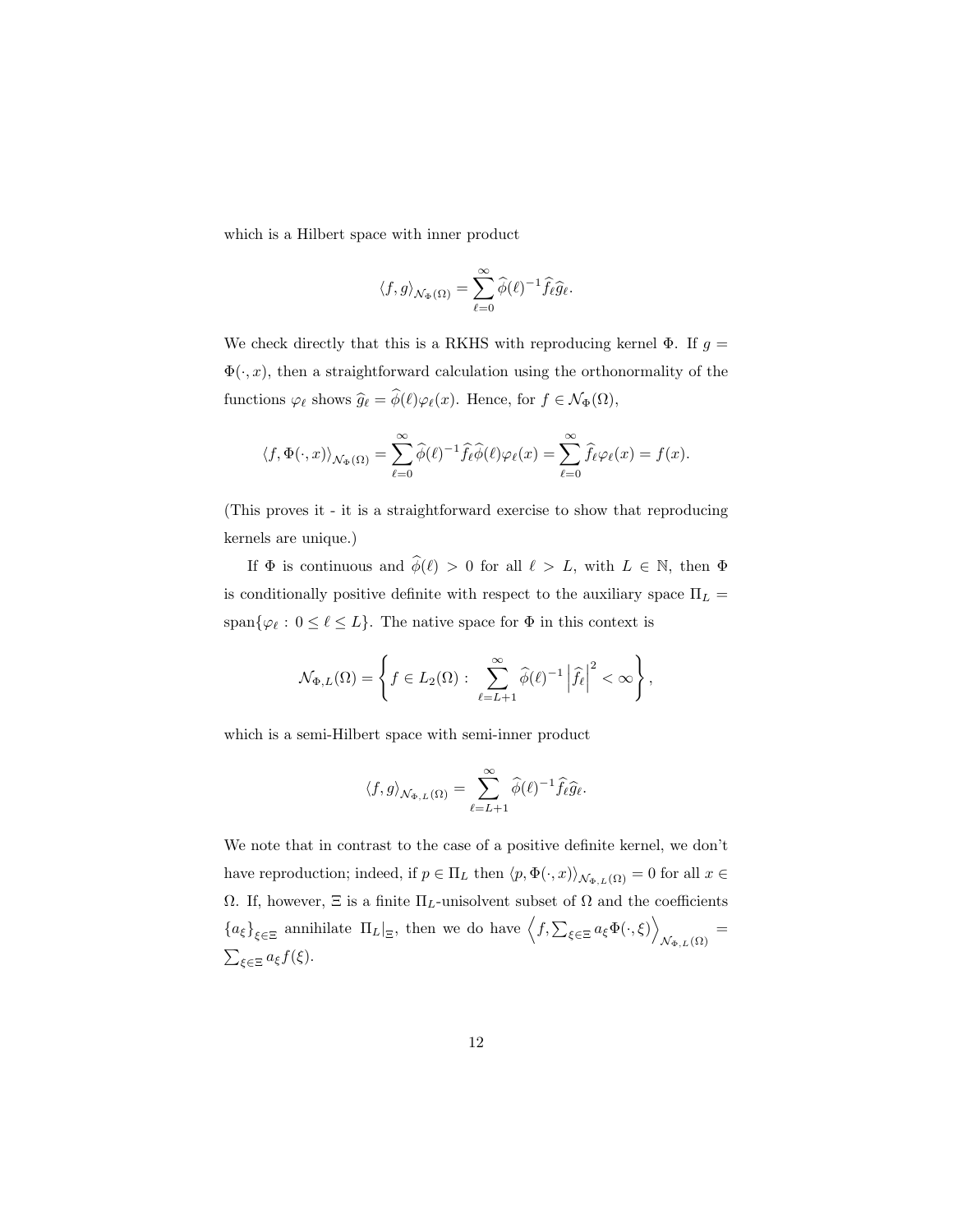### 2.3 Sobolev Spaces I

We now insist on slightly more structure on our underlying space; namely, that it is a compact Riemannian manifold M. In this setting the Laplace-Beltrami operator on  $C^{\infty}(\mathbb{M})$ ,  $-\Delta$ , has countably many positive eigenvalues  $\{\lambda_\ell\}_{\ell \in \mathbb{N}}$ , corresponding to eigenfunctions  $\{\varphi_\ell\}_{\ell \in \mathbb{N}}$  that form a complete orthonormal basis for  $L_2(\mathbb{M})$ . We are ignoring multiplicity here - the eigenvalues are not necessarily distinct, though the eigenfunctions are.

We now give our first definition of the term "Sobolev space" -  $H^{\tau}(\mathbb{M})$ . The advantage of this definition is that it doesn't require the computation of any covariant derivatives - members are determined solely based on the convergence of a series. (The covariant derivative will be introduced in section 2.5.) The drawback is that this definition can't be used to define Sobolev spaces on subsets of M. We will explore a second definition in Section 2.6 -  $W^m_2(\mathbb{M})$  - which provides a natural analog on subsets; subsequently, we will show that for nonnegative integers  $m$  there is a norm equivalence between the two seemingly different spaces  $H^m(\mathbb{M})$  and  $W^m_2(\mathbb{M})$ . From here on, when the underlying space is the whole manifold, we will simply write  $H^m$ ,  $W_2^m$ ,  $C^{\infty}$ ,  $L_2$ , etc. instead of  $H^m(\mathbb{M})$ ,  $W_2^m(\mathbb{M})$ ,  $C^{\infty}(\mathbb{M})$ ,  $L_2(\mathbb{M})$ , etc.

For  $\tau \geq 0$  the *Sobolev space*  $H^{\tau}$  is

$$
H^{\tau} = \left\{ f \in L_2 : \sum_{\ell=0}^{\infty} \left( 1 + \lambda_{\ell} \right)^{\tau} \left| \widehat{f}_{\ell} \right|^{2} \leq \infty \right\},\tag{2.3.1}
$$

which is a Hilbert space with inner product

$$
\langle f, g \rangle_{H^{\tau}} = \sum_{\ell=0}^{\infty} \left( 1 + \lambda_{\ell} \right)^{\tau} \hat{f}_{\ell} \hat{g}_{\ell}
$$

Given the similarities between the definitions (2.2.2) and (2.3.1), it is not hard to see that the particular kernel  $\Phi$  of the form  $(2.2.1)$  with coefficients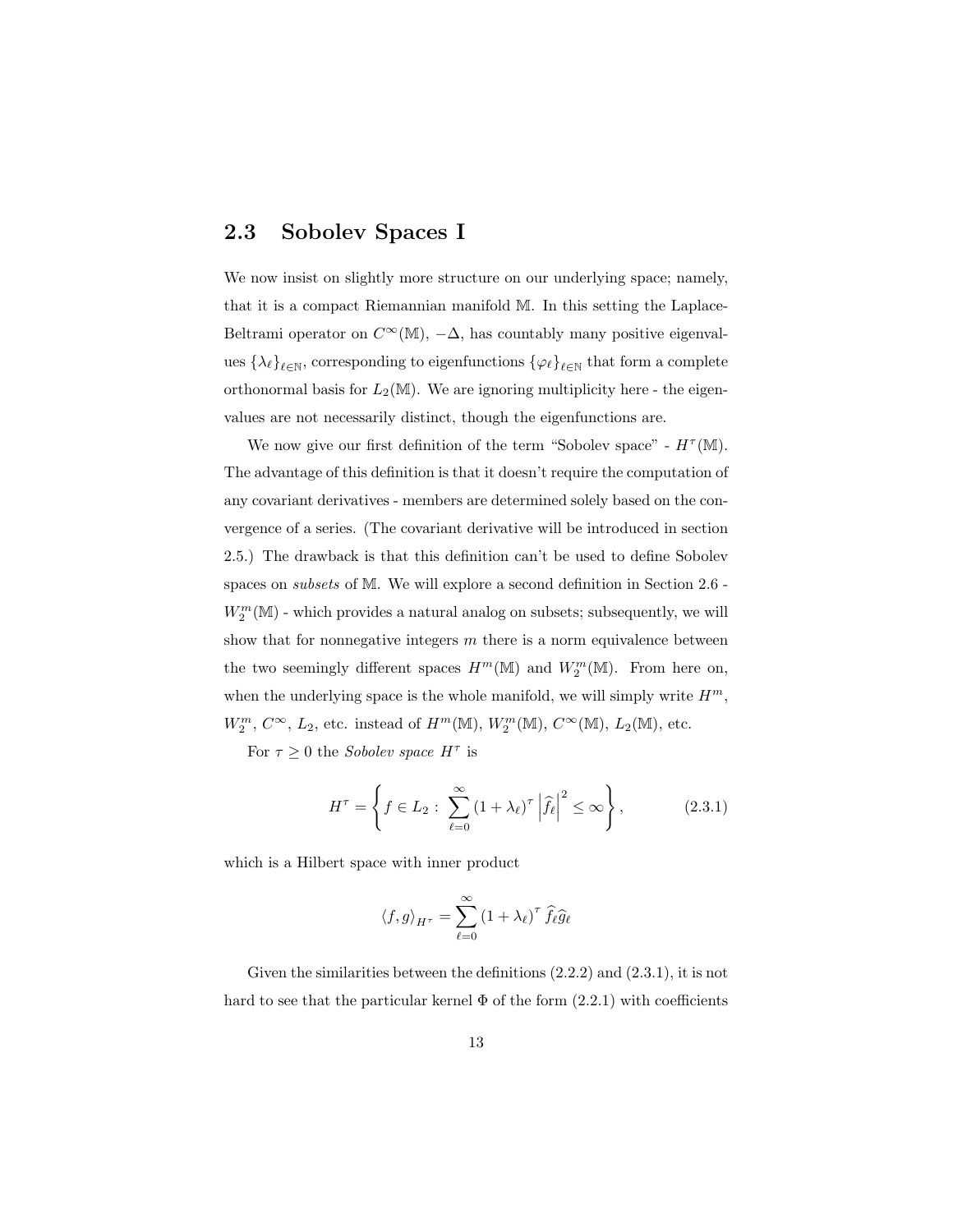$\widehat{\phi}(\ell)$  that are *exactly*  $(1 + \lambda_{\ell})^{-\tau}$  is of interest. In the case that  $\tau$  is a nonnegative integer, then  $\Phi$  is the fundamental solution of  $(1-\Delta)^{\tau}$ . Indeed, there is a broader context here. If  $Q$  is a polynomial of degree  $\tau$  and  $\Phi$  is the kernel of the form (2.2.1) with coefficients  $\hat{\phi}(\ell) = Q(\lambda_{\ell})^{-1}$ , then  $\Phi$  is the fundamental solution to  $Q(\Delta)$ . Formally this is justified by the following. Since  $\Delta$  is self-adjoint and M has no boundary,

$$
\int_{\mathbb{M}} \left[ Q(\Delta)f \right](y) \Phi(x, y) d\mu(y) = \sum_{\ell=0}^{\infty} \widehat{\phi}(\ell) \varphi_{\ell}(x) \int_{\mathbb{M}} \left[ Q(\Delta)f \right](y) \varphi_{\ell}(y) d\mu(y)
$$

$$
= \sum_{\ell=0}^{\infty} \widehat{\phi}(\ell) \varphi_{\ell}(x) \int_{\mathbb{M}} f(y) \left[ Q(\Delta) \varphi_{\ell} \right](y) d\mu(y)
$$

$$
= \sum_{\ell=0}^{\infty} \widehat{\phi}(\ell) Q(\lambda_{\ell}) \varphi_{\ell}(x) \int_{\mathbb{M}} f(y) \varphi_{\ell}(y) d\mu(y)
$$

$$
= \sum_{\ell=0}^{\infty} \widehat{f}_{\ell} \varphi_{\ell}(x) = f(x).
$$

Remark 2.3.2. Switching the integral and the summation in the very first line above is purely formal. In practice this would have to be justified, say by the uniform convergence of (2.2.1), for example.

We end this subsection by noting that the eigenfunctions  $\{\varphi_{\ell}\}_{\ell \in \mathbb{N}}$  are also orthogonal (though not necessarily orthonormal) with respect to the  $H^{\tau}$  inner product - the proof is straightforward.

### 2.4 Kernel-Based Interpolation

We interpolate on a finite subset Ξ of M. This means that we are given a set of values  $c = \{c_{\xi}\}_{\xi \in \Xi} \in \mathbb{R}^{\Xi}$ , and we want to find a function  $s : \mathbb{M} \to \mathbb{R}$ such that  $s(\xi) = c_{\xi}$  for each  $\xi \in \Xi$ . If  $\Phi$  is positive definite, then the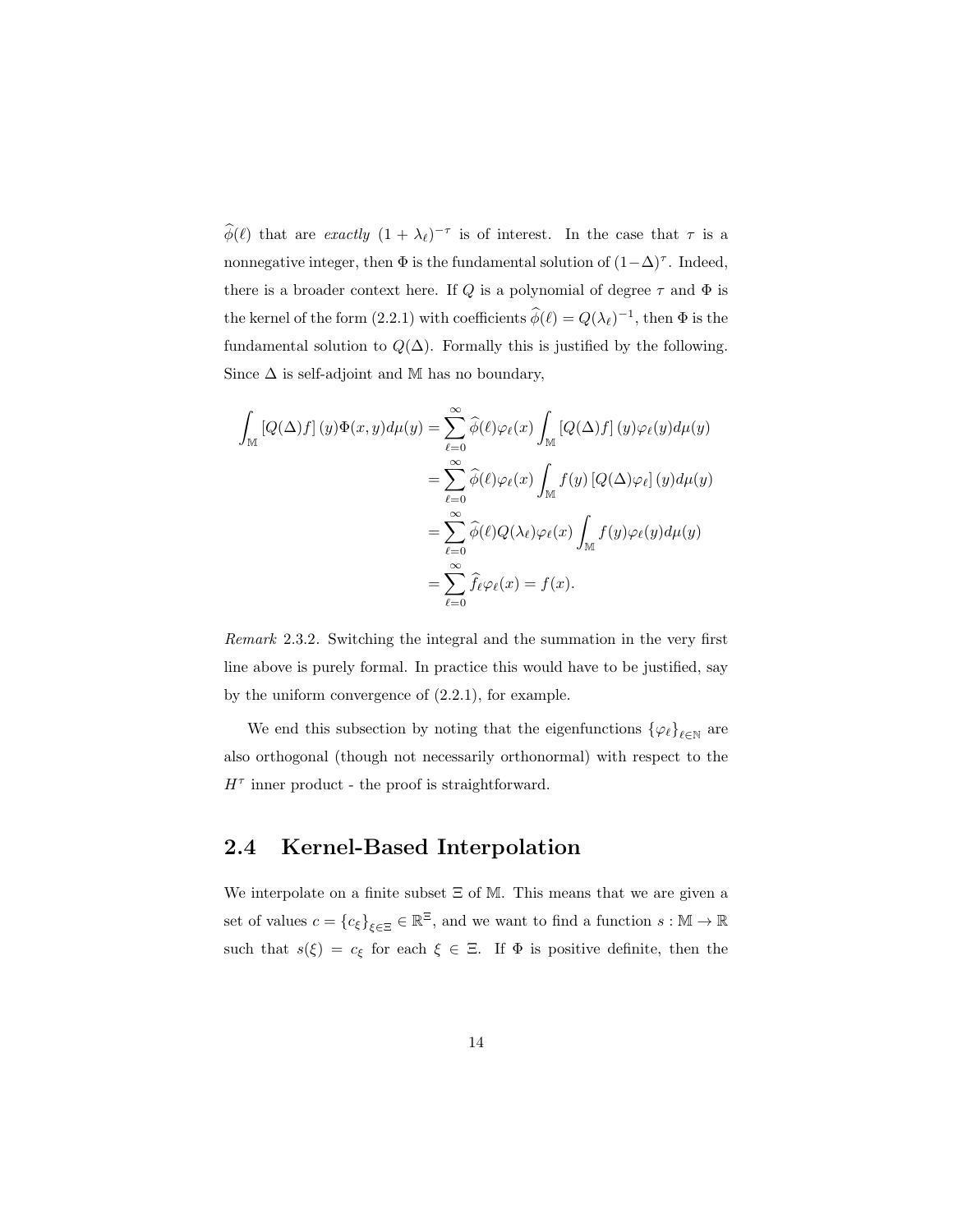approximation space from which we obtain our interpolants is

$$
V_{\Phi,\Xi} = \text{span}\left\{\Phi(\cdot,\xi)\right\}_{\xi \in \Xi}.
$$

To find the unique interpolant s from this space, we form the collocation matrix

$$
K_{\Xi} = \left[\Phi(\xi,\eta)\right]_{\xi,\eta\in\Xi},\,
$$

which is a symmetric positive definite matrix, and then find our interpolant

$$
s = \sum_{\xi \in \Xi} a_{\xi} \Phi(\cdot, \xi)
$$

by solving the linear system  $K_{\Xi}a = c$  for the coefficients  $a = \{a_{\xi}\}_{{\xi} \in \Xi}$ .

Often the values come from a function  $f \in \mathcal{N}_{\Phi}$ ; i.e.  $c = \{f(\xi)\}_{\xi \in \Xi}$  $f|_{\Xi}$ . In this case we view interpolation as an operator  $I_{\Xi}$  from  $\mathcal{N}_{\Phi}$  to  $V_{\Phi,\Xi}$ ; i.e.,  $s = I_{\Xi}f$ . Indeed,  $I_{\Xi}f$  is the orthogonal projection of  $f \in \mathcal{N}_{\Phi}(\mathbb{M})$  onto  $V_{\Phi,\Xi}$  in the native space inner product, since for all  $\xi \in \Xi$ ,

$$
\langle f - I_{\Xi}f, \Phi(\cdot, \xi) \rangle_{\mathcal{N}_{\Phi}} = f(\xi) - I_{\Xi}f(\xi) = 0.
$$

This means we have a Pythagorean Theorem:  $||f||^2_{\mathcal{N}_{\Phi}} = ||f - I_{\Xi}f||^2_{\mathcal{N}_{\Phi}}$  +  $||I_{\Xi}f||^2_{\mathcal{N}_{\Phi}}$ ; consequently, we have the following.

Proposition 2.4.1. (Native Space Interpolation Error Estimate for Positive Definite Kernels) Suppose  $\Phi$  is positive definite and  $\Xi$  is a finite subset of M. Let  $f \in \mathcal{N}_{\Phi}(\mathbb{M})$  and let  $I_{\Xi}f$  be the interpolant to f in  $V_{\Xi}$ . Then

$$
||f - I_{\Xi}f||_{\mathcal{N}_{\Phi}(\mathbb{M})} \leq ||f||_{\mathcal{N}_{\Phi}(\mathbb{M})}.
$$

Now suppose  $\Phi$  is conditionally positive definite with respect to  $\Pi_L$ ,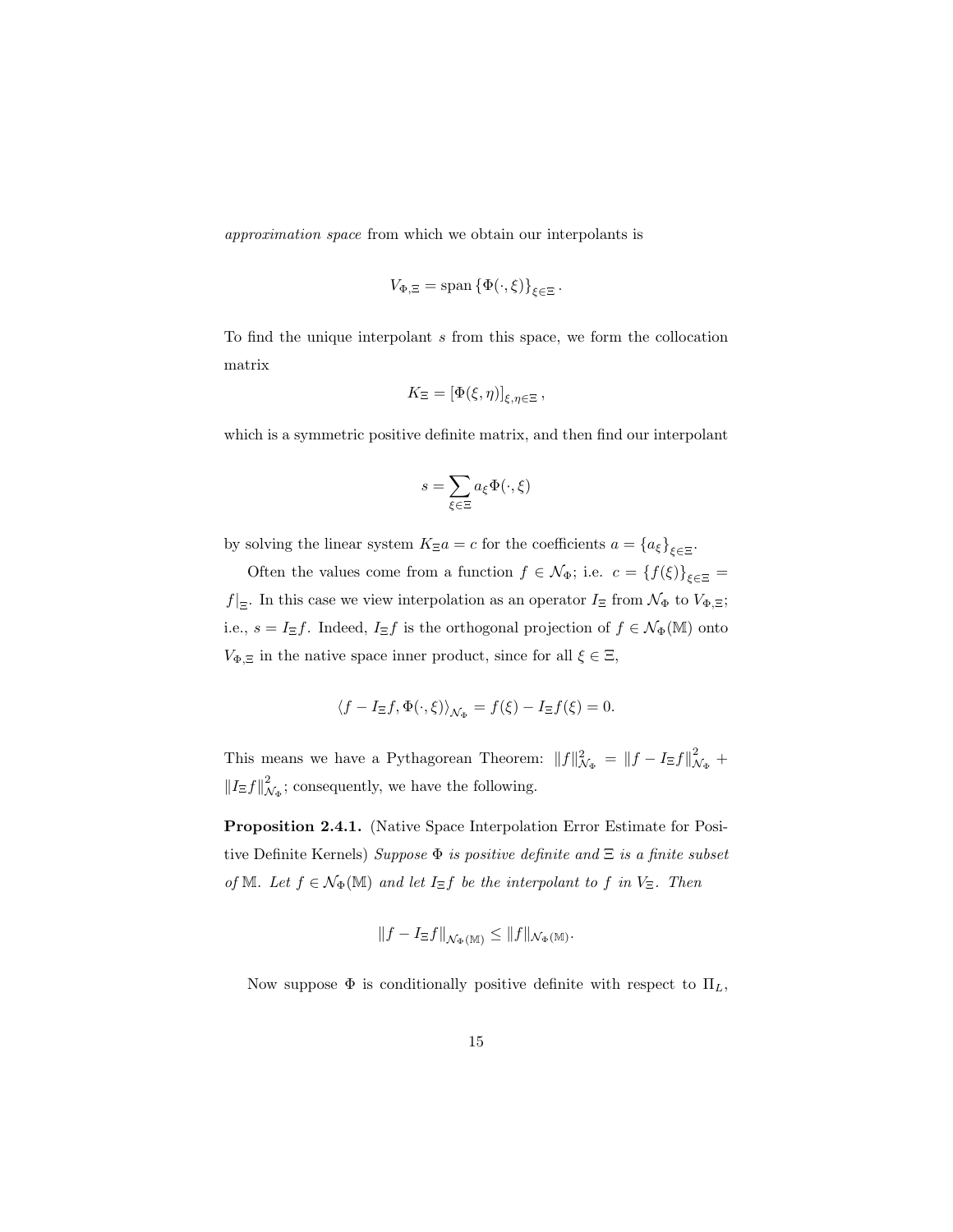and that  $\Xi$  is a finite,  $\Pi_L$ -unisolvent subset of M. The matrix  $K_{\Xi}$  is no longer guaranteed to be positive definite, or indeed even invertible. Let  $Q = \dim(\Pi_L)$  and  $\{p_1, \ldots, p_Q\}$  be a basis for  $\Pi_L$ , and construct the matrix  $P = [p_k(\xi)]_{\xi \in \Xi, k \in \{1, ..., Q\}}$ . Then the augmented collocation matrix

$$
K_{\Xi,L} = \begin{bmatrix} K_{\Xi} & P \\ P^T & 0 \end{bmatrix}, \qquad (2.4.2)
$$

is positive definite. For a conditionally positive definite kernel, the interpolant is

$$
s = \sum_{\xi \in \Xi} a_{\xi} \Phi(\cdot, \xi) + \sum_{k=1}^{Q} b_k p_k,
$$

where the coefficients  $a = \{a_{\xi}\}_{\xi \in \Xi}$  and  $b = \{b_{k}\}_{k \in \{1,...,Q\}}$  are obtained by solving the linear system

$$
K_{\Xi,L}\left[\begin{array}{c}a\\b\end{array}\right]=\left[\begin{array}{c}c\\0\end{array}\right].
$$

The approximation space in the conditionally positive definite setting is

$$
V_{\Phi,\Xi,L} = \left\{ \sum_{\xi \in \Xi} a_{\xi} \Phi(\cdot,\xi) : \sum_{\xi \in \Xi} a_{\xi} p(\xi) = 0 \ \forall \ p \in \Pi_L \right\} + \Pi_L.
$$

We say in this context that for  $\sum_{\xi \in \Xi} a_{\xi} \Phi(\cdot, \xi) + p \in V_{\Phi, \Xi, L}$ , the coefficients  $a = \{a_{\xi}\}_{{\xi \in \Xi}}$  annihilate  $\Pi_L|_{\Xi}$ .

As before, if the values come from a function  $f \in \mathcal{N}_{\Phi,L}$ , then we view interpolation as an operator  $I_{\Xi,L}$  from  $\mathcal{N}_{\Phi,L}$  to  $V_{\Xi,L}$ ; i.e.,  $s = I_{\Xi,L}f$ . We note that in this situation interpolation reproduces the auxiliary space  $\Pi_L$ ; i.e.,  $I_{\Xi,L}p = p$  for all  $p \in \Pi_L$ . It is also important to note that just as before,  $I_{\Xi,L}f$  is the orthogonal projection of  $f \in \mathcal{N}_{\Phi,L}(\mathbb{M})$  to  $V_{\Xi,L}$  in the semi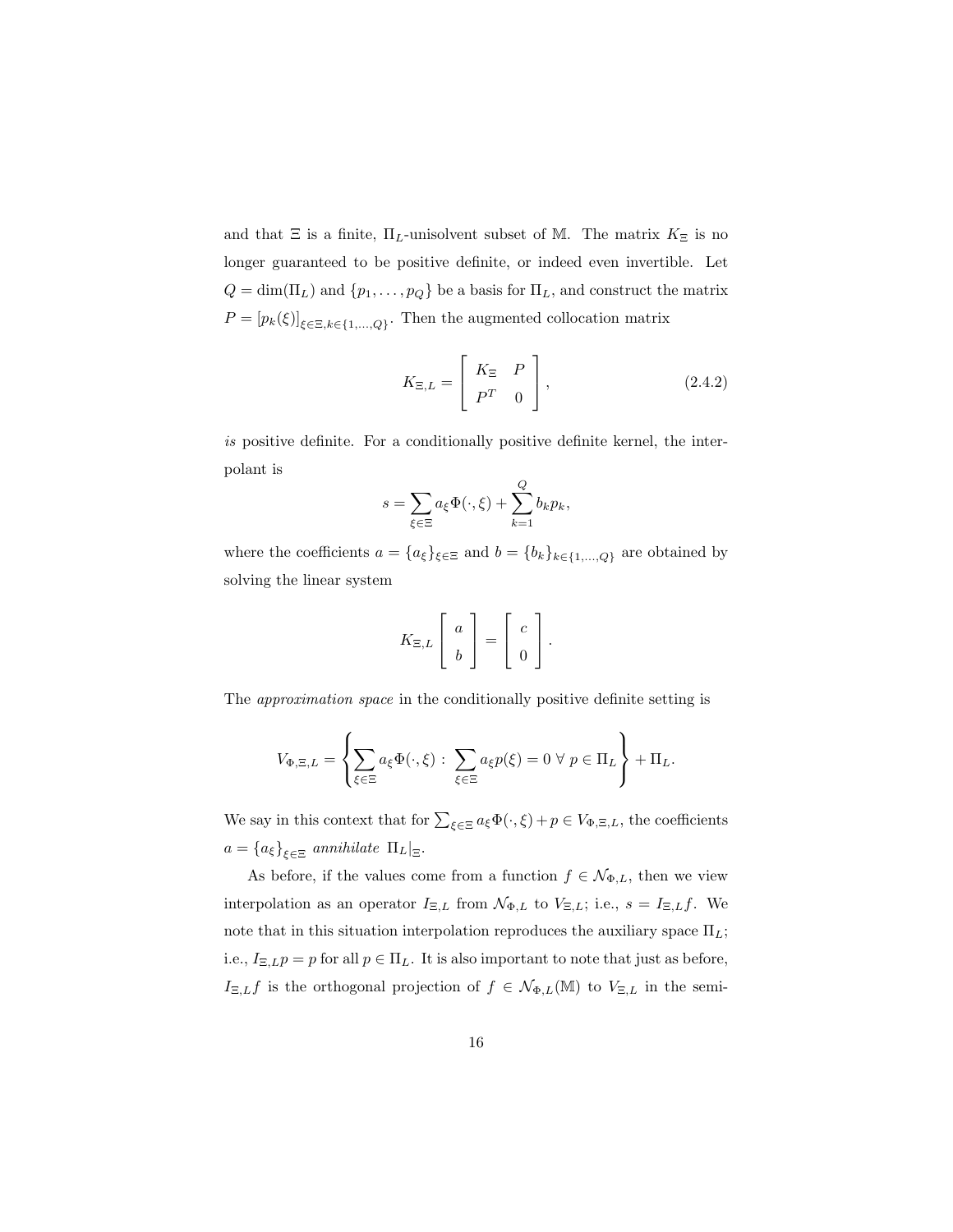inner product  $\langle \cdot, \cdot \rangle_{\mathcal{N}_{\Phi,L}(\mathbb{M})}$ . This again means that we have a "Pythagorean" Theorem"  $||f||^2_{\mathcal{N}_{\Phi,L}} = ||f - I_{\Xi,L}f||^2_{\mathcal{N}}$  $\frac{2}{\mathcal{N}_{\Phi,L}}+\left\Vert I_{\Xi,L}f\right\Vert _{\mathcal{N}}^{2}$  $\mathcal{L}_{\mathcal{N}_{\Phi}}$ , and again we have the following consequence.

Proposition 2.4.3. (Native Space Interpolation Error Estimate for Conditionally Positive Definite Kernels) Suppose  $\Phi$  is conditionally positive definite with respect to  $\Pi_L$  and  $\Xi$  is a finite  $\Pi_L$ -unisolvent subset of M. Let  $f \in \mathcal{N}_{\Phi,L}(\mathbb{M})$  and let  $I_{\Xi,L}f$  be the interpolant to f in  $V_{\Xi,L}$ . Then

$$
||f - I_{\Xi,L}f||_{\mathcal{N}_{\Phi,L}(\mathbb{M})} \leq ||f||_{\mathcal{N}_{\Phi,L}(\mathbb{M})}.
$$

The fact that the interpolation operator is the orthogonal projector of  $\mathcal{N}_{\Phi}$  onto  $V_{\Xi}$  when  $\Phi$  is positive definite has another consequence. Since  $I_{\Xi}f$  is the *unique* element u of  $V_{\Phi,\Xi}$  such that  $u|_{\Xi} = f|_{\Xi}$ , if g is any other element of  $\mathcal{N}_{\Phi}$  for which  $g|_{\Xi} = f|_{\Xi}$ , then  $I_{\Xi}g = I_{\Xi}f$ . Thus, the "Pythagorean Theorem"  $||g||^2_{\mathcal{N}_{\Phi}} = ||g - I_{\Xi}g||^2_{\mathcal{N}_{\Phi}} + ||I_{\Xi}g||^2_{\mathcal{N}_{\Phi}}$  also gives that

$$
||I_{\Xi}f||_{\mathcal{N}_{\Phi}} = ||I_{\Xi}g||_{\mathcal{N}_{\Phi}} \leq ||g||_{\mathcal{N}_{\Phi}}.
$$

We summarize in the following result.

**Proposition 2.4.4.** If  $\Phi$  is positive definite and  $f \in \mathcal{N}_{\Phi}$ , then for every finite subset  $\Xi$  of M,  $I_{\Xi}f$  is the unique native space norm-minimizing member u of  $\mathcal{N}_{\Phi}$  such that  $u|_{\Xi} = f|_{\Xi}$ .

Similar considerations gives an analogous result for  $I_{\Xi,L}$ .

**Proposition 2.4.5.** If  $\Phi$  is conditionally positive definite with respect to  $\Pi_L$  and  $f \in \mathcal{N}_{\Phi,L}$ , then for every finite  $\Pi_L$ -unisolvent subset of M,  $I_{\Xi,L}f$ is the unique native space semi-norm-minimizing member u of  $N_{\Phi,L}$  such that  $u|_{\Xi} = f|_{\Xi}$ .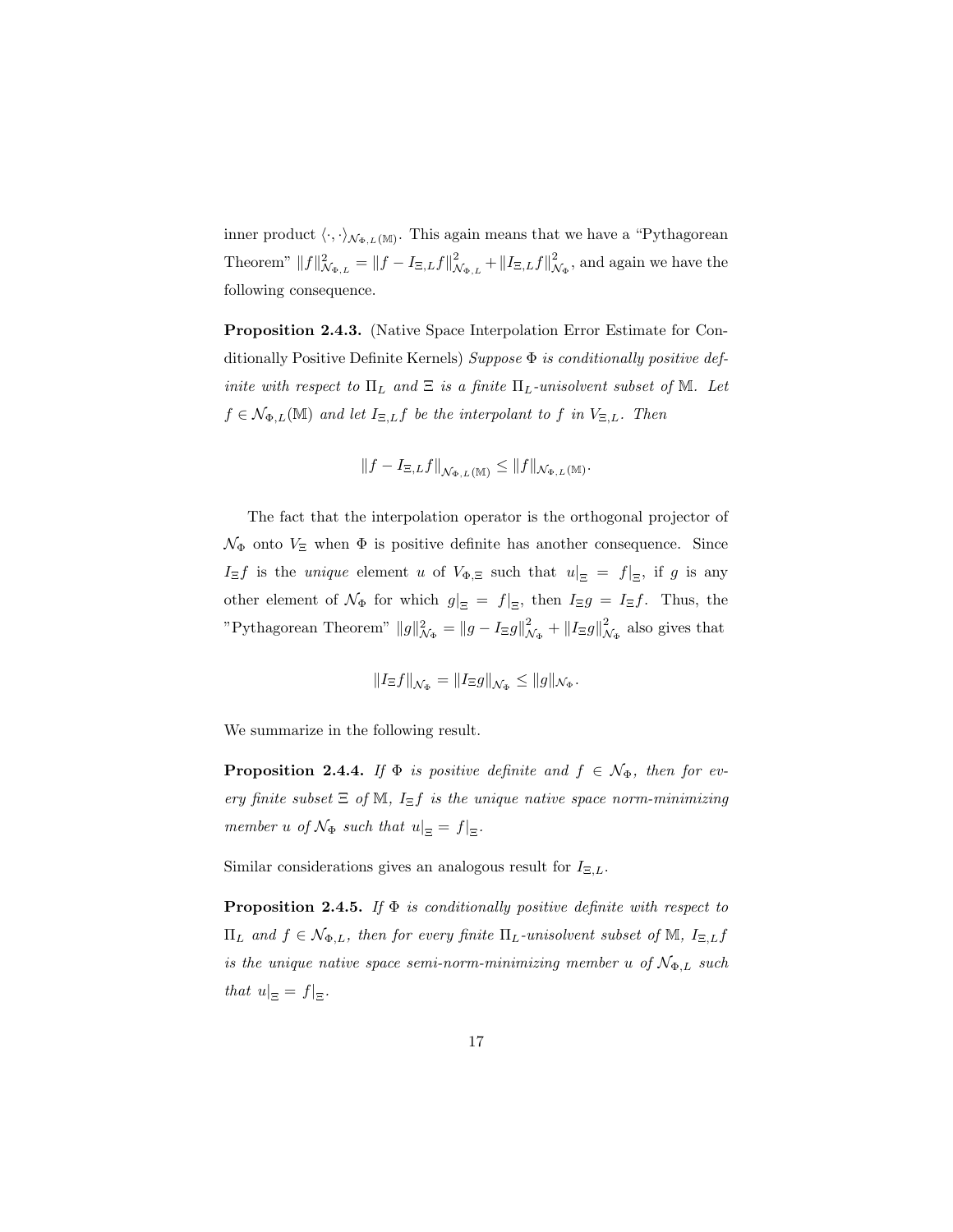### 2.5 Calculus on Manifolds

The geometric background we need is developed in [6] and [7], and detailed in [15] and [16]. We give a brief summary here. We assume M is a compact  $C^∞$  Riemannian manifold without boundary. Let g be the Riemannian metric of M.

The metric g defines an inner product  $\langle \cdot, \cdot \rangle_{g,p}$  on each tangent space  $T_pM$ . We will usually omit the metric g and simply write  $\langle \cdot, \cdot \rangle_p$  to denote the metric at  $p \in \mathbb{M}$ . An order k covariant tensor is a real-valued multilinear function of the k-fold product of  $T_pM$ . Thus, the set of order k covariant tensors is the k-fold tensor product  $(T_p^*\mathbb{M})^{\otimes k} = T_p^*\mathbb{M} \otimes \cdots \otimes T_p^*\mathbb{M}$ . In coordinates, there is a smoothly varying basis  $\{e^{i_1} \otimes \cdots \otimes e^{i_k}\}_{i \in \{1,\ldots,d\}^k}$ , where we adopt the convention  $\hat{\imath} = (i_1, \ldots, i_k)$ . So, a covariant tensor **T** can be written as

$$
\mathbf{T} = \sum_{\hat{\imath} \in \{1, \ldots, d\}^k} T_{\hat{\imath}} \mathbf{e}^{i_1} \otimes \cdots \otimes \mathbf{e}^{i_k},
$$

and the  $T_i$  are called the *covariant components* of **T**. The metric g is itself an order  $2$  covariant tensor. Similarly, an order  $k$  contravariant tensor is an element of the k-fold tensor product  $(T_p \mathbb{M})^{\otimes k} = T_p \mathbb{M} \otimes \ldots \otimes T_p \mathbb{M}$ . One can also define tensors of mixed type.

The *covariant derivative*, or *connection*,  $\nabla$ , is defined as follows. If **T** is an order k covariant tensor as above, then

$$
\nabla \mathbf{T} = \sum_{i \in \{1,...,d\}^k} \sum_{j=1}^d \left(\nabla \mathbf{T}\right)_{i,j} \mathbf{e}^{i_1} \otimes \cdots \otimes \mathbf{e}^{i_k} \otimes \mathbf{e}^j,
$$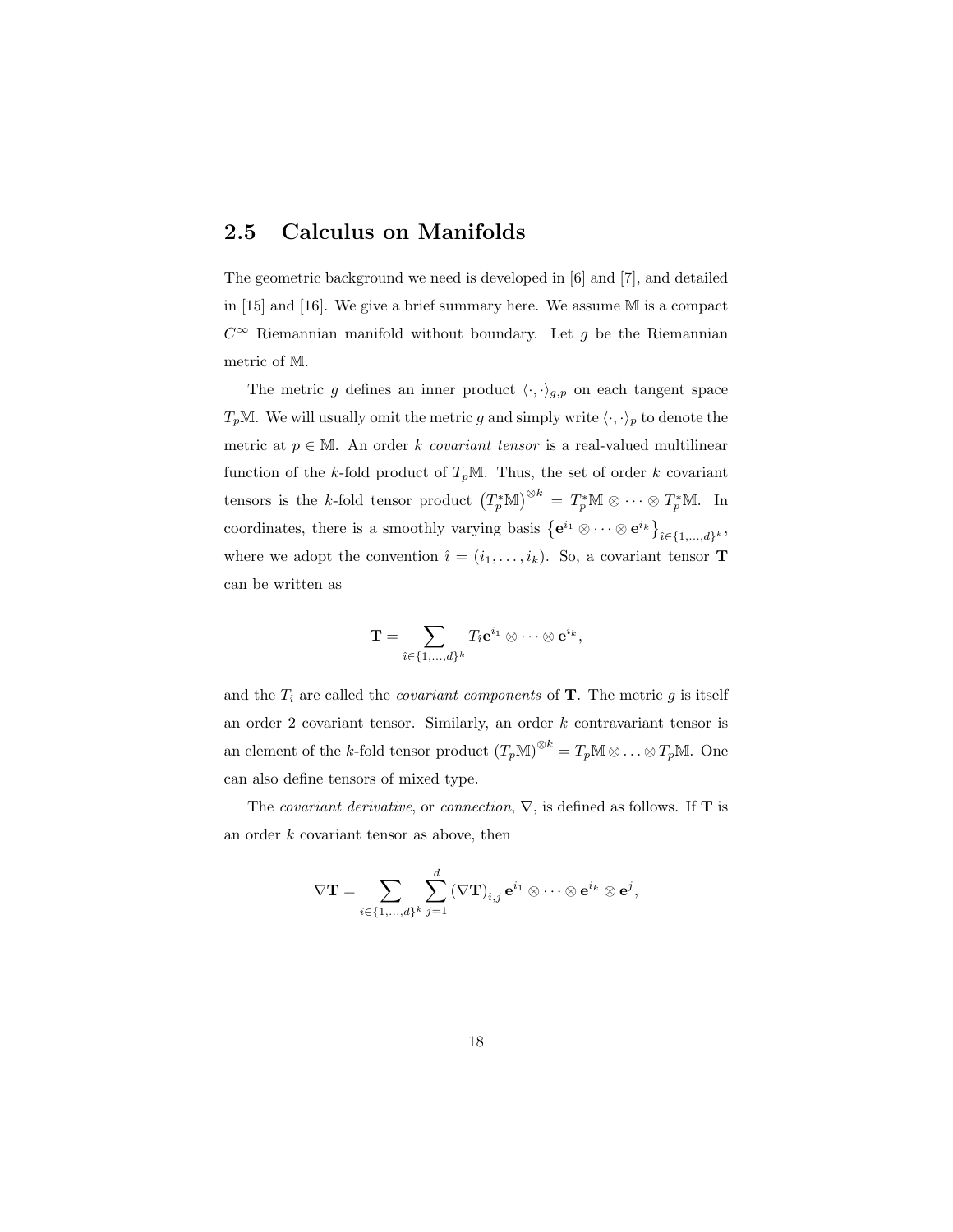where the covariant components of  $\nabla$ **T** are given by

$$
(\nabla \mathbf{T})_{\hat{i},j} = \frac{\partial T_{\hat{i}}}{\partial x^j} - \sum_{r=1}^k \sum_{s=1}^d \Gamma^s_{j,i_r} T_{i_1,...,i_{r-1},s,i_{r+1},...,i_k}.
$$

Here, the  $\Gamma_{i,j}^k$ 's are Christoffel symbols. Thus, if **T** is an order k tensor,  $\nabla {\bf T}$  is an order  $k+1$  tensor.

The metric g induces an invariant inner product on  $(T_p^*\mathbb{M})^{\otimes k}$ :

$$
\langle \mathbf{T}, \mathbf{S} \rangle_p = \sum_{\hat{\imath}, \hat{\jmath} \in \{1, \dots, d\}^k} g^{i_1 j_1} \cdots g^{i_k j_k} S_{\hat{\imath}} T_{\hat{\jmath}}.
$$
 (2.5.1)

The *adjoint*  $\nabla^*$  of  $\nabla$  is defined by

$$
\int_{\mathbb{M}}\left\langle \nabla\mathbf{T},\mathbf{S}\right\rangle_{p}d\mu(p)=\int_{\mathbb{M}}\left\langle \mathbf{T},\nabla^{*}\mathbf{S}\right\rangle_{p}d\mu(p),
$$

whenever T is a rank k tensor and S is a rank  $k + 1$  tensor. So, it takes order  $k + 1$  tensors to order k tensors.

A smooth function  $f : \mathbb{M} \longrightarrow \mathbb{R}$  is an order 0 tensor; whereas  $\nabla f$ is an order 1 (covariant) tensor. In general,  $\nabla^k f$  is an order k tensor. In coordinates  $(\mathfrak{U}, \phi)$ , where  $\phi : \mathfrak{U} \to U \subset \mathbb{R}^d$  is a chart and  $\phi(p) =$  $(x^1, \ldots, x^d) \in U$ , the components of  $\nabla^k f$  are

$$
\left(\nabla^k f(x)\right)_i = \left(\partial^k f(x)\right)_i + \sum_{m=1}^{k-1} \sum_{\hat{\jmath} \in \{1,\dots,d\}^m} A_i^{\hat{\jmath}}(x) \left(\partial^m f(x)\right)_j,
$$

where

$$
(\partial^m f(x))_{\hat{j}} = \frac{\partial^m}{\partial x^{j_1} \cdot \partial x^{j_m}} f \circ \phi^{-1}.
$$

Here the coefficients  $A_i^{\hat{j}}(x)$  depend on the Christoffel symbols and their derivatives to order  $k - 1$ , and hence are smooth in x.

Applying  $\nabla^*$  to the order k tensor  $\nabla^k f$  k times produces a scalar,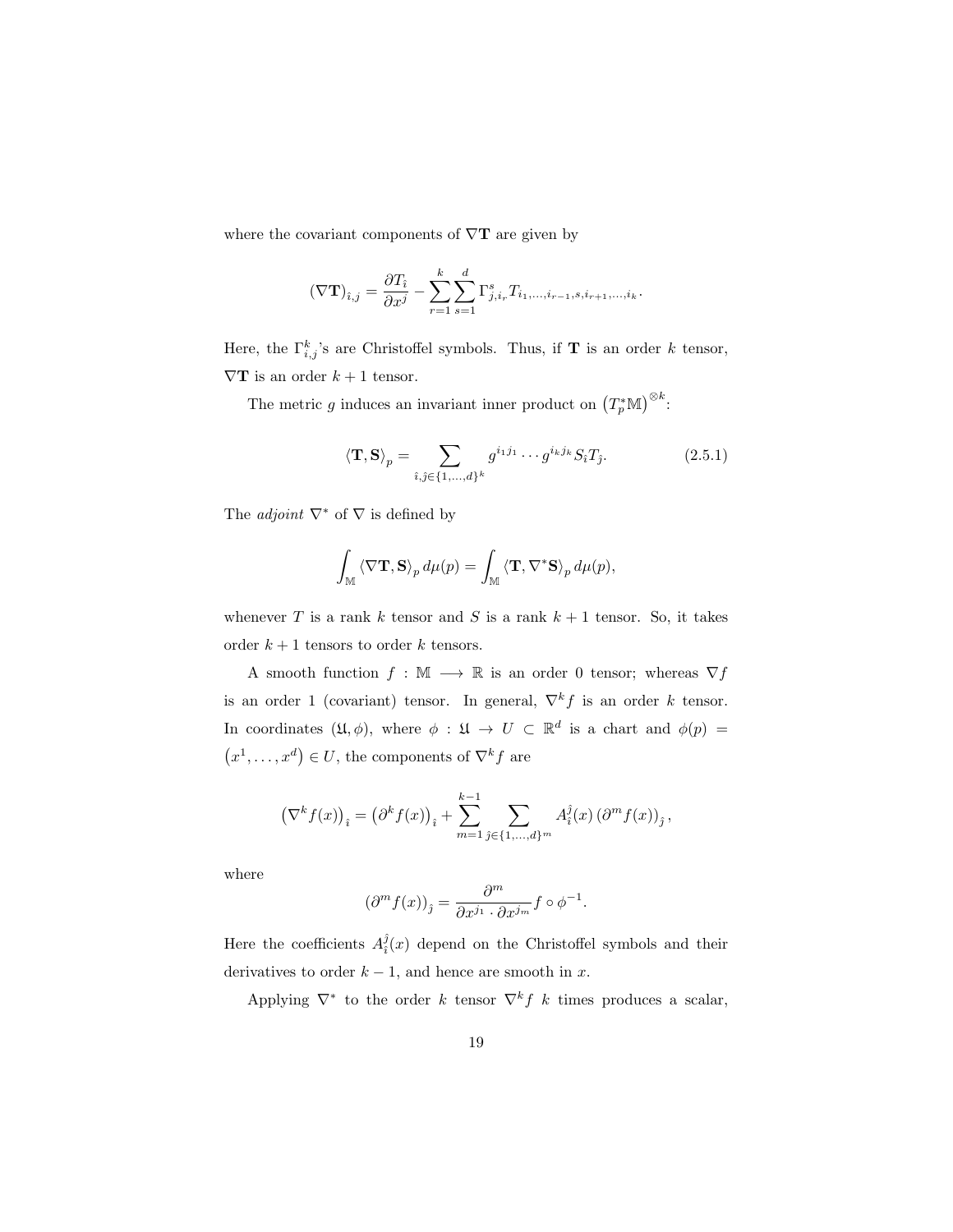$(\nabla^*)^k \nabla^k f$ , which is the same as  $(\nabla^k)^* \nabla^k f$ . When  $k = 1$ , we have the Laplace-Beltrami operator,  $-\Delta = \nabla^* \nabla$ . In coordinates,

$$
\Delta f = \frac{1}{\sqrt{\det(g)}} \sum_{j=1}^d \sum_{k=1}^d \frac{\partial}{\partial x^j} \left[ g^{jk} \sqrt{\det(g)} \frac{\partial f}{\partial x^k} \right].
$$

Crucially, it is *not* necessarily the case that for  $k > 1$ ,  $\Delta^k$  is equal to  $(-1)^k (\nabla^k)^* \nabla^k$ , though it is the case if the manifold is flat (like Euclidean space or the flat torus). This is because  $\nabla$  and  $\nabla^*$  do not necessarily commute in general. For example,  $\Delta^2 = \nabla^* \nabla \nabla^* \nabla$ , whereas  $(\nabla^2)^* \nabla^2 =$  $(\nabla^*)^2 \nabla^2 = \nabla^* \nabla^* \nabla \nabla$ , and these are not necessarily the same.

We do, however, have the following propositions, which will allow us to prove a norm equivalence between our different notions of Sobolev spaces in the next section. The first is due to Helgason - [18] - but is stated here as it appears in [16, Lemma 4.2 and Assumption 4.1]. We state both and prove the second in the special case that M is two-point homogeneous, but it holds for all compact manifolds without boundary. Two point homogeneity means that for every two pairs of points p, q and  $p'$ , q' in M with  $dist(p, q) =$ dist $(p', q')$ , there is an isometry  $\psi : \mathbb{M} \to \mathbb{M}$  with  $\psi(p) = p'$  and  $\psi(q) = q'$ . Intuitively, this means that the manifold M "looks the same" at every point.

Proposition 2.5.2. Let M be a two-point homogeneous space. Then for all  $k \in \mathbb{N}$  there is a real polynomial  $p_{k-1}$  of degree  $k-1$  such that

$$
\left(\nabla^k\right)^* \nabla^k = (-1)^k \Delta^k + p_{k-1}(\Delta).
$$

**Proposition 2.5.3.** Let  $\mathbb{M}$  be a two-point homogeneous space. If  $Q(x) =$  $c_m x^m + \ldots + c_0$  is a real polynomial of degree m, then there exist real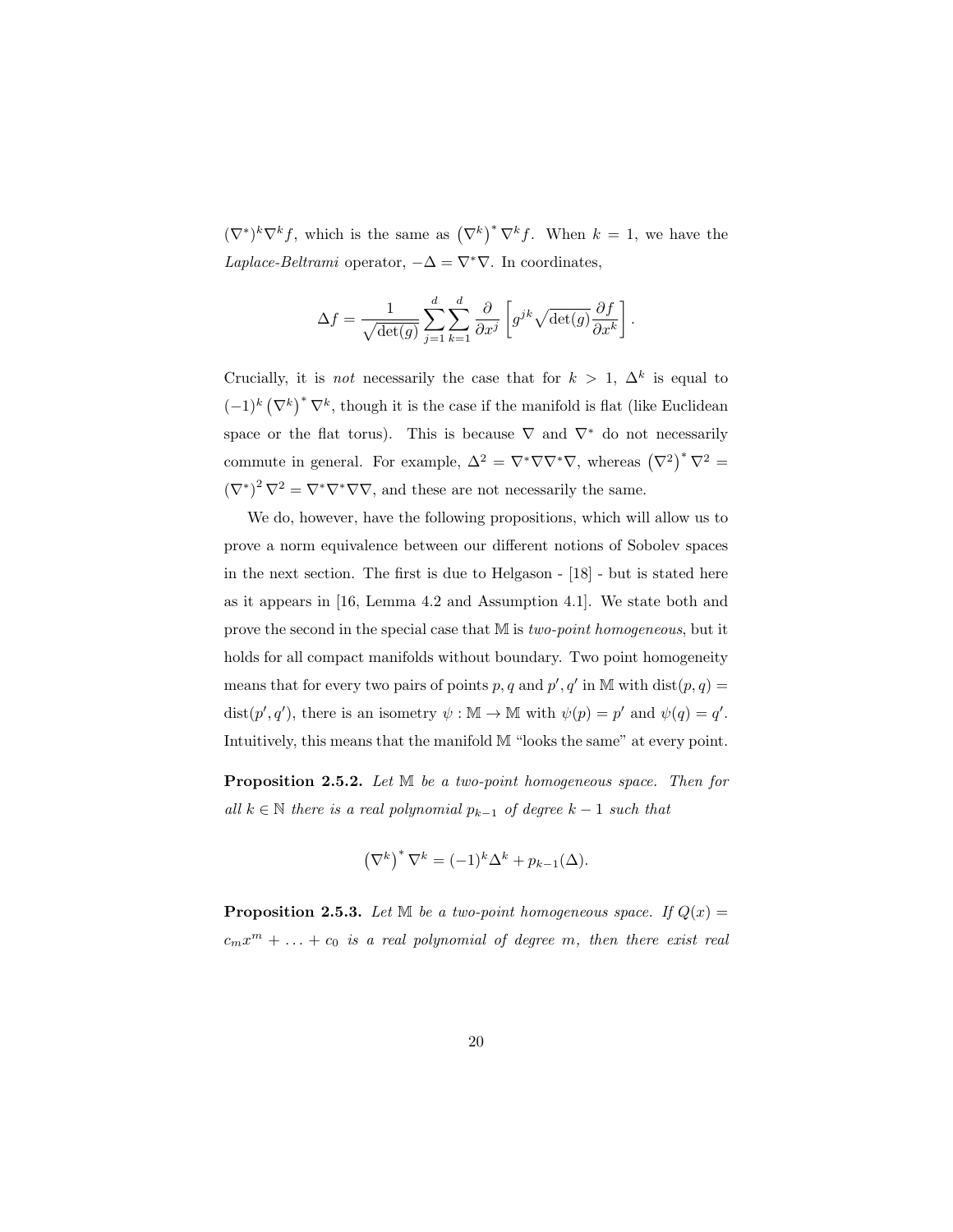numbers  $a_j, j \in \{0, \ldots, m\}$  such that

$$
Q(\Delta) = \sum_{j=0}^{m} a_j (\nabla^j)^* \nabla^j.
$$

*Proof.* Clearly it suffices to show the proposition is true when  $Q(x) = x^k$ for  $k \in \mathbb{N}$ . We proceed by strong induction. The base case  $m = 1$  is trivial, since  $\Delta = -\nabla^*\nabla$ . Suppose the proposition is true for  $k \in \{1, ..., m\}$ . By Proposition 2.5.2,

$$
\left(\nabla^{m+1}\right)^*\nabla^{m+1}=(-1)^{m+1}\Delta^{m+1}+p_m(\Delta)
$$

for a polynomial  $p_m$  of degree m. Let  $p_m(x) = \sum_{k=0}^m b_k x^k$ . By our strong inductive hypothesis, for each  $k \in \{0, ..., m\}$  there are numbers  $c_{k,j}$  such that  $\Delta^k = \sum_{j=0}^k c_{k,j} (\nabla^k)^* \nabla^k$ . Hence,

$$
\Delta^{m+1} = (-1)^{m+1} (\nabla^{m+1})^* \nabla^{m+1} - (-1)^{m+1} \sum_{k=0}^m b_k \sum_{j=0}^k c_{k,j} (\nabla^j)^* \nabla^j
$$
  
= 
$$
(-1)^{m+1} (\nabla^{m+1})^* \nabla^{m+1} + \sum_{j=0}^m \left( (-1)^m \sum_{k=j}^m b_k c_{k,j} \right) (\nabla^j)^* \nabla^j.
$$

Hence we can take  $a_{m+1} = (-1)^{m+1}$  and  $a_j = (-1)^m \sum_{k=j}^m b_k c_{k,j}$  for  $j \in$  $\{0,\ldots,m\}.$  $\Box$ 

### 2.6 Sobolev Spaces II

Now that we have the covariant derivative, we are ready to give our second definition of the term "Sobolev space". For an integer  $m$  and a measurable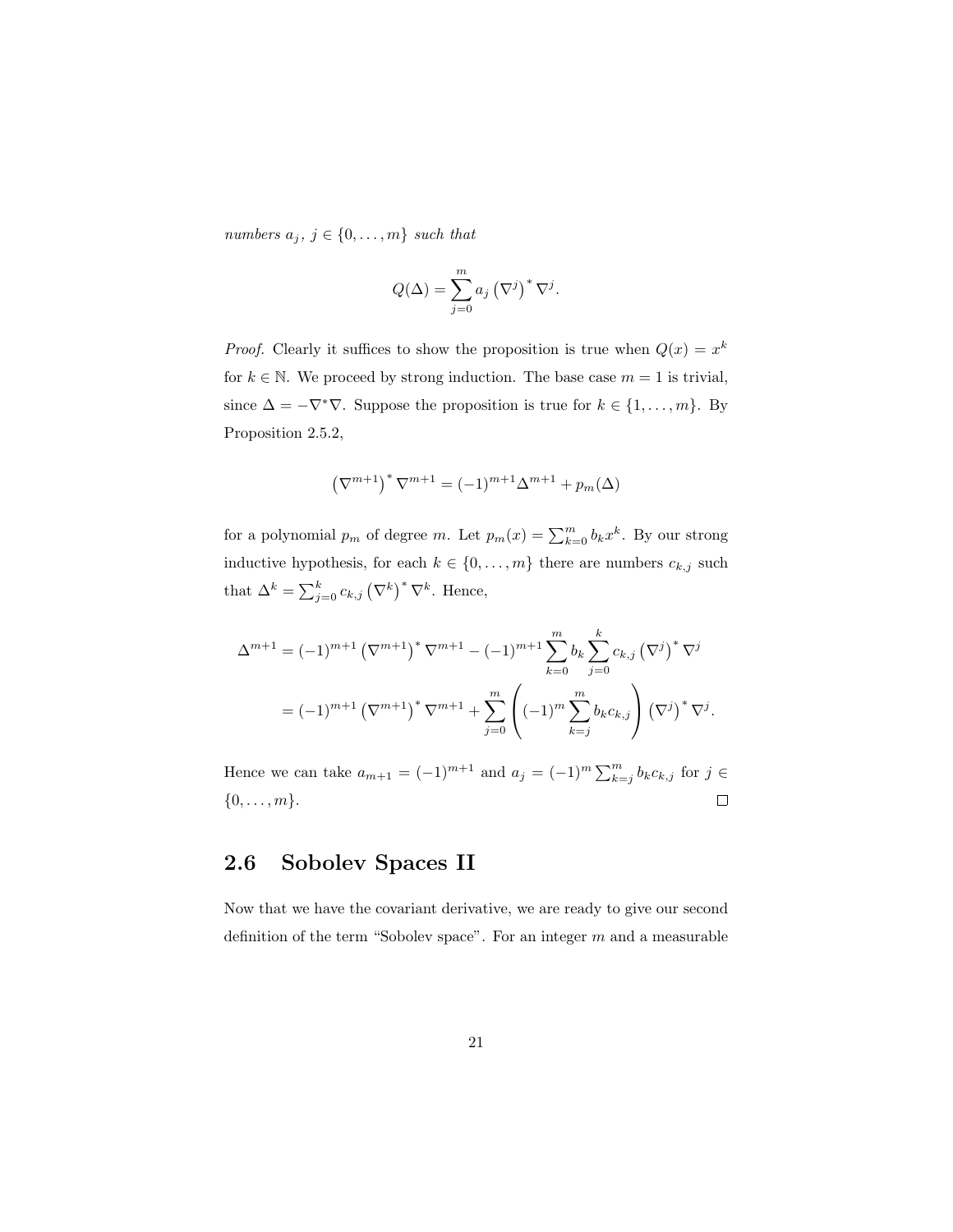subset  $\Omega$  of M, the *Sobolev space*  $W_2^m(\Omega)$  is

$$
W_2^m(\Omega) = \left\{ f \in L_2(\Omega) : \sum_{k=0}^m \int_{\Omega} \left\langle \nabla^k f, \nabla^k f \right\rangle_p d\mu(p) < \infty \right\},\,
$$

where the inner product in the integrand is given in (2.5.1). It is a Hilbert space with inner product

$$
\langle f, g \rangle_{W_2^m(\Omega)} = \sum_{k=0}^m \int_{\Omega} \langle \nabla^k f, \nabla^k g \rangle_p d\mu(p).
$$

Again, when  $\Omega$  is all of M, we denote it simply by  $W_2^m$  instead of  $W_2^m(\mathbb{M})$ .

An important tool for obtaining interpolation error estimates is the Zeros Lemma, which will appear in the next section. We'd like to have a similar result on our Sobolev spaces, and [15, Lemma 3.2] allows us to do so.

Before we state [15, Lemma 3.2], we need to define the term "injectivity radius". At a point  $p$  on a Riemannian manifold  $M$ , the *exponential map* at p,  $Exp_p: T_x \mathbb{M} \to \mathbb{M}$ , is defined as follows. For each  $v \in T_p \mathbb{M}$  there is a unique geodesic  $\gamma_v$  in M such that  $\gamma(0) = p$  and  $\gamma'(0) = v$ . Define  $\exp_p(v) =$  $\gamma_v(1)$ . The exponential map is in general not a global diffeomorphism; however, at the origin of the tangent space, the differential of  $Exp_p$  is the identity. So, the Inverse Function Theorem guarantees that there is a neighborhood of the origin on which  $Exp_p$  is injective. The supremum of all radii r for which  $\mathrm{Exp}_p$  is injective on  $B(0, r) \subset T_p(\mathbb{M})$  is called the *injectivity* radius of M at p, denoted  $r_p$ . The *injectivity radius* of M, denoted  $r_M$ , is the infimum of  $r_p$  as p ranges over all of M. If  $0 < r_M \leq \infty$ , then M is said to have positive injectivity radius. This is the case for compact manifolds.

**Lemma 2.6.1.** ([15, Lemma 3.2]) Let  $m \in \mathbb{N}$  and  $0 < r < r_{\mathbb{M}}/3$ . There are constants  $0 < c_1 \leq c_2$  so that for any measurable  $\Omega \subset B(0,r)$ , all  $j \in \mathbb{N}$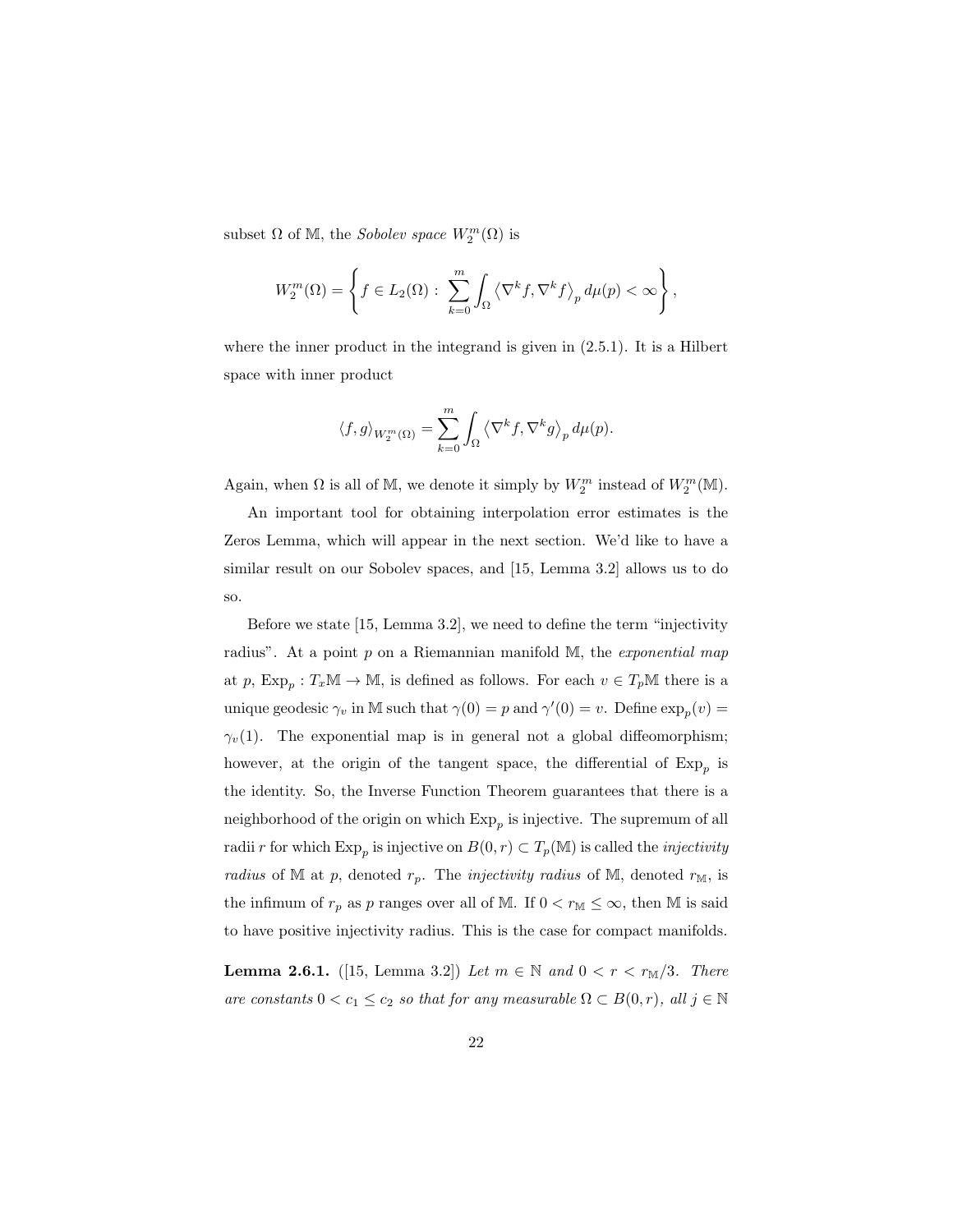with  $j \leq m$ , and any  $p \in M$ , the equivalence

$$
c_1 \|u \circ \mathrm{Exp}_p\|_{W_2^j(\Omega)} \le \|u\|_{W_2^j\left(\mathrm{Exp}_p(\Omega)\right)} \le c_2 \|u \circ \mathrm{Exp}_p\|_{W_2^j(\Omega)}
$$

holds for all  $u : \text{Exp}_x(\Omega) \to \mathbb{R}$  in  $W_2^m(\text{Exp}_p(\Omega))$ . The constants  $c_1$  and  $c_2$ depend on r and m but are independent of  $\Omega$  and p.

For an open subset  $\Omega$  of  $\mathbb{R}^d$  that is bounded and has Lipschitz boundary, the Sobolev embedding theorem guarantees that  $W_2^m(\Omega) \subset C(\Omega)$  for a subset  $\Omega$  of  $\mathbb{R}^d$  when  $m > d/2$ . Lemma 2.6.1 says that this holds on manifolds as well; if  $m > d/2$  and  $\Omega \subset M$  is open, bounded, and has Lipschitz boundary, then  $W_2^m(\Omega) \subset C(\Omega)$ .

### 2.7 Sets of Centers; The Zeros Lemma

At this point we need to introduce three quantities that measure the socalled "uniformity" of our set of centers  $\Xi$  (sometimes called nodes). The first is the *fill distance* (sometimes called the *mesh norm*),

$$
h_{\Xi} = \max_{p \in \mathbb{M}} \text{dist}(p, \Xi) = \max_{p \in \mathbb{M}} \min_{\xi \in \Xi} \text{dist}(p, \xi).
$$

It measures the density of the centers in M. The second is the separation distance,

$$
q_{\Xi} = \frac{1}{2} \min_{\xi \in \Xi} \text{dist}(\xi, \Xi \setminus \xi) = \frac{1}{2} \min_{\xi \in \Xi} \min_{\substack{\eta \in \Xi \\ \eta \neq \xi}} \text{dist}(\xi, \eta).
$$

It measures how evenly distributed the centers are. The third is the mesh ratio,  $\rho_{\Xi} = h_{\Xi}/q_{\Xi}$ . Note that the mesh ratio is at least 2, since the definitions force  $h_{\Xi} \geq 2q_{\Xi}$ . Sets of centers for which the mesh ratio is bounded by some fixed  $\rho$  (preferably close to 2) are sometimes called *quasi-uniform*. We will assume throughout the remainder of this paper that our sets of cen-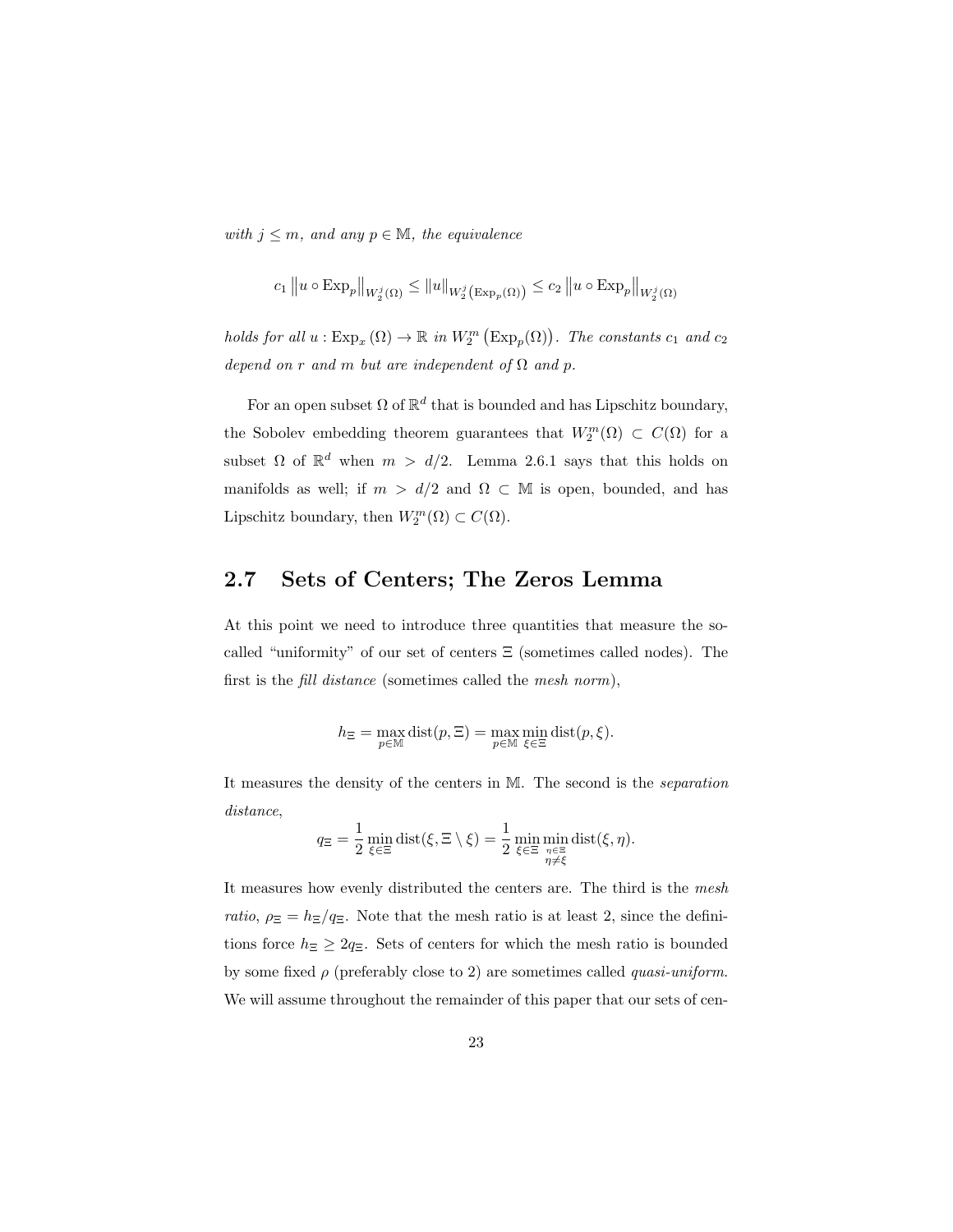ters are quasi-uniform with mesh ratios controlled above by a fixed  $\rho \geq 2$ . In the sequel we will allow the constants in our estimates to depend on  $\rho$ . We note that in the context of a finite, quasi-uniform set of centers  $\Xi$  in a compact d-dimensional manifold M, there are constants  $C_1$  and  $C_2$  such that  $C_1 h_{\Xi}^{-d} \leq \# \Xi \leq C_2 q_{\Xi}^{-d}$ . We also note that  $h_{\Xi} = \rho q_{\Xi}$ , and therefore, since we allow the constants in our estimates to depend on  $\rho$ ,  $h_{\Xi}$  and  $q_{\Xi}$ are interchangeable.

We now state the Zeros Lemma, which, roughly speaking, says that a weak norm of a function with many zeros can be controlled by a stronger norm with a multiplicative constant that decreases with the density of the zeros. A zeros lemma was first stated and proved in [8], where the underlying space was a Euclidean ball. Narcowich, Ward, and Wendland extend the result to a broader class of spaces in [23]. In [16, Appendix A], Hangelbroek, Narcowich, and Ward extend it to manifolds, which is the version we use.

Lemma 2.7.1. (The Zeros Lemma for Manifolds - [16, Corollary A.13]) Let  $m, k \in \mathbb{N}$  satisfy  $m > d/2, 0 \leq k \leq m$ . In addition, let  $\Xi$  be a finite subset of M. If  $u \in W_2^m$  satisfies  $u|_{\Xi} = 0$ , then for  $h_{\Xi}$  sufficiently small,

$$
||u||_{W_2^k} \le Ch_{\Xi}^{m-k} ||u||_{W_2^m},
$$

and

$$
||u||_{L_{\infty}} \leq C h_{\Xi}^{m-\frac{d}{2}} ||u||_{W_2^m}.
$$

with a constant C that is independent of  $\Xi$  and u.

We now show the norm equivalence between  $H^m$  and  $W^m_2$  when  $m$  is a nonnegative integer. Two important points to note are that

$$
\langle f,g\rangle_{H^m}=\langle (I-\Delta)^m\,f,f\rangle_{L_2}\,,
$$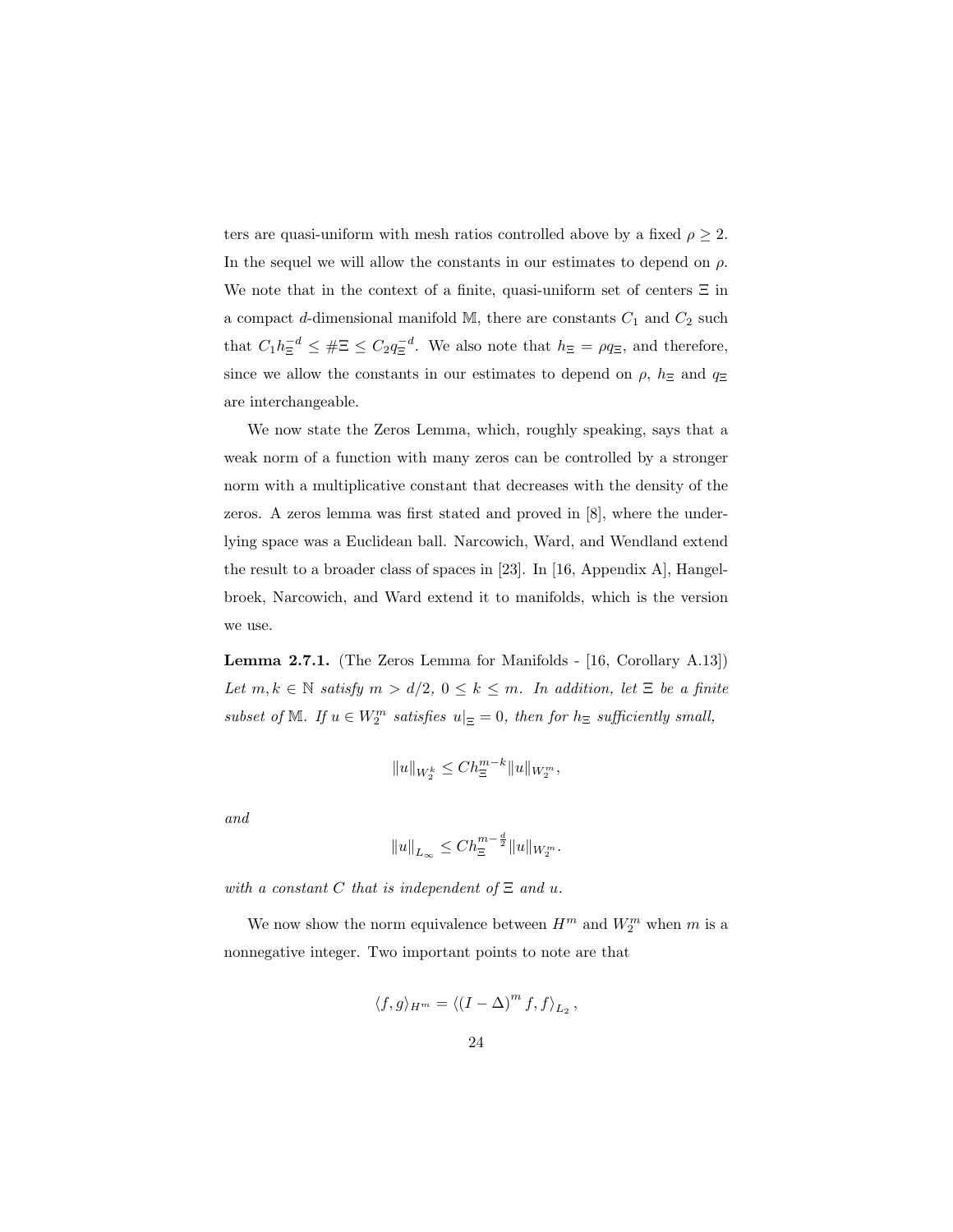whereas

$$
\langle f,g\rangle_{{\cal W}_2^m}=\sum_{k=0}^m\left\langle\nabla^k f,\nabla^k f\right\rangle_{{\cal L}_2}.
$$

Remark 2.7.2. We include the following result, and its proof, in the interest of self-containment. It is a simplified version of a much broader result found in [28]. Let us add a bit of historical context. Aubin introduced the  $W_2^m$  Sobolev spaces on Riemannian manifolds in [3], whereas Strichartz introduced the  $H^m$  Sobolev spaces on Riemannian manifolds in [27]. In [28], Triebel showed these spaces coincide for much larger and more general classes of function spaces than those that we will be considering. The full result found in [28] is, of course, true, but requires a far greater amount of analysis than is necessary for our context.

Proposition 2.7.3. [28, Theorem 4.1] Suppose M is a compact Riemannian manifold without boundary. For a nonnegative integer m, the spaces  $H^m(\mathbb M)$  and  $W^m_2(\mathbb M)$  are the same, and the norms  $\|\cdot\|_{H^m}$  and  $\|\cdot\|_{W^m_2}$  are equivalent.

Proof in the case that M is two-point homogeneous. Proposition 2.5.3 with  $Q(x) = (1-x)^m$  gives real numbers  $a_j, j = 0, ..., m$  for which  $(1 - \Delta)^m =$  $\sum_{j=0}^{m} a_j (\nabla^j)^* \nabla^j$ . This gives

$$
||f||_{H^m}^2 = \sum_{j=0}^m a_j \left\langle \left(\nabla^j\right)^* \nabla^j f, f \right\rangle_{L_2}
$$
  

$$
\leq C \sum_{j=0}^m \left\langle \nabla^j f, \nabla^j f \right\rangle_{L_2} = C ||f||_{W_2^m},
$$

where we have taken  $C = \max_{j \in \{0, ..., m\}} |a_j|$ .

For the other direction, we start by using Theorem 2.5.2 to obtain

$$
||f||_{W_2^m}^2 = \sum_{k=0}^m \left\langle \left( (-1)^k \Delta^k + p_{k-1}(\Delta) \right) f, f \right\rangle_{L_2}.
$$
 (2.7.4)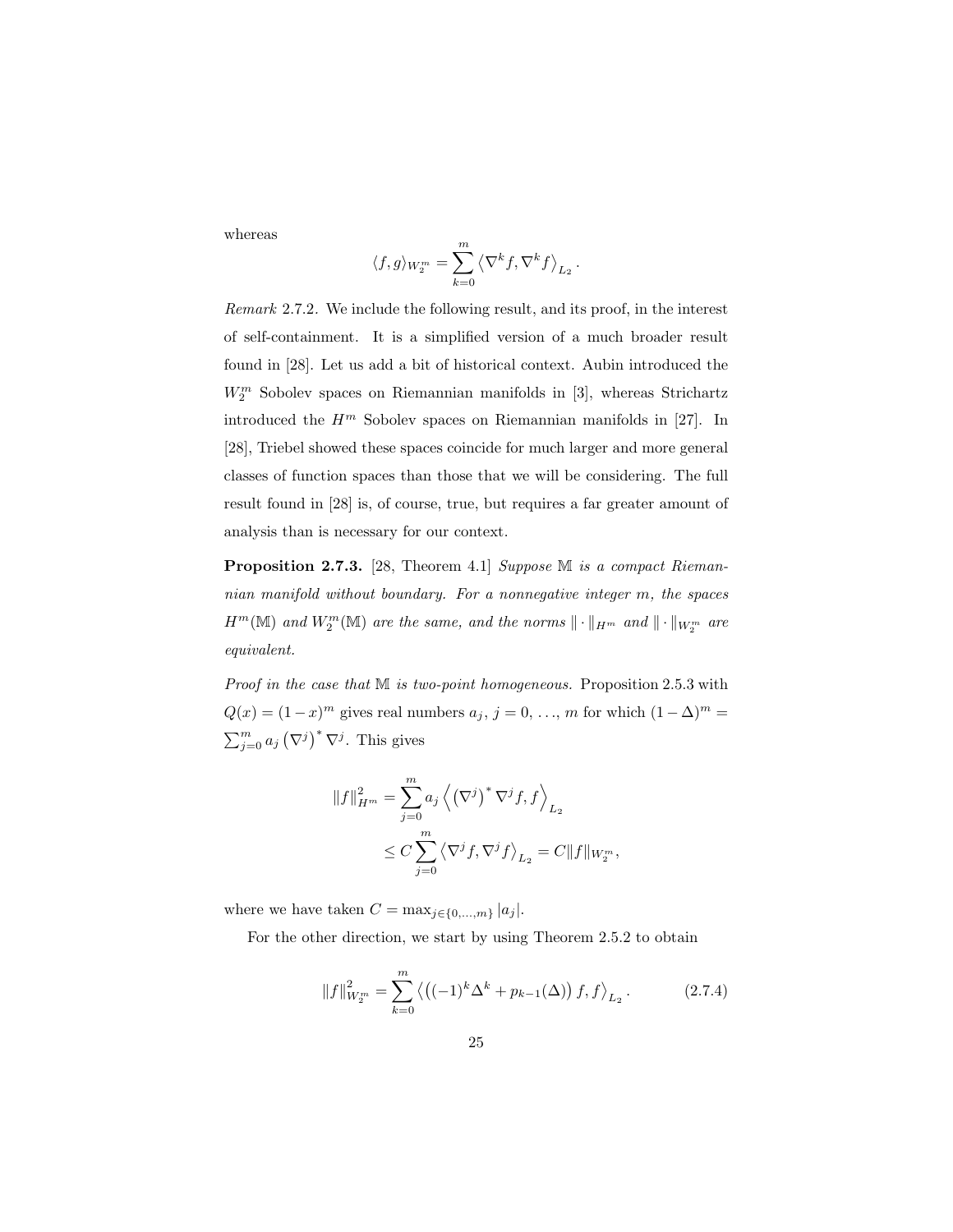Now,  $\sum_{k=0}^{m} ((-1)^k x^k + p_{k-1}(x))$  is a polynomial of degree m. Write it as  $\sum_{j=0}^m b_j x^j$  to obtain

$$
||f||_{W_2^m} = \sum_{j=0}^m b_j \langle \Delta^j f, f \rangle_{L_2} \leq \sum_{j=0}^m |b_j| \left| \langle \Delta^j f, f \rangle_{L_2} \right|.
$$

Note that since  $-\Delta$  is positive definite, |  $\left<\Delta^jf,f\right>_{L_2}$  $\Big| = \big\langle (-1)^j \Delta^j f, f \big\rangle_{L_2}$ for each j. Letting  $C = \max_{j \in \{0, ..., m\}} |b_j|$ , we arrive at

$$
||f||_{W_2^m} \leq C \sum_{j=0}^m \left\langle (-1)^j \Delta^j f, f \right\rangle_{L_2}.
$$

But  $\langle (-1)^j \Delta^j f, f \rangle_{L_2} \le \langle (I - \Delta)^j f, f \rangle_{L_2}$ , since the term on the left is but one of the positive terms that appears in the binomial expansion of the term on the right. Hence,

$$
||f||_{W_2^m} \leq C \sum_{j=0}^m \langle (I - \Delta)^j f, f \rangle_{L_2} = C \sum_{j=0}^m ||f||_{H_j} \leq C(m+1) ||f||_{H^m},
$$

where in the last inequality we have used the fact that  $\|\cdot\|_{H_j} \le \|\cdot\|_{H^m}$  for  $0 \leq j \leq m$ .  $\Box$ 

We end this subsection with a Lemma from [5] that deals with the Sobolev norms of products of functions in Sobolev spaces which will be useful in the sequel. The version of this which is used here is from Couldon, et al. - it extends to manifolds an earlier result (the "generalized Leibniz rule") on  $\mathbb{R}^d$  by Gulisashvili and Kon, [13, Theorem 1.4].

**Lemma 2.7.5.** ([5, Theorem 27]) Let f, g be in  $H^m \n\cap L_\infty$ , where  $m \in \mathbb{N}$ satisfies  $m > d/2$ . Then  $fg \in H^m \cap L_\infty$  and there exists a  $C > 0$  such that

$$
||fg||_{H^m} \leq C \left( ||f||_{H^m} ||g||_{L_{\infty}} + ||f||_{L_{\infty}} ||g||_{H^m} \right).
$$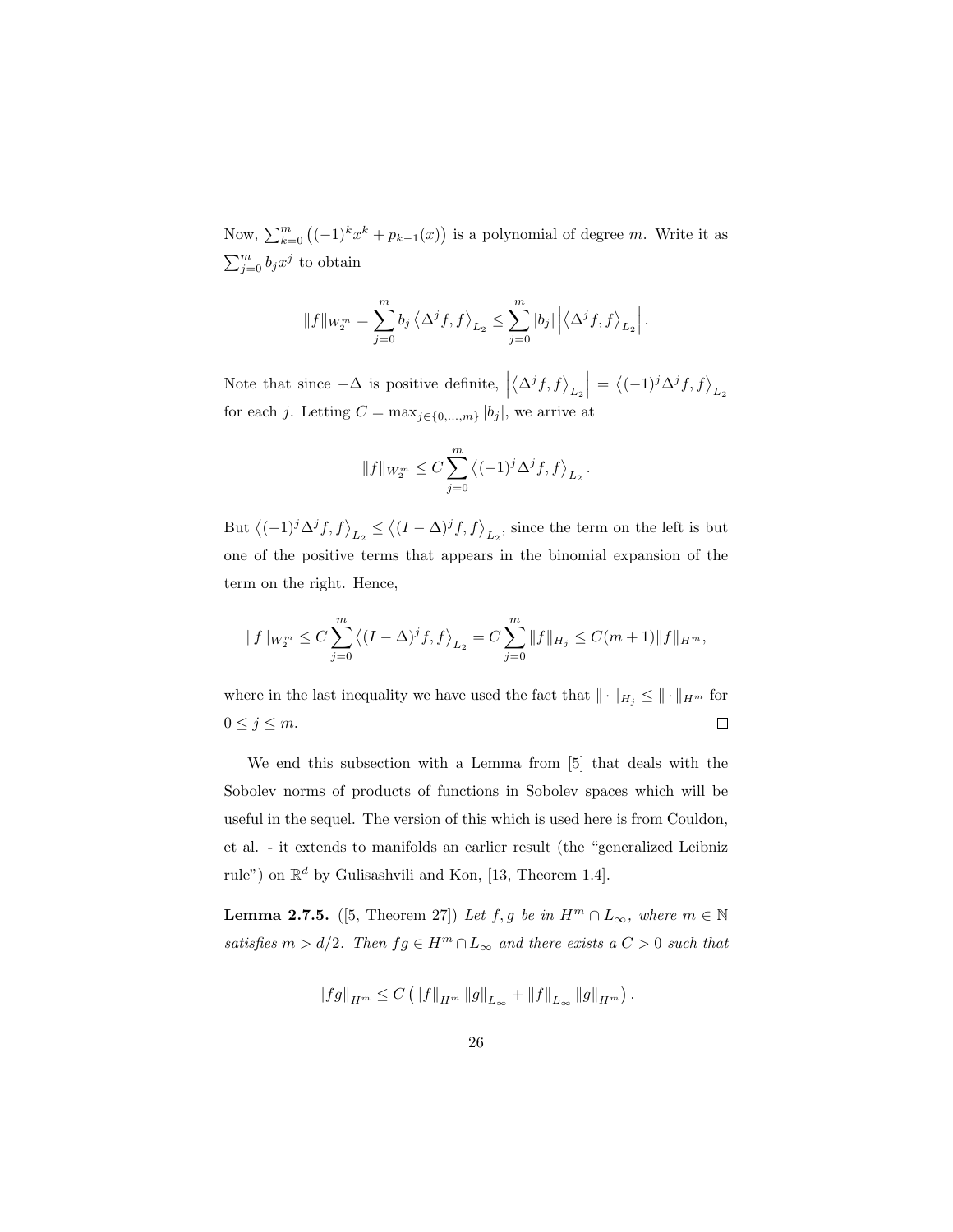### 2.8 Interpolation Error Estimates

We proceed by adding a further assumption, this time not on the manifold M, but on the coefficients of the kernel  $\Phi$ . Specifically, we assume that  $\Phi$ is a kernel of the form  $(2.2.1)$  whose coefficients satisfy

$$
C_1 (1 + \lambda_\ell)^{-\tau} \le \hat{\phi}(\ell) \le C_2 (1 + \lambda_\ell)^{-\tau}.
$$
 (2.8.1)

for  $\tau > d/2$ , either for all  $\ell \in \mathbb{N}$  if  $\Phi$  is positive definite, or for all  $\ell > L \in \mathbb{N}$ if  $\Phi$  is conditionally positive definite with respect to  $\Pi_L$ .

In the case where  $\Phi$  is positive definite, it is clear from the definitions  $(2.3.1)$  and  $(2.2.2)$  that the native space norm  $\|\cdot\|_{\mathcal{N}_{\Phi}}$  and the Sobolev norm  $\|\cdot\|_{H^{\tau}}$  are equivalent. This, along with the Zeros Lemma, is all we need to prove our interpolation error estimate in the case of a positive definite kernel. We note first that if  $\tau = m \in \mathbb{N}$  with  $m > d/2$ , then

$$
\mathcal{N}_{\Phi} = H^m = W_2^m \subset C(\mathbb{M}).
$$

(The last equality is due to the Sobolev embedding theorem.)

**Theorem 2.8.2.** Suppose  $\Phi$  is a positive definite kernel of the form (2.2.1) whose coefficients satisfy (2.8.1) for some  $\tau \in \mathbb{N}$  with  $\tau > d/2$  and all  $\ell \in \mathbb{N}$ , and let  $\sigma \in \mathbb{N}$  with  $0 \leq \sigma \leq \tau$ . Let  $\Xi$  be a finite subset of  $\mathbb{M}$ ,  $f \in H^{\tau}$ , and  $I_{\Xi}f$  the interpolant to f in  $V_{\Phi,\Xi}$ . There exists a constant C which is independent of f and  $\Xi$  such that, for  $h_{\Xi}$  sufficiently small,

$$
\left\|f-I_{\Xi}f\right\|_{H_{\sigma}}\leq Ch_{\Xi}^{\tau-\sigma}\left\|f\right\|_{H^{\tau}}.
$$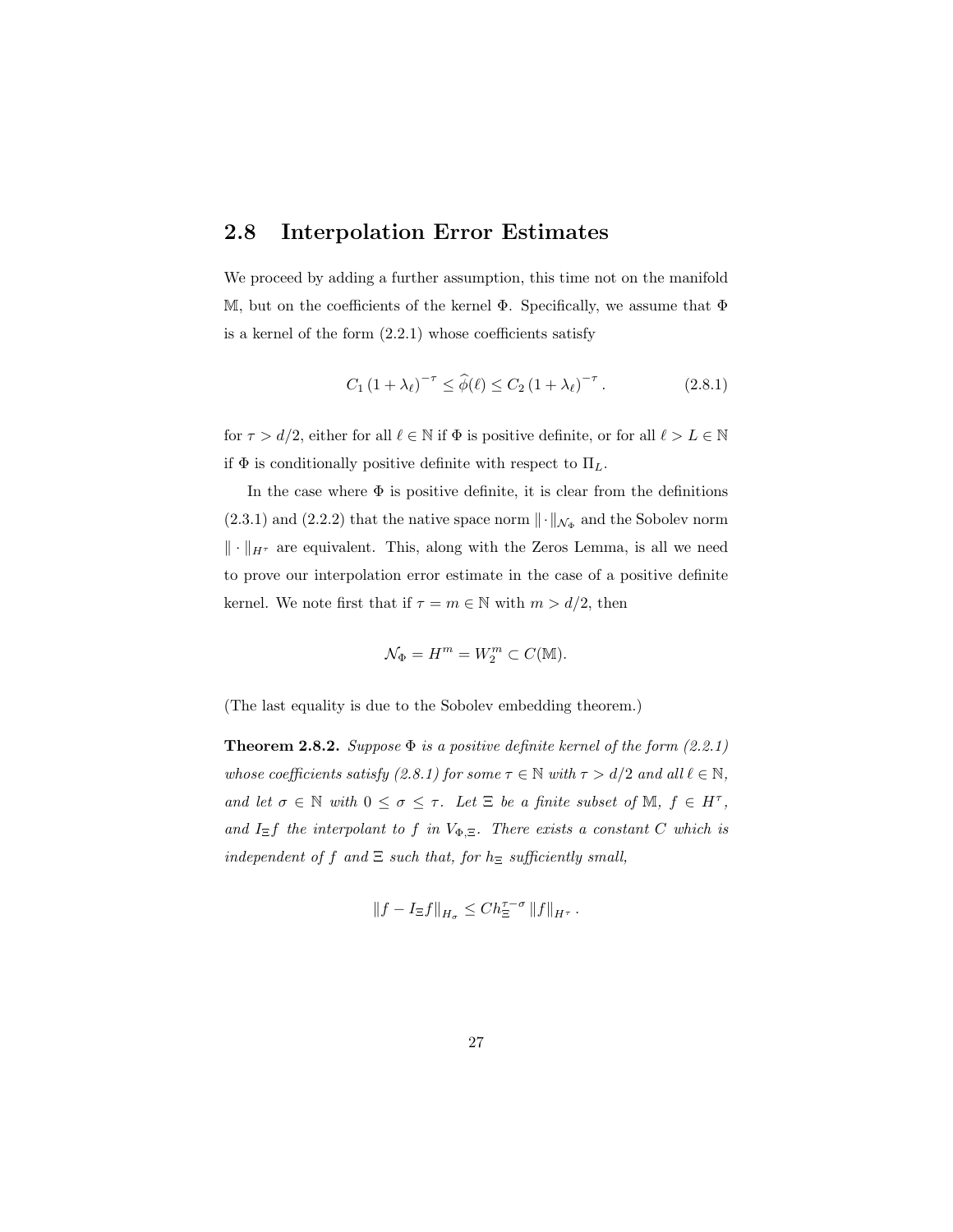Proof. By the Zeros Lemma,

$$
\left\|f-I_{\Xi}f\right\|_{H_{\sigma}}\leq Ch_{\Xi}^{\tau-\sigma}\left\|f-I_{\Xi}f\right\|_{H^{\tau}}.
$$

Since the coefficients of  $\Phi$  satisfy (2.8.1), the norms  $\|\cdot\|_{H^{\tau}}$  and  $\|\cdot\|_{\mathcal{N}_{\Phi}}$  are equivalent, and so

$$
\|f-I_{\Xi}f\|_{H_{\sigma}}\leq Ch_{\Xi}^{\tau-\sigma}\left\|f-I_{\Xi}f\right\|_{{\mathcal N}_{\Phi}}.
$$

By Proposition 2.4.1, then,

$$
||f - I_{\Xi}f||_{H_{\sigma}} \leq Ch_{\Xi}^{\tau-\sigma} ||f||_{\mathcal{N}_{\Phi}}.
$$

Finally, using again the equivalence of those norms, we have

$$
||f - I_{\Xi}f||_{H_{\sigma}} \leq C h_{\Xi}^{\tau-\sigma} ||f||_{H^{\tau}}.
$$

For a kernel that is conditionally positive definite with respect to  $\Pi_L$ , and whose coefficients satisfy (2.8.1) for some  $\tau$  and all  $\ell > L$ , the proof of the error estimate is a bit more involved, though the result itself is the same. The reason for this is that the native space semi-norm isn't equivalent to the Sobolev norm. There is a remedy, however, involving orthogonal projections.

We require the orthogonal projection  $\mathcal{P}_L$  which projects all the Sobolev spaces onto  $\Pi_L$ . The projection is the following: if  $f = \sum_{\ell=0}^{\infty} \hat{f}_{\ell} \varphi_{\ell} \in L_2$ , then  $P_L f = \sum_{\ell=0}^L \hat{f}_{\ell} \varphi_{\ell}$ . This operator is the orthogonal projection onto  $\Pi_L$ , because if  $f \in L_2$  and  $\ell \in \{0, \ldots, L\}$ , then  $\widehat{(P_L f)}_\ell = \widehat{f}_\ell$ , and if  $g \in \Pi_L$ ,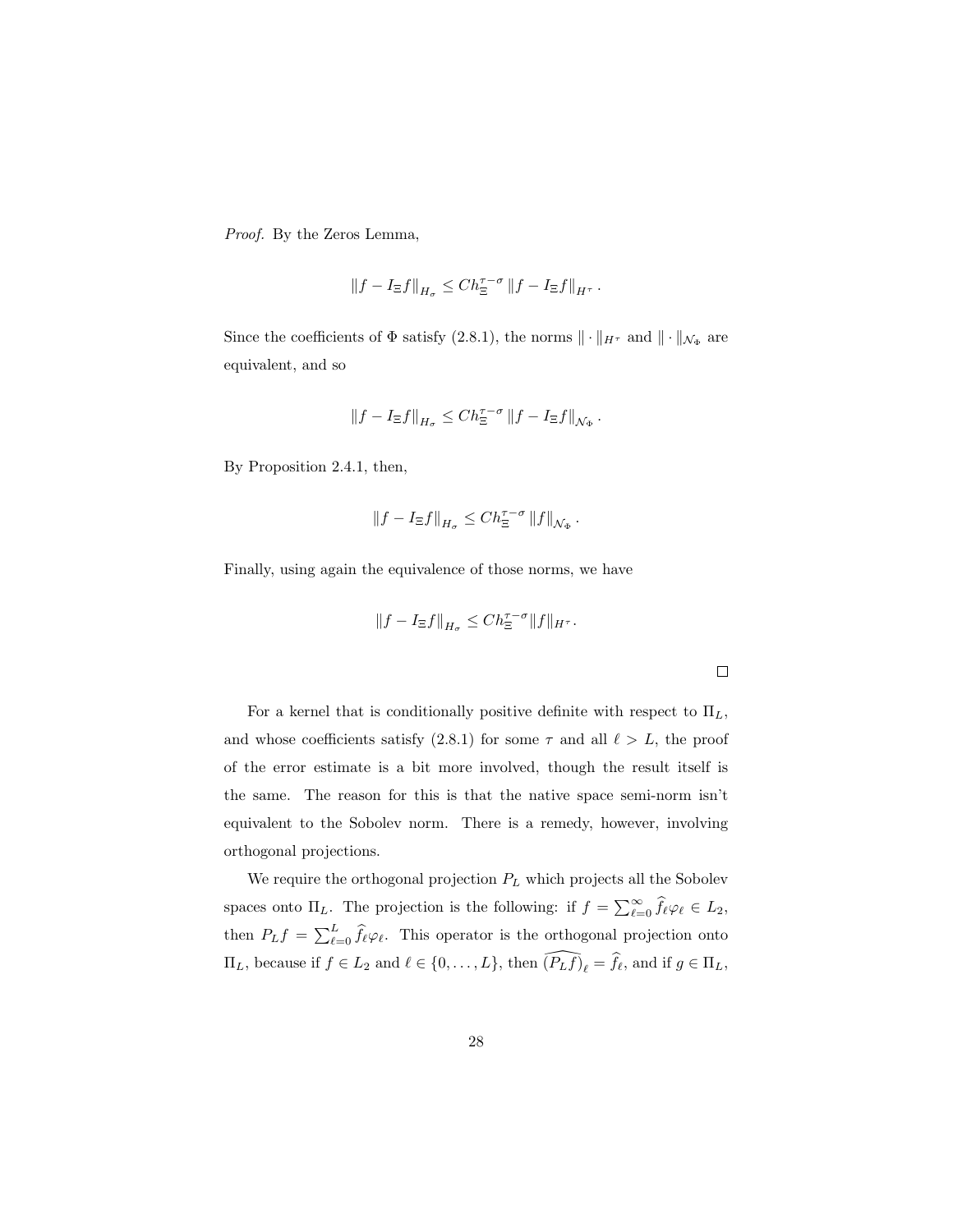then  $\hat{g}_{\ell} = 0$  for  $\ell > L$ . Therefore if  $f \in H_{\sigma}$  for any  $\sigma \geq 0$ ,

$$
\langle f - P_L f, g \rangle_{H_{\sigma}} = \sum_{\ell=0}^{L} (1 + \lambda_{\ell})^{\sigma} \left( \widehat{f}_{\ell} - \widehat{(P_L f)}_{\ell} \right) \widehat{g}_{\ell} = 0.
$$

Our interpolation error estimate will rely on two facts. First, for  $f \in H^{\tau}$ , we have by  $(2.8.1)$  that

$$
\left\| (I - P_L) f \right\|_{H^{\tau}}^2 = \sum_{\ell=L+1}^{\infty} (1 + \lambda_{\ell})^{\tau} \left| \hat{f}_{\ell} \right|^2 \leq C_1^{-1} \sum_{\ell=L+1}^{\infty} \hat{\phi}(\ell) \left| \hat{f}_{\ell} \right|^2 = C \left\| f \right\|_{\mathcal{N}_{\Phi,L}}^2.
$$
\n(2.8.3)

Second, if  $0 \leq \sigma \leq \tau$  and  $f \in H^{\tau}$ , then

$$
||P_L f||_{H^{\tau}}^2 = \sum_{\ell=0}^L (1 + \lambda_\ell)^\tau \left| \hat{f}_\ell \right|^2 \le C_{\sigma,\tau,L} \sum_{\ell=0}^L (1 + \lambda_\ell)^\sigma \left| \hat{f}_\ell \right|^2 = C_{\sigma,\tau,L} ||P_L f||_{H_\sigma}^2,
$$
\n(2.8.4)

where  $C_{\sigma,\tau,L} = (1 + \lambda_L)^{\tau-\sigma}$  depends only on  $\sigma, \tau$ , and L.

**Theorem 2.8.5.** Suppose  $\Phi$  is a kernel of the form (2.2.1) whose coefficients satisfy (2.8.1) for  $\tau \in \mathbb{N}$  with  $\tau > d/2$  and all  $\ell > L \in \mathbb{N}$ , and is conditionally positive definite with respect to  $\Pi_L$ , and let  $\sigma \in \mathbb{N}$  with  $0 \leq \sigma \leq \tau$ . Let  $\Xi$  be a finite  $\Pi_L$ -unisolvent subset of  $\mathbb{M}$ ,  $f \in H^{\tau}$ , and  $I_{\Xi,L}f$ the interpolant to f in  $V_{\Xi,L}$ . There exists a constant C which is independent of f and  $\Xi$  such that, for  $h_{\Xi}$  sufficiently small,

$$
\left\|f - I_{\Xi,L}f\right\|_{H_\sigma} \leq C h_\Xi^{\tau-\sigma} \left\|f\right\|_{H^\tau}.
$$

*Proof.* The case  $\sigma = \tau$  is just Proposition 2.4.3, so assume  $\sigma < \tau$ . By the Zeros Lemma,

$$
\|f - I_{\Xi,L}f\|_{H_{\sigma}} \leq C h_{\Xi}^{\tau-\sigma} \|f - I_{\Xi,L}f\|_{H^{\tau}}.
$$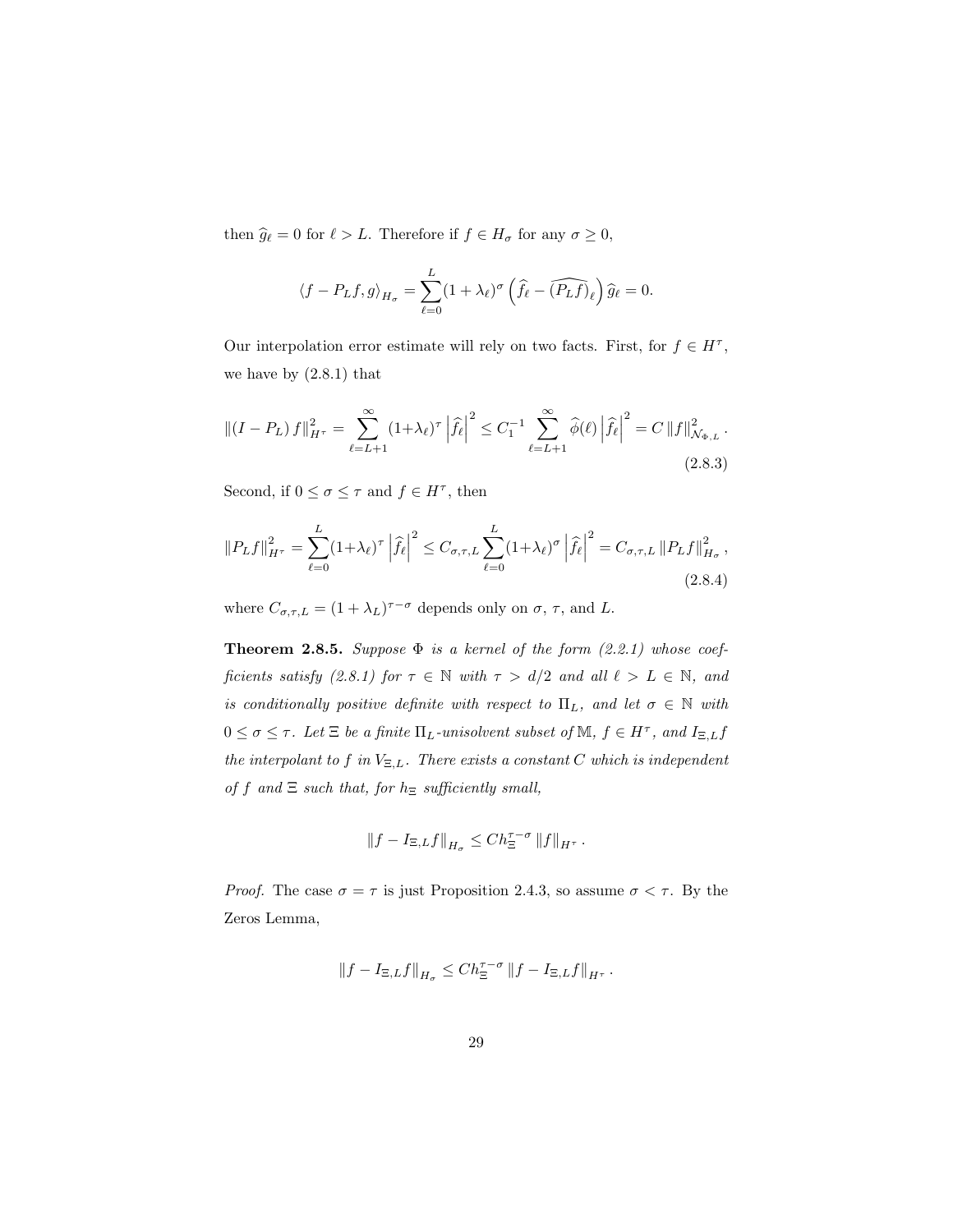By "smuggling in" both  $P_Lf$  and  $P_LI_{\Xi,L}f,$  we obtain

$$
||f - I_{\Xi,L}f||_{H_{\sigma}} \leq Ch_{\Xi}^{\tau-\sigma} (||P_L(f - I_{\Xi,L}f)||_{H^{\tau}} + ||(I - P_L)(f - I_{\Xi,L}f)||_{H^{\tau}}).
$$

Now,

$$
\left\|P_L\left(f-I_{\Xi,L}f\right)\right\|_{H^{\tau}}\leq C\left\|P_L\left(f-I_{\Xi,L}f\right)\right\|_{H_{\sigma}}
$$

by (2.8.4), and

$$
\left\| \left(I - P_L\right) \left(f - I_{\Xi,L} f\right) \right\|_{H^{\tau}} \leq \left\| f - I_{\Xi,L} f \right\|_{\mathcal{N}_{\Phi,L}}
$$

by (2.8.3). Hence,

$$
||f - I_{\Xi,L}f||_{H_{\sigma}} \leq C h_{\Xi}^{\tau-\sigma} ||f - I_{\Xi,L}f||_{H_{\sigma}} + C h_{\Xi}^{\tau-\sigma} ||f - I_{\Xi,L}f||_{\mathcal{N}_{\Phi,L}}.
$$

By Proposition 2.4.3,  $||f - I_{\Xi,L}f||_{\mathcal{N}_{\Phi,L}} \leq ||f||_{\mathcal{N}_{\Phi,L}}$ . We can assume  $h_{\Xi}$  is small enough that  $Ch_{\Xi}^{\tau-\sigma} \leq 1/2$ . Thus,

$$
\left\|f - I_{\Xi,L}f\right\|_{H_{\sigma}} \leq \frac{1}{2} \left\|f - I_{\Xi,L}f\right\|_{H_{\sigma}} + Ch_{\Xi}^{\tau-\sigma} \left\|f\right\|_{\mathcal{N}_{\Phi,L}}.
$$

Subtracting  $\frac{1}{2}||f - I_{\Xi,L}f||_{H_{\sigma}}$  from both sides and multiplying by 2 gives

$$
\begin{split} \left\|f - I_{\Xi,L}f\right\|_{H_{\sigma}} &\leq Ch_{\Xi}^{\tau-\sigma}\|f\|_{\mathcal{N}_{\Phi,L}} = Ch_{\Xi}^{\tau-\sigma}\sum_{\ell=L+1}^{\infty}\widehat{\phi}(\ell)^{-1}\left|\widehat{f}_{\ell}\right|^{2} \\ &\leq C C_{2}h_{\Xi}^{\tau-\sigma}\sum_{\ell=L+1}^{\infty}(1+\lambda_{\ell})^{\tau}\left|\widehat{f}_{\ell}\right|^{2} \\ &\leq Ch_{\Xi}^{\tau-\sigma}\sum_{\ell=0}^{\infty}(1+\lambda_{\ell})^{\tau}\left|\widehat{f}_{\ell}\right|^{2} = Ch_{\Xi}^{\tau-\sigma}\left\|f\right\|_{H^{\tau}}. \end{split}
$$

(Here  $C_2$  is the constant from  $\left( 2.8.1\right) .)$ 

| ۰ |  |  |
|---|--|--|
|   |  |  |
|   |  |  |
|   |  |  |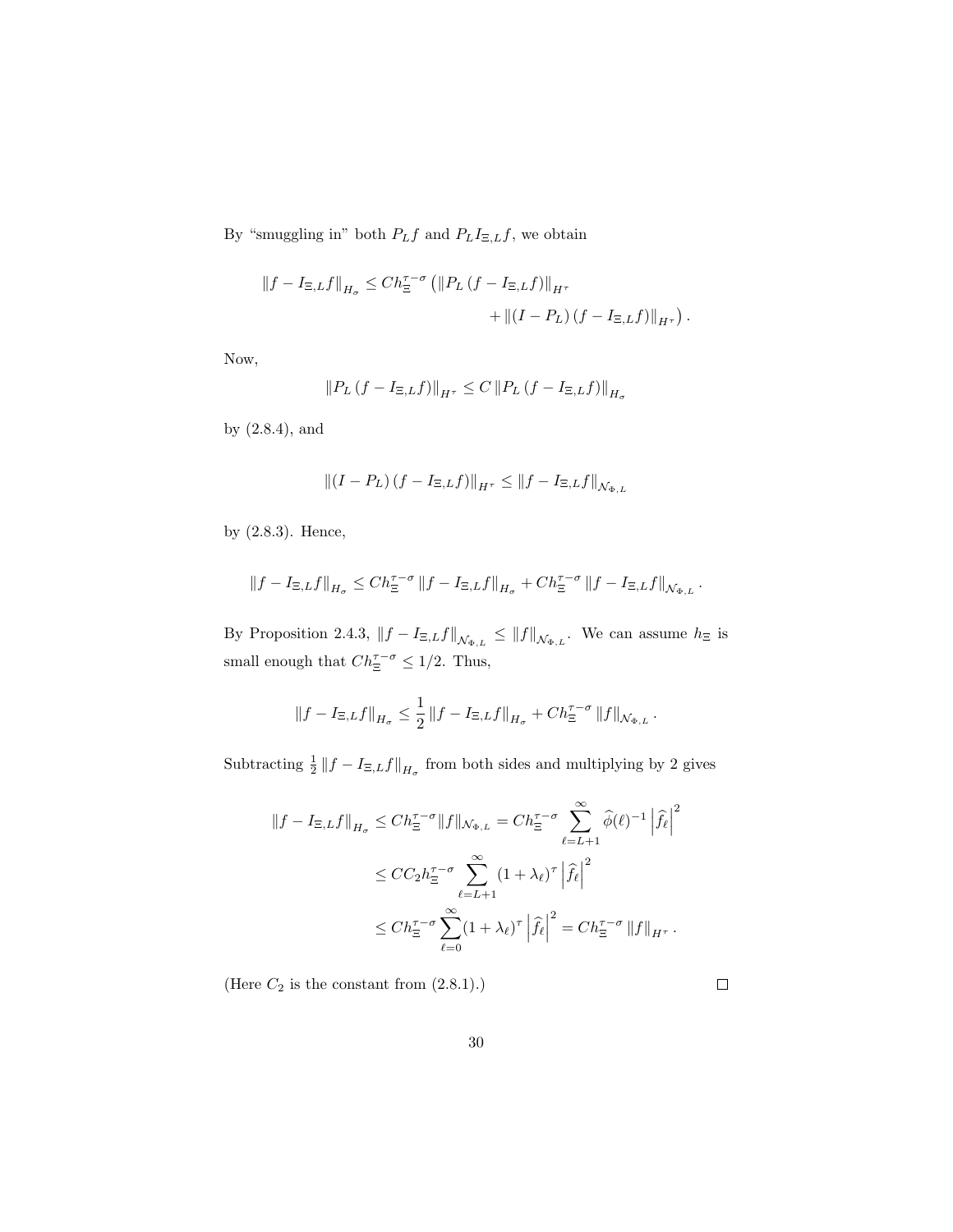### Chapter 3

# Kernel-Based Galerkin Methods

In this chapter we flush out the details for our kernel-based Galerkin methods. In section 3.1, we exhibit a quadrature rule that will be used to approximate integrals that appear as entries of the stiffness matrix at the heart of our Galerkin method. It is a weighted sum of samples of the integrand, analogous to Simpson's rule or the trapezoid rule in Calculus. The error estimate for our quadrature formula is a direct consequence of our interpolation error estimates. In section 3.2, we introduce the Lagrange basis, which is the basis for our approximation space in which we express our Galerkin approximations. In section 3.3 we give the details for the Galerkin method. Finally, we end the chapter by proving salient features of the stiffness matrix in section 3.4.

We maintain all of our assumptions, both on the kernel  $\Phi$  and the manifold M. In particular, that M is a compact  $C^{\infty}$  Riemannian manifold with no boundary, and that our kernel  $\Phi$  is of the form  $(2.2.1)$  with coefficients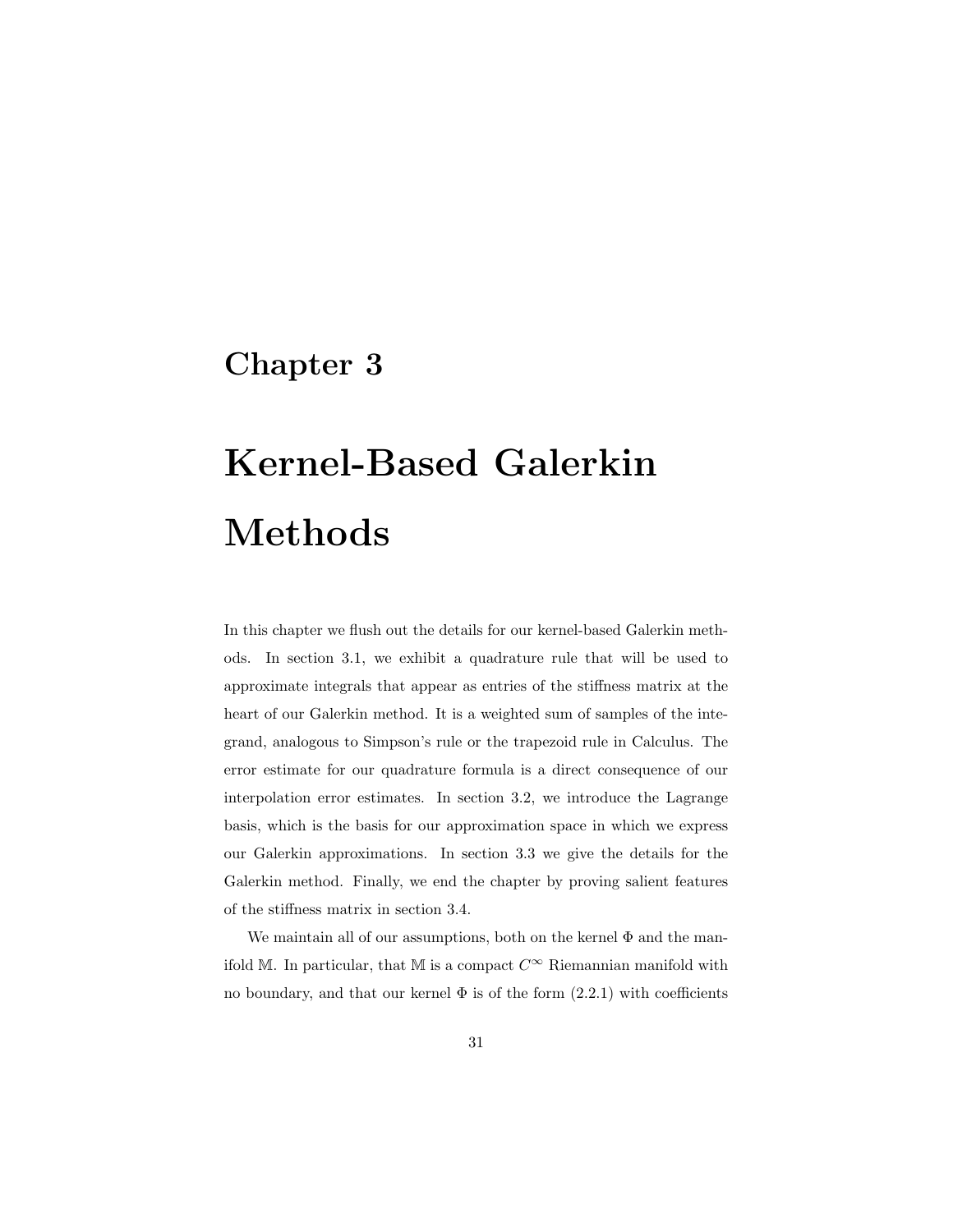that satisfy (2.8.1), either for all  $\ell$  if  $\Phi$  is positive definite, or for  $\ell > L$  if  $\Phi$ is conditionally positive definite with respect to  $\Pi_L$ .

### 3.1 Kernel-Based Quadrature

In practice the integrals involved in our Galerkin method will not be calculated directly. Instead, we will employ a quadrature formula, which is a weighted average of the values of the integrand at a denser set of centers.

**Theorem 3.1.1.** Suppose  $\Phi$  is conditionally positive definite with respect to  $\Pi_L$ , and that (2.8.1) holds for some  $\tau \in \mathbb{N}$  with  $\tau > d/2$ , and all  $\ell > L$ . Suppose  $\Xi$  is a finite  $\Pi_L$ -unisolvent set of centers in M. There is a unique quadrature formula

$$
\int_{\mathbb{M}} f d\mu \approx \int_{\mathbb{M}} I_{\Phi,\Xi,L} f d\mu = \sum_{\xi \in \Xi} w_{\xi} f(\xi) =: \mathcal{Q}^{\Xi}(f),
$$

with weights  $w = \{w_{\xi}\}_{\xi \in \Xi}$ , that is exact on  $V_{\Xi,L}$  and satisfies

$$
\left| \int_{\mathbb{M}} f \, d\mu - \mathcal{Q}^{\Xi}(f) \right| \leq Ch_{\Xi}^{\tau} \|f\|_{H^{\tau}}
$$

for  $f \in H^{\tau}$ .

*Proof.* Let  $\{p_1, \ldots, p_Q\}$  be a basis for  $\Pi_L$ . Let 1 be the  $\#\Xi \times 1$  vector whose entries are all 1, and let

$$
J_0 = \int_{\mathbb{M}} \Phi(\cdot, y) d\mu,
$$

which is independent of which  $y \in M$  we choose. Also, let J be the  $Q \times 1$ vector with entries

$$
J_k = \int_{\mathbb{M}} p_k d\mu
$$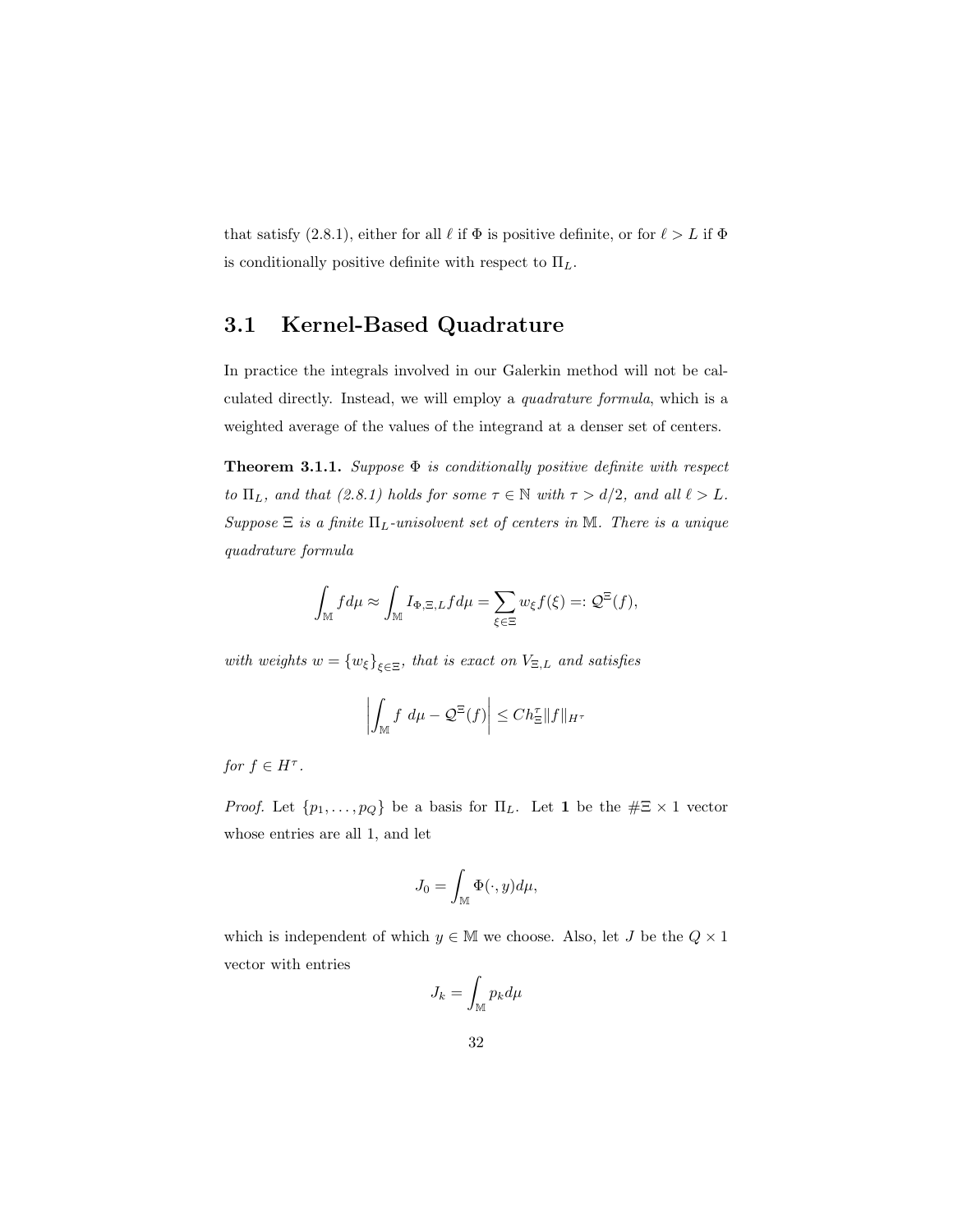for  $k = 1, ..., Q$ . We claim that if w and v are the (unique)  $\# \Xi \times 1$  and  $Q\times 1$  vectors that solve the system

$$
K_{\Xi,L}\left[\begin{array}{c}w\\v\end{array}\right]=\left[\begin{array}{c}J_0\mathbf{1}\\J\end{array}\right],
$$

then for all  $s \in V_{\Xi,L}$ ,

$$
\int_{\mathbb{M}} s \ d\mu = w^T \ s|_{\Xi} = \sum_{\xi \in \Xi} w_{\xi} s(\xi).
$$

Indeed, if

$$
s = \sum_{\xi \in \Xi} a_{\xi} \Phi(\cdot, \xi) + \sum_{k=1}^{Q} b_k p_k \in V_{\Xi, L},
$$

then note that  $a$  and  $b$  satisfy the interpolation equation  $(2.4.2)$  with  $c$ replaced with  $s|_{\Xi}$ . Thus we have

$$
\int_{\mathbb{M}} s \, d\mu = \sum_{\xi \in \Xi} a_{\xi} \int_{\mathbb{M}} \Phi(\cdot, \xi) d\mu + \sum_{k=1}^{Q} b_{k} \int_{\mathbb{M}} p_{k} d\mu
$$
\n
$$
= J_{0} \mathbf{1}^{T} a + J^{T} b = \begin{bmatrix} J_{0} \mathbf{1}^{T} & J^{T} \end{bmatrix} \begin{bmatrix} a \\ b \end{bmatrix}
$$
\n
$$
= \begin{bmatrix} J_{0} \mathbf{1}^{T} & J^{T} \end{bmatrix} K_{\Xi, L}^{-1} \begin{bmatrix} s|_{\Xi} \\ 0 \end{bmatrix} = \begin{bmatrix} K_{\Xi, L}^{-1} \begin{bmatrix} J_{0} \mathbf{1} \\ J \end{bmatrix} \end{bmatrix}^{T} \begin{bmatrix} s|_{\Xi} \\ 0 \end{bmatrix}
$$
\n
$$
= \begin{bmatrix} w \\ v \end{bmatrix}^{T} \begin{bmatrix} s|_{\Xi} \\ 0 \end{bmatrix} = w^{T} s|_{\Xi}.
$$

This proves the exactness on  $V_{\Xi,L}$ . The uniqueness of the weights follows from the invertibility of  $K_{\Xi,L}$ . What remains to be shown is the error estimate. This follows directly from Hölder's inequality and the interpolation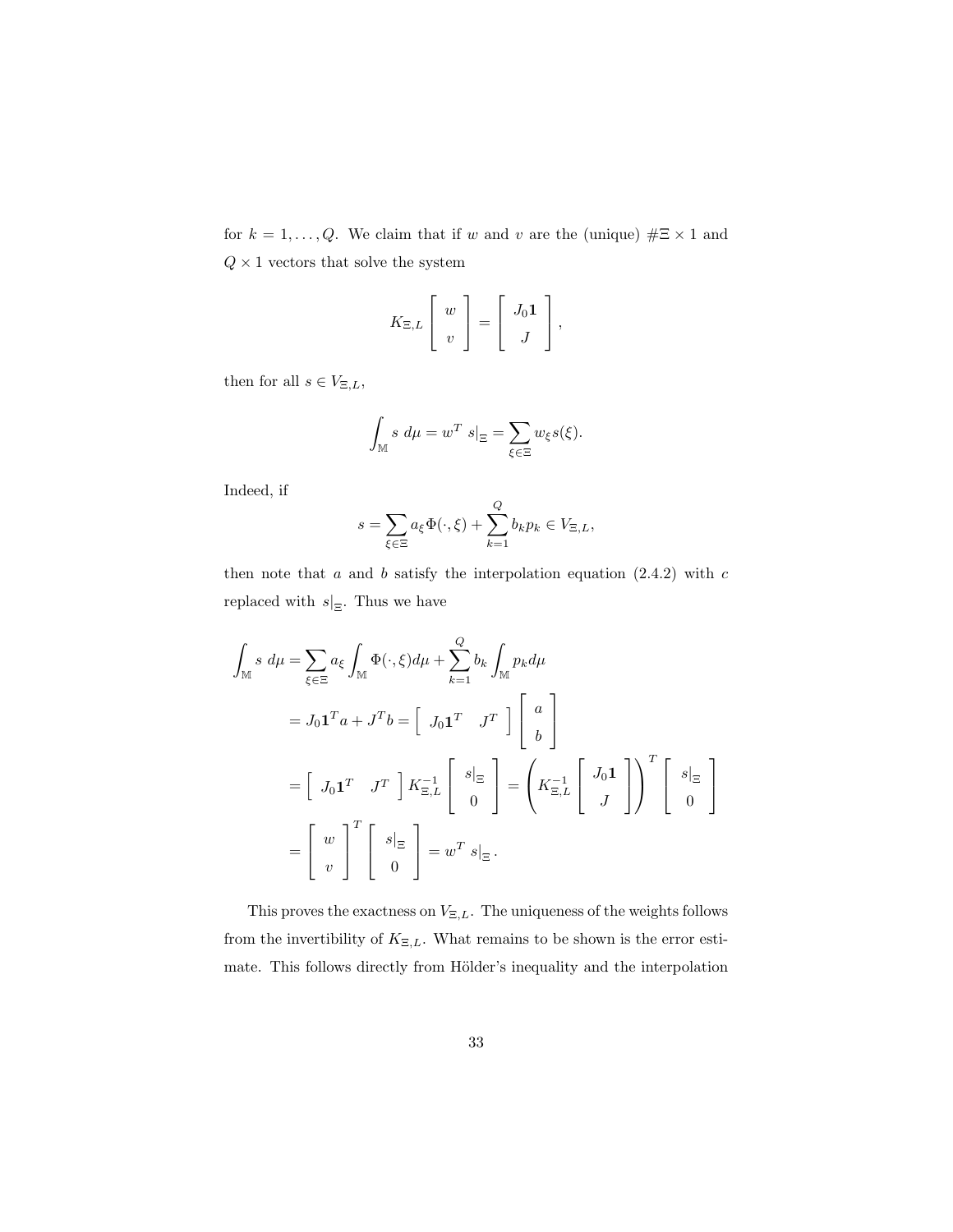error estimate from Theorem 2.8.5 with  $\sigma = 0$ :

$$
\left| \int_{\mathbb{M}} f \, d\mu - Q^{\Xi}(f) \right| \leq \int_{\mathbb{M}} |f - I_{\Phi, \Xi, L} f| \, d\mu
$$
  

$$
\leq (Vol(\mathbb{M}))^{1/2} \|f - I_{\Phi, \Xi, L} f\|_{L_2} \leq Ch_{\Xi}^{\tau} \|f\|_{H^{\tau}}.
$$

 $\Box$ 

There is a linear algebra technique, which can be found in [12, Section 2.2], that allows for numerically efficient computation of the weights  $w$ . They are given by  $w = w_{\parallel} + w_{\perp}$ , where  $w_{\parallel} = P(P^T P)^{-1} J$  and  $w_{\perp}$  satisfies the following system:

$$
\left[\begin{array}{cc} K_{\Xi} & P \\ P^T & 0 \end{array}\right] \left[\begin{array}{c} w_{\perp} \\ v \end{array}\right] = \left[\begin{array}{c} J_0 \mathbf{1} - A_{\Phi,\Xi} P (P^T P)^{-1} J \\ 0 \end{array}\right].
$$

In fact,  $w_\perp$  can be obtained without having to solve for v. See [12] for details.

## 3.2 The Lagrange Basis

There are obvious bases for our approximation spaces. If  $\Phi$  is positive definite, then  $\{\Phi(\cdot,\xi)\}_{\xi\in\Xi}$  is a basis for  $V_{\Xi}$ . If  $\Phi$  is conditionally positive definite, then things are more complicated, because we can only allow certain linear combinations of these "translates", and we have to include a basis for  $\Pi_L$ . In both cases, however, there is an ideal basis to use: the Lagrange basis. For each  $\xi \in \Xi$ , we find the unique interpolant  $\chi_{\xi}$  that interpolates  $\delta_{\xi} = {\delta_{\xi\eta}}_{\eta \in \Xi}$ , where  $\delta_{\xi\eta} = 1$  if  $\xi = \eta$  and  $\delta_{\xi\eta} = 0$  otherwise. Thus,  $\chi_{\xi}$  is the unique member of our approximation space for which  $\chi_{\xi}(\eta) = \delta_{\xi\eta}$ . The *Lagrange basis*, then, is  $\{\chi_{\xi}\}_{\xi \in \Xi}$ . Computing the coeffi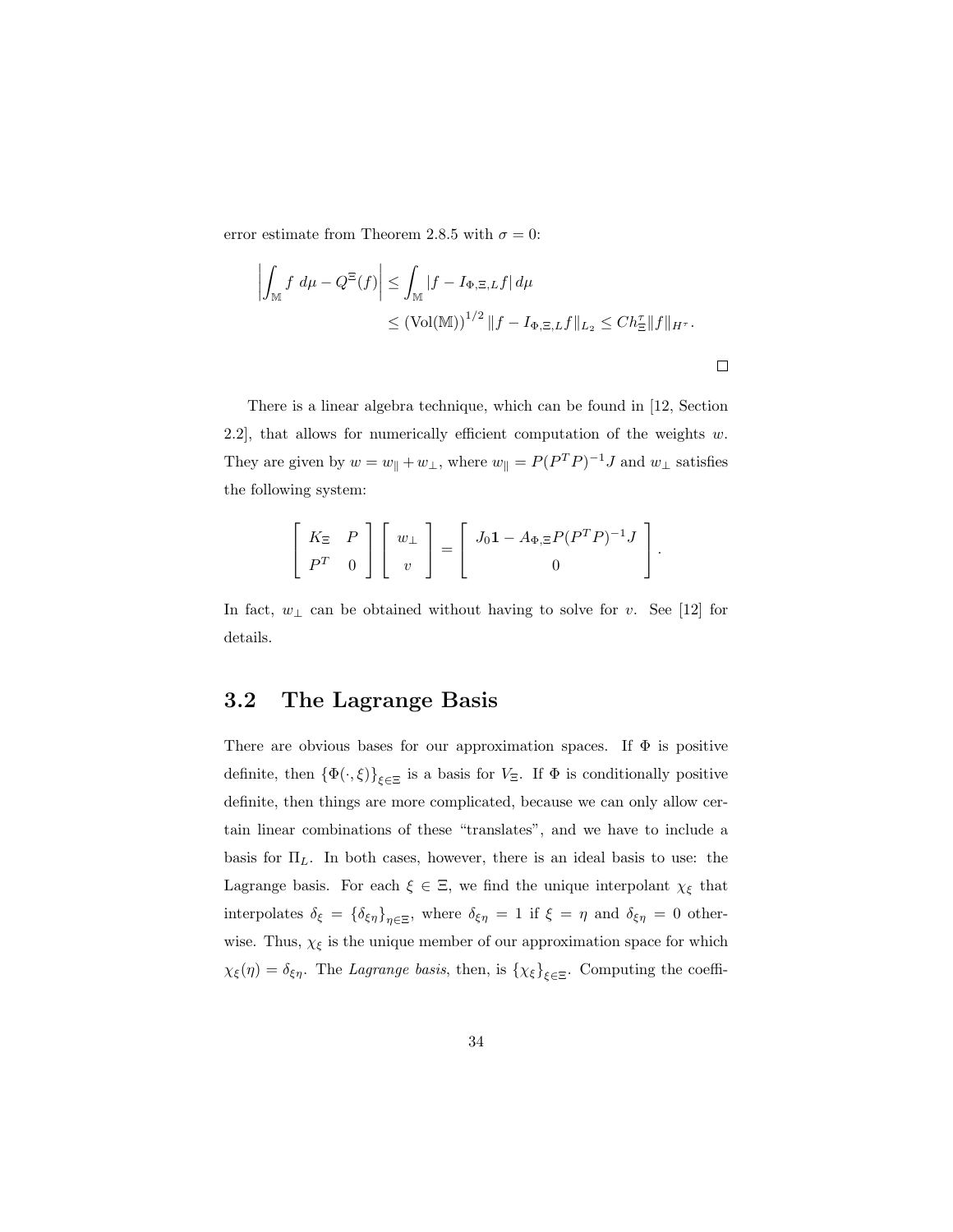cients  $\alpha_{\xi} = \{\alpha_{\xi,\eta}\}_{\xi \in \Xi}$  and  $\beta_{\xi} = \{\beta_{\xi,k}\}_{k \in \{1,\dots,Q\}}$  of each Lagrange function

$$
\chi_{\xi} = \sum_{\eta \in \Xi} \alpha_{\xi, \eta} \Phi(\cdot, \xi) + \sum_{k=1}^{Q} \beta_{\xi, k} p_k
$$

can be computationally demanding; however, once computed interpolation becomes immediate:

$$
I_{\Phi,\Xi,L}f=\sum_{\xi\in\Xi}f(\xi)\chi_{\xi}.
$$

Of particular interest is the decay of the Lagrange functions. Bases that have rapid decay away from where they are centered are desirable because perturbations in data only affect interpolants locally. In the Euclidean setting, Madych and Nelson, in [21], considered the case where  $\mathbb{M} = \mathbb{R}^d$ and  $\Xi = \mathbb{Z}^d$ . Their Lagrange functions, in turns out, are all translates of a single function  $L_k$ , which they referred to as "the fundamental function of interpolation for  $k$ -harmonic splines". By  $k$ -harmonic spline they mean, for  $2k \geq d+1$ , a function f for which  $f \in C^{2k-d-1}$  and for which  $\Delta^k f = 0$  on  $\mathbb{R}^d \setminus \mathbb{Z}^d$ . Here  $\Delta$  is the usual Laplacian on  $\mathbb{R}^d$ . They showed that  $L_k$  decays exponentially in the distance from the origin. The kernel from Example 2.1.2 c is such a spline. More generally, for  $m \in \mathbb{N}$  with  $2m > d$ , the surface splines

$$
\Phi(x, y) = \begin{cases} ||x - y||^{2m - d} & d \text{ odd,} \\ ||x - y||^{2m - d} \log ||x - y|| & d \text{ even,} \end{cases}
$$

generate Lagrange functions that decay exponentially.

Another author to investigate the cardinal setting is Buhmann, who showed in [4] that for a large number of families of radial basis functions, the *cardinal function*  $\chi$  decays algebraically away from the origin. For example, if we use the kernel from Example 2.1.2(c), but on  $\mathbb{R}^3$  instead of on  $\mathbb{R}^2$ , we obtain  $|\chi_{\xi}(x)| \leq C ||x||_2^{-4}$ , but no faster. Another way of putting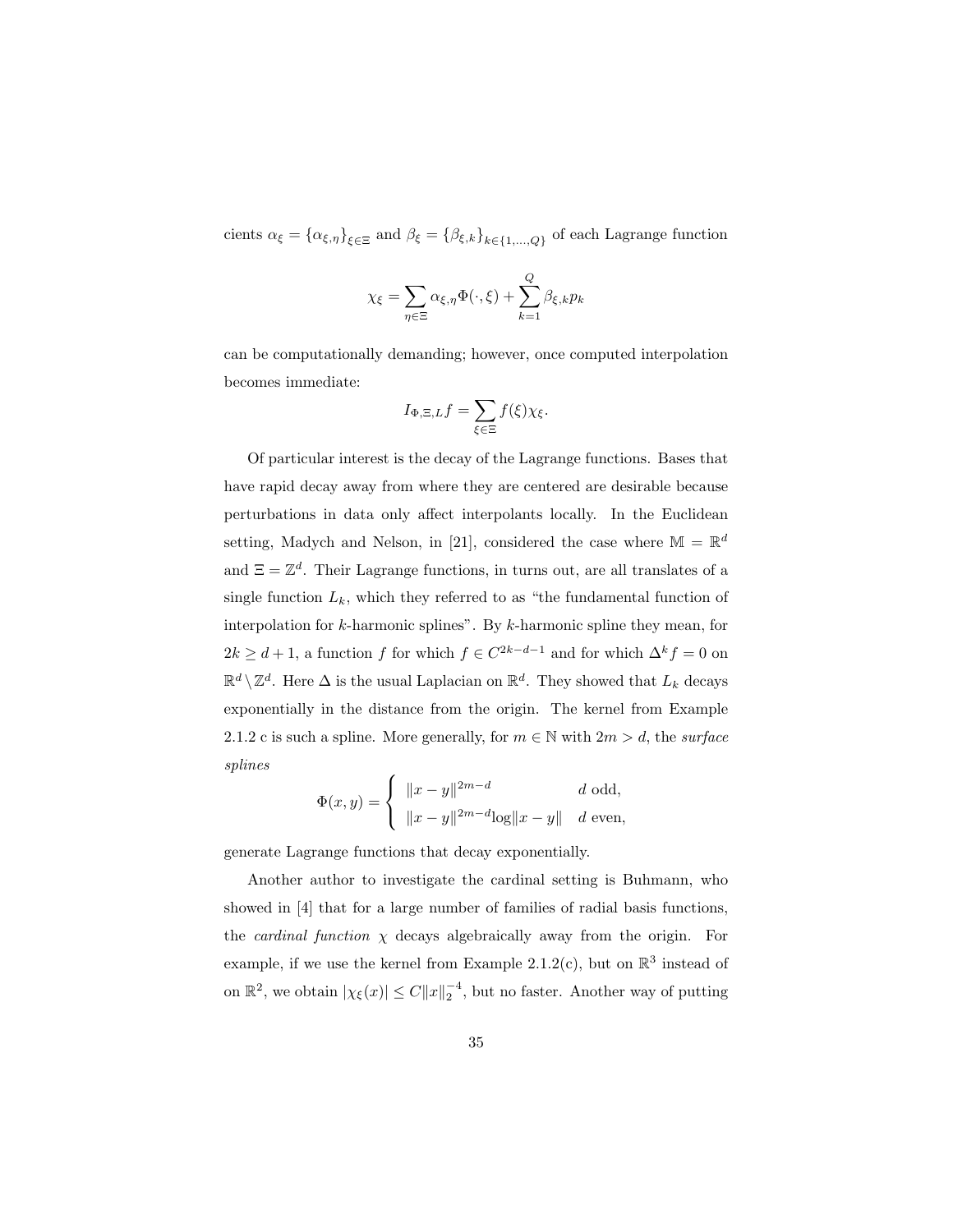it is that  $\lim_{\|x\|_2\to\infty} |\chi_{\xi}(x)| \|x\|_2^4$  is finite, but nonzero. Yet another way is that  $\chi_{\xi}(x) = O\left(\|x\|_2^{-4}\right)$  but  $\chi_{\xi}(x) \neq o\left(\|x\|_2^{-4}\right)$  as  $\|x\|_2 \to \infty$ . Again, the Lagrange functions in this setting are all translates of a single function.

If  $\Phi$  is positive definite and satisfies (2.8.1) with  $\tau = m \in \mathbb{N}$  with  $\tau > d/2$ , Proposition 2.4.4 gives that  $\chi_{\xi}$  is the unique  $\mathcal{N}_{\Phi}$  norm-minimizing element u of  $\mathcal{N}_{\Phi}$  such that  $u|_{\Xi} = \delta_{\xi}$ . We can therefore compare  $\chi_{\xi}$  to a bump function Ψ. We do this first on Euclidean space, and then we will use the metric equivalence from Lemma 2.6.1 to transfer the result to M. Let  $\psi : [0, \infty) \to [0, 1]$  satisfy  $\psi \in C^{\infty}([0, \infty))$ , supp $\psi = [0, 1)$ , and  $\psi(0) = 1$ , and define  $\Psi : \mathbb{R}^d \to [0, 1]$  by setting  $\Psi(x) = \psi(||x||_2 / q_{\Xi})$ . Clearly  $\text{supp}\Psi = B(0, q_{\Xi}), \Psi \in W_2^m(\mathbb{R}^d)$ , and  $\Psi|_{\Xi} = \delta_{\xi}$ , and it is routine to show that  $\|\Psi\|_{W^m_2(\mathbb{R}^d)} \leq Cq_{\xi}^{\frac{d}{2}-m}$ . Hence,

$$
\|\chi_{\xi}\|_{W_2^m} \le C q_{\Xi}^{\frac{d}{2} - m},\tag{3.2.1}
$$

which we refer to from here on as our *bump estimate*.

We consider two categories of kernels: those whose Lagrange functions decay algebraically away from their center, and those whose Lagrange functions decay exponentially away from their center. These two types of decay can both be encapsulated in what are called energy estimates. In the sequel, we will denote Euclidean balls of radius r centered at  $x \in \mathbb{R}^d$  by  $B(x,r)$ , and balls on the manifold of radius r centered at  $p \in M$  by  $b(p, r)$ .

**Definition 3.2.2.** Suppose  $\Phi$  is a kernel which satisfies (2.8.1) for  $\tau = m \in$ N with  $m > d/2$ , for all  $\ell \in \mathbb{N}$  if  $\Phi$  is positive definite or for all  $\ell > L \in \mathbb{N}$ if  $\Phi$  is conditionally positive definite with respect to  $\Pi_L$ .

We say that  $\Phi$  provides an *algebraic energy estimate* if there are positive constants C such that for a set of centers  $\Xi$ , the Lagrange basis  $\{\chi_{\xi}\}_{\xi \in \Xi}$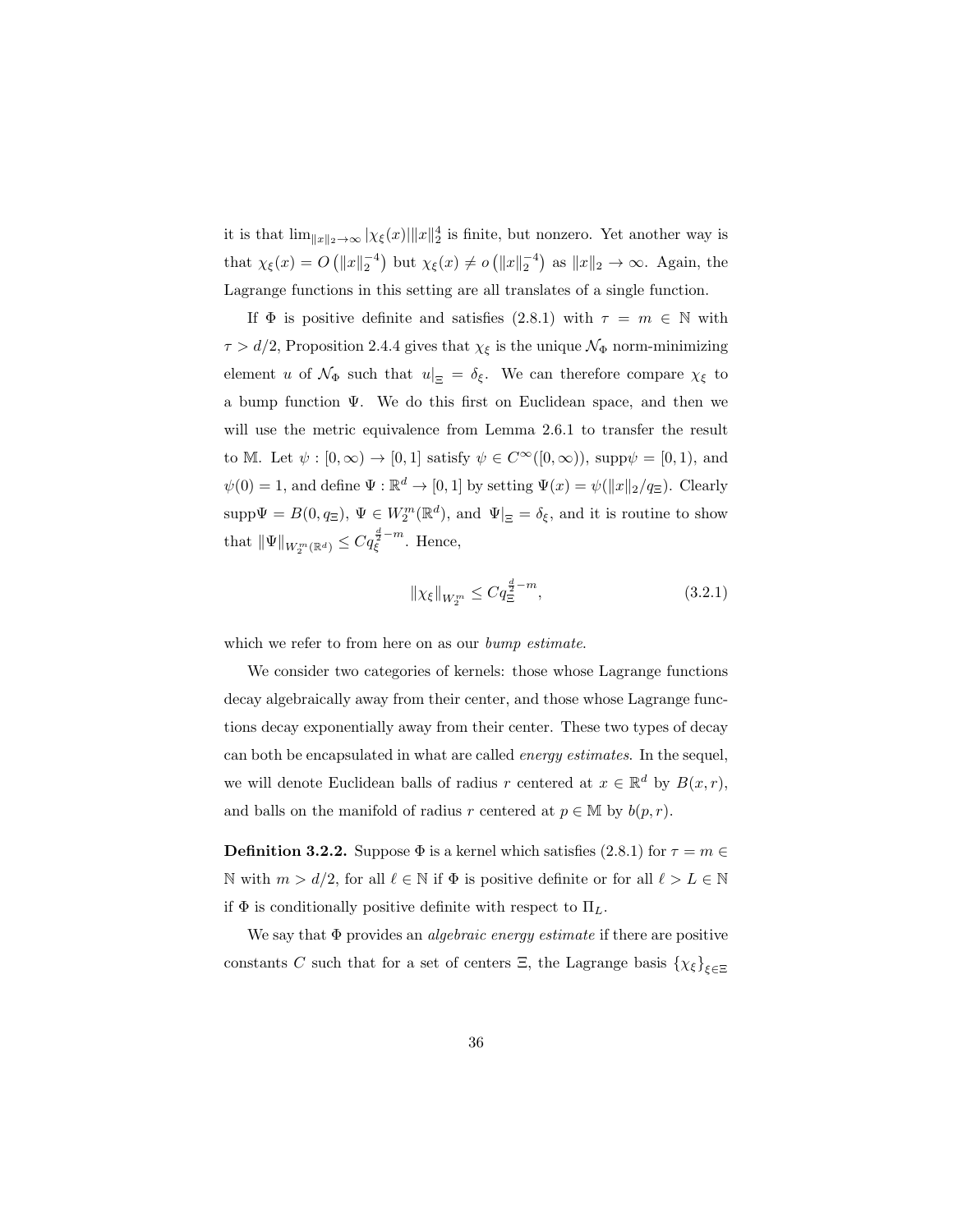satisfies, for  $h_{\Xi}$  sufficiently small and  $0 \leq r \leq \text{diam}(\mathbb{M}),$ 

$$
\|\chi_{\xi}\|_{W_2^m(b(\xi,r)^c)} \le Cq^{\frac{d}{2}-m} \left(1 + \frac{r}{h_{\Xi}}\right)^{-2m}.
$$
 (3.2.3)

We say  $\Phi$  provides an *exponential energy estimate* if there are positive constants C and  $\nu$  such that for a set of centers  $\Xi$ , the Lagrange basis  $\{\chi_{\xi}\}_{\xi \in \Xi}$  satisfies, for  $h_{\Xi}$  sufficiently small and  $0 \le r \le \text{diam}(\mathbb{M})$ ,

$$
\|\chi_{\xi}\|_{W_2^m(b(\xi,r)^c)} \le Cq^{\frac{d}{2}-m} \exp\left(-\nu \frac{r}{h_{\Xi}}\right). \tag{3.2.4}
$$

We note that both energy estimates with  $r = 0$  agree with our bump estimate. Energy estimates will allow us to obtain pointwise bounds on  $\chi_{\xi}(x)$  and  $\nabla \chi_{\xi}(x)$  that depend only on the distance between x and  $\xi$ , but first, let us elaborate on the situation described in section 2.3, where we considered kernels whose coefficients were reciprocals of polynomials in  $\lambda_{\ell}$ . These types of kernels, it turns out, provide energy estimates.

**Definition 3.2.5.** Let  $m \in \mathbb{N}$  with  $m > d/2$ . We call  $\Phi_m : \mathbb{M} \times \mathbb{M} \to \mathbb{R}$ polyharmonic if it is of the form (2.2.1) with coefficients  $\widehat{\phi}_m(\ell) = Q(\lambda_\ell)^{-1}$ , where  $Q(x) = \sum_{k=0}^{m} c_k x^k$  is a polynomial of degree m with  $c_m > 0$ . Corresponding to a polyharmonic kernel  $\Phi_m$  is a differential operator  $\mathcal{L}_m = Q(\Delta)$ of order  $2m$  for which  $\Phi_m$  is the fundamental solution. When we write that  $\Phi_m$  is polyharmonic, it is understood that the degree of the polynomial  $Q$ is captured in the index  $m$ .

Note that the condition  $c_m > 0$  means that  $\hat{\phi}(\ell) = Q(\lambda_{\ell})^{-1} > 0$  for all  $\ell$  larger than some  $L \in \mathbb{N}$ . Hence,  $\Phi_m$  is conditionally positive definite with respect to  $\Pi_L$ . The results in [16, Section 5] say that if, in addition,  $\mathcal{L}_m$ annihilates the auxiliary space  $\Pi_L$ , then  $\Phi_m$  provides an exponential energy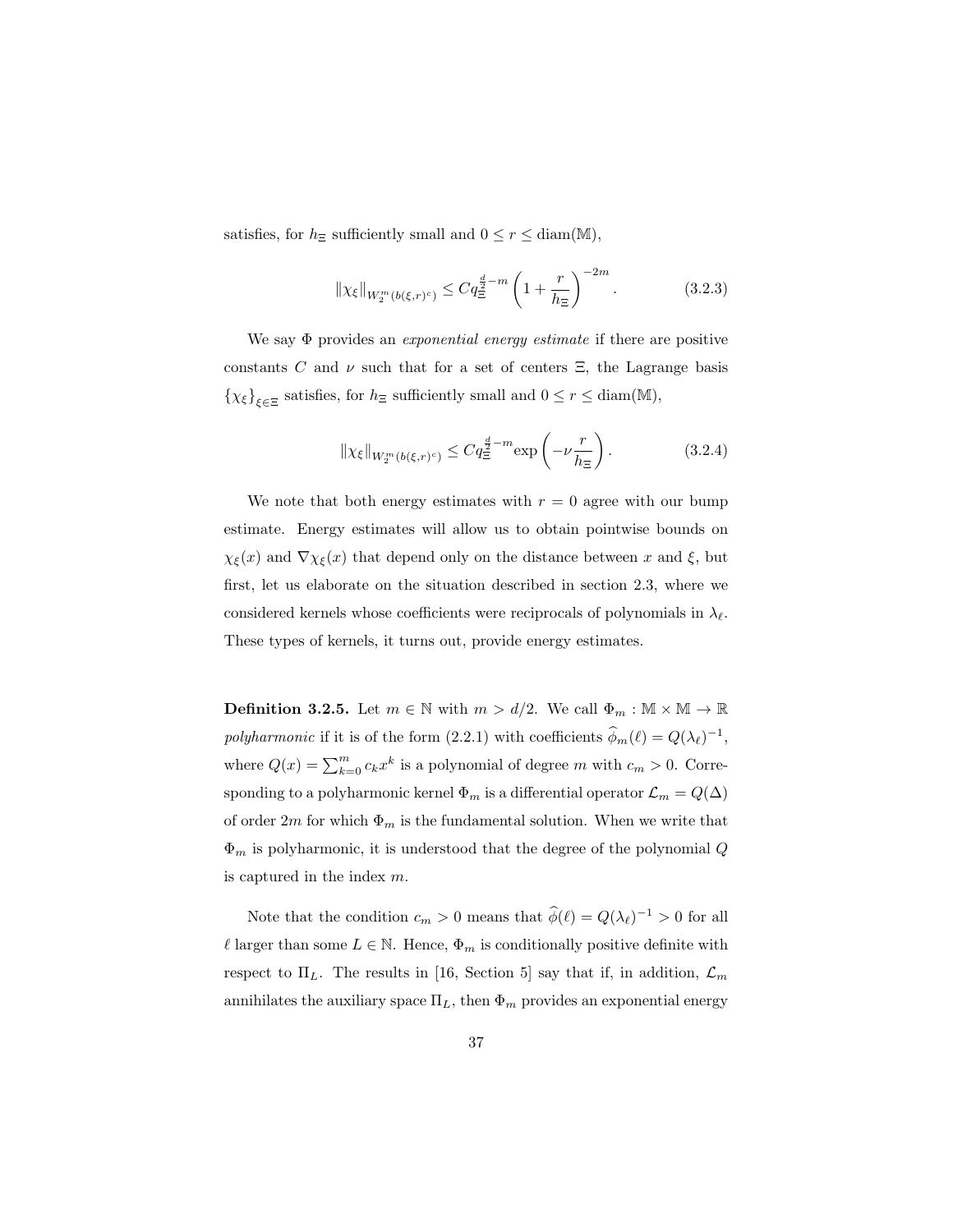estimate. Obviously, then, if  $\widehat{\phi}_m(\ell) > 0$  for all  $\ell \in \mathbb{N}$ , then  $\Phi_m$  is positive definite and thus also provides an exponential energy estimate, since in this case the auxiliary space is trivial. If  $\Phi_m$  is conditionally positive definite with respect to  $\Pi_L$  and  $\mathcal{L}_m$  does not annihilate the auxiliary space  $\Pi_L$ , then it is only known that  $\Phi_m$  provides an algebraic energy estimate. As the authors in [16] mention, while only an algebraic energy estimate has been proven in this case, there is sufficient cause to believe that this is just an artifact of the proof. In any case, we will examine both possibilities, algebraic and exponential.

Note also that if  $\Phi_m$  is polyharmonic, then the coefficients  $\widehat{\phi}_m(\ell)$  $Q(\lambda_\ell)^{-1}$  satisfy (2.8.1) with  $\tau = m$  and  $\ell > L$ , since both  $Q(\lambda_\ell)^{-1}$  and  $(1 + \lambda_\ell)^{-m}$  are reciprocals of polynomials in  $\lambda_\ell$  of degree m with positive leading coefficients.

To recapitulate, if M is two-point homogeneous and  $\Phi_m$  is polyharmonic, then  $\Phi_m$  provides an energy estimate and  $\mathcal{N}_{\Phi_m} = H^m$ . In general, this is not the case. There are also kernels  $\Phi_m$  that provide energy estimates with parameter m that are not polyharmonic. This thesis treats those as well.

We note that our definition of a kernel providing an energy estimate includes the assumption that (2.8.1) holds for  $t = m \in \mathbb{N}$ , at least for  $\ell$ large enough, and that  $m > d/2$ . As such,  $\mathcal{N}_{\Phi_m} = H^m$ , and we will not repeat the assumption  $m > d/2$ .

**Proposition 3.2.6.** Suppose  $\Phi_m$  provides an energy estimate,  $\Xi$  is a finite subset of M ( $\Pi_L$ -unisolvent if  $\Phi_m$  is conditionally positive definite with respect to  $\Pi_L$ ), and  $\{\chi_{\xi}\}_{\xi \in \Xi}$  is the corresponding Lagrange basis.

If  $\Phi_m$  provides an algebraic energy estimate as in (3.2.3), then for  $h_{\Xi}$ sufficiently small,

$$
|\chi_{\xi}(p)| \leq C \left(1 + \frac{\text{dist}(p,\xi)}{h_{\Xi}}\right)^{-2m}.
$$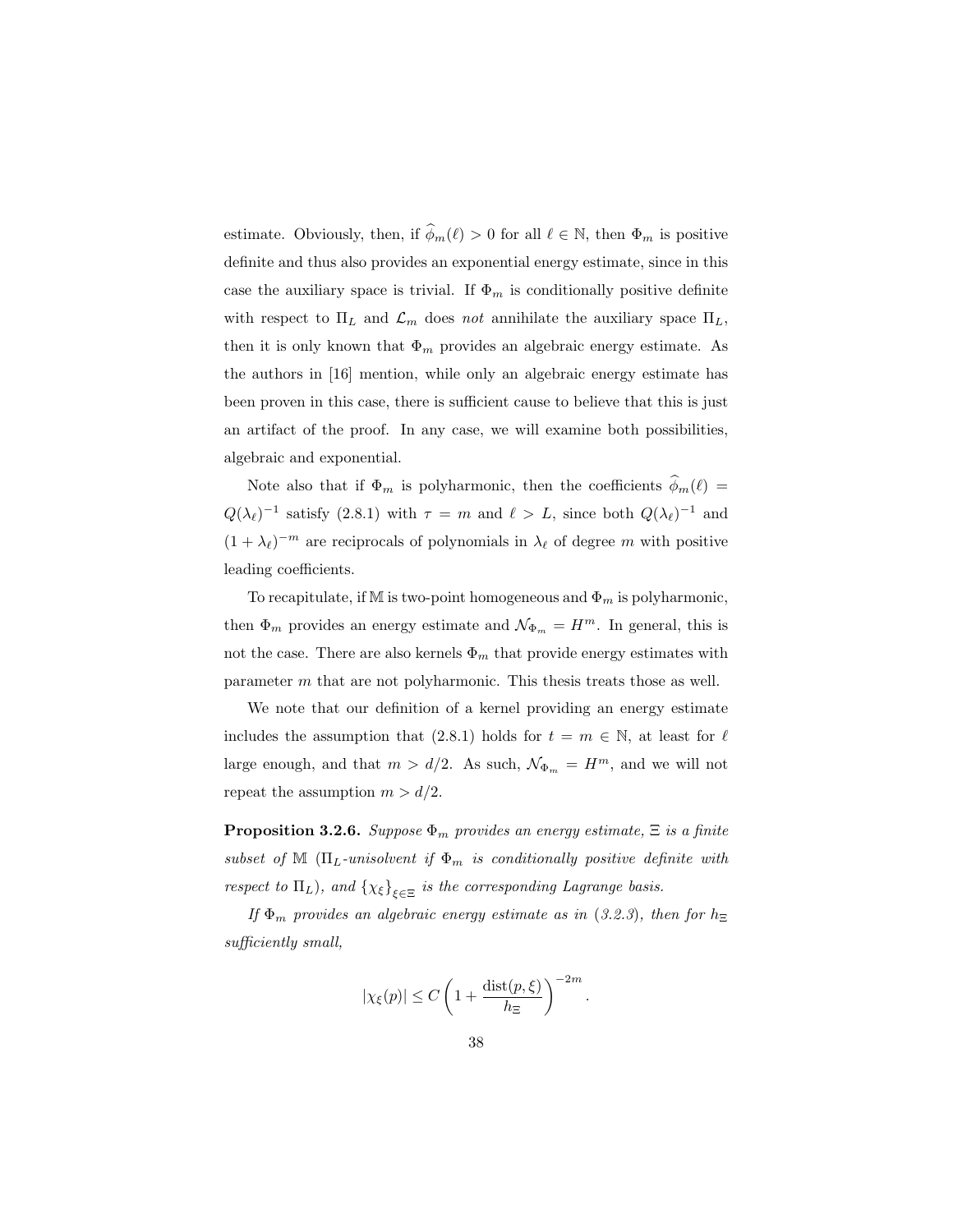If  $\Phi$  provides an exponential energy estimate as in (3.2.4), then for  $h_{\Xi}$ sufficiently small,

$$
|\chi_{\xi}(p)| \leq C \exp\left(-\nu \frac{\operatorname{dist}(p,\xi)}{h_{\Xi}}\right).
$$

*Proof.* Let  $r = \text{dist}(p, \xi)$ . First, we have  $|\chi_{\xi}(p)| \leq ||\chi_{\xi}||_{L_{\infty}(b(\xi, r)^{c})}$ . We now use a Zeros Lemma, but not the one from Lemma 2.7.1, which only applies to the whole space. We use instead the Zeros Lemma from [16, Theorem A.11], which applies to complements of balls. Thus,

$$
|\chi_{\xi}(p)| \leq Ch_{\Xi}^{m-\frac{d}{2}} \left\| \chi_{\xi} \right\|_{W_2^m(b(\xi,r)^c)},
$$

and the results now follow from the energy estimates.

 $\Box$ 

A similar proof, but using [16, Corollary A.15] instead of [16, Theorem A.11], gives the following.

**Proposition 3.2.7.** Suppose  $\Phi_m$  provides an energy estimate,  $\Xi$  is a finite subset of M ( $\Pi$ -unisolvent if  $\Phi_m$  is conditionally positive definite with respect to  $\Pi$ ), and  $\{\chi_{\xi}\}_{\xi \in \Xi}$  is the corresponding Lagrange basis. If  $\Phi$  provides an algebraic energy estimate as in  $(3.2.3)$ , then for  $h_{\Xi}$  sufficiently small,

$$
|\nabla \chi_{\xi}(p)| \leq Ch_{\Xi}^{-1} \left(1 + \frac{\text{dist}(p,\xi)}{h_{\Xi}}\right)^{-2m}.
$$

If  $\Phi$  provides an exponential energy estimate as in  $(3.2.4)$ , then

$$
|\nabla \chi_{\xi}(p)| \leq C h_{\Xi}^{-1} \exp \left(-\nu \frac{\mathrm{dist}(p,\xi)}{h_{\Xi}}\right).
$$

The decay of the Lagrange functions has been used to prove the following stability bound, which we refer to as the  $L_2$ -stability of the Lagrange basis. It says that the  $\ell_2$  norm of a vector can be controlled by the  $L_2$  norm of the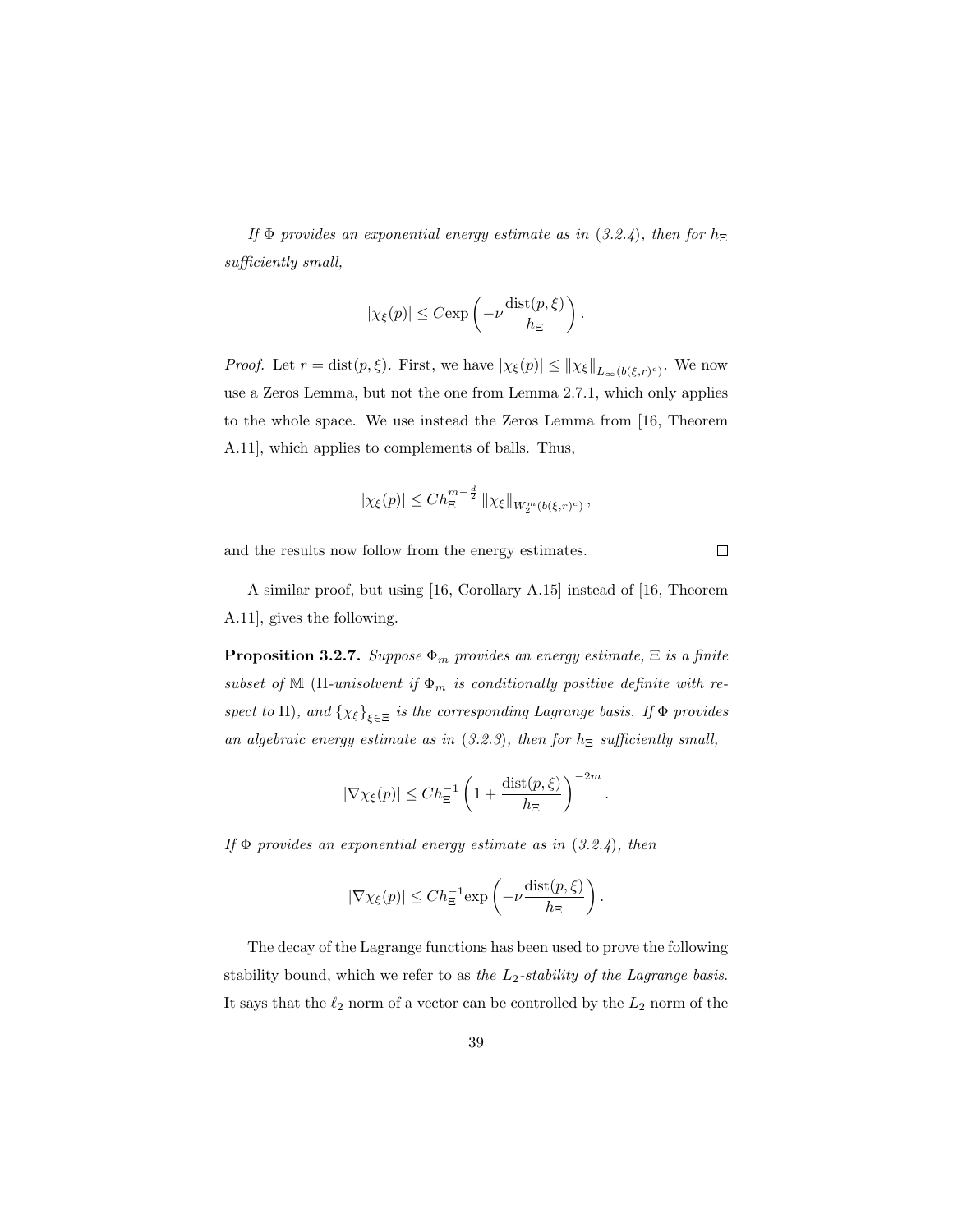corresponding linear combination of Lagrange functions, and vice versa.

**Theorem 3.2.8.** ([16, Theorem 5.7]) Suppose  $\Phi_m$  provides an energy estimate,  $\Xi$  is a finite subset of M ( $\Pi$ -unisolvent if  $\Phi_m$  is conditionally positive definite with respect to  $\Pi$ ), and  $\{\chi_{\xi}\}_{\xi \in \Xi}$  is the corresponding Lagrange basis. There exist constants  $C_1$  and  $C_2$  such that, for  $h_{\Xi}$  sufficiently small,

$$
C_1 h^{d/p}_\Xi \left\| \beta \right\|_{\ell_2(\Xi)} \leq \left\| \sum_{\xi \in \Xi} \beta_\xi \chi_\xi \right\|_{L_2(\mathbb{M})} \leq C_2 h^{d/p}_\Xi \left\| \beta \right\|_{\ell_2(\Xi)}
$$

holds for all  $\beta = {\beta_{\xi}}_{\xi \in \Xi} \in \ell_2(\Xi)$ .

We end this section by noting a connection between the Lagrange functions and our quadrature rule; namely, that the weights are the integrals of the Lagrange functions. This is because  $\chi_{\xi}$  is in the approximation space, and hence the quadrature rule is exact:

$$
\int_{\mathbb{M}} \chi_{\xi} d\mu = w^T \chi_{\xi}|_{\Xi} = w^T \delta_{\xi} = w_{\xi}.
$$

While this is a useful theoretical fact, and one that we will use later when showing the off-diagonal decay of our quadratized stiffness matrix, it is important to stress that this has nothing to do with how the weights are actually computed. They are computed using the linear algebra technique discussed at the end of section 3.1

#### 3.3 Kernel-Based Galerkin Methods

We will be approximating weak solutions to a differential equation of the form  $\mathcal{L}u = f$ , with  $\mathcal L$  given in *divergence form* by

$$
\mathcal{L}u = -\nabla^* a\left(\nabla u, \cdot\right) + bu. \tag{3.3.1}
$$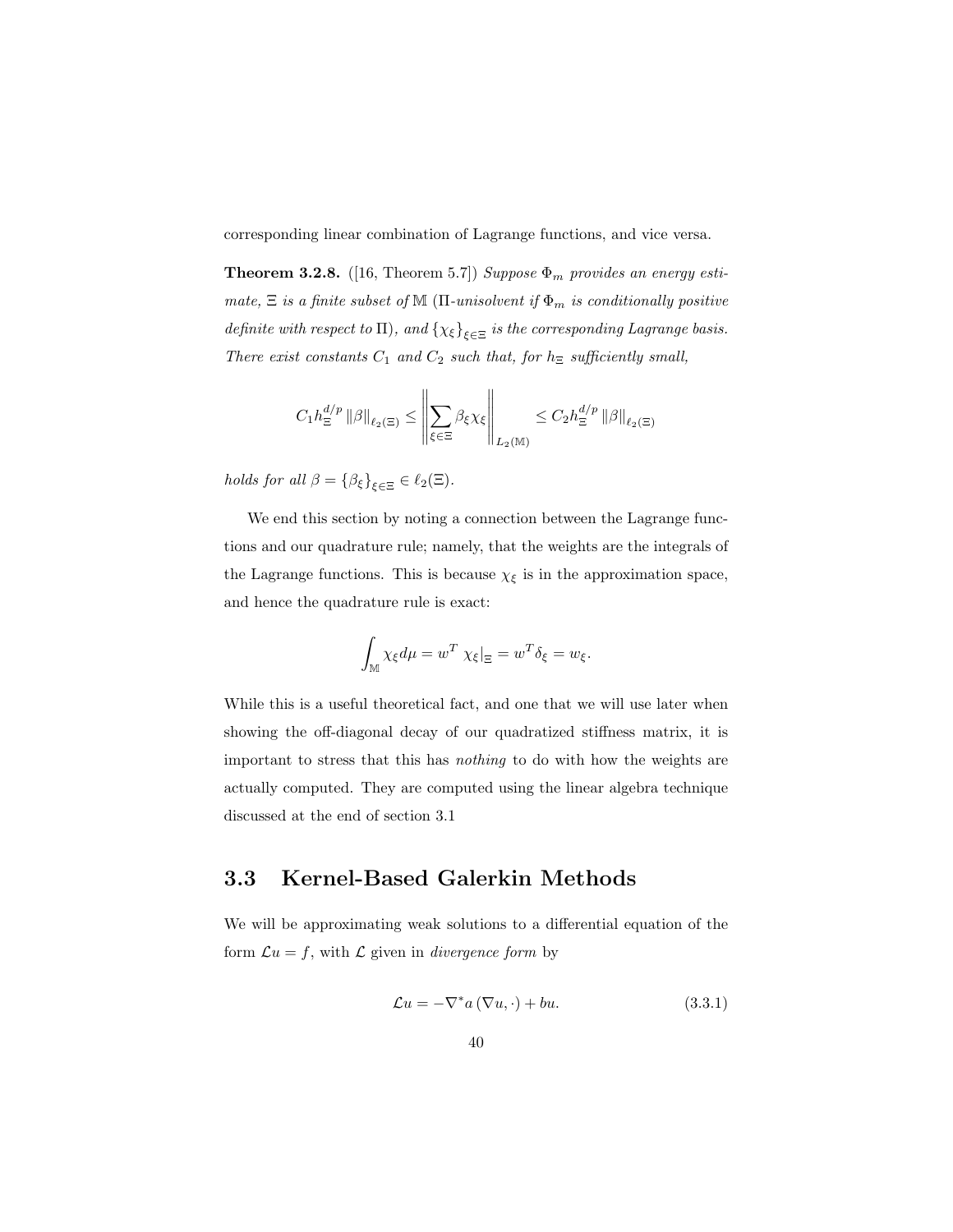Let us first be more precise about what this means. We start with a symmetric rank  $(1, 1)$  tensor a. This means that for each  $p \in M$ ,

$$
a(p): T_p^*\mathbb{M} \times T_p\mathbb{M} \longrightarrow \mathbb{R}.
$$

If  $f \in C^{\infty}(\mathbb{M})$ , and  $p \in \mathbb{M}$ , then  $\nabla f(p)$  is a rank 1 covariant tensor; i.e.  $\nabla f(p) : T_p\mathbb{M} \to \mathbb{R}, v \mapsto \nabla_v f(p)$ , which is a directional derivative. If we put this as the first argument in  $a(p)$  and leave the second open, we get another rank 1 covariant tensor,

$$
a(p) (\nabla f(p), \cdot) : T_p \mathbb{M} \longrightarrow \mathbb{R}.
$$

Being a rank 1 covariant tensor, we can apply  $\nabla^*$  to it to obtain a scalar,  $\nabla^* a(\nabla f, \cdot)$ . This is what is meant in the principle part of (3.3.1), the coordinate-free expression of our differential equation.

In coordinates  $(\mathfrak{U}, \phi)$ , where  $\phi(\mathfrak{U}) = U \subset \mathbb{R}^d$  and  $\phi(p) = (x^1, \dots, x^d) \in$ U, let  $\mathbf{e}_1, \ldots, \mathbf{e}_d$  be a basis for  $T_p \mathbb{M}$  and  $\mathbf{e}^1, \ldots, \mathbf{e}^d$  the dual basis for  $T_p^* \mathbb{M}$ . Then  $\nabla f(p) = \sum_j \frac{\partial f}{\partial x^j} \mathbf{e}^j$  and  $a(p) = \sum_{j,k} a_j^k \mathbf{e}_k \otimes \mathbf{e}^j$ , and so

$$
a(p) \left( \nabla f(p), \cdot \right) = \sum_{j,k} a_j^k \mathbf{e}_k \otimes \mathbf{e}^j \left( \sum_{\ell} \frac{\partial f}{\partial x^{\ell}} \mathbf{e}^{\ell}, \cdot \right) = \sum_{j,k} a_j^k \frac{\partial f}{\partial x^k} \mathbf{e}^j.
$$

By the definition of  $\nabla^*$ , for any covariant rank 1 tensor **T**,

$$
\int_{\mathbb{M}} \langle \nabla f, \mathbf{T} \rangle_p d\mu(p) = \int_{\mathbb{M}} f(p) \nabla^* \mathbf{T}(p) d\mu(p).
$$

Recall that if  $S = \sum_j S_j e^j$  and  $\mathbf{T} = \sum_k T_k e^k$ , then

$$
\left\langle \mathbf{S}, \mathbf{T} \right\rangle_p = \sum_{j,k} S_j T_k \left\langle \mathbf{e}^j, \mathbf{e}^k \right\rangle_p = \sum_{j,k} S_j T_k g^{jk}.
$$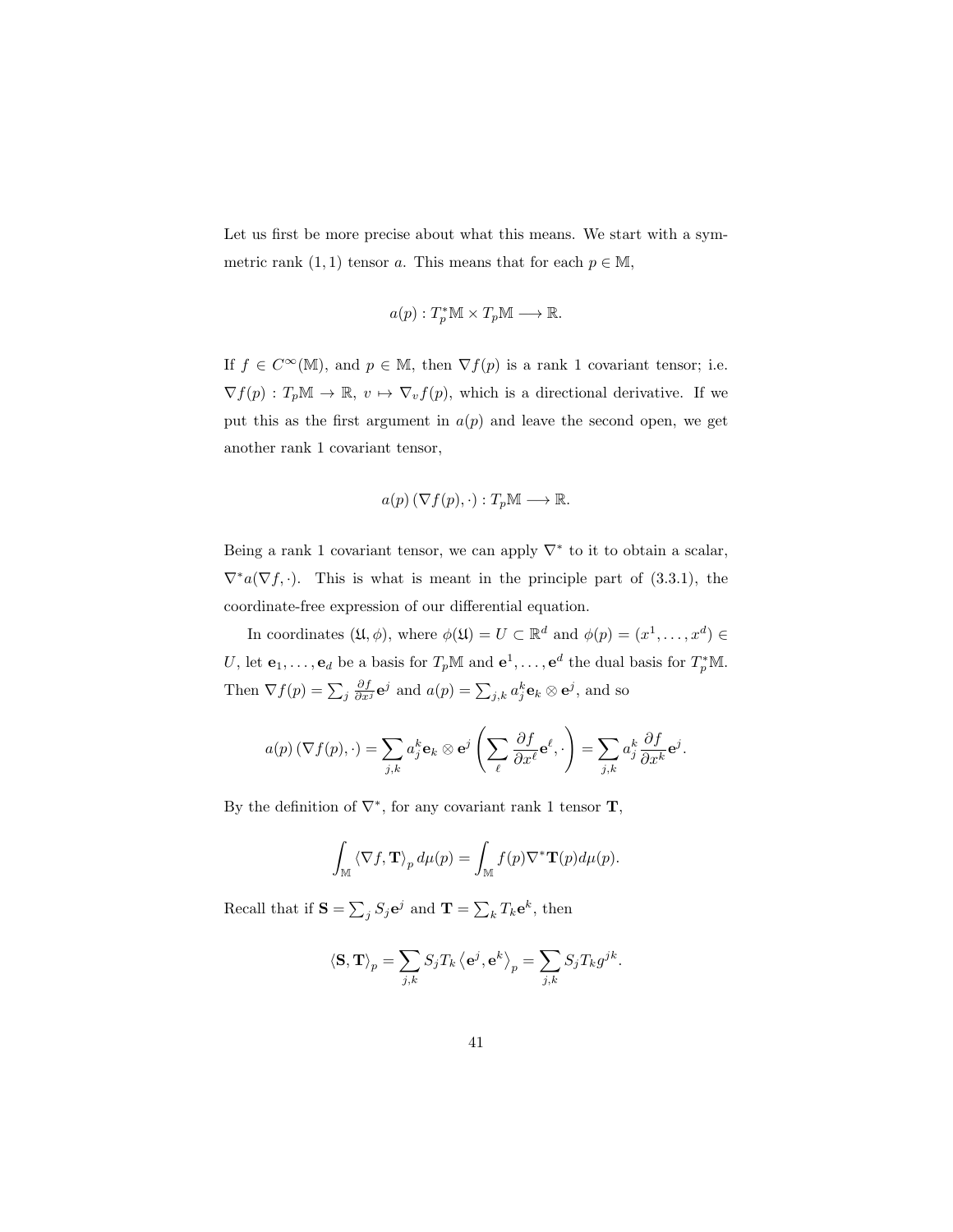So, in a coordinate neighborhood  $\mathfrak{U},$ 

$$
\int_{\mathfrak{U}} \langle \mathbf{S}, \mathbf{T} \rangle_p d\mu(p) = \int_U \sum_{j,k} S_j T_k g^{jk}(x) \sqrt{\det(g(x))} dx.
$$

Replacing  $S$  with  $\nabla f,$  and assuming that the closure of the support of  $f$  is contained in U, we have

$$
\int_{\mathfrak{U}} \langle \nabla f, \mathbf{T} \rangle_{p} d\mu(p) = \int_{U} \sum_{j,k} \frac{\partial f}{\partial x^{j}} T_{k} g^{jk}(x) \sqrt{\det(g(x))} dx
$$
  
= 
$$
- \int_{U} f(\phi(x)) \sum_{j,k} \frac{\partial}{\partial x^{j}} \left[ T_{k} g^{jk}(x) \sqrt{\det(g(x))} \right] dx.
$$

Multiplying and dividing by  $\sqrt{\det(g(x))}$  gives

$$
\int_{\mathfrak{U}} f(p) \nabla^* \mathbf{T}(p) d\mu(p)
$$
\n
$$
= -\int_U f(\phi(x)) \frac{1}{\sqrt{\det(g(x))}} \sum_{j,k} \frac{\partial}{\partial x^j} \left[ T_k g^{jk}(x) \sqrt{\det(g(x))} \right] \sqrt{\det(g(x))} dx.
$$

This shows that, in coordinates,

$$
\nabla^* \mathbf{T} = -\frac{1}{\sqrt{\det(g(x))}} \sum_{j,k} \frac{\partial}{\partial x^j} \left[ T_k g^{jk} \sqrt{\det(g(x))} \right].
$$

If  $\mathbf{T} = a(p) (\nabla f(p), \cdot)$ , then  $T_k = \sum_{\ell} a_k^l \frac{\partial f}{\partial x^{\ell}}$ , and so, in coordinates, our differential equation is

$$
\mathcal{L}u = \frac{1}{\sqrt{\det(g)}} \sum_{j,k,\ell=1}^d \frac{\partial}{\partial x^j} \left[ g^{jk} \sqrt{\det(g)} a_k^{\ell} \frac{\partial u}{\partial x^{\ell}} \right] + bu = f. \tag{3.3.2}
$$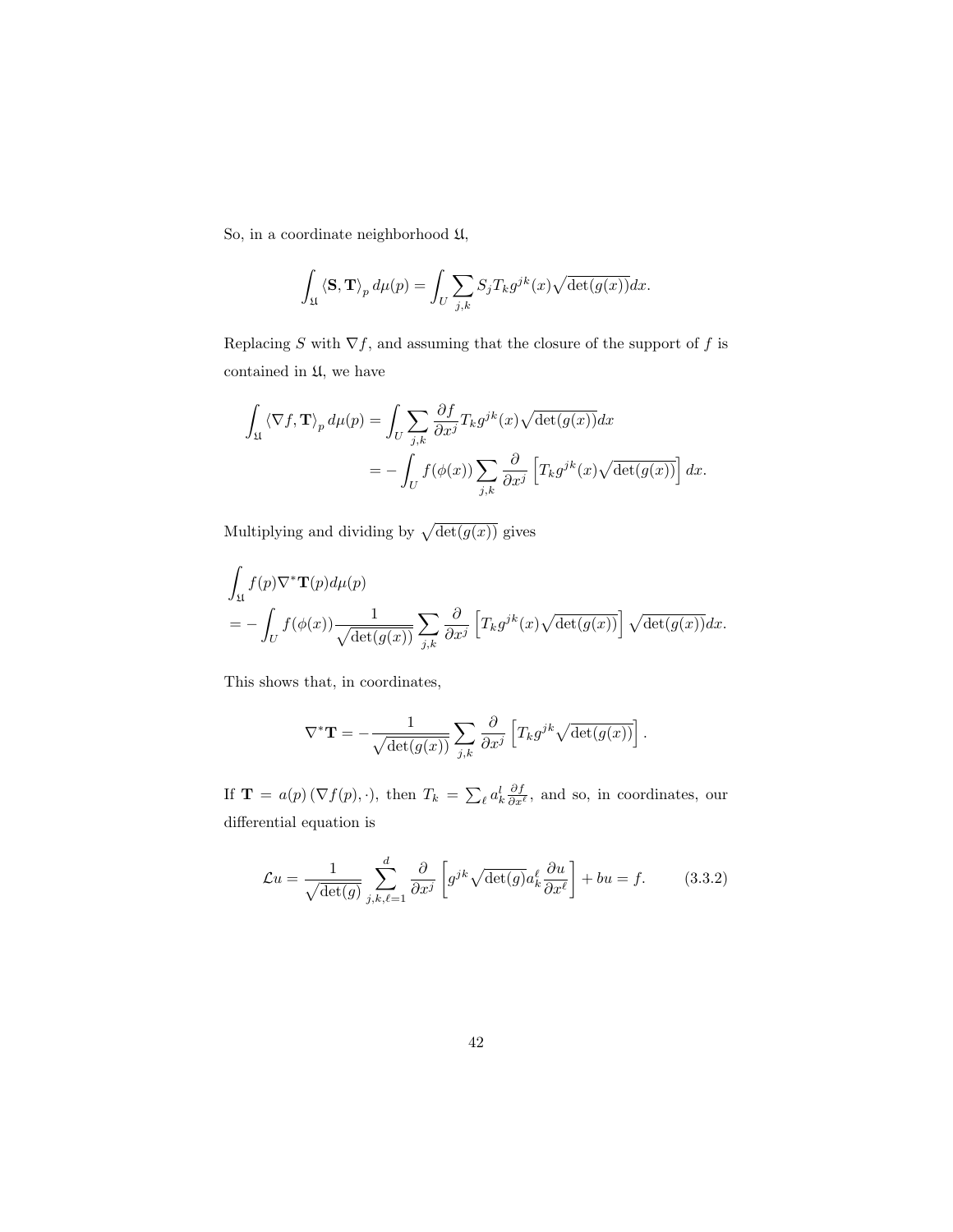If we multiply the principle part of (3.3.1) by  $v \in H^1$  and integrate, we get

$$
\int_{\mathbb{M}} v(p) \left( \nabla^* a(p) \left( \nabla u(p), \cdot \right) \right) d\mu(p) = \int_{\mathbb{M}} \left\langle a \left( \nabla u, \cdot \right), \nabla v \right\rangle_p d\mu(p)
$$

$$
= \int_{\mathbb{M}} a^{\sharp}(p) \left( \nabla u(p), \nabla v(p) \right) d\mu(p).
$$

Thus, the weak form of (3.3.1) is

$$
\langle u, v \rangle_{a,b} := \int_{\mathbb{M}} \left( a^{\sharp} \left( \nabla u, \nabla v \right) + buv \right) d\mu = \int_{\mathbb{M}} f v \, d\mu =: \lambda_f(v). \tag{3.3.3}
$$

We note three things. First, that the components of  $a^{\sharp}$  are  $a^{ij} = \sum g^{jk} a_k^i$ . k Next, in the case  $a^{\flat} = g$  and  $b = 0$  the equation reduces to  $-\Delta u = f$ . Finally,  $\langle u, v \rangle_{a,b} = \langle \mathcal{L}u, v \rangle_{L_2}$ .

We assume there are constants  $0 < b_1 \leq b_2$  such that  $b_1 \leq b(p) \leq b_2$  for all  $p \in \mathbb{M}$ . We also assume that  $a^{\sharp}$  is symmetric and positive definite in the sense that there are constants  $0 < a_1 \le a_2$  such that

$$
a_1 \langle v, v \rangle_p \le a^{\sharp}(p)(v, v) \le a_2 \langle v, v \rangle_p
$$

for each  $p \in \mathbb{M}$  and  $v \in T_p^* \mathbb{M}$ . Finally, we assume that  $a^{\sharp}$  is bounded in the sense that

$$
\left|a^{\sharp}\left(v,w\right)\right| \leq C\left|v\right|\left|w\right|
$$

for all  $v, w \in T_p^*M$ .

The conditions on a and b ensure that  $\langle \cdot, \cdot \rangle_{a,b}$  is bounded and coercive, and  $\lambda_f$  is bounded. Hence, the Lax-Milgrim Theorem applies, and we have the following.

**Proposition 3.3.4.** The bilinear form  $\langle \cdot, \cdot \rangle_{a,b}$  is coercive and bounded on  $H^1$  and defines an inner product on  $H^1$ , and the norms  $\|\cdot\|_{a,b}$  and  $\|\cdot\|_{H^1}$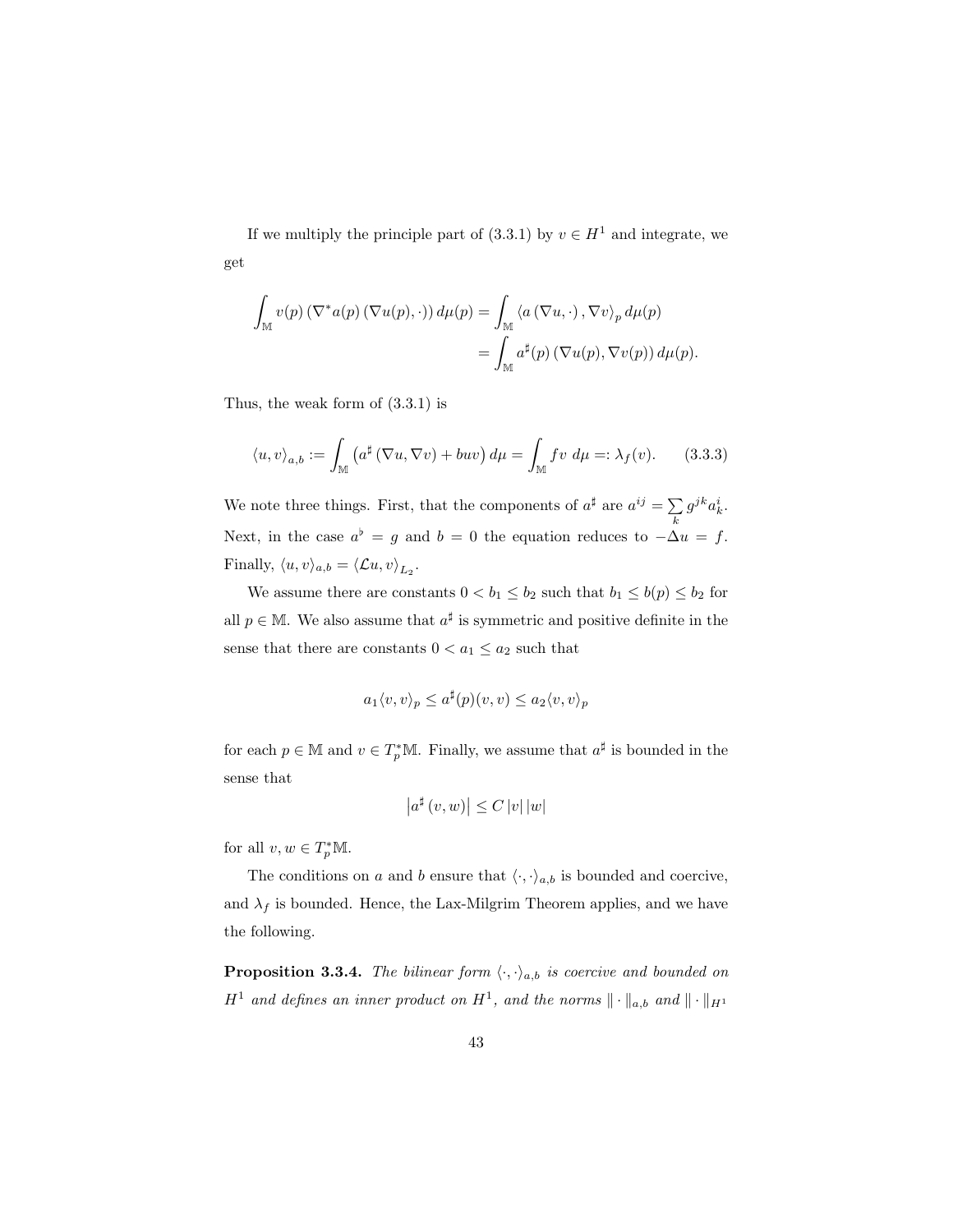are equivalent. In addition, if  $f \in L_2$  there is a unique  $u \in H^1$  such that  $\langle u, v \rangle_{a,b} = \lambda_f(v)$  for all  $v \in H^1$ .

The next proposition holds on coordinate patches by [9, pp. 261-269]. Since M is compact, it holds globally.

**Proposition 3.3.5.** If u is the weak solution to  $\mathcal{L}u = f$ , with  $f \in H^s$ ,  $s \geq 0$ , then there is a constant C that is independent of u and f such that  $||u||_{H^{s+2}} \leq C||f||_{H^s}.$ 

The weak solution u to  $\mathcal{L}u = f$  is the solution to the following problem: given  $f \in L_2$ , find  $u \in H^1$  such that  $\langle u, v \rangle_{a,b} = \lambda_f(v)$  for all  $v \in H^1$ . The Galerkin approximation scheme modifies this problem to read: given  $f \in L_2$ find  $u_{\Xi} \in V_{\Xi,L}$  such that  $\langle u_{\Xi}, v \rangle_{a,b} = \lambda_f(v)$  for all  $v \in V_{\Xi,L}$ . The Galerkin approximation  $u_{\Xi}$  to the solution u of  $\mathcal{L}u = f$  is obtained as follows. The stiffness matrix in the Lagrange basis,  $B_{\Xi} = \{B_{\xi\eta}\}_{\xi,\eta\in\Xi}$ , has entries

$$
B_{\xi\eta} = \langle \chi_{\xi}, \chi_{\eta} \rangle_{a,b}
$$

The Galerkin approximation, then, is

$$
u_{\Xi} = \sum_{\xi \in \Xi} \gamma_{\xi} \chi_{\xi},
$$

where the coefficients  $\gamma = \{\gamma_{\xi}\}_{\xi \in \Xi}$  are obtained by solving the linear system  $B_{\Xi}\gamma = \omega$ , with  $\omega = {\omega_{\xi}}_{\xi \in \Xi}$  the vector with entries  $\omega_{\xi} = \lambda_{f}(\chi_{\xi})$ .

By construction,  $\langle u_{\Xi}, \chi_{\xi} \rangle_{a,b} = \lambda_{f} (\chi_{\xi})$  for each  $\xi \in \Xi$ ; thus,  $\langle u_{\Xi}, v \rangle_{a,b} =$  $\lambda_f(v)$  for each  $v \in V_{\Xi,L}$ . Since u is the weak solution to  $\mathcal{L}u = f$ , surely  $\langle u, v \rangle_{a,b} = \lambda_f(v)$ . Hence  $\langle u - u_{\Xi}, v \rangle_{a,b} = 0$  for all  $v \in V_{\Xi,L}$ , and so we see that  $u_{\Xi}$  is the orthogonal projection of u onto  $V_{\Xi,L}$  in the inner product  $\langle \cdot, \cdot \rangle_{a,b}.$ 

We now give an error estimate for Galerkin approximation. We state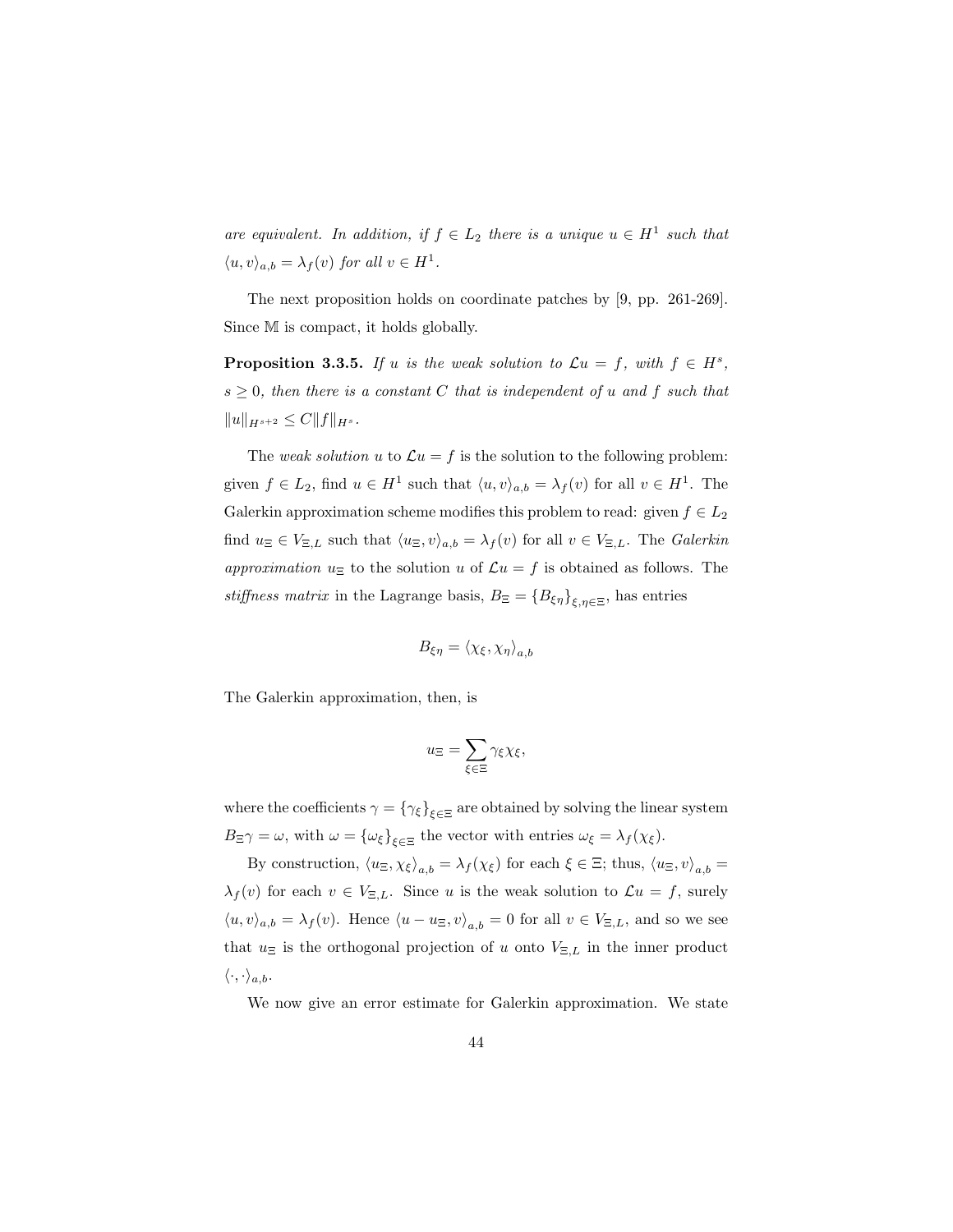it in the case of a conditionally positive definite kernel. Since a positive definite kernel is conditionally positive definite with respect to any auxiliary space, it holds for positive definite kernels as well.

**Theorem 3.3.6.** Suppose  $\Phi_m$  provides an energy estimate and  $\Xi$  is a finite subset of M ( $\Pi$ -unisolvent if  $\Phi_m$  is conditionally positive with respect to  $\Pi$ ). Let  $u_{\Xi}$  be the corresponding Galerkin approximation to the solution of  $\mathcal{L}u = f$ , where  $f \in H^{m-2}$ . There exists a positive constant C that is independent of f and  $\Xi$  such that, for  $h_{\Xi}$  sufficiently small,

$$
||u - u_{\Xi}||_{H^1} \leq Ch_{\Xi}^{m-1} ||f||_{H^{m-2}}.
$$

*Proof.* By the equivalence of the norms  $\|\cdot\|_{H^1}$  and  $\|\cdot\|_{a,b}$ , and because  $u_{\Xi}$  is the orthogonal projection of u onto  $V_{\Xi,L}$  with respect to the inner product  $\langle \cdot, \cdot \rangle_{a,b}$ ,

$$
\left\|u-u_{\Xi}\right\|_{H^1}\leq C\left\|u-u_{\Xi}\right\|_{a,b}=C\min_{v\in V_{\Xi,L}}\left\|u-v\right\|_{a,b}\leq C\left\|u-I_{\Xi,L}u\right\|_{a,b}.
$$

Using that norm equivalence again and Theorem 2.8.5 with  $\tau = m$  and  $\sigma = 1$  gives

$$
||u - u_{\Xi}||_{H^1} \leq C ||u - I_{\Xi,L}u||_{H^1} \leq C h_{\Xi}^{m-1} ||u||_{H^m}.
$$

Finally, by Proposition 3.3.5,

$$
||u - u_{\Xi}||_{H^1} \leq Ch_{\Xi}^{m-1}||f||_{H^{m-2}}.
$$

 $\Box$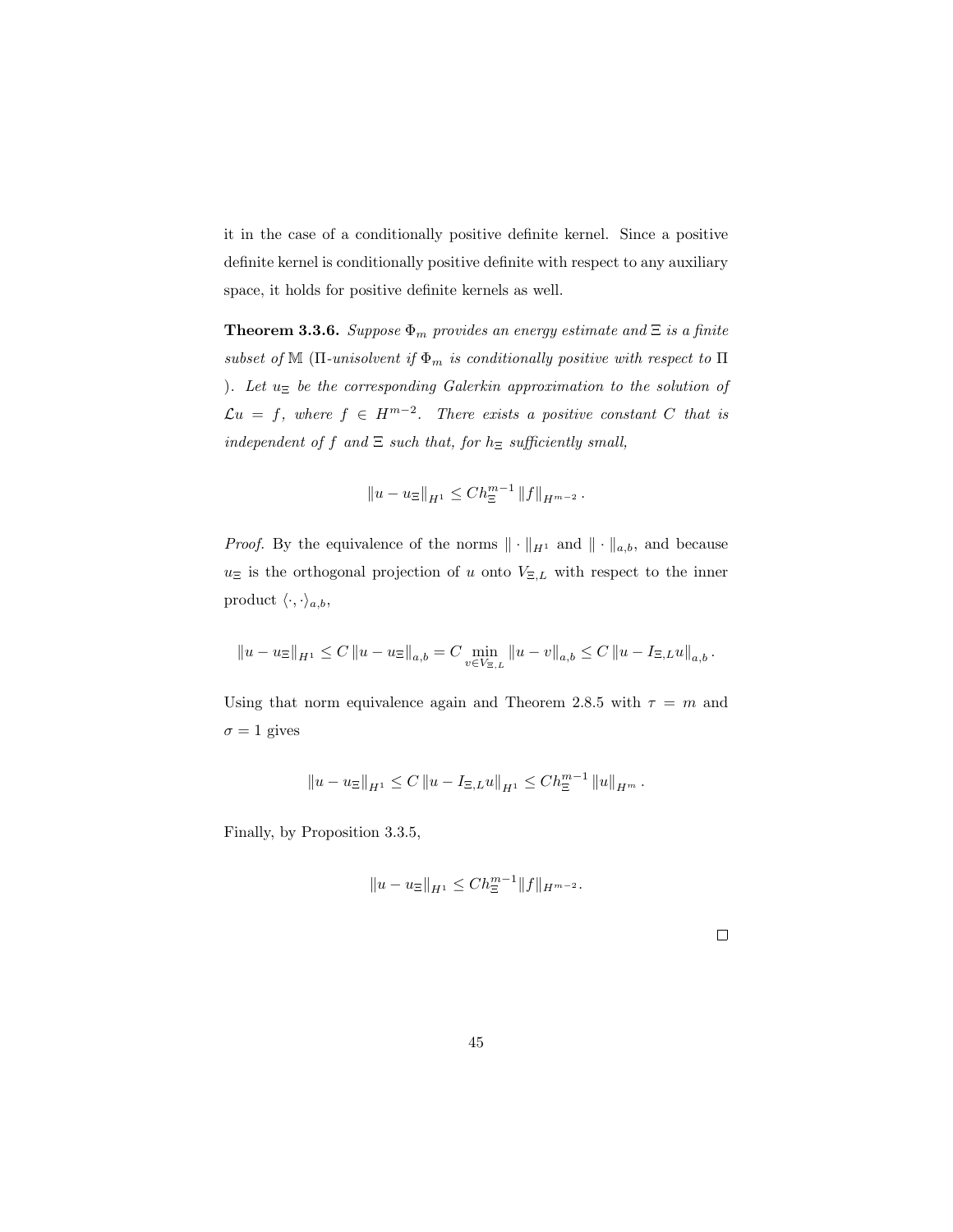## 3.4 The Stiffness Matrix in the Lagrange Basis

It is not necessary to use the Lagrange basis to compute the Galerkin approximation; however, one of the advantages is that the entries of the stiffness matrix decay away from the main diagonal. This makes computing the Galerkin approximation numerically stable. We illustrate this decay now.

**Lemma 3.4.1.** Suppose  $\Phi_m$  provides an energy estimate,  $\Xi$  is a finite set of centers in M ( $\Pi$ -unisolvent if  $\Phi_m$  is conditionally positive definite with respect to  $\Pi$ ), and  $B_{\Xi}$  is the stiffness matrix in the Lagrange basis for Galerkin approximation using the kernel  $\Phi_m$  and centers  $\Xi$ .

If  $\Phi_m$  provides an algebraic energy estimate as in (3.2.3), then there is a positive constant C depending only on  $\Phi_m$  and  $\rho$  such that, for  $h_{\Xi}$ sufficiently small,

$$
|B_{\xi\eta}|\leq Ch_\Xi^{d-2}\left(1+\frac{\operatorname{dist}(\xi,\eta)}{h_\Xi}\right)^{-2m}
$$

.

If  $\Phi_m$  provides an exponential energy estimate as in (3.2.4), then there is a positive constant C depending only on  $\Phi_m$  and  $\rho$  such that, for  $h_{\Xi}$ sufficiently small,

$$
|B_{\xi\eta}| \le Ch_{\Xi}^{d-2} \exp\left(-\nu \frac{\text{dist}(\xi,\eta)}{h_{\Xi}}\right).
$$

*Proof.* First suppose  $\Phi_m$  provides an algebraic energy estimate. By Propo-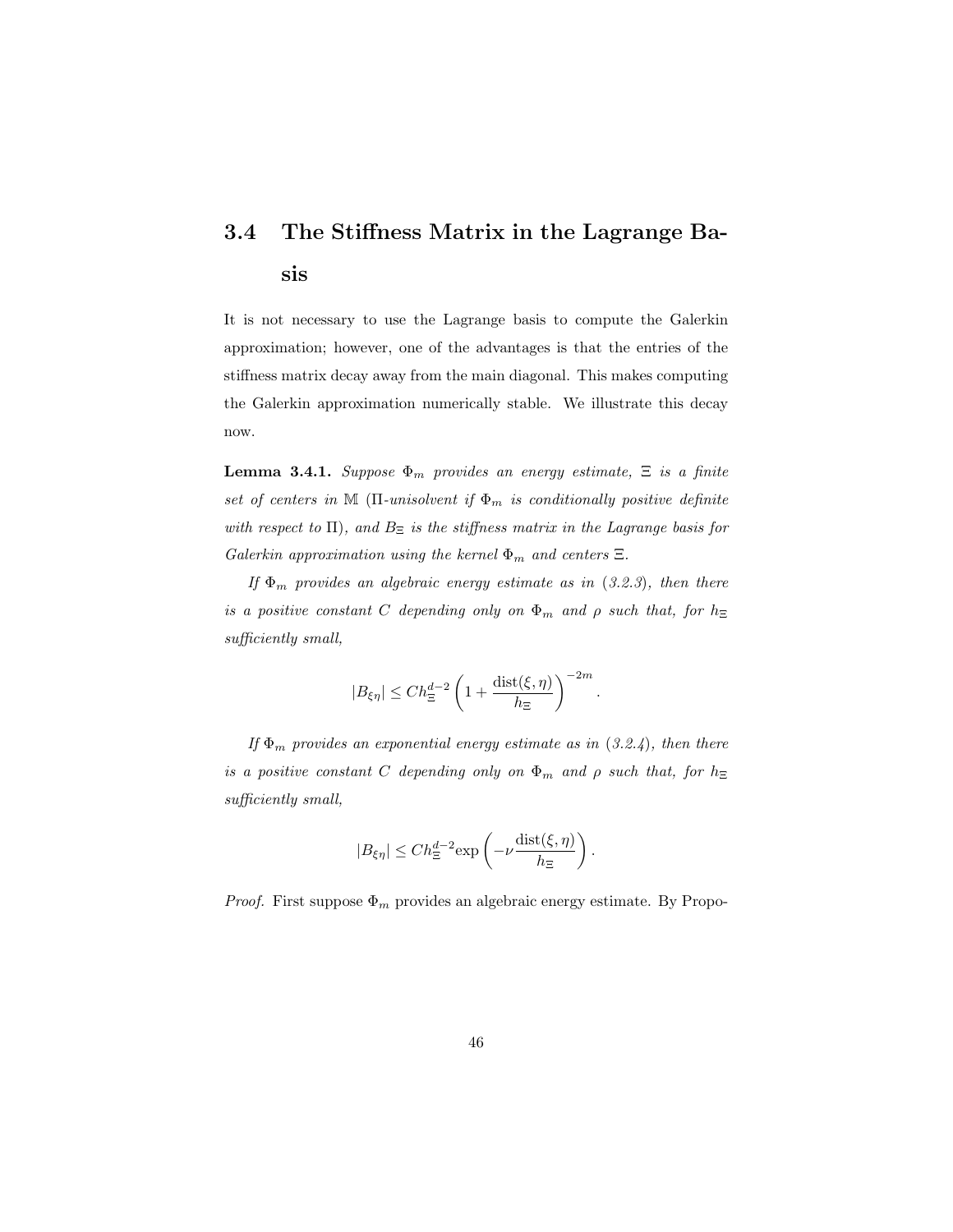sition 3.2.6,

$$
\left| \int_{\mathbb{M}} b\chi_{\xi}\chi_{\eta} d\mu \right| \leq C b_2 \int_{\mathbb{M}} \left( 1 + \frac{\text{dist}(p,\xi)}{h_{\Xi}} \right)^{-2m} \left( 1 + \frac{\text{dist}(p,\eta)}{h_{\Xi}} \right)^{-2m} d\mu(p). \tag{3.4.2}
$$

We show a similar bound holds for the principle part. Since M is compact, the open cover  $\{b(q, r_{\mathbb{M}}/3)\}_{q\in\mathbb{M}}$  has a finite subcover  $\{b(q_i, r_{\mathbb{M}/3})\}_{i=1}^n$ . Let  $\Omega_1=b(q_1,r_{{\mathbb M}}/3)$  and for  $i=2,\ldots,n$  set

$$
\Omega_i = b(q_i, r_{\mathbb{M}}/3) \setminus \bigcup_{j=1}^{i-1} \Omega_j.
$$

Then  $\mathbb{M} = \bigcup_{i=1}^n \Omega_i$  is a disjoint union. Note that each  $\text{Exp}_i = \text{Exp}_{q_i}$  is a bijective isometry from  $\Omega_i$  to  $U_i = \text{Exp}_i^{-1}(\Omega_i)$ , and so

$$
\left| \int_{\mathbb{M}} a^{\sharp} (\nabla \chi_{\xi}, \nabla \chi_{\eta}) d\mu \right| = \left| \sum_{j=1}^{n} \int_{\Omega_{i}} a^{\sharp} (\nabla \chi_{\xi}, \nabla \chi_{\eta}) d\mu \right|
$$
  
\n
$$
= \left| \sum_{i=1}^{n} \int_{U_{i}} \sum_{j,k} a^{jk}(x) \frac{\partial \chi_{\xi}}{\partial x^{j}}(x) \frac{\partial \chi_{\eta}}{\partial x^{k}}(x) dx \right|
$$
  
\n
$$
\leq C \sum_{i,j,k} \int_{U_{i}} \left| \frac{\partial \chi_{\xi}}{\partial x^{j}}(x) \right| \left| \frac{\partial \chi_{\eta}}{\partial x^{k}}(x) \right| dx,
$$

where we have abused notation slightly by writing, for example,  $\frac{\partial \chi_{\xi}}{\partial x^{j}}(x)$ instead of  $\frac{\partial \chi_{\xi} \circ \operatorname{Exp}_i}{\partial x^j}(x)$ . Surely |  $\left|\frac{\partial \chi_{\xi}}{\partial x^{j}}(x)\right| \leq |\nabla \chi_{\xi}(x)|$ , and so by Theorem 3.2.7,

$$
\left| \int_{\mathbb{M}} a^{\sharp} \left( \nabla \chi_{\xi}, \nabla \chi_{\eta} \right) d\mu \right|
$$
\n
$$
\leq Ch_{\Xi}^{-2} \int_{\mathbb{M}} \left( 1 + \frac{\operatorname{dist}(p, \xi)}{h_{\Xi}} \right)^{-2m} \left( 1 + \frac{\operatorname{dist}(p, \eta)}{h_{\Xi}} \right)^{-2m} d\mu(p). \tag{3.4.3}
$$

We now split up the integrals in  $(3.4.2)$  and  $(3.4.3)$  onto two half spaces.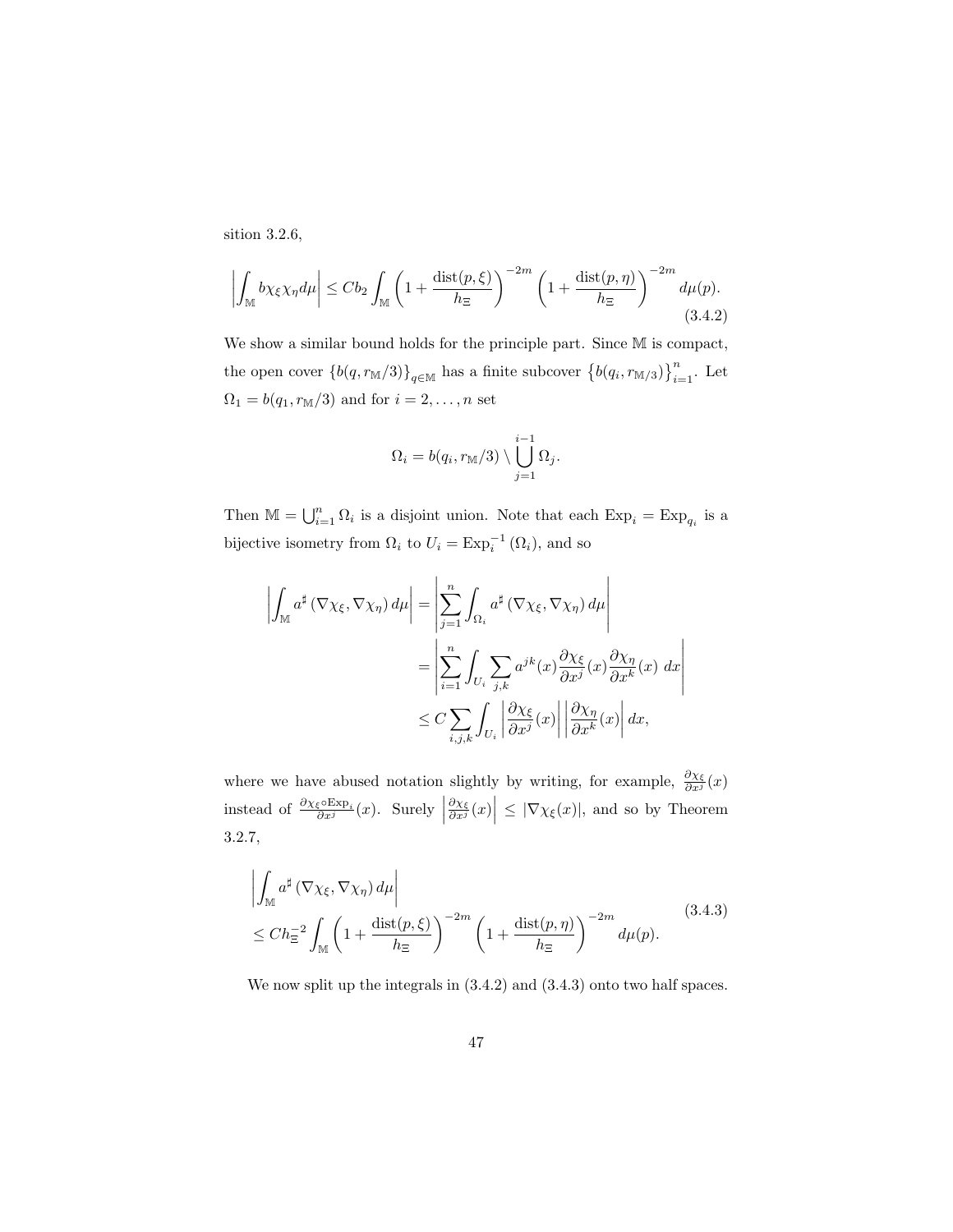Let

$$
\Omega_{\xi} = \{ x \in \mathbb{M} : \text{dist}(x, \xi) < \text{dist}(x, \eta) \}
$$

and

$$
\Omega_{\eta} = \{ x \in \mathbb{M} : \text{dist}(x, \eta) < \text{dist}(x, \xi) \} \, .
$$

Then  $\Omega_\xi\cup\Omega_\eta$  is, minus a set of measure zero,  $\mathbb M,$  and  $\Omega_\xi\cap\Omega_\eta=\emptyset.$  Hence, for an integrable function  $f,$ 

$$
\int_{\mathbb{M}} f \, d\mu = \int_{\Omega_{\xi}} f \, d\mu + \int_{\Omega_{\eta}} f \, d\mu.
$$

Note that for  $x \in \Omega_{\xi}$ ,  $dist(x, \eta) \geq \frac{1}{2}dist(\xi, \eta)$ , and so

$$
\int_{\Omega_{\xi}} \left(1 + \frac{\operatorname{dist}(p,\xi)}{h_{\Xi}}\right)^{-2m} \left(1 + \frac{\operatorname{dist}(p,\eta)}{h_{\Xi}}\right)^{-2m} d\mu(p)
$$
\n
$$
\leq C \left(1 + \frac{\operatorname{dist}(\xi,\eta)}{h_{\Xi}}\right)^{-2m} \int_{\mathbb{M}} \left(1 + \frac{\operatorname{dist}(p,\xi)}{h_{\Xi}}\right)^{-2m} d\mu(p).
$$

Now,

$$
\int_{\mathbb{M}} \left( 1 + \frac{\operatorname{dist}(p,\xi)}{h_{\Xi}} \right)^{-2m} d\mu(p)
$$
\n
$$
= \int_{b(\xi,r_{\mathbb{M}})} \left( 1 + \frac{\operatorname{dist}(p,\xi)}{h_{\xi}} \right)^{-2m} d\mu(p)
$$
\n
$$
+ \int_{b(\xi,r_{\mathbb{M}})^c} \left( 1 + \frac{\operatorname{dist}(p,\xi)}{h_{\Xi}} \right)^{-2m} d\mu(p).
$$

For  $p\in \mathbb{M}$  with  $\mathop\mathrm{dist}(p,\xi)\geq r_\mathbb{M},$ 

$$
\left(1 + \frac{\operatorname{dist}(p,\xi)}{h_{\Xi}}\right)^{-2m} \le r_{\mathbb{M}}^{-2m} h_{\Xi}^{2m},
$$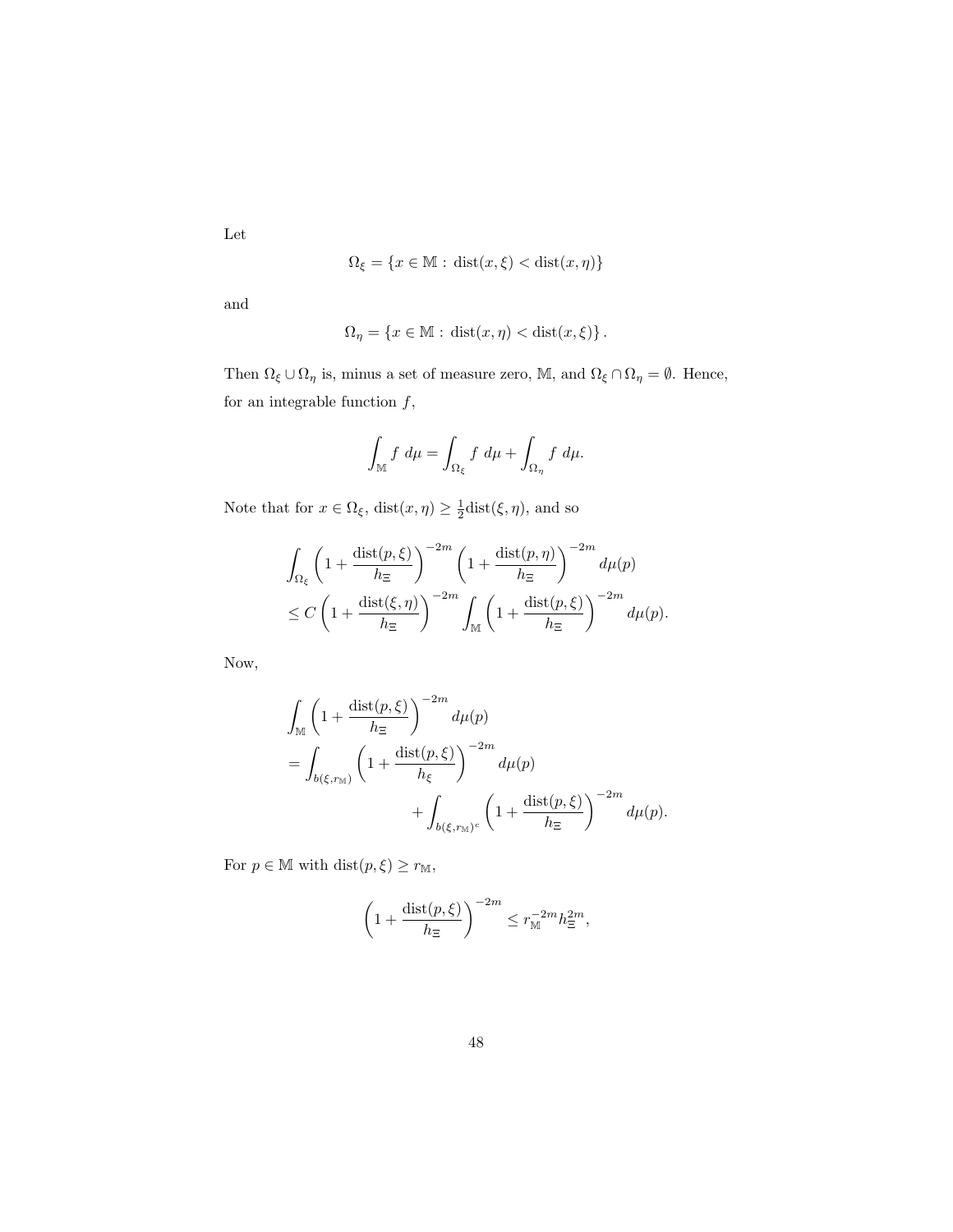and so

$$
\int_{b(\xi,r_{\mathbb{M}})^c} \left(1 + \frac{\operatorname{dist}(p,\xi)}{h_{\Xi}}\right)^{-2m} d\mu(p) \le \operatorname{Vol}(\mathbb{M}) r_{\mathbb{M}}^{-2m} h_{\Xi}^{2m}
$$
  

$$
\le C h_{\Xi}^d.
$$

Lemma 2.6.1 applied to  $g(p) = \left(1 + \frac{\text{dist}(p,\xi)}{h_{\Xi}}\right)^{-m}$  with  $j = 0$  and  $\Omega =$  $\mathrm{Exp}_{\xi}^{-1}(b(\xi,r_{\mathbb{M}}))$  gives

$$
\int_{b(\xi,r_{\mathbb{M}})} \left( 1 + \frac{\text{dist}(p,\xi)}{h_{\Xi}} \right)^{-2m} d\mu(p) = \|g\|_{L_2(b(\xi,r_{\mathbb{M}}))}^2
$$
\n
$$
\leq C \|g \circ \text{Exp}\|_{L_2(\text{Exp}_{\xi}^{-1}(b(\xi,r_{\mathbb{M}})))}^2
$$
\n
$$
\leq C \int_{\mathbb{R}^d} \left( 1 + \frac{\|x\|_2}{h_{\Xi}} \right)^{-2m} dx = C'h_{\Xi}^d,
$$

where we have used the integrability of  $(1 + ||x||_2)^{-2m}$ . The same arguments apply to the integral over  $\Omega_{\eta}$ , and therefore

$$
|B_{\xi\eta}|\leq C'h_{\Xi}^{d-2}\left(1+\frac{\operatorname{dist}(\xi,\eta)}{h_{\xi}}\right)^{-2m}.
$$

The result in the case that  $\Phi_m$  provides an exponential energy estimate is proved in an almost identical way.  $\Box$ 

**Lemma 3.4.4.** Suppose  $\Phi_m$  provides an energy estimate,  $\Xi$  is a finite set of centers in M ( $\Pi$ -unisolvent if  $\Phi_m$  is conditionally positive definite with respect to  $\Pi$ ), and  $\{\chi_{\xi}\}_{\xi \in \Xi}$  is the corresponding Lagrange basis. Let  $B_{\Xi}$  be the stiffness matrix in the Lagrange basis. There is a positive constant C depending only on  $\Phi_m$  and  $\rho$  such that, for  $h_{\Xi}$  sufficiently small,

$$
||B_{\Xi}^{-1}||_2 \leq Ch_{\Xi}^{-d}.
$$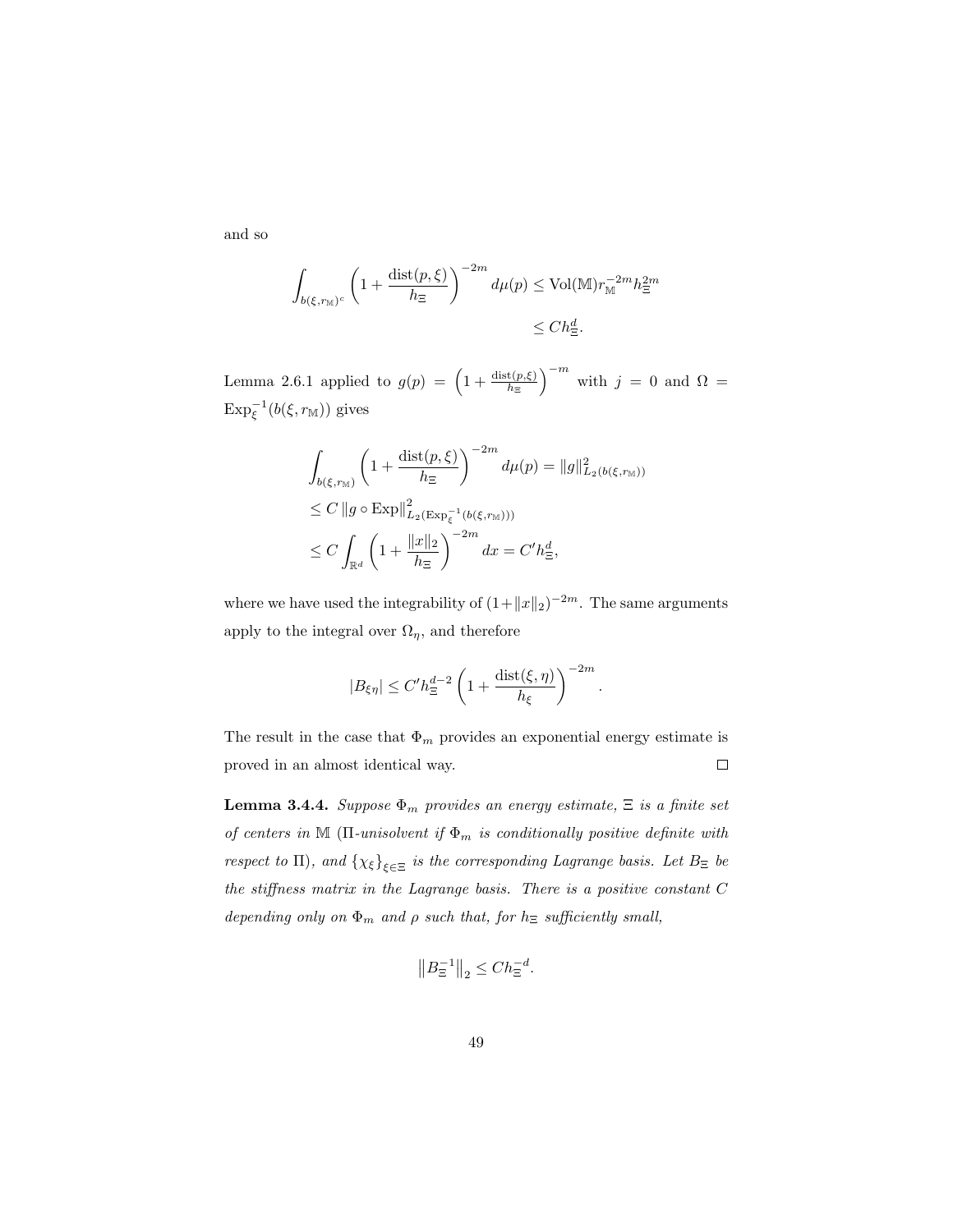*Proof.* It suffices to show that  $\lambda_{\min}(B_{\Xi}) \ge Cq_{\Xi}^d$ , for then  $||B_{\Xi}^{-1}||_2 \le Cq_{\Xi}^{-d}$  $C\rho^d h_{\Xi}^{-d}$ . For that it suffices to show that  $v^T B_{\Xi} v \geq C q_{\Xi}^d ||v||^2_{\ell_2(\Xi)}$  for all vectors  $v = \{v_{\xi}\}_{{\xi \in \Xi}}$ . Given such a v, let  $u = \sum_{\xi \in \Xi} v_{\xi} \chi_{\xi}$ , so that  $\nabla u =$  $\sum_{\xi \in \Xi} v_{\xi} \nabla \chi_{\xi}$ . We have

$$
v^T B_{\Xi} v = \sum_{\xi \in \Xi} \sum_{\eta \in \Xi} v_{\xi} v_{\eta} \int_{\mathbb{M}} \left( a^{\sharp} \left( \nabla \chi_{\xi}, \nabla \chi_{\eta} \right) + b \chi_{\xi} \chi_{\eta} \right) d\mu
$$
  
= 
$$
\int_{\mathbb{M}} \left( a^{\sharp} \left( \sum_{\xi \in \Xi} v_{\xi} \nabla \chi_{\xi}, \sum_{\eta \in \Xi} v_{\eta} \nabla \chi_{\eta} \right) + b \left( \sum_{\xi \in \Xi} v_{\xi} \chi_{\xi} \right) \left( \sum_{\eta \in \Xi} v_{\eta} \chi_{\eta} \right) \right) d\mu
$$
  
= 
$$
\int_{\mathbb{M}} \left( a^{\sharp} \left( \nabla u, \nabla u \right) + b u^2 \right) d\mu.
$$

The metric tensor a being positive definite ensures  $a^{\sharp}(\nabla u, \nabla u) > 0$ . Hence we can use the  $L_2$  stability of the Lagrange basis to obtain

$$
v^T B_{\Xi} v \ge \int_{\mathbb{M}} bu^2 d\mu \ge b_1 \|u\|_{L_2}^2 = b_1 \left\|\sum_{\xi \in \Xi} v_{\xi} \chi_{\xi}\right\|_{L_2}^2 \ge C_1^2 b_1 q_{\Xi}^d \|v\|_{\ell_2(\Xi)}^2.
$$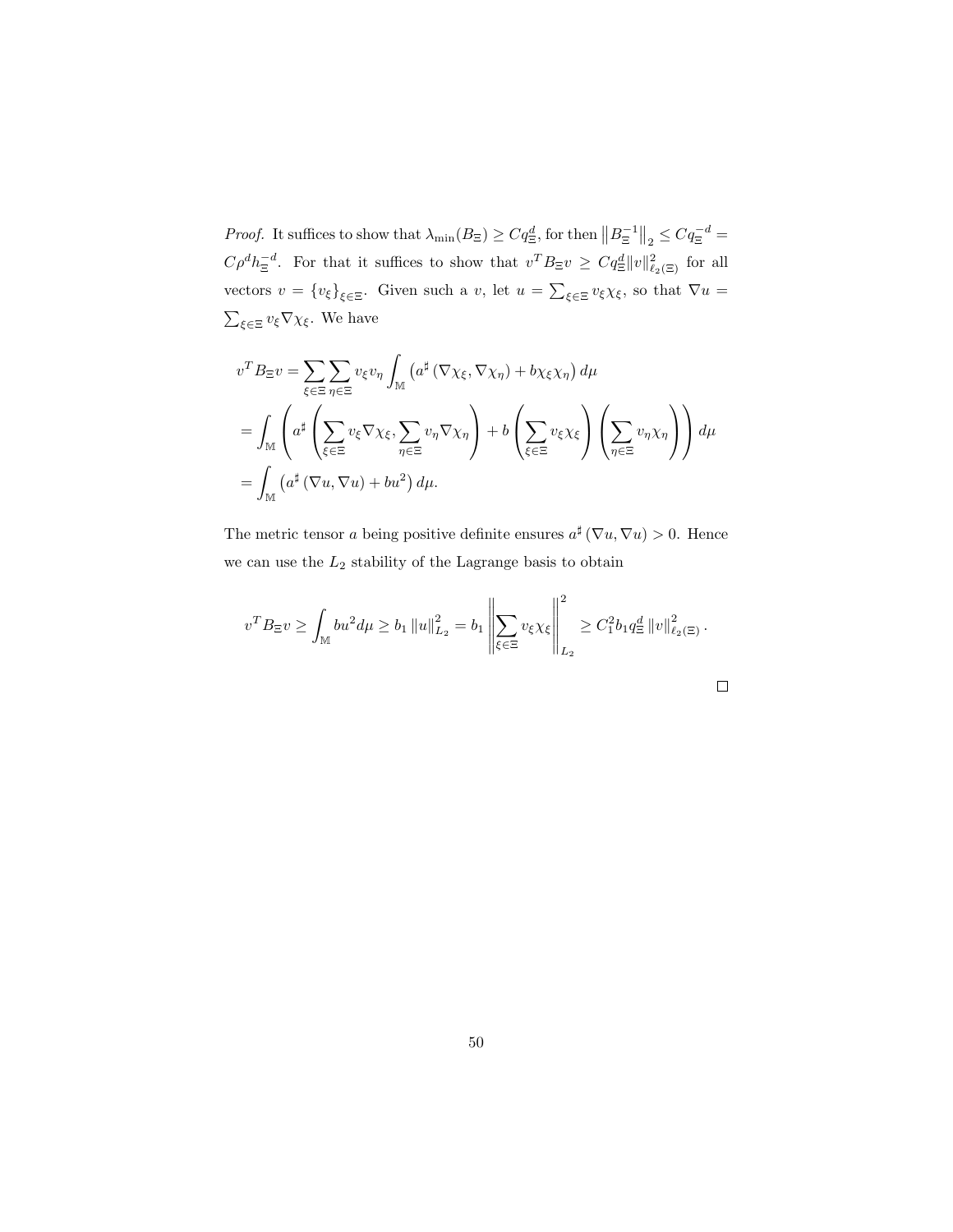## Chapter 4

# Quadratized Kernel-Based Galerkin Approximation

In this chapter we explore what happens when we replace every integral in our Galerkin approximation scheme with the corresponding quadrature approximation. In Section 4.1 we introduce the quadratized stiffness matrix and establish bounds on the entries and norms of the quadratized stiffness matrix and the difference between the stiffness matrix and the quadratized stiffness matrix. In Section 4.2 we prove an error estimate between the Galerkin approximation and the quadratized Galerkin approximation in Theorem 4.2.1, which immediately translates into an error estimate between the weak solution and the quadratized Galerkin approximation in Corollary 4.2.7. We end this chapter by detailing algorithms for computing the quadratized stiffness matrix.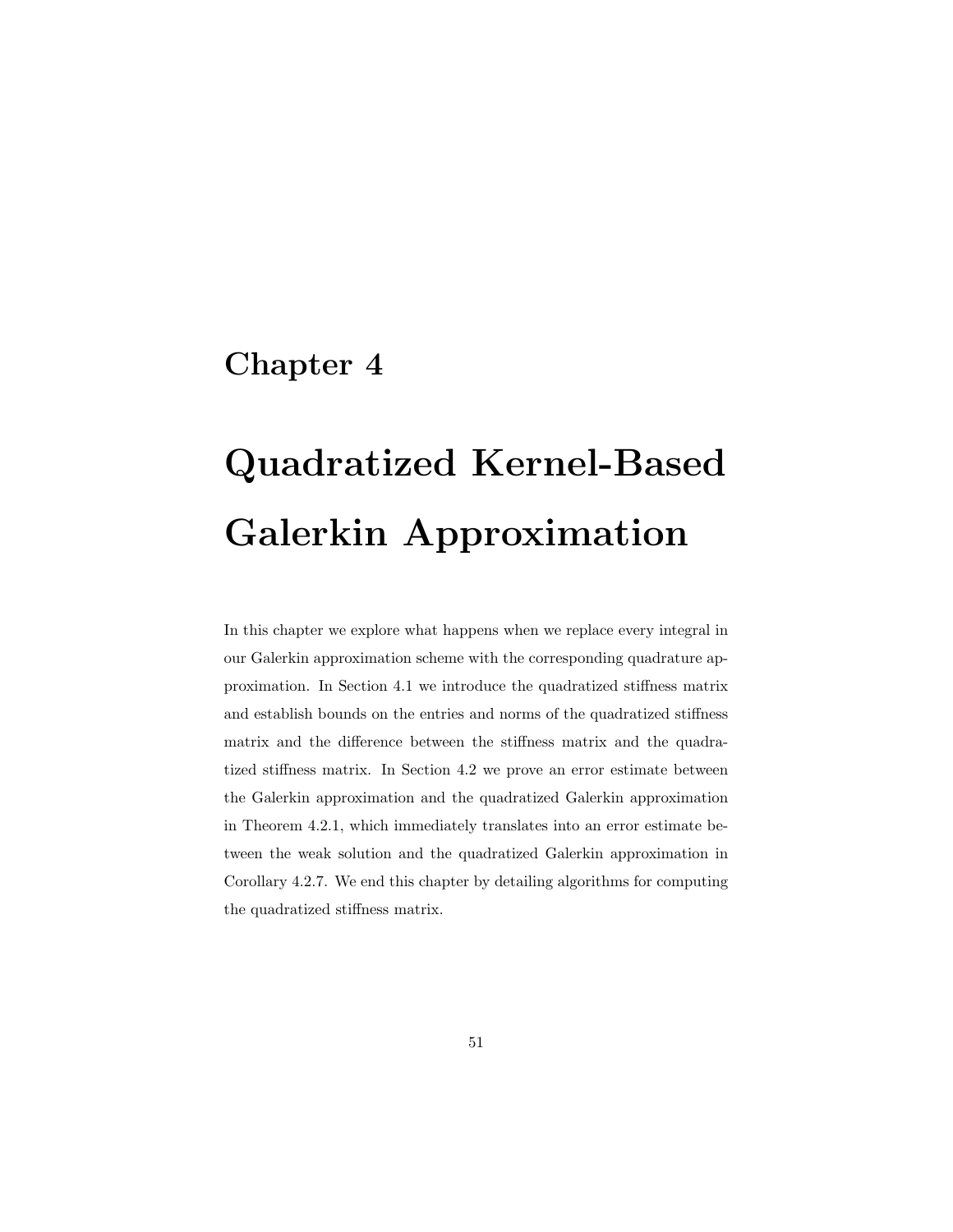#### 4.1 The Quadratized Stiffness Matrix

The *quadratized stiffness matrix* is the matrix obtained from the stiffness matrix by replacing each entry, which is an integral, by a quadrature estimate of that integral. The kernel used for quadrature is the same, but the centers used for quadrature are denser than the centers used for the Galerkin approximation.

Suppose  $\Phi_m$  and  $\Xi$  are the kernel and centers, respectively, used for Galerkin approximation. Let  $\Lambda$  be centers used for quadrature. The quadratized stiffness matrix,  $B_{\Xi}^{\Lambda}$ , has entries  $B_{\xi\eta}^{\Lambda} = Q^{\Lambda} (\alpha^{\sharp} (\nabla \chi_{\xi}, \nabla \chi_{\eta}) + b \chi_{\xi} \chi_{\eta}).$ We make further assumptions on  $m, \Xi$ , and  $\Lambda$ , which are listed in Lemma 4.1.1.

The main objective of this section, Lemmas 4.1.16 and 4.1.21, is to bound the 2-norm of the difference between the stiffness matrix and the quadratized stiffness matrix. To that end we will need the following propositions. Lemma 4.1.1 gives a bound on the entries of the quadratized stiffness matrix as a function of their distance from the diagonal. Theorem 4.1.5 gives a bound on the Sobolev norms of the principle part and the non-principle part of the weak form of the equation  $\mathcal{L}u = f$  when the inputs are Lagrange functions. Both are used after quadrature is applied when quadratizing the stiffness matrix. The theorem is modeled after [22, Theorem 4.4], though the differences in the proof are significant. Lemma 4.1.14 gives a bound on the entries of the difference between the stiffness matrix and the quadratized stiffness matrix. Lemmas 4.1.16 and 4.1.21 bound the 2-norm of that difference. We then have Lemma 4.1.25, which controls the 2-norm of the inverse of the quadratized stiffness matrix. It includes a threshold upper bound for  $h_{\Lambda}$  in terms of  $h_{\Xi}$  in order to work. As will be discussed, there is an alternative way to achieve the result in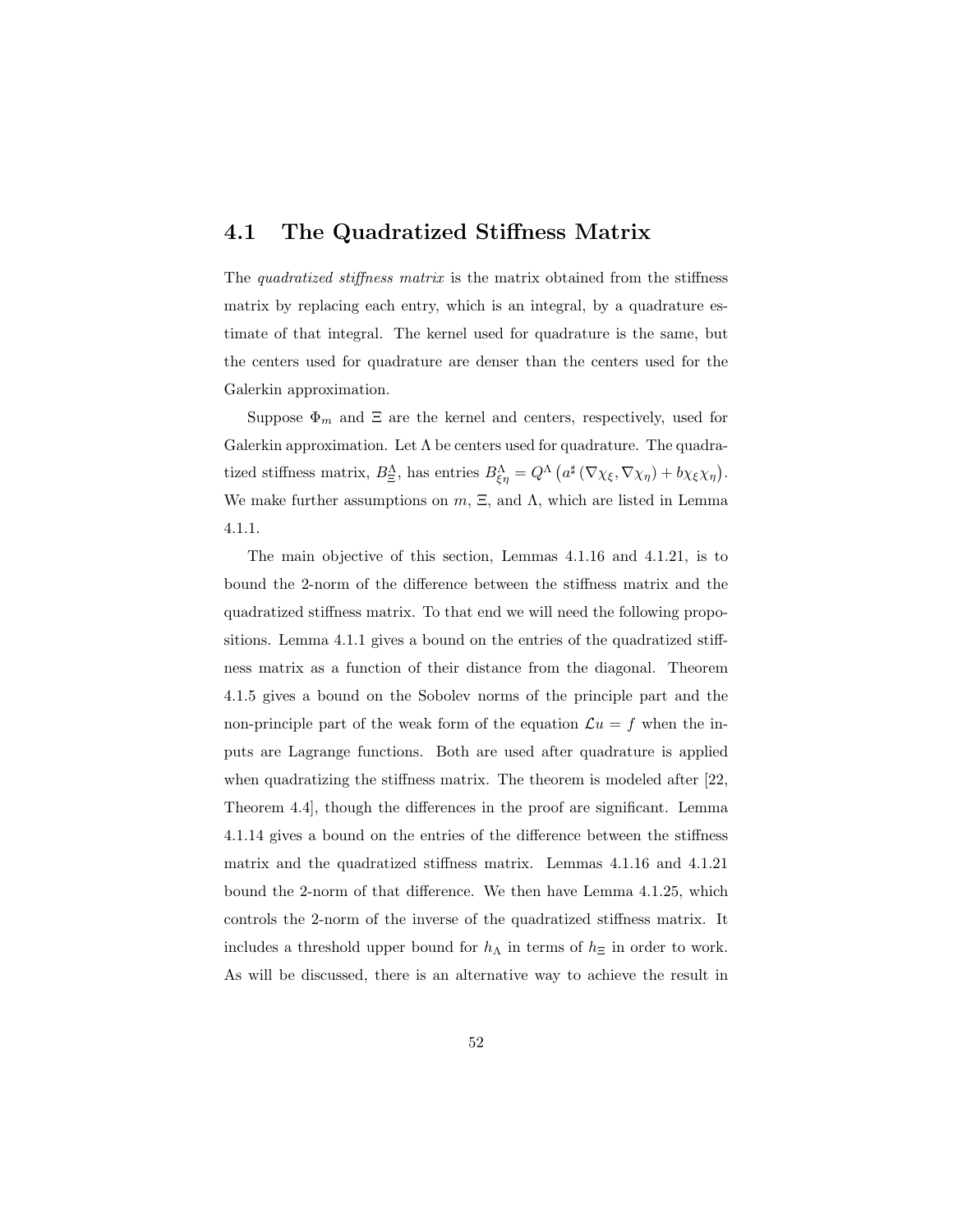Lemma 4.1.25 if we know that the quadrature weights are positive. This is done in Lemma 4.2.12.

In what follows whenever we say "there is a positive constant  $C$ " it is understood that C depends on  $\Phi_m$ ,  $\rho$ , and the parameters a and b from our differential equation (3.3.1). If other dependencies are specified, those are in addition to those just mentioned. We also note that the condition  $m>d/2$  is included in Definition 3.2.2, and as such will not be repeated.

**Lemma 4.1.1.** Suppose  $\Phi_m$  provides an energy estimate,  $\Xi$  is a finite set of centers in M ( $\Pi$ -unisolvent if  $\Phi_m$  is conditionally positive definite with respect to  $\Pi$ ), and  $\{\chi_{\xi}\}_{\xi \in \Xi}$  is the corresponding Lagrange basis. Let  $\Lambda$  be another set of centers in M. Assume  $m\geq 2$ ,  $\#\Xi<\#\Lambda$ , and  $h_\Lambda< h_\Xi$ . Let  $B_{\Xi}^{\Lambda}$  be the quadratized stiffness matrix.

If  $\Phi_m$  provides an algebraic energy estimate as in (3.2.3), then there is a positive constant C such that, for  $h_{\Xi}$  sufficiently small,

$$
|B_{\xi\eta}^{\Lambda}| \leq Ch_{\Xi}^{d-2} \left(1 + \frac{\text{dist}(\xi,\eta)}{h_{\Xi}}\right)^{-2m}.
$$

If  $\Phi_m$  provides an exponential energy estimate as in (3.2.4), then there is a constant C such that, for  $h_{\Xi}$  sufficiently small,

$$
|B_{\xi\eta}^{\Lambda}| \le Ch_{\Xi}^{d-2}\exp\left(-\nu \frac{\operatorname{dist}(\xi,\eta)}{h_{\Xi}}\right).
$$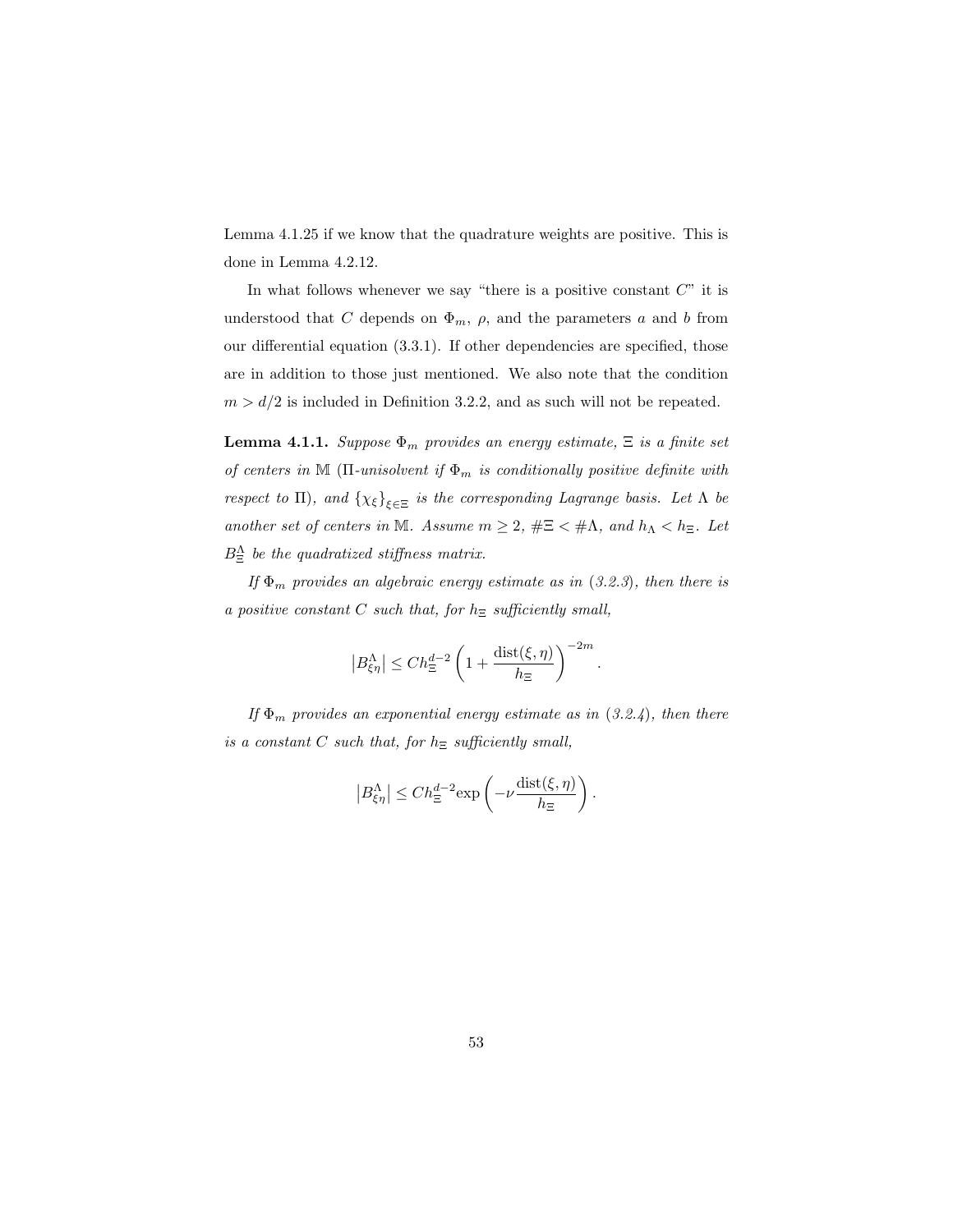Proof. First, we have by Theorems 3.2.6 and 3.2.7 that

$$
|B_{\xi\eta}^{\Lambda}| = \left| \sum_{\lambda \in \Lambda} \left( a^{\sharp}(\lambda) \left( \nabla \chi_{\xi}, \nabla \chi_{\eta} \right) + b(\lambda) \chi_{\xi}(\lambda) \chi_{\eta}(\lambda) \right) w_{\lambda} \right|
$$
  
\n
$$
\leq C \sum_{\lambda \in \Lambda} \left( |\nabla \chi_{\xi}(\lambda)| \left| \nabla \chi_{\eta}(\lambda) \right| + \left| \chi_{\xi}(\lambda) \right| \left| \chi_{\eta}(\lambda) \right| \right) |w_{\lambda}|
$$
  
\n
$$
\leq C h_{\Xi}^{-2} \sum_{\lambda \in \Lambda} \left( 1 + \frac{\text{dist}(\lambda, \xi)}{h_{\Xi}} \right)^{-2m} \left( 1 + \frac{\text{dist}(\lambda, \eta)}{h_{\Xi}} \right)^{-2m} |w_{\lambda}|.
$$

Let  $\{\widetilde{\chi}_{\lambda}\}_{\lambda \in \Lambda}$  be the Lagrange basis for  $\Phi_m$  and  $\Lambda$ . By the  $L_1$  stability of this basis,

$$
|w_{\lambda}| = \left| \int_{\mathbb{M}} \widetilde{\chi}_{\lambda} d\mu \right| \leq ||\widetilde{\chi}_{\lambda}||_{L_1} \leq C q_{\Lambda}^d.
$$

Hence,

$$
\left|B_{\xi\eta}^{\Lambda}\right| \le Ch_{\Xi}^{-2}q_{\Lambda}^{d}\sum_{\lambda\in\Lambda}\left(1+\frac{\text{dist}(\lambda,\xi)}{h_{\Xi}}\right)^{-2m}\left(1+\frac{\text{dist}(\lambda,\eta)}{h_{\Xi}}\right)^{-2m}.\tag{4.1.2}
$$

Let

$$
\Lambda_{\xi} = \{ \lambda \in \Lambda : \, \text{dist}(\lambda, \xi) < \text{dist}(\lambda, \eta) \}
$$

and

$$
\Lambda_{\eta} = \{ \lambda \in \Lambda : \text{dist}(\lambda, \eta) \leq \text{dist}(\lambda, \xi) \}.
$$

Note that for  $\lambda \in \Lambda_{\xi}$ ,  $dist(\lambda, \eta) \geq \frac{1}{2}dist(\xi, \eta)$  and so

$$
\sum_{\lambda \in \Lambda_{\xi}} \left( 1 + \frac{\operatorname{dist}(\lambda, \xi)}{h_{\Xi}} \right)^{-2m} \left( 1 + \frac{\operatorname{dist}(\lambda, \eta)}{h_{\xi}} \right)^{-2m} \n\le C \left( 1 + \frac{\operatorname{dist}(\xi, \eta)}{h_{\xi}} \right)^{-2m} \sum_{\lambda \in \Lambda} \left( 1 + \frac{\operatorname{dist}(\lambda, \xi)}{h_{\Xi}} \right)^{-2m}.
$$
\n(4.1.3)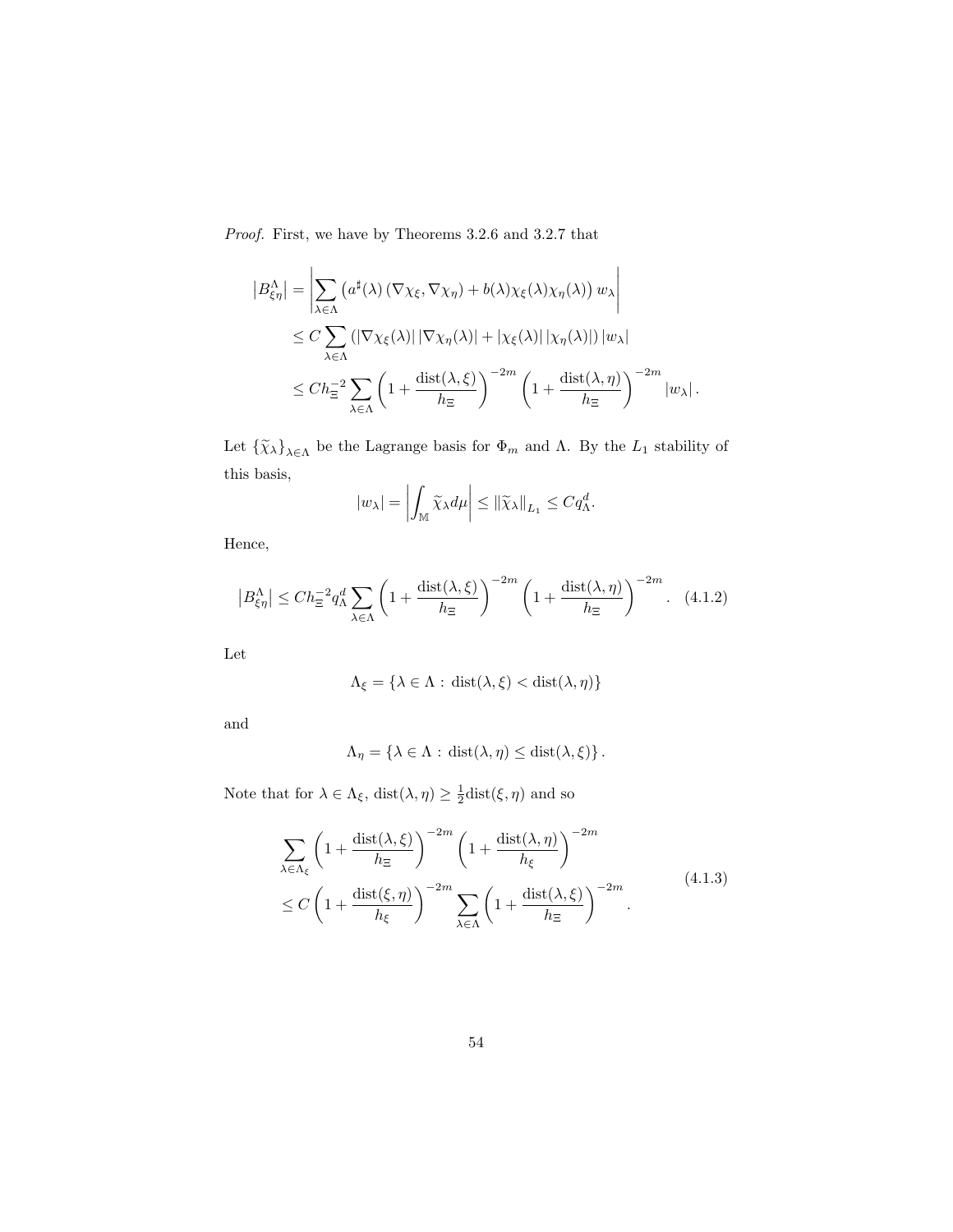Note that if  $p \in b(\lambda, q_{\Lambda})$ , then  $dist(\lambda, \xi) \geq \frac{1}{2}dist(p, \xi)$ , and hence

$$
\left(1+\frac{\operatorname{dist}(\lambda,\xi)}{h_{\Xi}}\right)^{-2m} \le C\left(1+\frac{\operatorname{dist}(p,\xi)}{h_{\Xi}}\right)^{-2m}.
$$

Therefore,

$$
\left(1 + \frac{\operatorname{dist}(\lambda, \xi)}{h_{\Xi}}\right)^{-2m} = \left(1 + \frac{\operatorname{dist}(\lambda, \xi)}{h_{\Xi}}\right)^{-2m} \cdot q_{\Lambda}^{-d} \int_{b(\lambda, q_{\Lambda})} d\mu
$$
  

$$
\leq C q_{\Lambda}^{-d} \int_{b(\lambda, q_{\Lambda})} \left(1 + \frac{\operatorname{dist}(p, \xi)}{h_{\Xi}}\right)^{-2m} d\mu(p).
$$

Since the collection of balls of radius  $q_{\Lambda}$  centered at  $\lambda \in \Lambda$  are disjoint, we have

$$
\sum_{\lambda \in \Lambda} \left( 1 + \frac{\text{dist}(\lambda, \xi)}{h_{\Xi}} \right)^{-2m}
$$
\n
$$
\leq C q_{\Lambda}^{-d} \sum_{\lambda \in \Lambda} \int_{b(\lambda, q_{\Lambda})} \left( 1 + \frac{\text{dist}(p, \xi)}{h_{\Xi}} \right)^{-2m} d\mu(p) \tag{4.1.4}
$$
\n
$$
\leq C q_{\Lambda}^{-d} \int_{\mathbb{M}} \left( 1 + \frac{\text{dist}(p, \xi)}{h_{\Xi}} \right)^{-2m} d\mu(p) \leq C q_{\Lambda}^{-d} h_{\Xi}^{d},
$$

since the integral in the last line of (4.1.4) is precisely the integral we showed was bounded by  $Ch_{\Xi}^d$  in the proof of Lemma 3.4.1. Putting (4.1.4) into (4.1.3) and then putting that into (4.1.2) yields the result. The result in the case that  $\Phi_m$  provides an exponential energy estimate is proven in  $\Box$ an almost identical way.

**Theorem 4.1.5.** Suppose  $\Phi_m$  provides an energy estimate with parameter  $m$   $>$   $d/2$   $+$   $1,$   $\Xi$   $\emph{is a finite subset of}$   $\mathbb M$  (II-unisolvent if  $\Phi_m$  is conditionally positive definite with respect to  $\Pi$ ), and  $\{\chi_{\xi}\}_{\xi \in \Xi}$  is the corresponding Lagrange basis. Then  $b\chi_{\xi}\chi_{\eta} \in H^m \cap L_{\infty}$  and  $a^{\sharp}(\nabla \chi_{\xi}, \nabla \chi_{\eta}) \in H^{m-1}$ ; more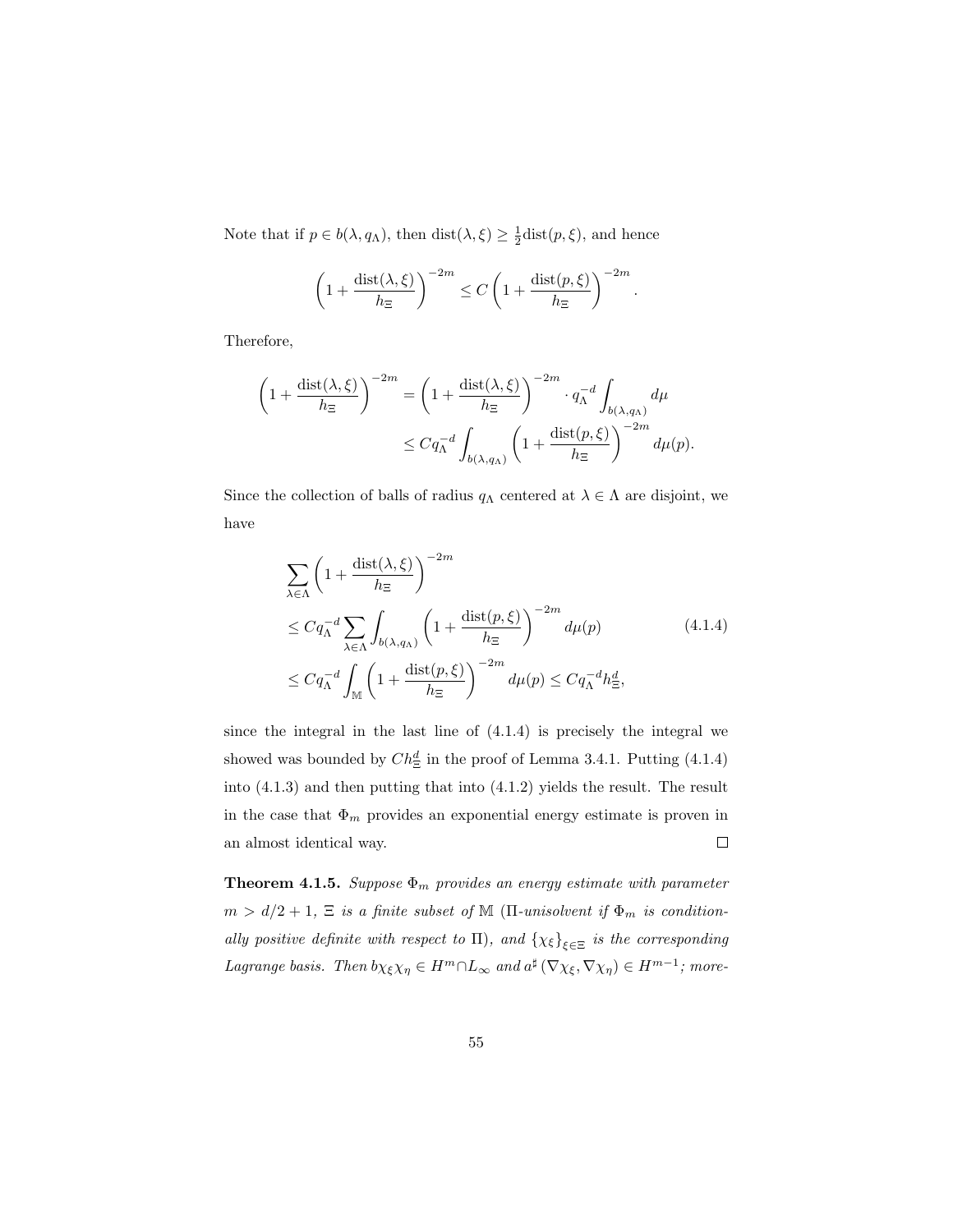over, there is a positive constant C such that, for  $h_{\Xi}$  sufficiently small,

$$
\|b\chi_{\xi}\chi_{\eta}\|_{H^m} \le Ch_{\Xi}^{\frac{d}{2}-m} \tag{4.1.6}
$$

and

$$
\left\|a^{\sharp}\left(\nabla\chi_{\xi},\nabla\chi_{\eta}\right)\right\|_{H^{m-1}}\leq Ch_{\Xi}^{\frac{d}{2}-m-1}.\tag{4.1.7}
$$

Proof. By Lemma 2.7.5,

$$
\left\|b\chi_{\xi}\chi_{\eta}\right\|_{H^{m}} \leq C\left(\|b\|_{H^{m}}\left\|\chi_{\xi}\chi_{\eta}\right\|_{L_{\infty}}+\|b\|_{L_{\infty}}\left\|\chi_{\xi}\chi_{\eta}\right\|_{H^{m}}\right).
$$

We know  $||b||_{L_{\infty}} \le ||b||_{H^m} = C$ , and  $\|\chi_{\xi}\chi_{\eta}\|_{L_{\infty}} \le \|\chi_{\xi}\|_{L_{\infty}} \|\chi_{\eta}\|_{L_{\infty}} \le C$ . Another application of Lemma 2.7.5 then gives

$$
\left\|b\chi_{\xi}\chi_{\eta}\right\|_{H^{m}} \leq C\left(1+\left(\left\|\chi_{\xi}\right\|_{H^{m}}\left\|\chi_{\eta}\right\|_{L_{\infty}}+\left\|\chi_{\xi}\right\|_{L_{\infty}}\left\|\chi_{\eta}\right\|_{H^{m}}\right)\right).
$$

Again  $\|\chi_{\xi}\|_{L_{\infty}} \leq C$ , and our bump estimate gives  $\|\chi_{\xi}\|_{H^m} \leq Cq_{\xi}^{\frac{d}{2}-m}$ . This proves (4.1.6).

The proof of (4.1.7) is somewhat more involved. We start by covering M with finitely many coordinate patches  $\Omega_1, \ldots, \Omega_K$ , where

$$
\Omega_k \subseteq b(q_k, r_{\mathbb{M}}/3)
$$

for each k and  $q_k \in \mathbb{M}$ . Here K is a fixed constant guaranteed by the compactness of M. We can use normal coordinates  $\text{Exp}_k = \text{Exp}_{q_k}$  for each k, since  $\text{Exp}_k : U_k \to \Omega_k$  is bijective (here  $U_k = \text{Exp}_k^{-1}(\Omega_k)$ ). Let  $\tau_1, \ldots, \tau_K$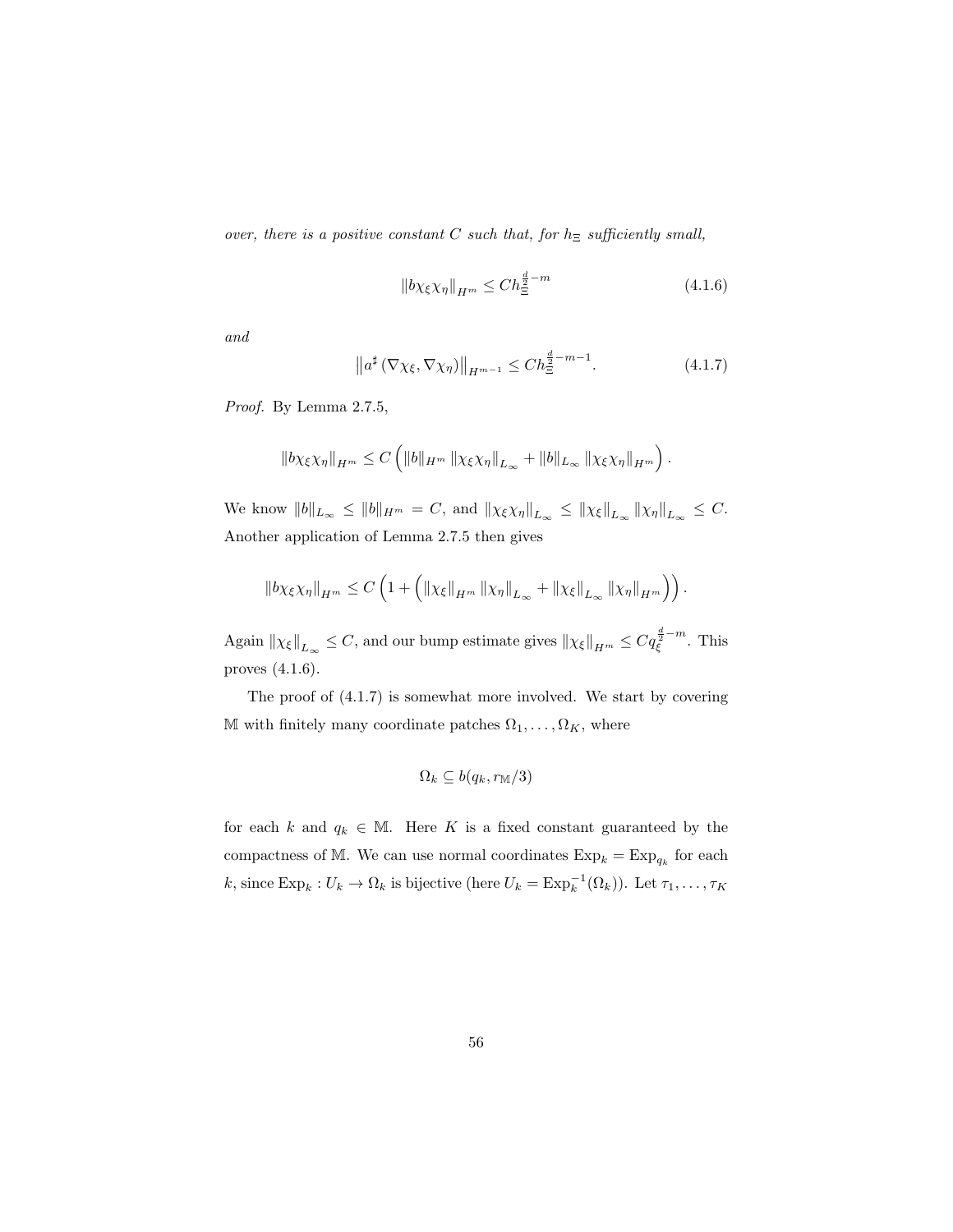be a partition of unity subordinate to  $\Omega_1, \ldots, \Omega_K$ . Then

$$
\|a^{\sharp} (\nabla \chi_{\xi}, \nabla \chi_{\eta})\|_{H^{m-1}}^2 \leq C \|a^{\sharp} (\nabla \chi_{\xi}, \nabla \chi_{\eta})\|_{W_2^{m-1}}^2
$$
  

$$
\leq C \sum_{k=1}^K \left\|\tau_k a^{\sharp} (\nabla \chi_{\xi}, \nabla \chi_{\eta})\right\|_{W_2^{m-1}(\Omega_k)}^2.
$$
 (4.1.8)

Using the metric equivalence from Lemma 2.6.1,

$$
\left\|\tau_{k}a^{\sharp}\left(\nabla\chi_{\xi},\nabla\chi_{\eta}\right)\right\|_{W_{2}^{m-1}\left(\Omega_{k}\right)} \leq C\left\|\tau_{k}\sum_{i,j}a^{ij}\frac{\partial\chi_{\xi}}{\partial x^{i}}\frac{\partial\chi_{\eta}}{\partial x^{j}}\right\|_{W_{2}^{m-1}\left(U_{k}\right)},\quad(4.1.9)
$$

where we have abused notation slightly by writing, for example,  $a^{ij}$  instead of  $a^{ij} \circ \text{Exp}_k^{-1}$ . Thus by the triangle inequality,

$$
\left\|\tau_{k}a^{\sharp}\left(\nabla\chi_{\xi},\nabla\chi_{\eta}\right)\right\|_{W_{2}^{m-1}\left(\Omega_{k}\right)} \leq \sum_{i,j}\left\|\tau_{k}a^{ij}\frac{\partial\chi_{\xi}}{\partial x^{i}}\frac{\partial\chi_{\eta}}{\partial x^{j}}\right\|_{W_{2}^{m-1}\left(U_{k}\right)}.\tag{4.1.10}
$$

Using the metric equivalence from Lemma 2.6.1 again,

$$
\left\| \tau_k a^{ij} \frac{\partial \chi_{\xi}}{\partial x^i} \frac{\partial \chi_{\eta}}{\partial x^j} \right\|_{W_2^{m-1}(U_k)} \le C \left\| \tau_k a^{ij} \frac{\partial \chi_{\xi}}{\partial x^i} \frac{\partial \chi_{\eta}}{\partial x^j} \right\|_{H^{m-1}}, \tag{4.1.11}
$$

where by  $\tau_k a^{ij} \frac{\partial \chi_{\xi}}{\partial x^i} \frac{\partial \chi_{\eta}}{\partial x^j}$  we mean the extension by zero of this function from  $\Omega_k$  to all of M. This is justified because the closure of the support of  $\tau_k$ is contained in  $\Omega_k$ . Let  $\sigma$  be a smooth cutoff function with  $\sigma = 1$  on the support of  $\tau_k$  and  $\sigma = 0$  on  $\mathbb{M} \setminus \Omega_k$ . We now apply Lemma 2.7.5 twice to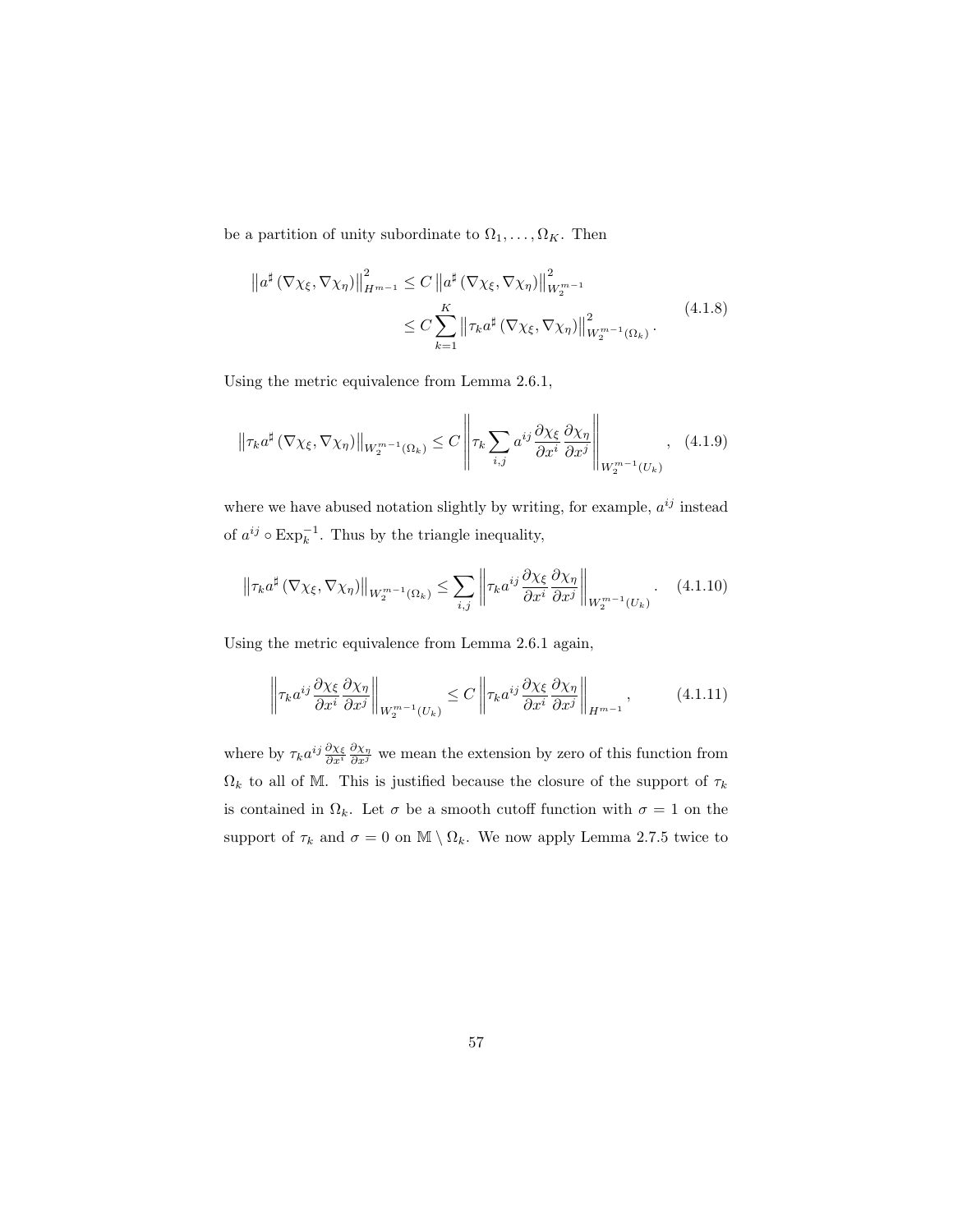obtain

$$
\begin{split} \left\| \tau_{k} a^{ij} \frac{\partial \chi_{\xi}}{\partial x^{i}} \frac{\partial \chi_{\eta}}{\partial x^{j}} \right\|_{H^{m-1}} \\ &\leq C \left( \left( \left\| \tau_{k} a^{ij} \right\|_{H^{m-1}} \left\| \sigma \frac{\partial \chi_{\xi}}{\partial x^{i}} \right\|_{L_{\infty}} \right. \\ &\left. + \left\| \tau_{k} a^{ij} \right\|_{L_{\infty}} \left\| \sigma \frac{\partial \chi_{\xi}}{\partial x^{i}} \right\|_{H^{m-1}} \right) \left\| \frac{\partial \chi_{\eta}}{\partial x^{j}} \right\|_{L_{\infty}} \\ &\left. + \left\| \tau_{k} a^{ij} \frac{\sigma \partial \chi_{\xi}}{\partial x^{i}} \right\|_{L_{\infty}} \left\| \sigma \frac{\partial \chi_{\eta}}{\partial x^{j}} \right\|_{H^{m-1}} \right). \end{split} \tag{4.1.12}
$$

The  $H^{m-1}$  and  $L_{\infty}$  norms of  $\tau_k a^{ij}$  can be absorbed into the inner constant, since they depend only on  $a$  and the choice of partition of unity. Similarly,

$$
\left\|\tau_{k}a^{ij}\frac{\partial\chi_{\xi}}{\partial x^{i}}\right\|_{L_{\infty}} \leq \left\|\tau_{k}a^{ij}\right\|_{L_{\infty}} \left\|\sigma\frac{\partial\chi_{\xi}}{\partial x^{i}}\right\|_{L_{\infty}} \leq Ch_{\Xi}^{-1}
$$

by Lemma 3.2.7, since  $\parallel$  $\left\|\frac{\partial \chi_{\xi}}{\partial x^{i}}\right\|_{L_{\infty}} \leq \left\|\left|\nabla \chi_{\xi}\right|\right\|_{L_{\infty}}.$  (Because  $\frac{\partial \chi_{\xi}}{\partial x^i}$  is just one of the directional derivatives that  $|\nabla \chi_{\xi}|$  is the maximum of.) The last norms in (4.1.8) to handle are the  $H^{m-1}$  norms of the partial derivatives of the Lagrange functions.

This will require yet another pass through Euclidean space using the metric equivalence from Lemma 2.6.1 and the norm equivalence from Lemma 2.7.3. First, the norm equivalence gives

$$
\left\| \sigma \frac{\partial \chi_{\xi}}{\partial x^{i}} \right\|_{H^{m-1}}^{2} \leq C \left\| \sigma \frac{\partial \chi_{\xi}}{\partial x^{i}} \right\|_{W_{2}^{m-1}(\mathbb{M})}^{2}
$$

$$
= C \left\| \sigma \frac{\partial \chi_{\xi}}{\partial x^{i}} \right\|_{W_{2}^{m-1}(\Omega_{k})}^{2}.
$$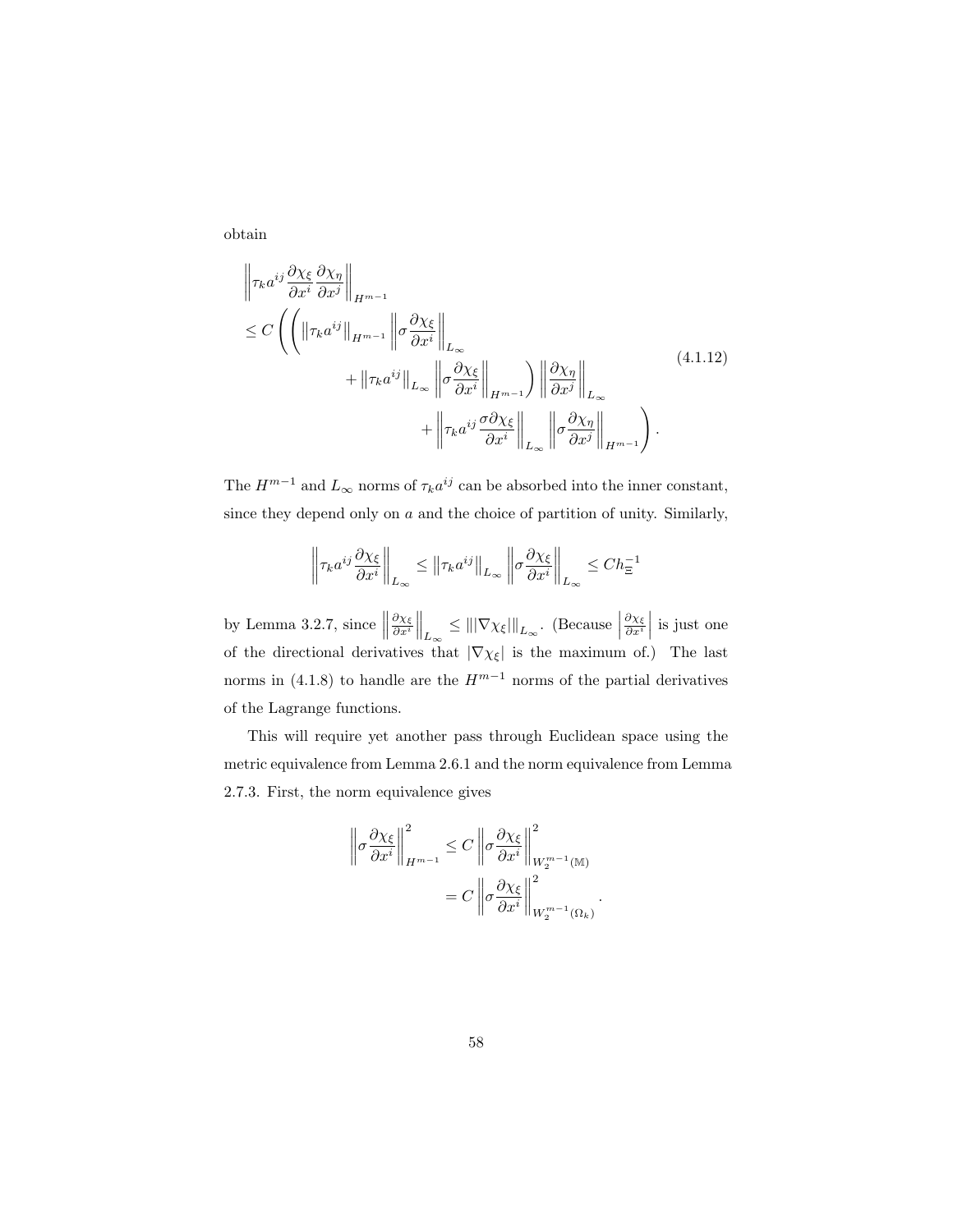The metric equivalence now gives

$$
\left\|\sigma \frac{\partial \chi_{\xi}}{\partial x^i}\right\|_{H^{m-1}}^2 \leq C \left\|\sigma \frac{\partial \chi_{\xi}}{\partial x^i}\right\|_{W_2^{m-1}(U_k)}^2,
$$

where we have again abused notation slightly by writing  $\frac{\partial \chi_{\xi}}{\partial x^{i}}$  instead of  $\frac{\partial \chi_{\xi}}{\partial x^{i}}$  ο Exp<sub>k</sub><sup>-1</sup> on the left and σ instead of σ ο Exp<sub>k</sub>. By the definition of  $W_2^{m-1}(U_k)$  and Leibniz's rule,

$$
\left\| \sigma \frac{\partial \chi_{\xi}}{\partial x^{i}} \right\|_{H^{m-1}}^{2} \leq C \sum_{|\alpha| \leq m-1} \int_{U_{k}} \left| D^{\alpha} \left( \sigma(x) \frac{\partial \chi_{\xi}}{\partial x^{i}}(x) \right) \right|^{2} dx
$$
  

$$
= C \sum_{|\alpha| \leq m-1} \int_{U_{k}} \left| \sum_{\beta \leq \alpha} D^{\beta} \sigma(x) D^{\alpha-\beta} \frac{\partial \chi_{\xi}}{\partial x^{i}}(x) \right|^{2} dx.
$$

Now, all the derivatives of  $\sigma$  are bounded, as is the number of times each  $\gamma$  with  $|\gamma| \leq m-1$  appears. Absorbing these bounds into the constant, we have

$$
\left\|\sigma \frac{\partial \chi_{\xi}}{\partial x^i}\right\|_{H^{m-1}}^2 \leq C \sum_{|\gamma| \leq m-1} \int_{U_k} \left|D^{\gamma} \frac{\partial \chi_{\xi}}{\partial x^i}\right|^2 dx.
$$

For each such  $\gamma$ ,  $D^{\gamma} \frac{\partial \chi_{\xi}}{\partial x_i} = D^{\delta} \chi_{\xi}$  for some  $\delta$  with  $|\delta| \leq m$ . Hence

$$
\left\| \sigma \frac{\partial \chi_{\xi}}{\partial x^{i}} \right\|_{H^{m-1}}^{2} \leq C \sum_{|\delta| \leq m} \int_{U_{k}} \left| D^{\delta} \chi_{\xi} \right|^{2} dx = C \left\| \chi_{\xi} \right\|_{W_{2}^{m}(U_{k})}^{2}
$$
\n
$$
\leq C \left\| \chi_{\xi} \right\|_{W_{2}^{m}(\mathbb{M})}^{2} \leq C \left\| \chi_{\xi} \right\|_{H^{m}}^{2} \leq C q_{\Xi}^{d-2m}, \tag{4.1.13}
$$

where we have used the norm equivalence in the second-to-last inequality and our bump estimate in the last. The result now follows by successively plugging back in to (4.1.12), (4.1.11), (4.1.10), (4.1.9), and (4.1.8).  $\Box$ 

**Lemma 4.1.14.** Suppose  $\Phi_m$  provides an energy estimate with parameter  $m > \frac{d}{2} + 1$ , and let  $\Xi$  and  $\Lambda$  be finite sets of centers (both  $\Pi_L$ -unisolvent if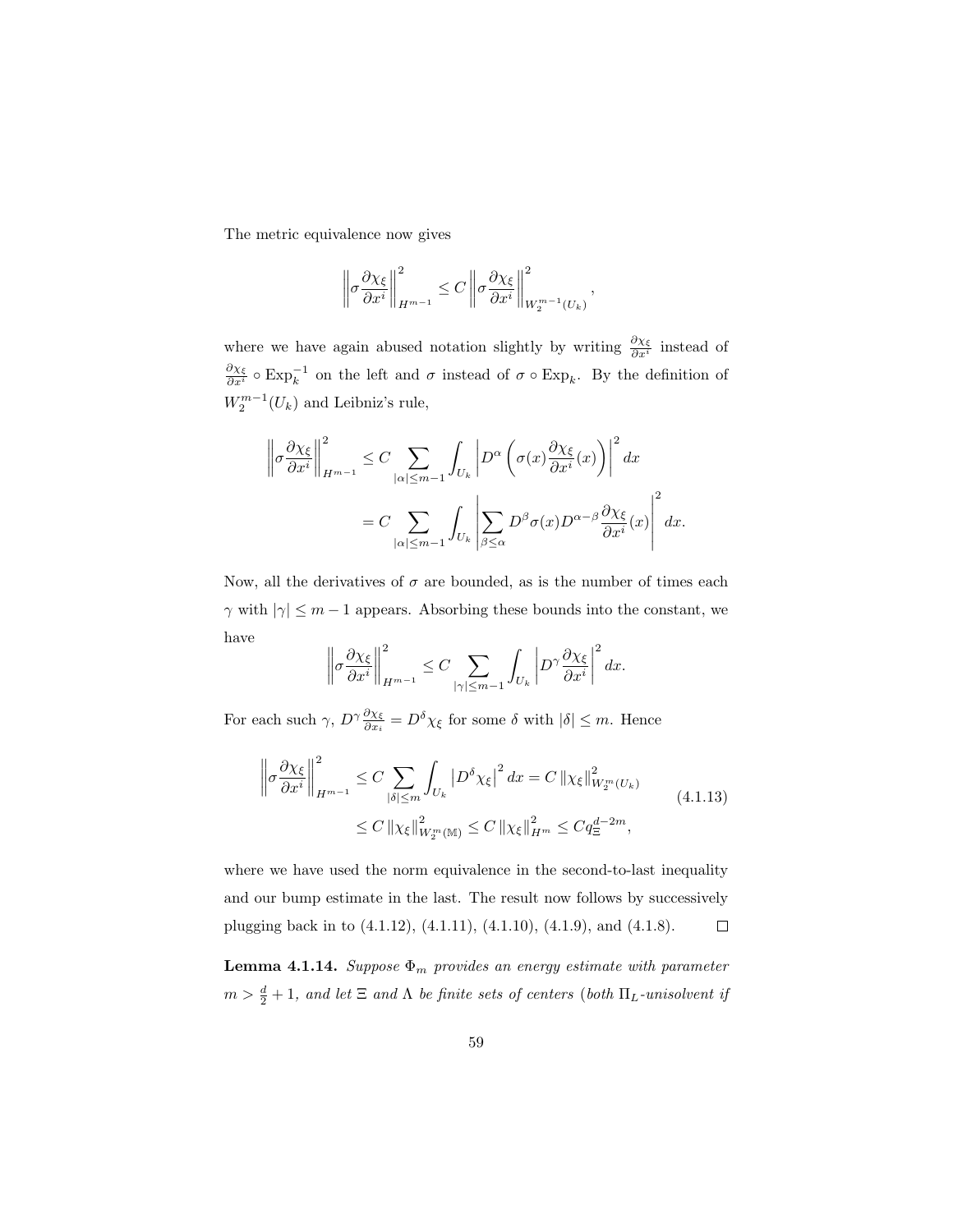$\Phi_m$  is conditionally positive definite with respect to  $\Pi_L$ ). Assume  $\#\Xi < \#\Lambda$ and  $h_{\Lambda} < h_{\Xi}$ . Let  $B_{\Xi}$  and  $B_{\Xi}^{\Lambda}$  be the stiffness matrix and quadratized stiffness matrix, respectively, where  $\Xi$  is the set of centers use for Galerkin approximation and  $\Lambda$  is the set of centers used for quadrature. There is a constant C such that, for  $h_{\Xi}$  sufficiently small, the uniform estimate

$$
\left|B_{\xi\eta}-B_{\xi\eta}^{\Lambda}\right|\leq C\left(\frac{h_{\Lambda}}{h_{\Xi}}\right)^{m}h_{\Xi}^{\frac{d}{2}-1}h_{\Lambda}^{-1},
$$

holds for all  $\xi, \eta \in \Xi$ .

Proof. Our quadrature rule, Theorem 3.1.1, along with Theorem 4.1.5 gives

$$
\left| \int_{\mathbb{M}} b\chi_{\xi} \chi_{\eta} d\mu - Q^{\Lambda} (b\chi_{\xi} \chi_{\eta}) \right| \leq Ch_{\Lambda}^{m} \left\| b\chi_{\xi} \chi_{\eta} \right\|_{H^{m}} \leq Ch_{\Lambda}^{m} h_{\Xi}^{\frac{d}{2} - m}.
$$

Similarly,

$$
\left| \int_{\mathbb{M}} a^{\sharp} (\nabla \chi_{\xi}, \nabla \chi_{\eta}) d\mu - Q^{\Lambda} (a^{\sharp} (\nabla \chi_{\xi}, \nabla \chi_{\eta})) \right|
$$
  
\n
$$
\leq Ch_{\Lambda}^{m-1} \| a^{\sharp} (\nabla \chi_{\xi}, \nabla \chi_{\eta}) \|_{H^{m-1}}
$$
  
\n
$$
\leq Ch_{\Lambda}^{m-1} h_{\Xi}^{\frac{d}{2} - m - 1},
$$

and the result follows by the triangle inequality.

Corollary 4.1.15. Adopt the notation and assumptions from Lemma 4.1.14. There is a constant C such that, for  $h_{\Xi}$  sufficiently small,

 $\Box$ 

$$
\left\|B_{\Xi}-B^\Lambda_{\Xi}\right\|_1 \leq C\left(\frac{h_\Lambda}{h_\Xi}\right)^m h_\Xi^{-\frac{d}{2}-1}h_\Lambda^{-1}.
$$

*Proof.* We have  $||B_{\Xi} - B_{\Xi}^{\Lambda}||_1 = \max_{\xi \in \Xi} \sum_{n \in \Xi}$ η∈Ξ  $\left|B_{\xi\eta} - B_{\xi\eta}^{\Lambda}\right|$ . By the lemma, for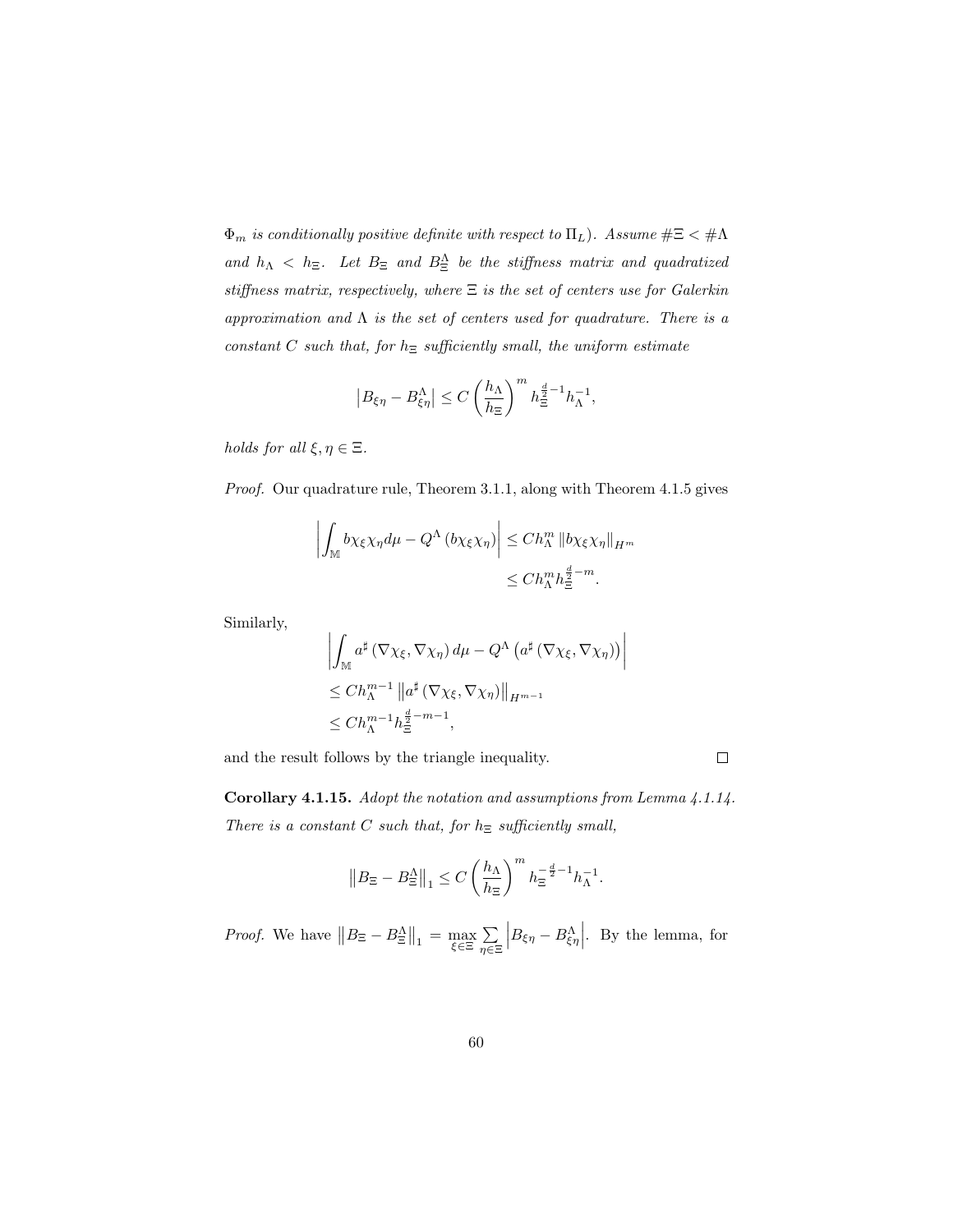fixed  $\xi \in \Xi$  we have

$$
\sum_{\eta \in \Xi} |B_{\xi\eta} - B_{\xi\eta}^{\Lambda}| \leq (\#\Xi) \cdot C \left(\frac{h_{\Lambda}}{h_{\Xi}}\right)^m h_{\Xi}^{\frac{d}{2}-1} h_{\Lambda}^{-1},
$$

and  $\#\Xi \sim h_{\Xi}^{-d}$  yields the result.

The uniform estimate from Lemma 4.1.14 allows us to prove Corollary 4.1.15; however, we are not taking advantage of our energy estimates. To do so, we fix  $\xi \in \Xi$  and break the sum in the proof into an "inner sum" and an "outer sum". The uniform estimate will be used on the inner sum, whereas the bounds on the entries of the stiffness and quadratized stiffness matrices from Lemmas 3.4.1 and 4.1.1 will be used on the outer sum.

Lemma 4.1.16. Adopt the notation and assumptions from Lemma 4.1.14. Suppose  $\Phi$  provides an algebraic energy estimate as in  $(3.2.3)$ . Assume in addition that

$$
h_{\Lambda} \ge \text{diam}(\mathbb{M})^{-2 - \frac{2}{m-1}} h_{\Xi}^{3 - \frac{d-8}{2m-2}}.
$$
 (4.1.17)

There is a positive constant C such that, for  $h_{\Xi}$  sufficiently small,

$$
\left\|B_{\Xi} - B_{\Xi}^{\Lambda}\right\|_{1} \leq C \left(\frac{h_{\Lambda}}{h_{\Xi}}\right)^{m - \frac{d}{2} - 1} h_{\Xi}^{\frac{d}{2} - 2}.
$$

*Proof.* We want to bound  $||B_{\Xi} - B_{\Xi}^{\Lambda}||_1 = \max_{\xi \in \Xi} \sum_{n \in \Xi}$ η∈Ξ  $\left|B_{\xi\eta} - B_{\xi\eta}^{\Lambda}\right|$ . Fixing  $\xi \in \Xi$  and  $r_0 > 0$ , we split the sum into an inner sum and an outer sum:

$$
\sum_{\eta \in \Xi} \left| B_{\xi \eta} - B_{\xi \eta}^{\Lambda} \right| = \sum_{\eta \in \Xi \cap \mathbf{b}(\xi, r_0)} \left| B_{\xi \eta} - B_{\xi \eta}^{\Lambda} \right| + \sum_{\eta \in \Xi \cap \mathbf{b}(\xi, r_0)^c} \left| B_{\xi \eta} - B_{\xi \eta}^{\Lambda} \right|.
$$

Let us consider the outer sum first. Divide M into annuli  $A_n$  with outer radius  $nh_{\Xi}$  and inner radius  $(n-1)h_{\Xi}$ ,  $n=1,\ldots,n_{\max}$ , and let  $n_0=\lfloor \frac{r_0}{h_{\Xi}} \rfloor$ .

 $\Box$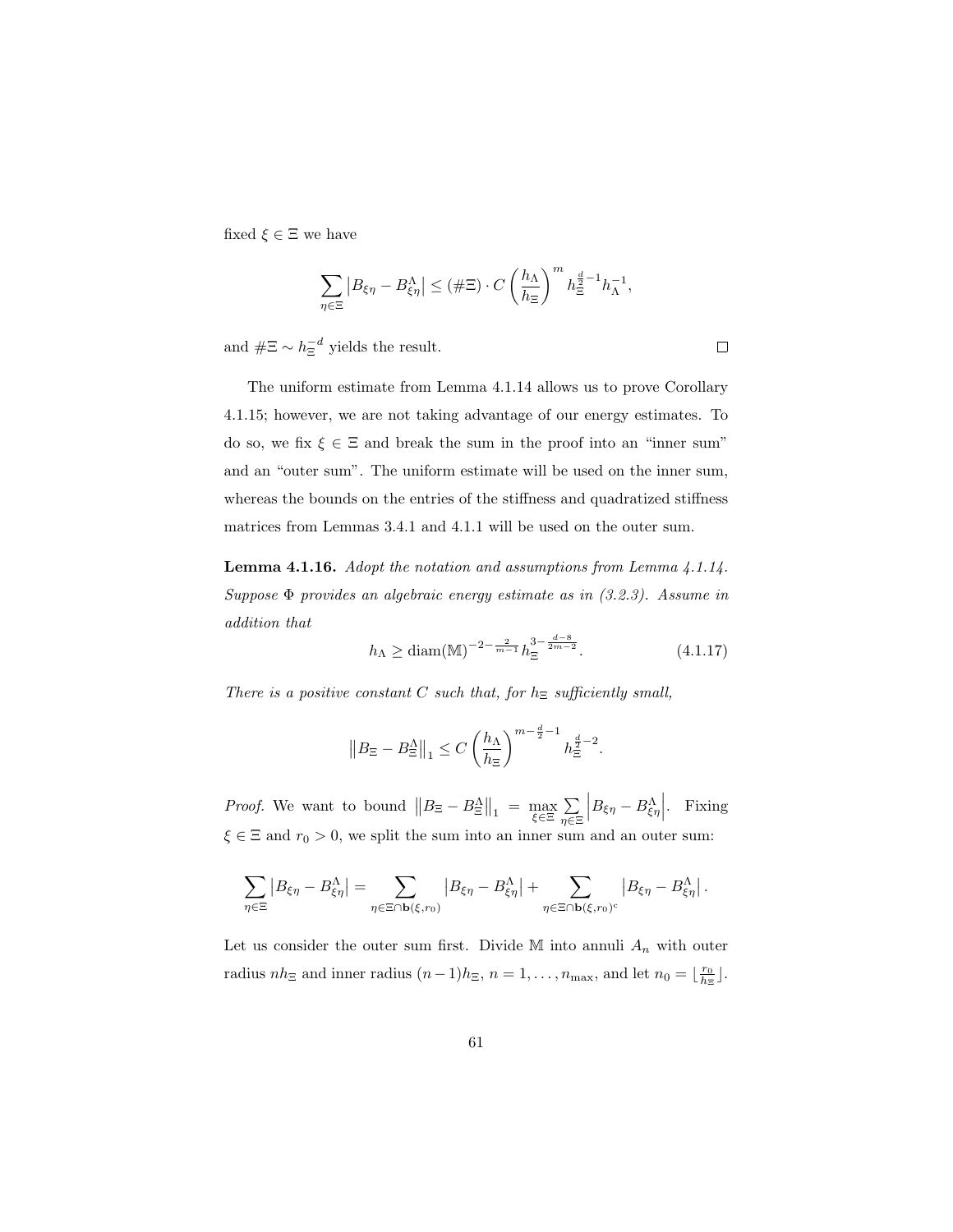By Lemmas 3.4.1 and 4.1.1,

$$
\sum_{\eta \in \Xi \cap \mathbf{b}(\xi,r_0)^c} |B_{\xi\eta} - B_{\xi\eta}^{\Lambda}| \le Ch_{\Xi}^{d-2} \sum_{n=n_0}^{n_{\max}} \sum_{\eta \in \Xi \cap A_n} \left(1 + \frac{\operatorname{dist}(\xi,\eta)}{h_{\Xi}}\right)^{-2m}
$$

$$
\le Ch_{\Xi}^{d-2} \sum_{n=n_0}^{n_{\max}} (\#\Xi \cap A_n) \left(1 + \frac{(n-1)h_{\Xi}}{h_{\Xi}}\right)^{-2m}
$$

$$
= Ch_{\Xi}^{d-2} \sum_{n=n_0}^{n_{\max}} (\#\Xi \cap A_n) n^{-2m}.
$$

Now, Vol $(A_n) \sim n^{d-1} h_{\Xi}^d$ , and hence  $\#\Xi \cap A_n \sim \frac{n^{d-1} h_{\Xi}^d}{q_{\Xi}^d} = \rho^d n^{d-1}$ . Therefore

$$
\sum_{\eta \in \Xi \cap \mathbf{b}(\xi,r_0)^c} |B_{\xi\eta} - B_{\xi\eta}^{\Lambda}| \le Ch_{\Xi}^{d-2} \sum_{n=n_0}^{n_{\text{max}}} n^{d-2m-1}
$$
  

$$
\le Ch_{\Xi}^{d-2} \sum_{n=n_0}^{\infty} n^{d-2m-1}.
$$

An integral comparison gives

$$
\sum_{n=n_0}^{\infty} n^{d-2m-1} \le n_0^{d-2m-1} \left( 1 + \frac{n_0}{2m - d} \right)
$$
  

$$
\le h_{\Xi}^{2m-d+1} r_0^{d-2m-1} \left( 1 + \frac{r_0}{2m - d} \right).
$$

Hence we obtain

$$
\sum_{\eta \in \Xi \cap \mathbf{b}(\xi,r_0)^c} |B_{\xi\eta} - B_{\xi\eta}^{\Lambda}| \le Ch_{\Xi}^{2m-1} r_0^{d-2m-1} \left(1 + \frac{r_0}{2m - d}\right). \tag{4.1.18}
$$

Let us now examine the inner sum. The set of centers  $\Xi\cap \mathbf{b}(\xi,r_0)$  has cardinality bounded by

$$
\frac{\text{Vol}(\mathbf{b}(\xi,r_0))}{\text{Vol}(\mathbf{b}(\xi,q_{\Xi}))} \sim \frac{r_0^d}{q_{\Xi}^d} = \rho^d r_0^d h_{\Xi}^{-d}.
$$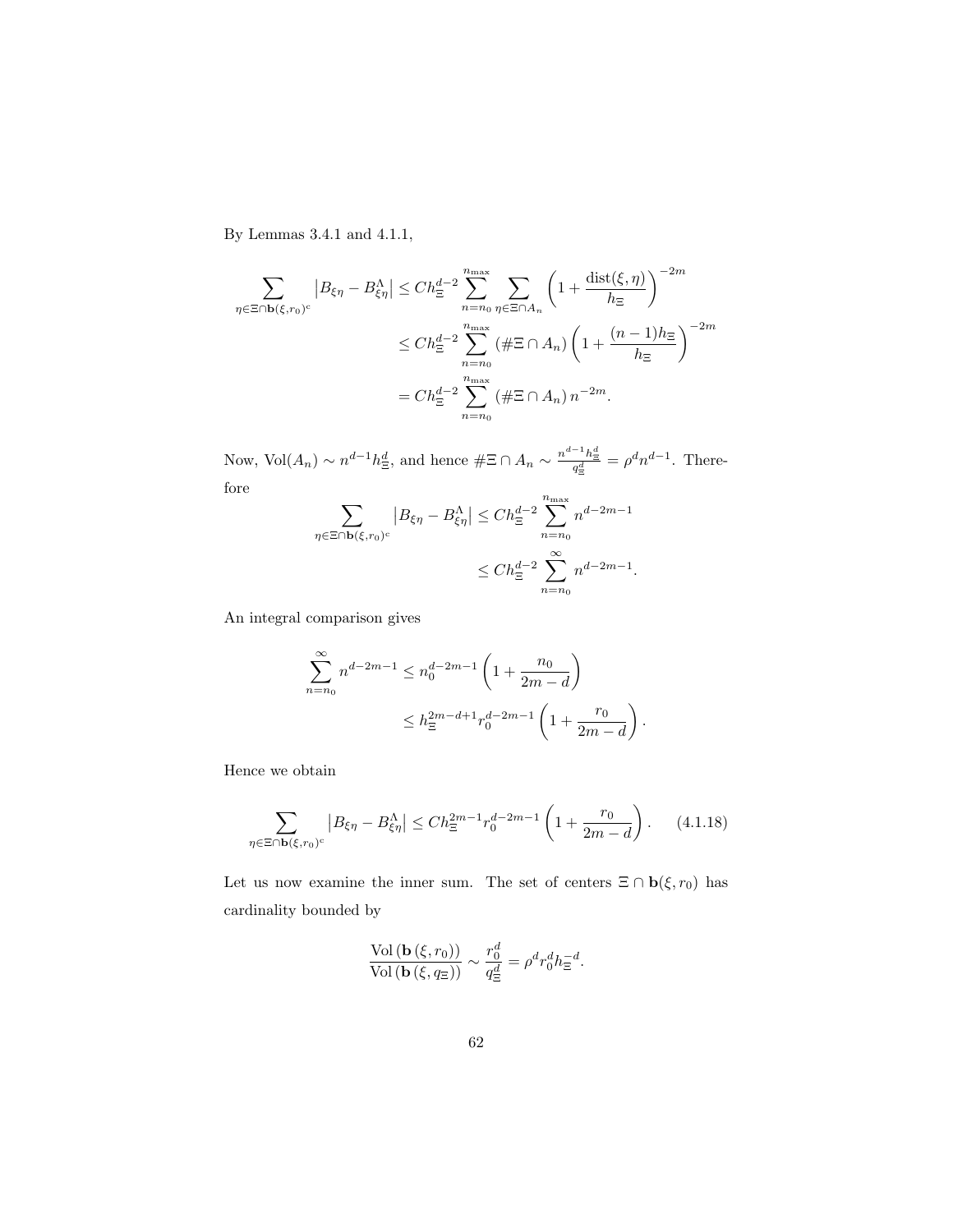The uniform estimate from Lemma 4.1.14, then, gives

$$
\sum_{\eta \in \Xi \cap \mathbf{b}(\xi, r_0)} |B_{\xi\eta} - B_{\xi\eta}^{\Lambda}| \le Ch_{\Xi}^{-\frac{d}{2} - m - 1} h_{\Lambda}^{m - 1} r_0^d. \tag{4.1.19}
$$

Assume for now that  $r_0 \leq \text{diam}(\mathbb{M})$ . Then (4.1.18) becomes

$$
\sum_{\eta \in \mathbf{b}(\xi,r_0)^c} |B_{\xi\eta} - B_{\xi\eta}^{\Lambda}| \le Ch_{\Xi}^{2m-1} r_0^{d-2m-1} \left(1 + \frac{\text{diam}(\mathbb{M})}{2m - d}\right)
$$
  
=  $Ch_{\Xi}^{2m-1} r_0^{d-2m-1}$ . (4.1.20)

Setting the results from  $(4.1.19)$  and  $(4.1.20)$  equal and solving for  $r_0$  gives

$$
r_0=h_{\Xi}^{\frac{6m+d}{4m+2}}h_{\Lambda}^{-\frac{m-1}{2m+1}}=h_{\Xi}^{\frac{3}{2}+\frac{d-3}{4m+2}}h_{\Lambda}^{-\frac{1}{2}+\frac{3}{4m+2}}.
$$

The condition on  $h_{\Lambda}$ , (4.1.17), ensures  $r_0 \leq \text{diam}(\mathbb{M})$ . Therefore (4.1.20) holds for this  $r_0$ , and plugging it into either  $(4.1.19)$  or  $(4.1.20)$  yields the result.  $\Box$ 

Lemma 4.1.21. Adopt the notation and assumptions from Lemma 4.1.14. Suppose  $\Phi$  provides an exponential energy estimate as in  $(3.2.4)$ . Assume in addition that

$$
\nu^{\frac{1}{m-1}} h_{\Xi}^{1+\frac{d-4}{2m-2}} e^{-\text{diam}(\mathbb{M})/\nu h_{\Xi}(m-1)} \le h_{\Lambda} < \left(\frac{\nu}{e}\right) h_{\Xi}^{1+\frac{d-4}{2m-2}}.\tag{4.1.22}
$$

There is a positive constant C such that, for  $h_{\Xi}$  sufficiently small,

$$
\left\|B_{\Xi}-B_{\Xi}^{\Lambda}\right\|_1 \leq C\left(\frac{h_{\Lambda}}{h_{\Xi}}\right)^{m-1}h_{\Xi}^{\frac{d}{2}-2}h_{\Lambda}^{-\epsilon},
$$

where  $\epsilon = \frac{d \log\left|\log(h_\Lambda)\right|}{\log(h_\Lambda)}$  $\frac{\log|\log(n_\Lambda)|}{|\log(h_\Lambda)|}$ .

*Proof.* We again have  $||B_{\Xi} - B_{\Xi}^{\Lambda}||_1 = \max_{\xi \in \Xi} \sum_{n \in \Xi}$ η∈Ξ  $\left| B_{\xi\eta}^{\Lambda} - B_{\xi\eta}^{\Lambda} \right|$ , and for a fixed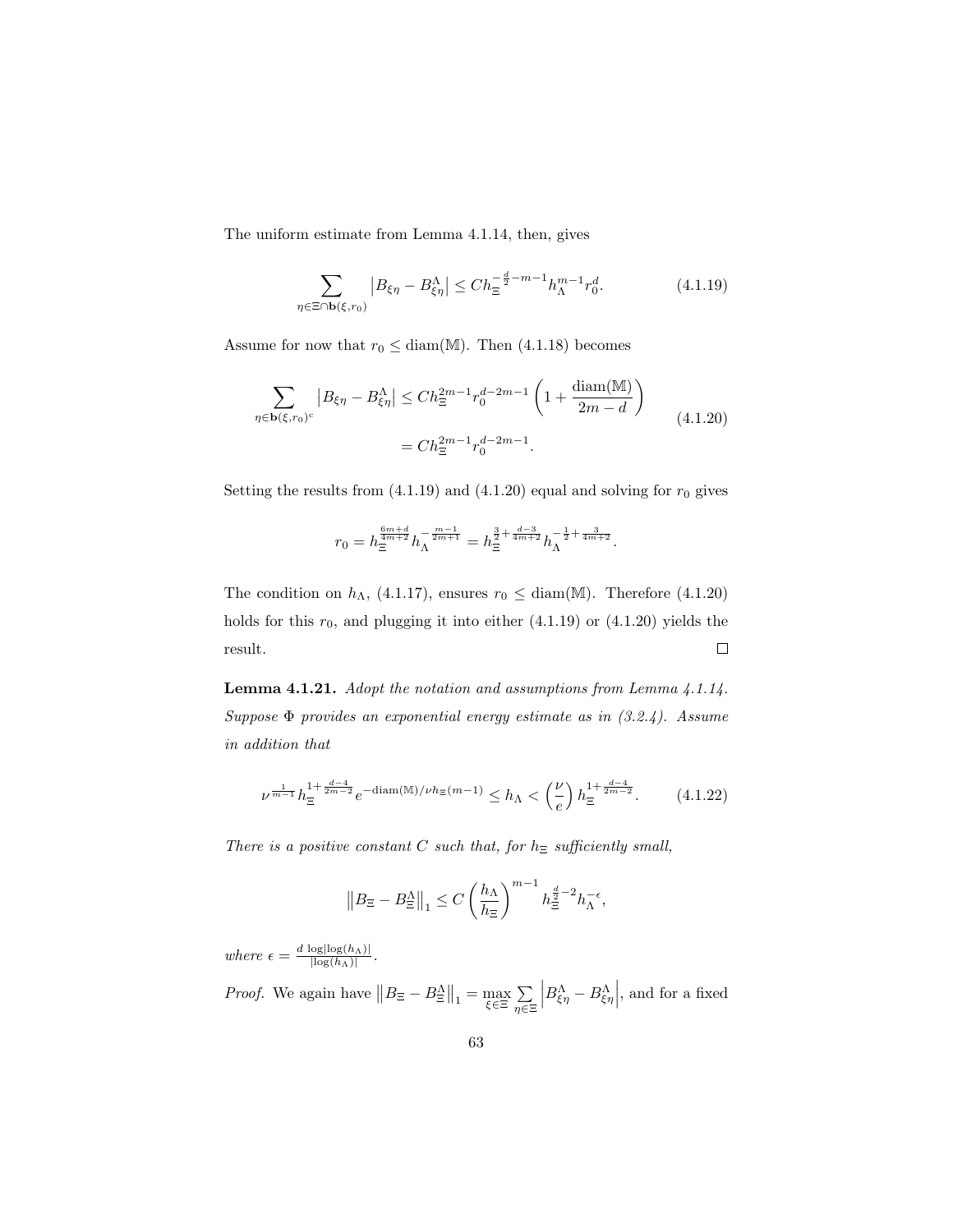$\xi \in \Xi$  we split the sum into an inner sum and an outer sum as in the proof of Lemma 4.1.16. Handling the outer sum first, we have by Lemmas 3.4.1 and 4.1.1 that

$$
\sum_{\eta \in \Xi \cap \mathbf{b}(\xi,r_0)^c} |B_{\xi\eta} - B_{\xi\eta}^{\Lambda}| \le Ch_{\Xi}^{d-2} \sum_{n=n_0}^{n_{\max}} \sum_{\eta \in \Xi \cap A_n} \exp\left(-\nu \frac{\text{dist}(\xi,\eta)}{h_{\Xi}}\right).
$$
  

$$
\le Ch_{\Xi}^{d-2} \sum_{n=n_0}^{n_{\max}} (\#(\Xi \cap A_n)) e^{-\nu(n-1)}
$$
  

$$
\le Ch_{\Xi}^{d-2} \sum_{n=n_0}^{\infty} n^{d-1} e^{-\nu(n-1)}.
$$

An integral comparison now gives

$$
\sum_{n=n_0}^{\infty} n^{d-1} e^{-\nu(n-1)} \le e^{-\nu(n_0-1)} \left( n_0^{d-1} + \sum_{i=0}^{d-1} (-1)^{d-i} \frac{(d-1)!}{i!(-\nu)^{d-i}} n_0^i \right)
$$
  

$$
\le C(d-1) n_0^{d-1} e^{-\nu n_0}
$$
  

$$
\le C' h_{\Xi}^{1-d} r_0^{d-1} e^{-\nu r_0/h_{\Xi}}.
$$

where we have taken

$$
C = e^{\nu} \max \left\{ 1, \max \left\{ \left| \frac{(d-1)!}{i!(-\nu)^{d-i}} \right| \, : \, i \in \{0, \ldots, d-1\} \right\} \right\}.
$$

We thus arrive at

$$
\sum_{\eta \in \mathbf{b}(\xi,r_0)^c} |B_{\xi\eta} - B_{\xi\eta}^{\Lambda}| \le Ch_{\Xi}^{-1} r_0^{d-1} e^{-\nu r_0/h_{\Xi}}.
$$
 (4.1.23)

The bound in (4.1.19) remains the same. Our task now is to find the value of  $r_0$  that makes (4.1.19) and (4.1.23) equal. This requires solving an equation of the form  $ar_0 = e^{br_0}$ , where  $a = h_{\Xi}^{-\frac{d}{2} - m} h_{\Lambda}^{m-1}$  and  $b = -\nu h_{\Xi}^{-1}$ . Since  $\frac{b}{a} =$  $-\nu h_{\Xi}^{\frac{m+\frac{d}{2}-1}{h_{\Lambda}^{1-m}}}$  < 0, there is a unique solution; namely  $r_0 = -\frac{1}{b}W(-\frac{b}{a}),$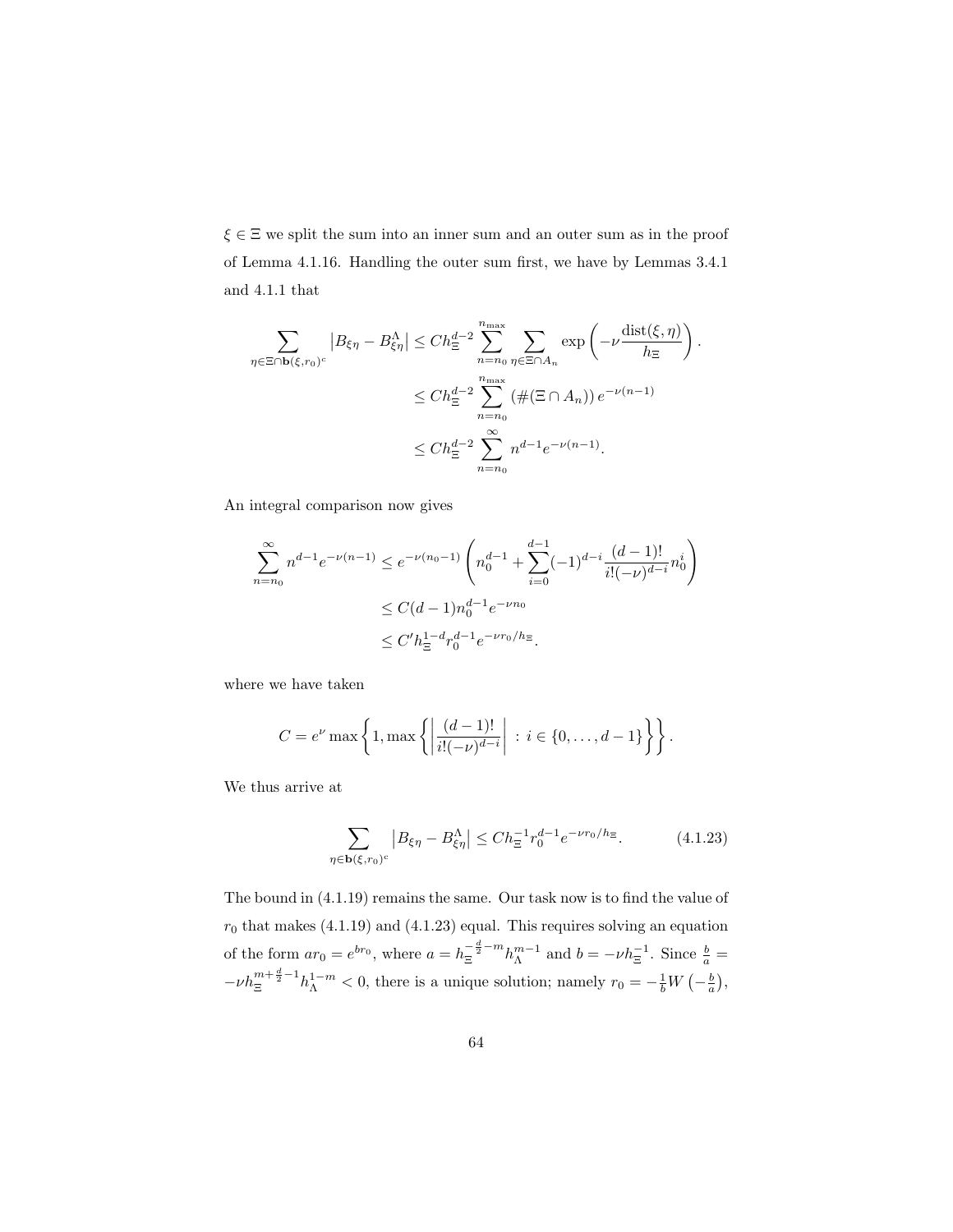where  $W$  is the principal branch of the Lambert W function. Hence,

$$
r_0 = \nu^{-1} h_{\Xi} W \left( \nu h_{\Xi}^{m + \frac{d}{2} - 1} h_{\Lambda}^{1 - m} \right). \tag{4.1.24}
$$

The lower bound on  $h_{\Lambda}$  in (4.1.22) ensures that  $r_0 \leq \text{diam}(\mathbb{M})$ . Plugging (4.1.24) into either (4.1.19) or (4.1.23) yields

$$
\left\|B_{\Xi}-B_{\Xi}^{\Lambda}\right\|_{1}\leq Ch_{\Xi}^{\frac{d}{2}-m-1}h_{\Lambda}^{m-1}W\left(\nu h_{\Xi}^{m+\frac{d}{2}-1}h_{\Lambda}^{1-m}\right)^{d}.
$$

The upper bound on  $h_{\Lambda}$  in (4.1.22) ensures  $\nu h_{\Xi}^{m+\frac{d}{2}-1} h_{\Lambda}^{1-m} > e$ , and by [19, Theorem 2.1]  $W(t) < log(t)$  for  $t > e$ . Hence the result now follows from

$$
\begin{aligned} &\left|\log\left(\nu h_{\Xi}^{m+\frac{d}{2}-1}h_{\Lambda}^{1-m}\right)\right| \\ &=\left|\log(\nu)+\left(m+\frac{d}{2}-1\right)\log(h_{\Xi})-(m-1)\log(h_{\Lambda})\right| \\ &\leq C\left|\log(h_{\Lambda})\right| \end{aligned}
$$

 $\Box$ 

Lemma 4.1.25. Adopt the notation and assumptions from Lemma 4.1.14. Let  $C_0 = \max\{C_1, C_2, C_3, 1\}$ , where  $C_1, C_2$ , and  $C_3$  are the constants from Lemmas 3.4.4, 4.1.16, and 4.1.21, respectively. Assume  $h_{\Lambda}$  is small enough that

$$
h_{\Lambda} \leq C_0^{\frac{4}{2+d-2m}} h_{\Xi}^{1+\frac{4d+4}{2m-d-2}} 2^{\frac{2}{2+d-2m}}.
$$

There is a constant C such that, for  $h_{\Xi}$  sufficiently small,

$$
\left\| \left(B_{\Xi}^{\Lambda}\right)^{-1} \right\|_2 \leq C h_{\Xi}^{-d}.
$$

Remark 4.1.26. Before we prove the Lemma, we explain the upper bound on  $h_{\Lambda}$ . In [22], the authors make a the assumption that the quadrature weights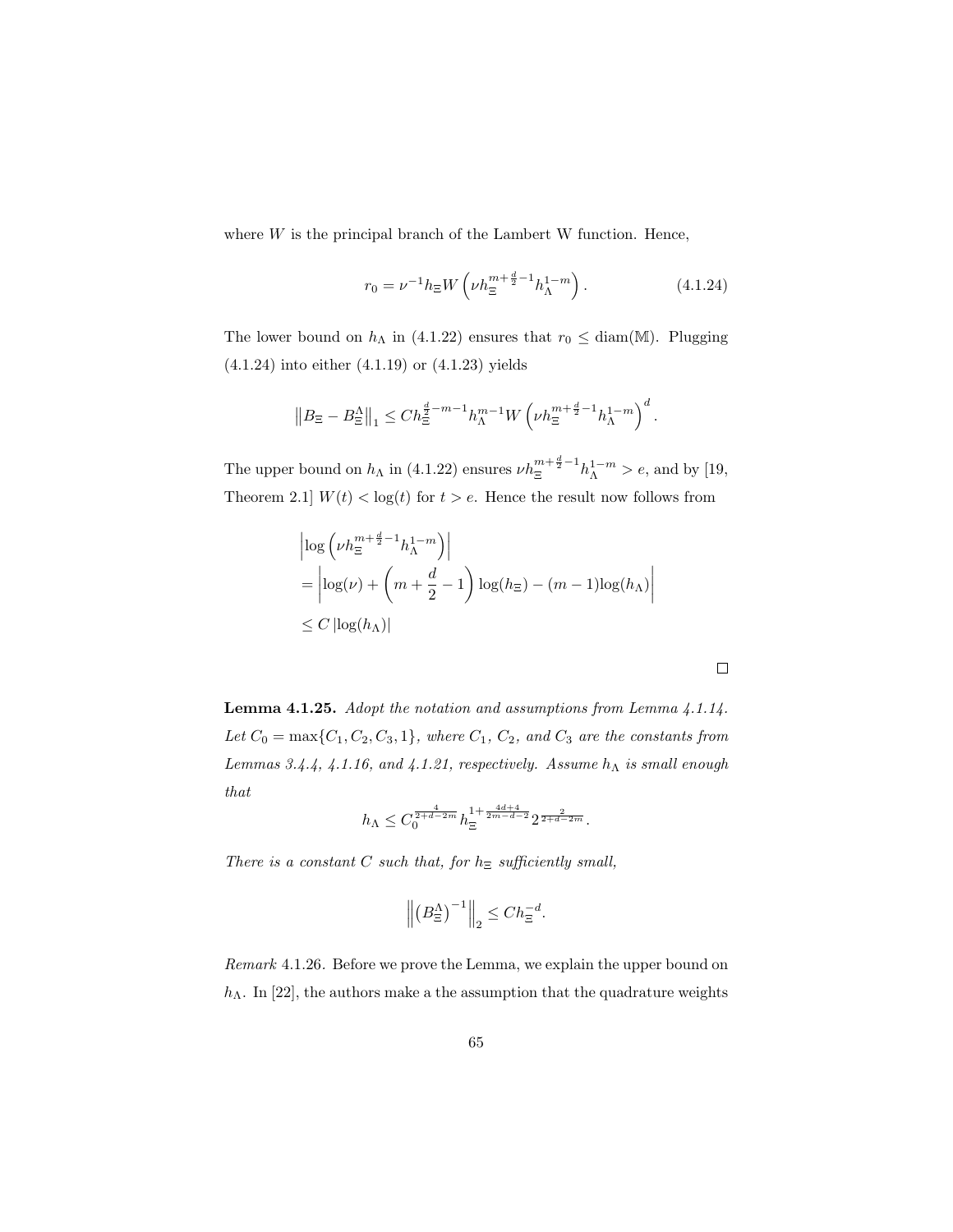$\{w_{\zeta}\}_{{\zeta \in \Lambda}} \ (\{w_{y}\}_{y \in Y})$  in their notation) are not only positive, but bounded below by  $Ch^d_\Lambda$  ( $Ch^2_Y$  in their notation) - see [22, Assumption 4.15]. This is a conjecture for quadrature on quasi-uniform sets of centers supported by some amount of empirical data, but has yet to be proven, even on  $\mathbb{S}^2$ . If that assumption is made, then the result in Lemma 4.1.25 can be achieved without placing the restrictive upper bound on  $h_{\Lambda}$  - the proof is analogous to the proof found in [22, Theorem 7.7]. We will revisit these ideas in Remark 4.2.9, and give the analogous proof in Lemma 4.2.12.

Remark 4.1.27. We note that the 2 in the upper bound for  $h_{\Lambda}$  was chosen for simplicity. It can be replaced by  $1 + \epsilon$  for any  $\epsilon > 0$ . The idea is to ensure the convergence of the Neumann series that arises in the proof.

Proof. Note that

$$
B_{\Xi}^{\Lambda} = B_{\Xi} \left( I - B_{\Xi}^{-1} \left( B_{\Xi} - B_{\Xi}^{\Lambda} \right) \right),
$$

and hence

$$
(B_{\Xi}^{\Lambda})^{-1} = (I - B_{\Xi}^{-1} (B_{\Xi} - B_{\Xi}^{\Lambda}))^{-1} B_{\Xi}^{-1}.
$$

The matrices  $B_{\Xi}^{-1}$  and  $B_{\Xi} - B_{\Xi}^{\Lambda}$  are self-adjoint, and hence  $||B_{\Xi}^{-1}||_2 \le$  $||B_{\Xi}^{-1}||_1$  and  $||B_{\Xi} - B_{\Xi}^{\Lambda}||_2 \leq ||B_{\Xi} - B_{\Xi}^{\Lambda}||_1$ . By Lemmas 3.4.4 and 4.1.16, then,

$$
||B_{\Xi}^{-1} (B_{\Xi} - B_{\Xi}^{\Lambda})||_2 \le ||B_{\Xi}^{-1}||_2 ||B_{\Xi} - B_{\Xi}^{\Lambda}||_2
$$
  

$$
\le C_0^2 h_{\Xi}^{-m - \frac{3d}{2} - 1} h_{\Lambda}^{m - \frac{d}{2} - 1}.
$$

The condition on  $h_{\Lambda}$  ensures that

$$
||B_{\Xi}^{-1} (B_{\Xi} - B_{\Xi}^{\Lambda})||_2 \le \frac{1}{2},
$$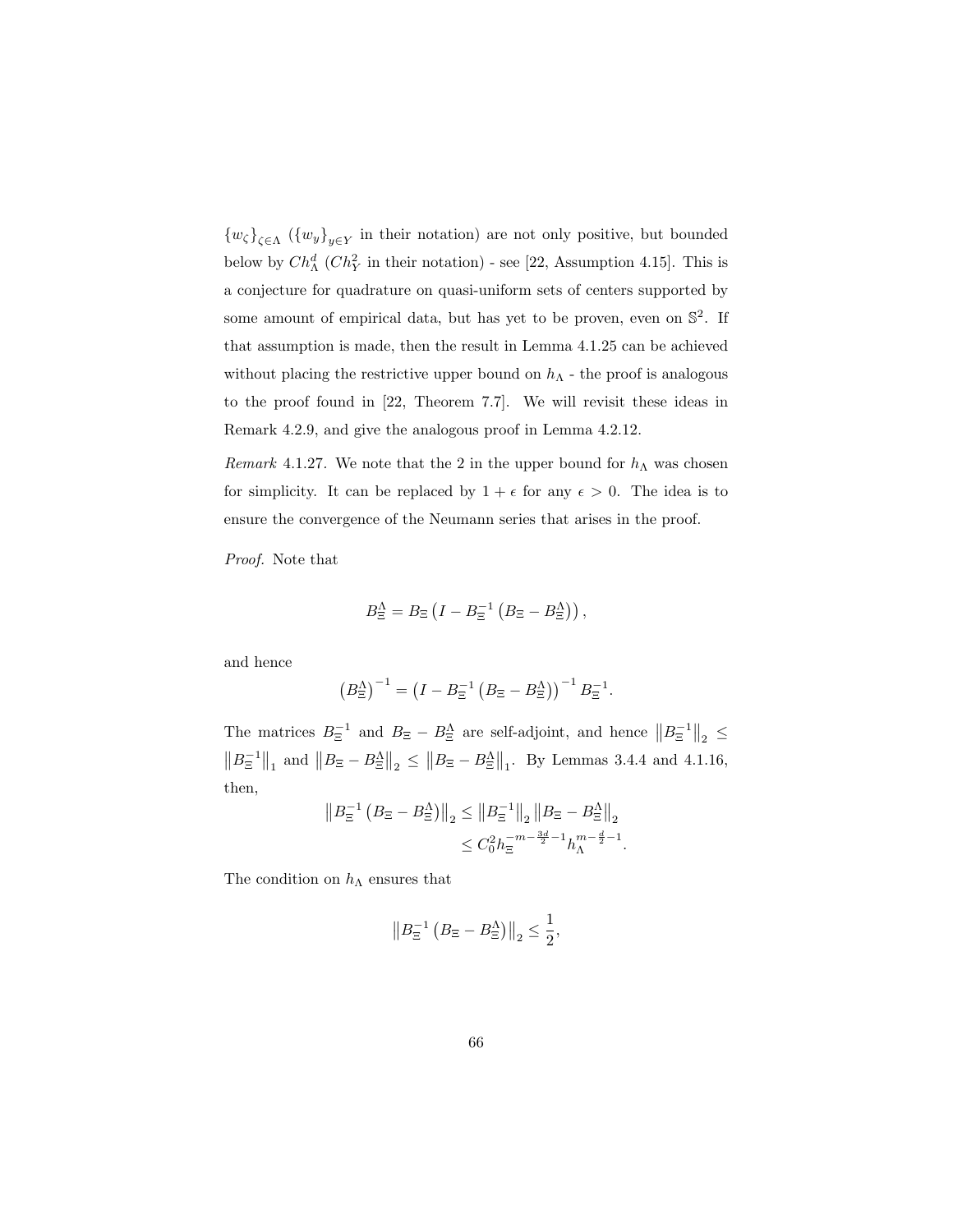and this in turn ensures the convergence of the Neumann series

$$
\left(I - B_{\Xi}^{-1} \left(B_{\Xi} - B_{\Xi}^{\Lambda}\right)\right)^{-1} = \sum_{n=0}^{\infty} \left(B_{\Xi}^{-1} \left(B_{\Xi} - B_{\Xi}^{\Lambda}\right)\right)^{n}.
$$

Therefore

$$
\left\| \left(I - B_{\Xi}^{-1} \left(B_{\Xi} - B_{\Xi}^{\Lambda}\right)\right)^{-1} \right\|_2 \leq \sum_{n=0}^{\infty} \left(\frac{1}{2}\right)^n = 2,
$$

and hence

$$
\left\| \left(B_{\Xi}^{\Lambda}\right)^{-1} \right\|_2 \le \left\| \left(I - B_{\Xi}^{-1} \left(B_{\Xi} - B_{\Xi}^{\Lambda}\right)\right)^{-1} \right\|_2 \left\| B_{\Xi}^{-1} \right\|_2 \le C h_{\Xi}^{-d}
$$

by another application of Lemma 3.4.4, since  $||B_{\Xi}^{-1}||_2 \le ||B_{\Xi}^{-1}||_1$  as well.  $\Box$ 

## 4.2 Error Estimates

We are now ready to prove error estimates for our quadratized Galerkin approximation to  $\mathcal{L}u = f$ . To recapitulate, the Galerkin approximation is

$$
u_\Xi = \sum_{\xi \in \Xi} \gamma_\xi \chi_\xi,
$$

whose coefficients  $\gamma = \{\gamma_{\xi}\}_{\xi \in \Xi}$  are obtained by solving the linear system  $B_{\Xi}\gamma=\omega$ , where  $B_{\Xi}$  is the stiffness matrix and  $\omega=\{\omega_{\xi}\}_{\xi\in\Xi}$  has entries

$$
\omega_{\xi} = \int_{\mathbb{M}} \chi_{\xi} f \, d\mu.
$$

The quadratized Galerkin approximation,

$$
u_{\Xi}^{\Lambda} = \sum_{\xi \in \Xi} \gamma_{\xi}^{\Lambda} \chi_{\xi},
$$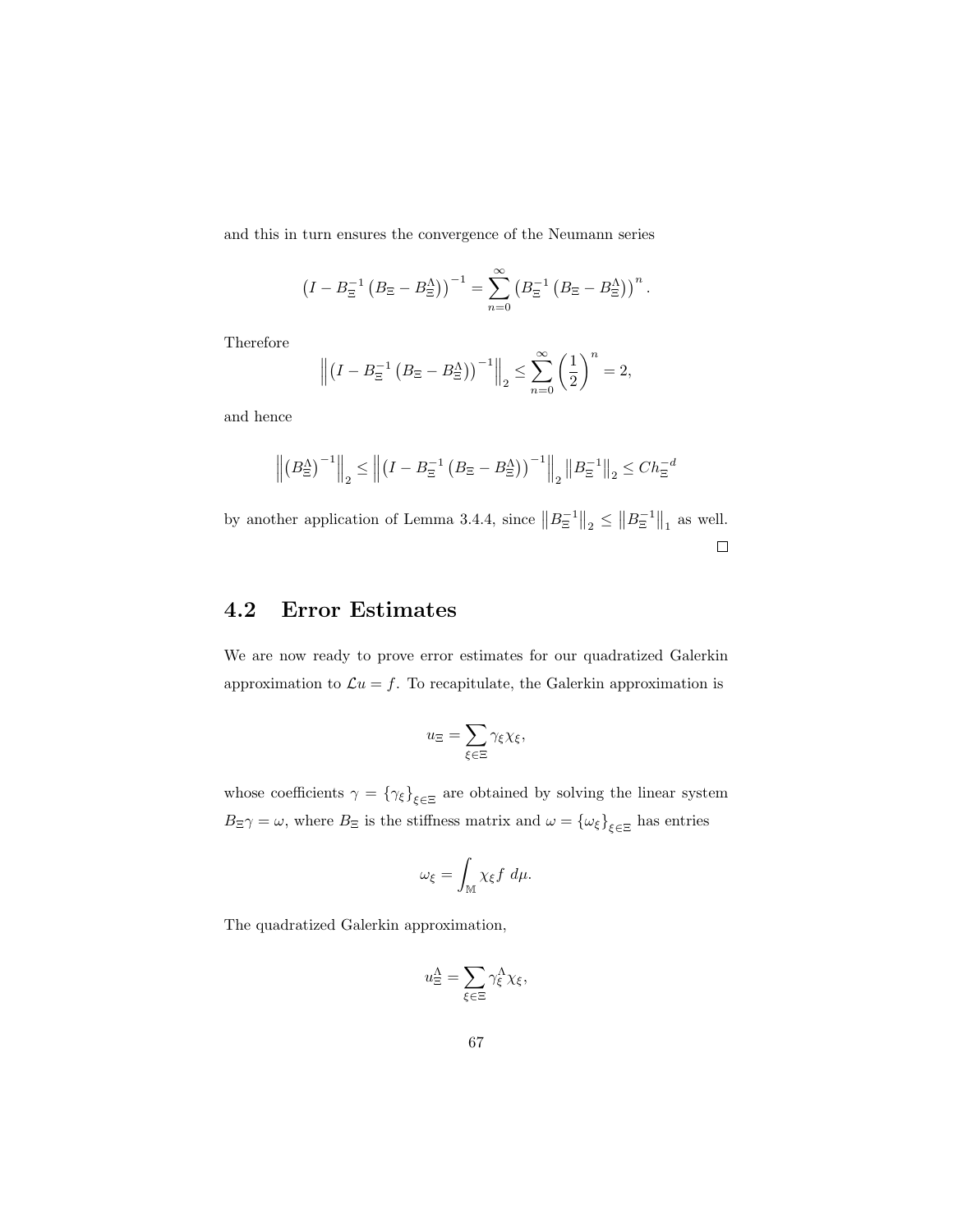has coefficients  $\gamma^{\Lambda} = \left\{ \gamma^{\Lambda}_{\xi} \right\}$ obtained by solving the system  $B^{\Lambda}_{\Xi}\gamma^{\Lambda} = \omega^{\Lambda}$ , where  $\omega^{\Lambda} = \left\{ \omega_{\xi}^{\Lambda} \right\}$ is the vector with entries  $\omega_{\xi}^{\Lambda} = Q^{\Lambda} (\chi_{\xi} f)$ .

In Theorem 4.2.1, we estimate the error between the Galerkin approximation and the quadratized Galerkin approximation. Corollary 4.2.7 then gives the full error estimate between the weak solution to  $\mathcal{L}u = f$  and the quadratized Galerkin approximation. It is simply the result of an application of the triangle inequality.

**Theorem 4.2.1.** Suppose  $\Phi_m$  provides an energy estimate with parameter  $m > \frac{d}{2} + 1$ , and let  $\Xi$  and  $\Lambda$  be finite subsets of  $\mathbb M$  (both  $\Pi$ -unisolvent if  $\Phi_m$  is conditionally positive definite with respect to  $\Pi$ ). Assume  $\#\Xi < \#\Lambda$ , and that  $h_{\Lambda}$  satisfies the upper bound from Lemma 4.1.25. Let  $f \in H^s$ , where  $s = m - 1$  if  $\frac{d}{2} + 1 < m \le \frac{d}{2} + 2$  and  $s = m - 2$  if  $m > \frac{d}{2} + 2$ . Let  $u_{\Xi}^{\Lambda}$ be the quadratized Galerkin approximation to  $\mathcal{L}u = f$ , using  $\Xi$  for Galerkin approximation and  $\Lambda$  for quadrature.

Suppose  $\Phi_m$  provides an algebraic energy estimate as in (3.2.3). Assume  $h_{\Lambda}$  also satisfies the bound from Lemma 4.1.16. There is a positive constant C such that

$$
\left\| u_{\Xi} - u_{\Xi}^{\Lambda} \right\|_{L_2} \leq C \left( \frac{h_{\Lambda}}{h_{\Xi}} \right)^{m - \frac{d}{2} - 1} h_{\Xi}^{-\frac{d}{2} - 2} \left\| f \right\|_{H^s}.
$$

Now suppose  $\Phi_m$  provides an exponential energy estimate as in (3.2.4). Assume  $h_{\Lambda}$  also satisfies the bounds from Lemma 4.1.21. There is a positive constant C such that

$$
\left\|u_{\Xi}-u_{\Xi}^{\Lambda}\right\|_{L_2}\leq C\left(\frac{h_{\Lambda}}{h_{\Xi}}\right)^{m-1}h_{\Xi}^{-\frac{d}{2}-2}h_{\Lambda}^{-\epsilon}\left\|f\right\|_{H^{s}},
$$

where  $\epsilon = \frac{d \log\left|\log(h_\Lambda)\right|}{\log(h_\Lambda)}$  $\frac{\log|\log(n_\Lambda)|}{|\log(h_\Lambda)|}$ .

Remark 4.2.2. Before we prove the result, we explain why there are different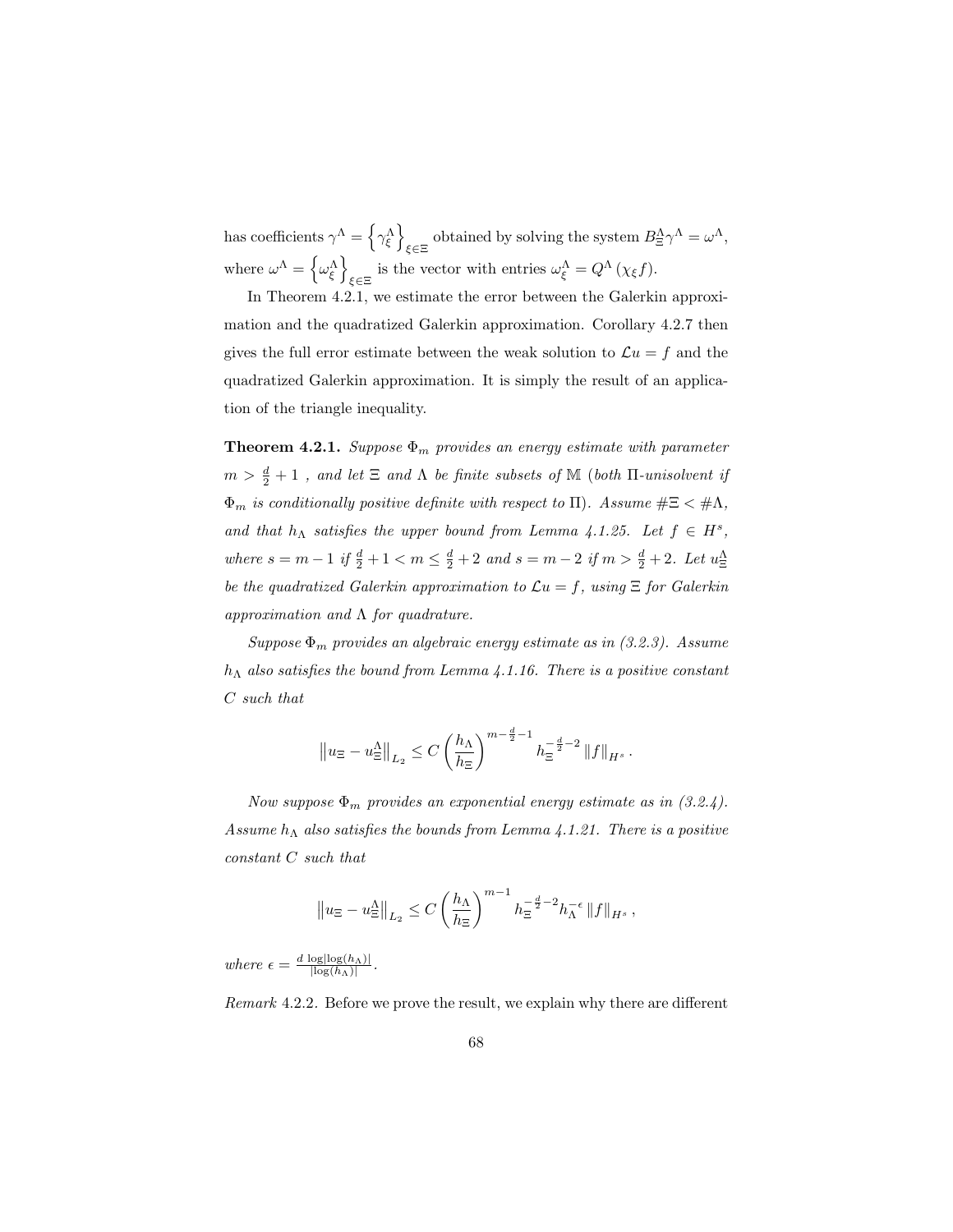cases for s. If  $\frac{d}{2} + 1 < m \leq \frac{d}{2} + 2$ , then we have a problem if we take  $f \in H^{m-2}$ , because  $m-2 \leq \frac{d}{2}$ , and the Sobolev embedding theorem doesn't guarantee  $H^{m-2} \subset C(\mathbb{M})$ . Hence, we don't know that  $f \in H^{m-2}$  is a continuous function, or even that it is defined everywhere. In that case we don't know that we can sample  $f$  on  $\Lambda$ , which is necessary for quadrature. That is why we insist on  $f \in H^{m-1}$  in that case, and not  $H^{m-2}$ .

*Proof.* By the  $L_2$ -stability of the Lagrange basis,

$$
\|u_{\Xi} - u_{\Xi}^{\Lambda}\|_{L_2} = \left\|\sum_{\xi \in \Xi} (\gamma_{\xi} - \gamma_{\xi}^{\Lambda}) \chi_{\xi}\right\|_{L_2}
$$
  

$$
\leq Ch_{\Xi}^{d/2} \|\gamma - \gamma^{\Lambda}\|_{\ell_2(\Xi)}
$$
  

$$
= Ch_{\Xi}^{d/2} \left\|B_{\Xi}^{-1} \omega - \left(B_{\Xi}^{\Lambda}\right)^{-1} \omega^{\Lambda}\right\|_{\ell_2(\Xi)}.
$$

Adding and subtracting  $(B_{\Xi}^{\Lambda})^{-1} \omega$  inside the norm and applying the triangle inequality gives

$$
\|u_{\Xi} - u_{\Xi}^{A}\|_{L_{2}} \le Ch_{\Xi}^{d/2} \left( \left\| \left( B_{\Xi}^{-1} - \left( B_{\Xi}^{A} \right)^{-1} \right) \omega \right\|_{\ell_{2}(\Xi)} + \left\| \left( B_{\Xi}^{A} \right)^{-1} \left( \omega - \omega^{A} \right) \right\|_{\ell_{2}(\Xi)} \right)
$$

.

Noting that  $B_{\Xi}^{-1} - (B_{\Xi}^{\Lambda})^{-1} = (B_{\Xi}^{\Lambda})^{-1} (B_{\Xi}^{\Lambda} - B_{\Xi}) B_{\Xi}^{-1}$ , we have

$$
\|u_{\Xi} - u_{\Xi}^{A}\|_{L_2} \le Ch_{\Xi}^{d/2} \left( \left\| \left(B_{\Xi}^{A}\right)^{-1} \right\|_{2} \left\| B_{\Xi}^{A} - B_{\Xi} \right\|_{2} \left\| B_{\Xi}^{-1} \omega \right\|_{\ell_2(\Xi)} + \left\| \left(B_{\Xi}^{A}\right)^{-1} \right\|_{2} \left\| \omega - \omega^{A} \right\|_{\ell_2(\Xi)} \right).
$$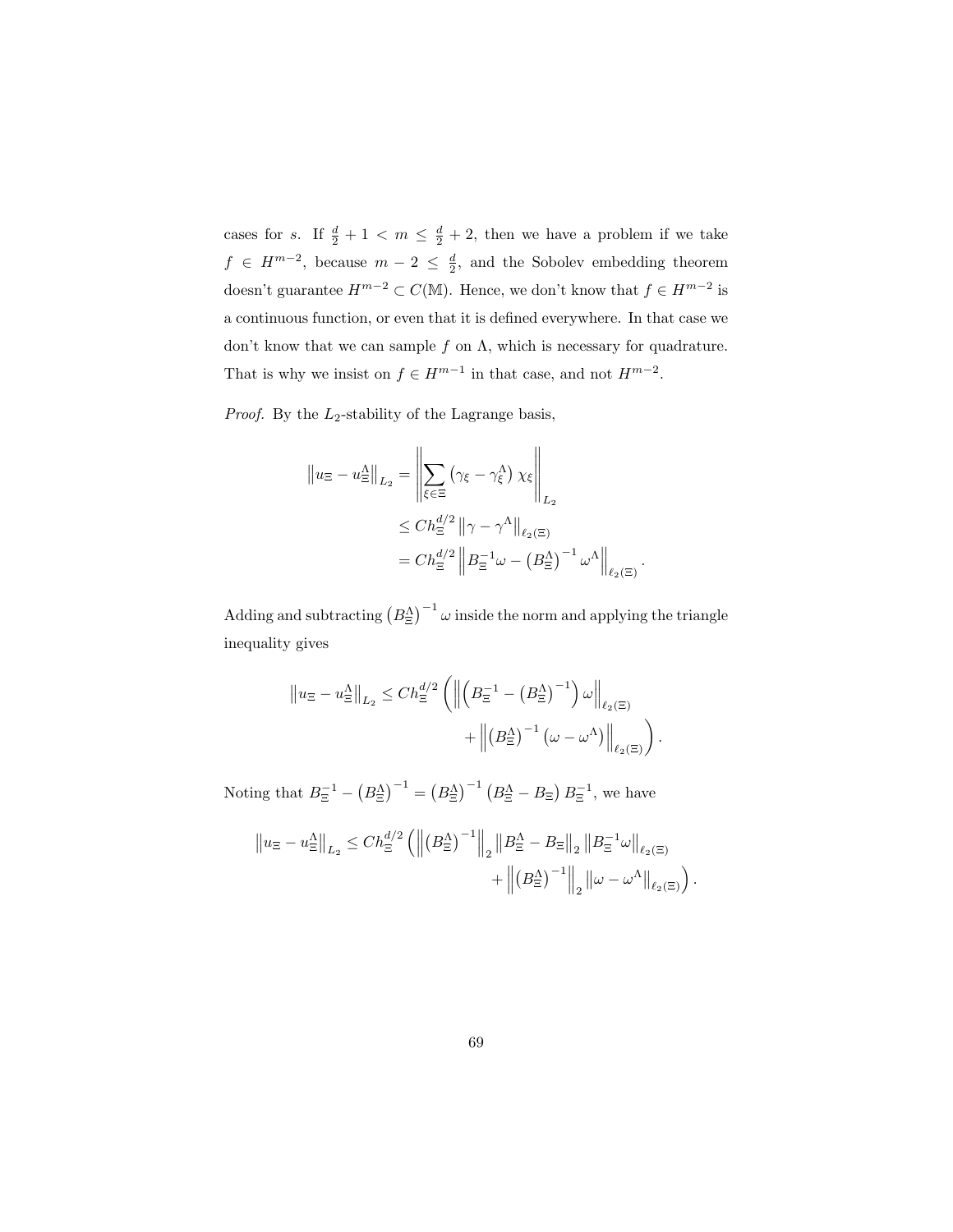Factoring out  $\parallel$  $\left(B_{\Xi}^{\Lambda}\right)^{-1}$  and applying Lemma 4.1.25 gives

$$
\left\|u_{\Xi} - u_{\Xi}^{\Lambda}\right\|_{L_2} \le Ch_{\Xi}^{-d/2} \left( \left\|B_{\Xi}^{\Lambda} - B_{\Xi}\right\|_{2} \left\|B_{\Xi}^{-1}\omega\right\|_{\ell_2(\Xi)} + \left\|\omega - \omega^{\Lambda}\right\|_{\ell_2(\Xi)} \right). \tag{4.2.3}
$$

We bound the quantities in parentheses in (4.2.3) separately. For the first, we begin by using the  $L_2$  stability of the Lagrange basis again to obtain

$$
||B_{\Xi}^{-1}\omega||_{\ell_2(\Xi)} = ||\gamma||_{\ell_2(\Xi)} \le Ch_{\Xi}^{-d/2} \left\| \sum_{\xi \in \Xi} \gamma_{\xi} \chi_{\xi} \right\|_{L_2} = Ch_{\Xi}^{-d/2} ||u_{\Xi}||_{L_2}
$$
  

$$
\le Ch_{\Xi}^{-d/2} (||u - u_{\Xi}||_{L_2} + ||u||_{L_2}),
$$

where u is the weak solution to  $\mathcal{L}u = f$ . By regularity  $||u||_{L_2} \le ||u||_{H_2} \le$  $C||f||_{L_2} \leq C||f||_{H^s}$ , and by Theorem 3.3.6,  $||u-u_{\Xi}||_{L_2} \leq C h_{\Xi}^{m-1}||f||_{H^{m-2}} \leq$  $Ch_{\Xi}^{m-1}||f||_{H^s}$ . Hence,

$$
||B_{\Xi}^{-1}\omega||_{\ell_2(\Xi)} \leq Ch_{\Xi}^{-d/2} \left( h_{\Xi}^{m-1} + 1 \right) ||f||_{H^s} \leq Ch_{\Xi}^{-d/2} ||f||_{H^s}.
$$

In the case of an algebraic energy estimate, we apply Lemma 4.1.16, keeping in mind that  $||B_{\Xi} - B_{\Xi}^{\Lambda}||_2 \le ||B_{\Xi} - B_{\Xi}^{\Lambda}||_1$ , to obtain

$$
\left\| B_{\Xi}^{\Lambda} - B_{\Xi} \right\|_{2} \left\| B_{\Xi}^{-1} \omega \right\|_{\ell_{2}(\Xi)} \leq C \left( \frac{h_{\Lambda}}{h_{\Xi}} \right)^{m - \frac{d}{2} - 1} h_{\Xi}^{-2} \left\| f \right\|_{H^{s}}.
$$
 (4.2.4)

In the case of an exponential energy estimate, Lemma 4.1.21 gives

$$
\left\|B_{\Xi}^{\Lambda} - B_{\Xi}\right\|_{2} \left\|B_{\Xi}^{-1}\omega\right\|_{\ell_{2}(\Xi)} \leq C \left(\frac{h_{\Lambda}}{h_{\Xi}}\right)^{m-1} h_{\Xi}^{-2} h_{\Lambda}^{-\epsilon} \|f\|_{H^{s}}.
$$
 (4.2.5)

For the second quantity in the parentheses in (4.2.3), we begin with our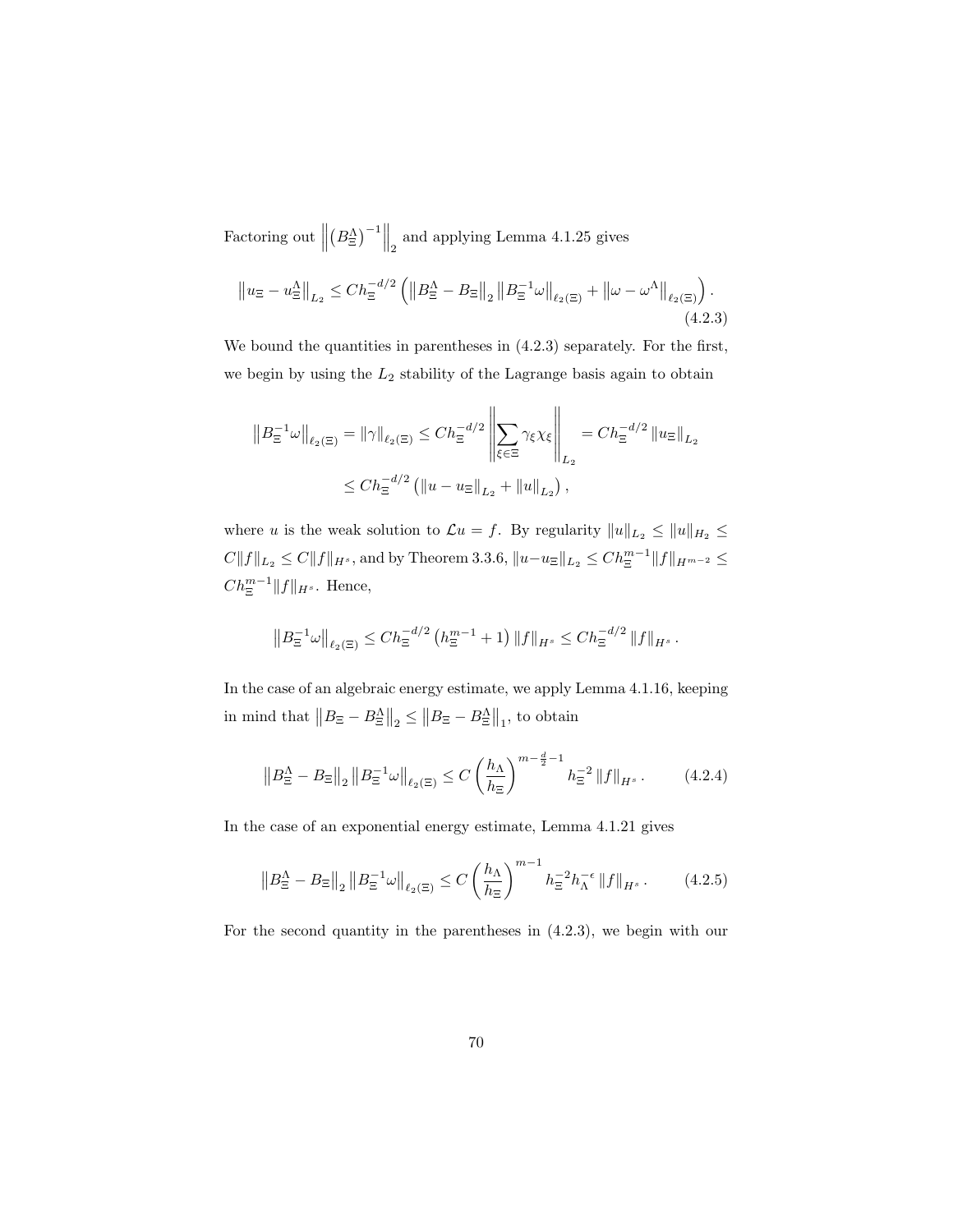quadrature rule and Lemma 2.7.5:

$$
\left|\omega_{\xi}-\omega_{\xi}^{\Lambda}\right| \leq Ch_{\Lambda}^{s}\left(\|f\|_{H^{s}}\left\|\chi_{\xi}\right\|_{L_{\infty}}+\|f\|_{L_{\infty}}\left\|\chi_{\xi}\right\|_{H^{s}}\right).
$$

Now,  $||f||_{L_{\infty}} \leq C||f||_{H^{s}}, ||\chi_{\xi}||_{L_{\infty}} \leq C$ , and the Bernstein inequality from [14, Theorem 3] gives  $\|\chi_{\xi}\|_{H^{s}} \leq Ch_{\Xi}^{\frac{d}{2}-s}$ . Thus,

$$
\left|\omega_{\xi}-\omega_{\xi}^{\Lambda}\right|\leq Ch_{\Lambda}^{s}\left(1+h_{\Xi}^{\frac{d}{2}-s}\right)\|f\|_{H^{s}}\leq C\left(\frac{h_{\Lambda}}{h_{\Xi}}\right)^{s}h_{\Xi}^{d/2}.
$$

Taking the  $\ell_2(\Xi)$ -norm of these,

$$
\left\|\omega - \omega^{\Lambda}\right\|_{\ell_2(\Xi)} \leq \left(\#\Xi\right)^{1/2} \cdot C\left(\frac{h_{\Lambda}}{h_{\Xi}}\right)^s h_{\Xi}^{d/2} \left\|f\right\|_{H^s} \leq C\left(\frac{h_{\Lambda}}{h_{\Xi}}\right)^s \left\|f\right\|_{H^s}.
$$
\n(4.2.6)

In the algebraic case, (4.2.6) is clearly controlled by (4.2.4) for  $s = m - 1$ and  $s = m - 2$ . If  $s = m - 1$ , then (4.2.6) is clearly controlled by (4.2.5) as well. For the case  $s = m - 2$ , we observe that  $h_{\Lambda}/h_{\Xi} \leq h_{\Xi}^{-2} h_{\Lambda}^{-\epsilon}$ , since surely  $h_{\Lambda}^{1+\epsilon} \leq h_{\Xi}^{-1}$ . Hence (4.2.6) is controlled by (4.2.5) in this case as well. The results now follow by putting (4.2.6) along with either (4.2.4) or (4.2.5) into (4.2.3).

 $\Box$ 

Corollary 4.2.7. Adopt the notation and assumptions from Theorem 4.2.1. Suppose Φ provides an algebraic energy estimate, and assume the bound on  $h_{\Lambda}$  from Lemma 4.1.16 holds. There is a positive constant C such that, for  $h_{\Xi}$  sufficiently small,

$$
||u - u_{\Xi}^{\Delta}||_{L_2} \leq C \left( h_{\Xi}^{m-1} + \left( \frac{h_{\Lambda}}{h_{\Xi}} \right)^{m - \frac{d}{2} - 1} h_{\Xi}^{-\frac{d}{2} - 2} \right) ||f||_{H^s}.
$$

Now suppose Φ provides an exponential energy estimate, and assume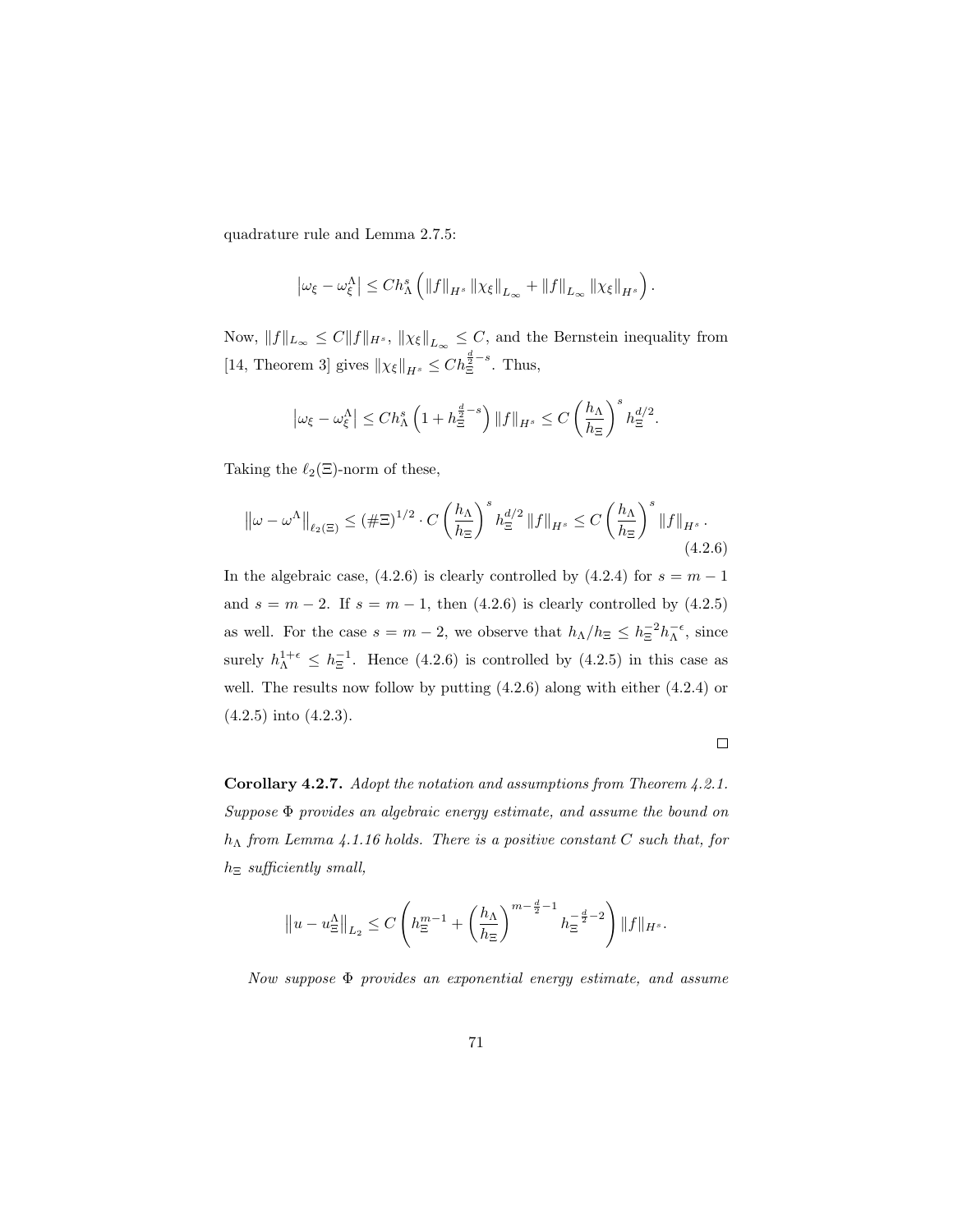the bounds on  $h_{\Lambda}$  from Lemma 4.1.21 hold. There is a positive constant C such that, for  $h_{\Xi}$  sufficiently small,

$$
\left\|u-u_{\Xi}^{\Lambda}\right\|_{L_2} \leq C\left(h_{\Xi}^{m-1}+\left(\frac{h_{\Lambda}}{h_{\Xi}}\right)^{m-1}h_{\Xi}^{-\frac{d}{2}-2}h_{\Lambda}^{-\epsilon}\right)\|f\|_{H^s},
$$

where  $\epsilon = \frac{d \log log(h_\Lambda)|}{\log(h_\Lambda)|}$  $\frac{log(log(n<sub>A</sub>))}{|log(h<sub>A</sub>)|}$ .

Remark 4.2.8. We come now to one of our main points: we can get the same result with quadrature as we can without by choosing  $h_{\Lambda}$  appropriately. Let us put aside the upper bound on  $h_{\Lambda}$  from Lemma 4.1.25 for a moment. We take as an ansatz that  $h_{\Lambda} = h_{\Xi}^p$ , and call p the *oversampling exponent*. The *optimal oversampling exponent*  $p^*$  is the smallest value of p that ensures that the quadrature error is on par with the Galerkin error. It is obtained by equating the quantities in the parentheses in Corollary 4.2.7 and solving for  $h_{\Lambda}$ . In the case of an algebraic energy estimate,

$$
p^* = 2 + \frac{2d+4}{2m-d-2}.
$$

For an exponential energy estimate,

$$
p^* = 2 + \frac{d+4+4\epsilon}{2m-2-2\epsilon}.
$$

Remark 4.2.9. Let us examine again the restriction on  $h_{\Lambda}$  in Lemma 4.1.25:  $h_{\Lambda} \leq C_1 h_{\Xi}^{1+\frac{4d+4}{2m-d-2}},$  with

$$
C_1 = C_0^{\frac{4}{2+d-2m}} 2^{\frac{2}{2+d-2m}}.
$$

We know that  $C_0$  depends only on  $\Xi$  via the mesh ratio, but we don't know what it is exactly. It is possible that this restriction is already stronger than the one imposed by the optimal oversampling exponent. If, however,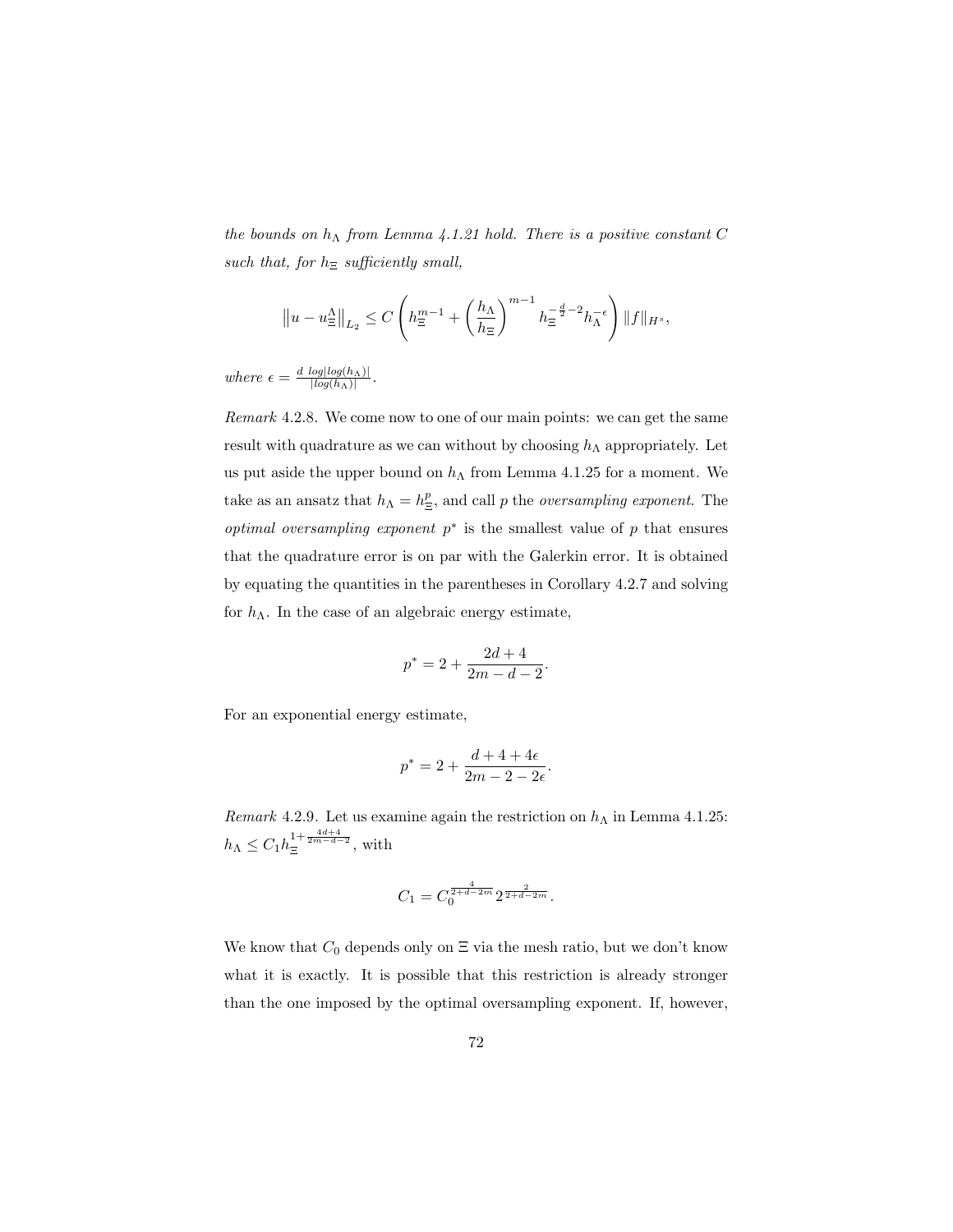$h_{\Lambda}$  is less than  $C_1$  (the lemma does say "for  $h_{\Lambda}$  sufficiently small", after all) then the restriction becomes  $h_{\Lambda} \leq h_{\Xi}^{p_*}$ , with the *baseline oversampling* exponent

$$
p_* = 1 + \frac{4d+4}{2m-d-2}.
$$

Noting that in this case  $p_* \leq p^*$ , we now get a range for the oversampling exponent; namely,  $p \in [p_*, p^*]$ . If  $p < p_*$ , then Lemma 4.1.25, and hence Corollary 4.2.7, doesn't hold. Taking  $p > p^*$  doesn't fundamentally improve the error estimate, since the Galerkin error stays the same. We note that with p in the range  $[p_*, p^*]$ , all of the bounds on  $h_{\Lambda}$  in Lemmas 4.1.16, 4.1.21, and 4.1.25 hold if  $h_{\Lambda} = h_{\Xi}^p$ , provided  $h_{\Xi}$  is sufficiently small.

Remark 4.2.10. With an additional assumption we can relax the bound on  $h_{\Lambda}$  in Lemma 4.1.25. Specifically, if we know that the quadrature weights are positive, then we can apply Lemma 4.2.12. It has been conjectured that for quasi-uniform sets of centers  $\Lambda$ , the quadrature weights are positive; however, this has yet to be proved. There is, however, some empirical evidence to support the conjecture, which we exhibit in Figure 4.2.10. The data comes from experiments on  $SO(3)$  with kernels  $\Phi_m$  that will be introduced in Chapter 5.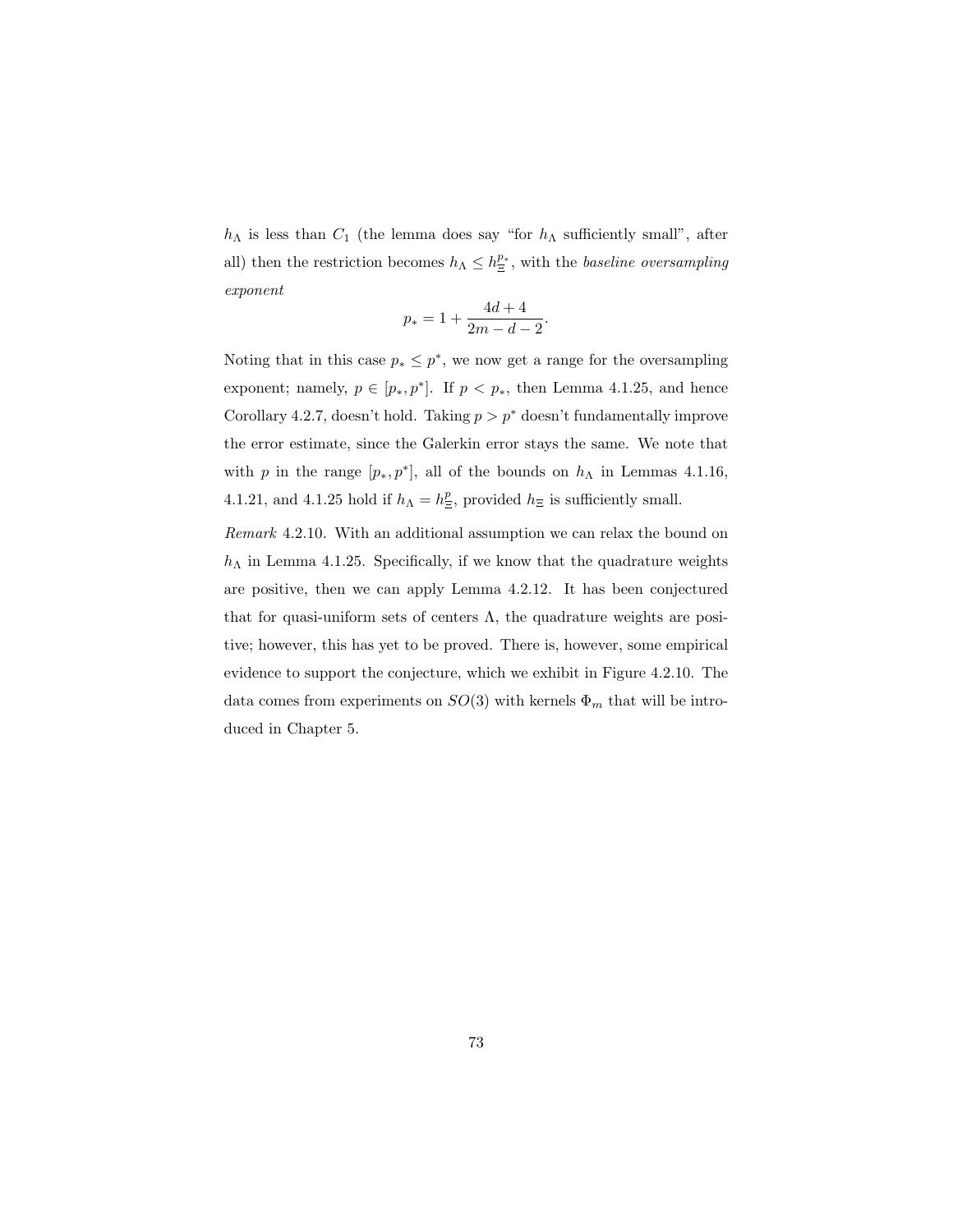Figure 4.1: Plots of  $log(w_{\text{min}})$  versus  $log(q_{\Lambda})$ , where  $w_{\text{min}}$  is the minimum quadrature weight for centers  $\Lambda$ , for samples  $\Lambda$  of  $SO(3)$  of sizes 396, 896, 1005, 1872, and 3749.



As mentioned in Remark 4.1.26, we don't need a baseline oversampling exponent if we know the quadrature weights are positive. In that case we have a more direct way to get the result from Lemma 4.1.25. We need the following technical lemma for the proof.

Lemma 4.2.11. Adopt the notation and assumptions from Lemma 4.1.14, suppose  $u \in V_{\Xi}$ , and let  $I_{\Lambda}$  be the interpolation operator relative to the centers Λ. There is a constant C such that, provided  $h_{\Lambda} \leq Ch_{\Xi}$ ,

$$
\frac{1}{2} ||u||_{L_2} \leq ||I_{\Lambda}u||_{L_2} \leq \frac{3}{2} ||u||_{L_2}.
$$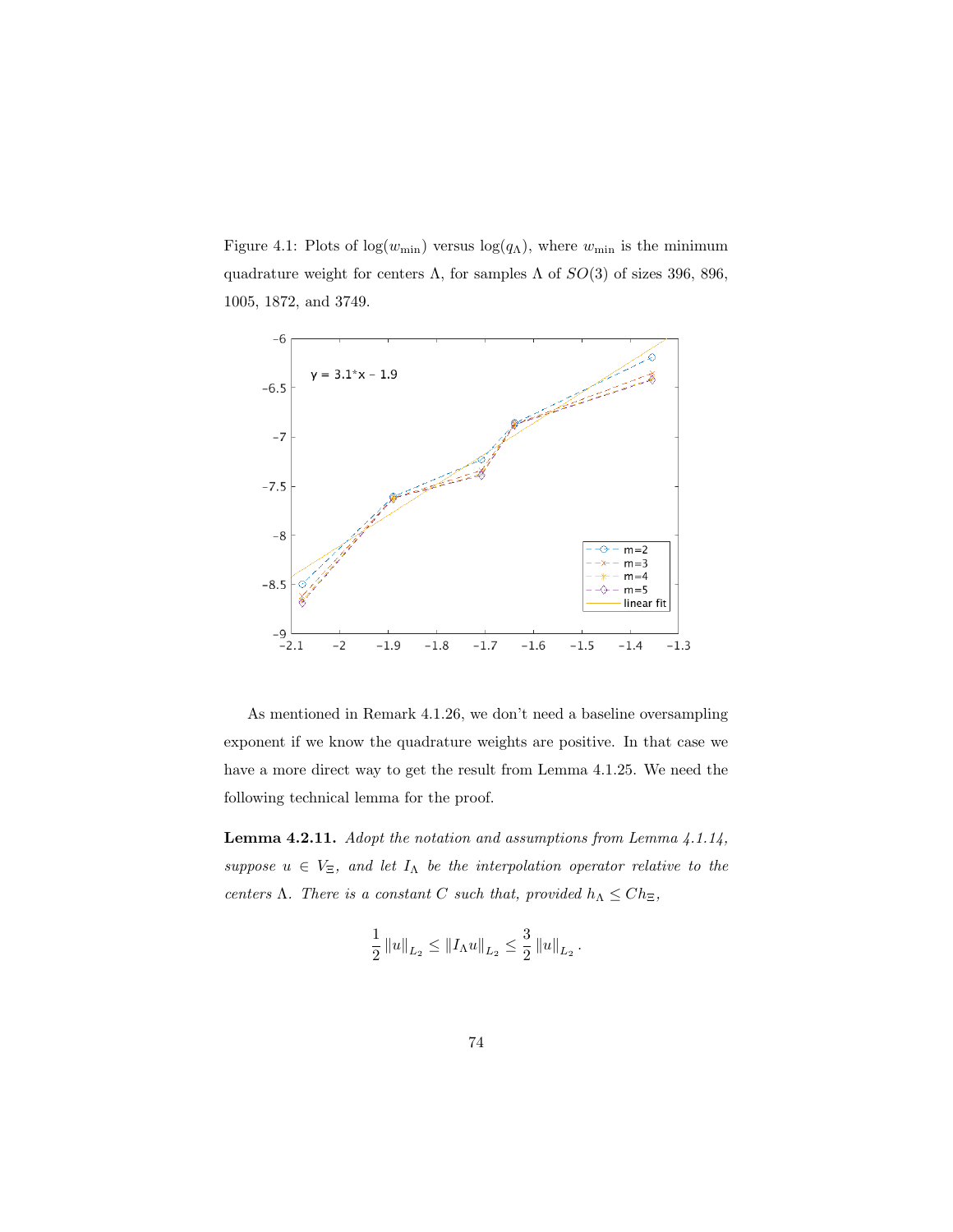Proof. Two applications of the triangle inequality give

$$
||u||_{L_2} - ||u - I_{\Lambda}u||_{L_2} \leq ||I_{\Lambda}u||_{L_2} \leq ||u||_{L_2} + ||u - I_{\Lambda}u||_{L_2}.
$$

Thus, it suffices to show a C exists that ensures  $||u - I_{\Lambda}u||_{L_2} \leq \frac{1}{2} ||u||_{L_2}$ . By our interpolation error estimate,

$$
||u - I_{\Lambda}u||_{L_2} \leq C_1 h_{\Lambda}^m ||u||_{H^m}.
$$

By [14, Theorem 10],  $||u||_{H^m} \leq C_2 h_{\Xi}^{-m}$  for  $u \in V_{\Xi}$ . Applying it to our situation gives

$$
\left\|u - I_\Lambda u\right\|_{L_2} \leq C_1 C_2 \left(\frac{h_\Lambda}{h_\Xi}\right)^m \left\|u\right\|_{L_2}.
$$

Hence, it suffices to take  $C = (2C_1C_2)^{-1/m}$ .

Lemma 4.2.12. Adopt the notation and assumptions from Lemma 4.1.14. Assume the quadrature weights  $w = \{w_{\zeta}\}_{\zeta \in \Lambda}$  are positive, and let  $w_{\min}$  be the minimum quadrature weight. There is a constant  $C \geq h_{\Lambda} w_{\min}^{-1}$  such that, for  $h_{\Xi}$  sufficiently small,

$$
\left\| \left(B_{\Xi}^{\Lambda}\right)^{-1} \right\|_2 \leq Ch_{\Xi}^{-d}.
$$

*Proof.* As in the proof of Lemma 3.4.4, it suffices to show that  $\lambda_{\min} (B_{\Xi}^{\Lambda}) \geq$  $Cq_{\Xi}^d$ , and for that it suffices to show that  $v^T B_{\Xi}^{\Lambda} v \geq Cq_{\Xi}^d ||v||_{\ell_2(\Xi)}^2$  for all vectors  $v = \{v_{\xi}\}_{\xi \in \Xi}$ . Also as in the proof of Lemma 3.4.4, we will need the  $L_2$  stability of the Lagrange basis  $\{\chi_{\xi}\}_{\xi \in \Xi}$ , but now we will also need the  $L_2$ stability of the Lagrange basis  $\{\widetilde{\chi}_{\zeta}\}_{\zeta \in \Lambda}$ ; namely, that there are constants

 $\Box$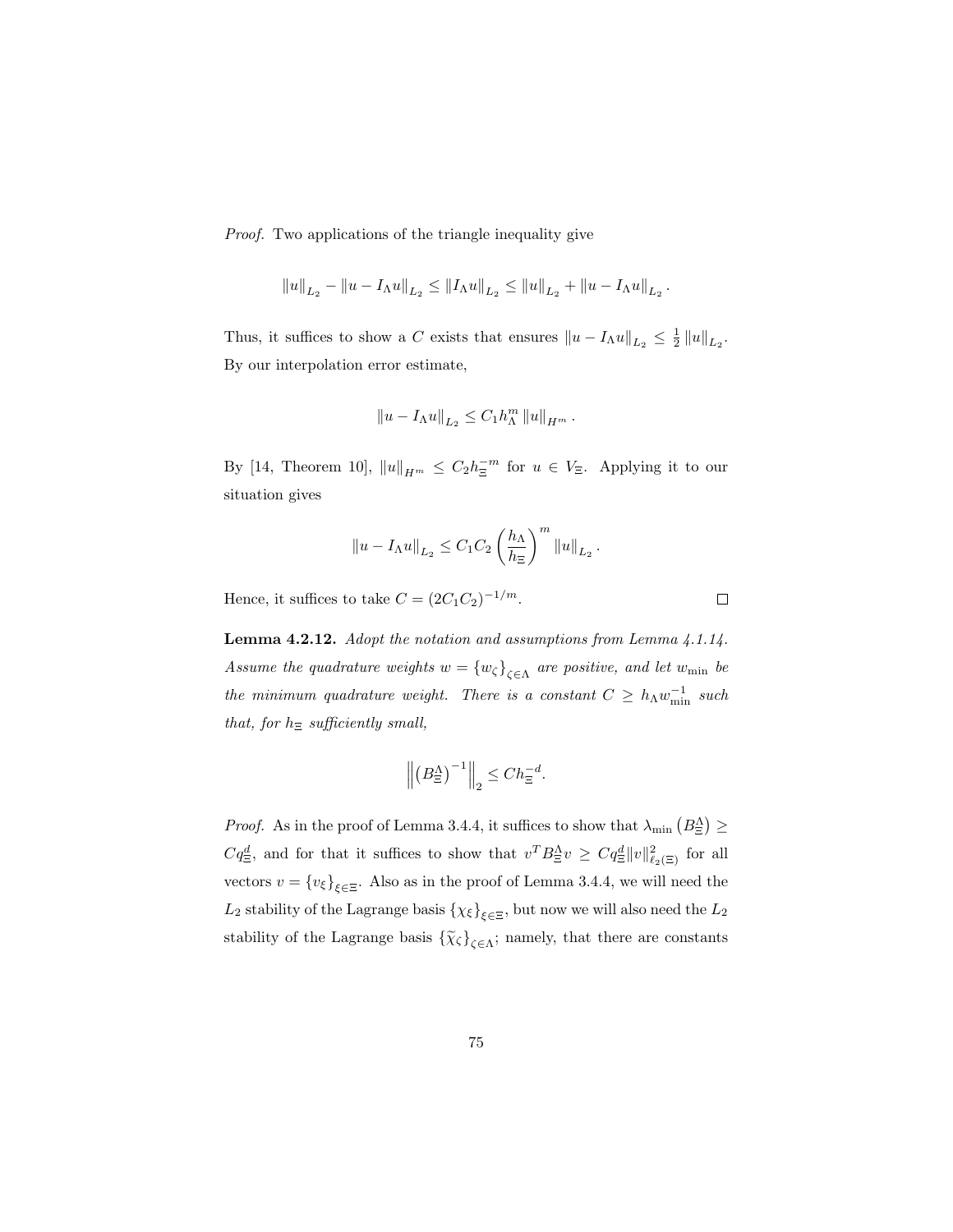$\mathcal{D}_1$  and  $\mathcal{D}_2$  such that

$$
D_1 q_{\Lambda}^{d/2} \|y\|_{\ell_2(\Lambda)} \le \left\|\sum_{\zeta \in \Lambda} y_{\zeta} \widetilde{\chi}_{\zeta}\right\|_{L_2} \le D_2 q_{\Lambda}^{d/2} \|y\|_{\ell_2(\Lambda)}
$$

for all vectors  $y = \{y_{\zeta}\}_{\zeta \in \Lambda}$ . So, starting with a vector  $v = \{v_{\xi}\}_{\xi \in \Xi}$ , let  $u = \sum_{\xi \in \Xi} v_{\xi} \chi_{\xi}$ , so that  $\nabla u = \sum_{\xi \in \Xi} v_{\xi} \nabla \chi_{\xi}$ , and let  $y = \{y_{\zeta}\}_{\zeta \in \Lambda} = u|_{\Lambda}$ . We have

$$
v^T B_{\Xi}^{\Delta} v = \sum_{\xi \in \Xi} \sum_{\eta \in \Xi} v_{\xi} v_{\eta} \sum_{\zeta \in \Lambda} (a^{\sharp}(\zeta) (\nabla \chi_{\xi}(\zeta), \nabla \chi_{\eta}(\zeta)) + b(\zeta) \chi_{\xi}(\zeta) \chi_{\eta}(\zeta)) w_{\zeta}
$$
  

$$
= \sum_{\zeta \in \Lambda} \left( a^{\sharp}(\zeta) \left( \sum_{\xi \in \Xi} v_{\xi} \nabla \chi_{\xi}(\zeta), \sum_{\eta \in \Xi} v_{\eta} \nabla \chi_{\eta}(\zeta) \right) + b(\zeta) \left( \sum_{\eta \in \Xi} v_{\xi} \chi_{\xi}(\zeta) \right) \left( \sum_{\eta \in \Xi} v_{\eta} \chi_{\eta}(\zeta) \right) \right) w_{\zeta}
$$
  

$$
= \sum_{\zeta \in \Lambda} (a^{\sharp}(\zeta) (\nabla u(\zeta), \nabla u(\zeta)) + b(\zeta) u(\zeta)^2) w_{\zeta}
$$
  

$$
= Q^{\Lambda} (a^{\sharp} (\nabla u, \nabla u) + bu^2).
$$

Now, the positive definiteness of a ensures  $a^{\sharp}(\nabla u, \nabla u) > 0$ . Using this, the assumption that  $w_{\zeta} \geq Ch_{\Lambda}^d$  for each  $\zeta \in \Lambda$ , and the assumption that  $b \ge b_0 > 0$  gives

$$
v^T B_{\Xi}^{\Lambda} v \ge Q^{\Lambda} (bu^2) = \sum_{\zeta \in \Lambda} b(\zeta) u(\zeta)^2 w_{\zeta}
$$
  
 
$$
\ge C b_0 h_{\Lambda}^d \sum_{\zeta \in \Lambda} u(\zeta)^2 = C b_0 h_{\Lambda}^d ||y||_{\ell_2(\Lambda)}^2.
$$

Let  $\widetilde{u} = I_{\Lambda,L} u = \sum_{\zeta \in \Lambda} y_{\zeta} \widetilde{\chi}_{\zeta}$  be the interpolant to u on  $\Lambda$ . The  $L_2$  stability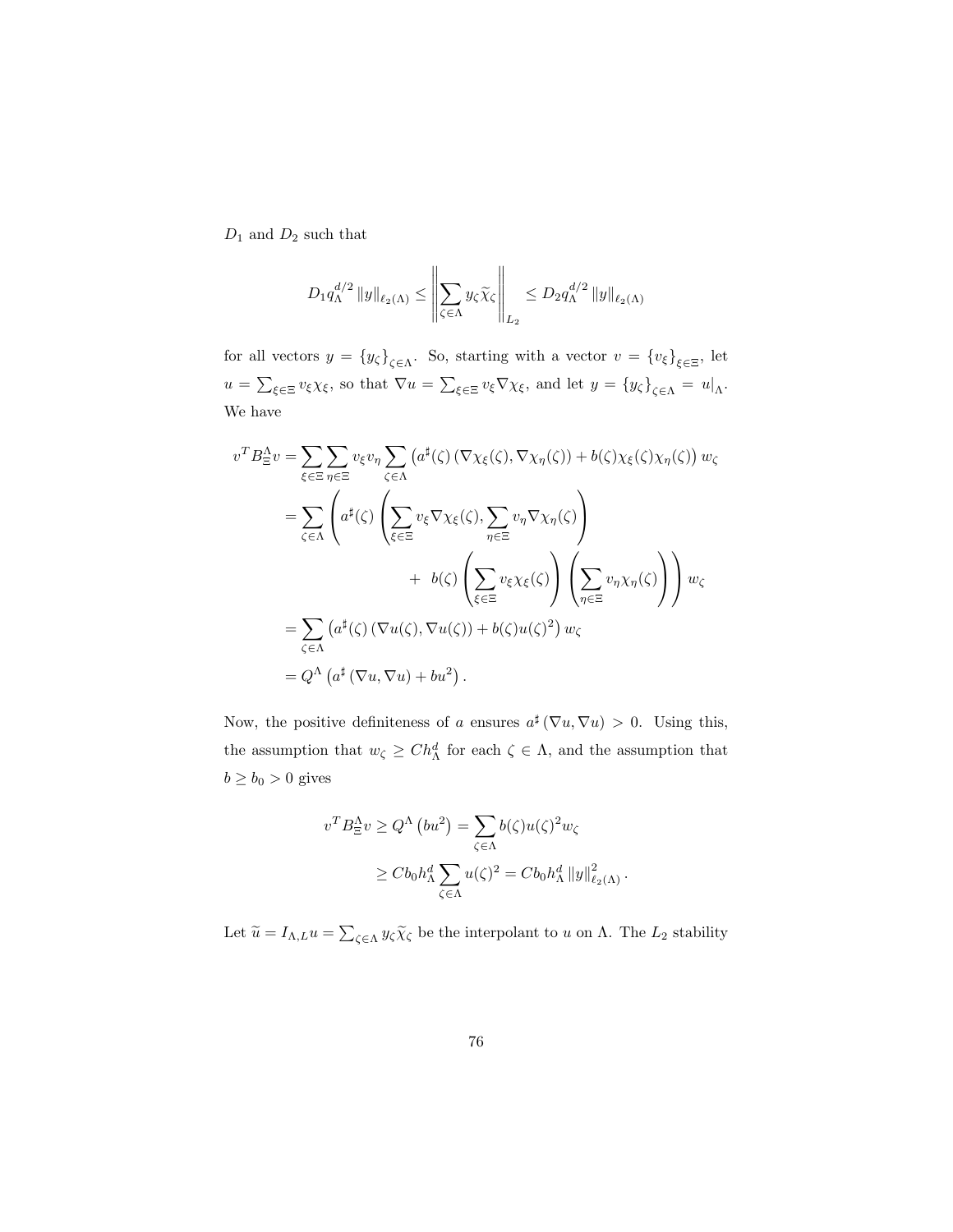of  $\{\widetilde{\chi}_{\zeta}\}_{\zeta \in \Lambda}$  gives

$$
v^T B_{\Xi}^{\Lambda} v \ge C b_0 h_{\Lambda}^d D_2^{-1} q_{\Lambda}^{-d} ||\widetilde{u}||_{L_2}^2 = C b_0 D_2^{-1} \rho^d ||\widetilde{u}||_{L_2}^2.
$$

By Lemma 4.2.11,  $\|\tilde{u}\|_{L_2}^2 \ge \frac{1}{4} \|u\|_{L_2}^2$ , and this along with the  $L_2$  stability of  $\{\chi_{\xi}\}_{{\xi \in \Xi}}$  gives

$$
v^T B_{\Xi}^{\Lambda} v \ge \frac{1}{4} C b_0 D_2^{-1} \rho^d \|u\|_{L_2}^2 \ge \frac{1}{4} C b_0 D_2^{-1} \rho^d C_1 q_{\Xi}^d \|v\|_{\ell_2(\Xi)}^2.
$$

#### 4.3 Algorithms

To implement our Galerkin approximation numerically, we need to calculate the quadrature weights, the entries of the quadratized stiffness matrix, and the Galerkin approximation. We postpone the algorithm for the quadrature weights to Section 5.6, when we'll know more about the integrals of our kernel and the functions in our auxiliary space.

Suppose  $\{b_1, \ldots, b_N\}$  is a basis for our set of centers  $\Xi = \{\xi_1, \ldots, \xi_N\}$ for Galerkin approximation, let  $\Lambda = \{\zeta_1, \ldots, \zeta_M\}$  be our set of centers for quadrature, and let  $w = \{w_1, \ldots, w_M\}$  be the quadrature weights. We wish to form the quadratized stiffness matrix  $S = [S_{ij}]_{i,j=1}^N$ , with entries

$$
S_{i,j} = Q^{\Lambda} \left( a^{\sharp} \left( \nabla b_i, \nabla b_j \right) + b b_i, b_j \right)
$$
  
= 
$$
\sum_{k=1}^{M} w_k \left( a^{\sharp}(\zeta_k) \left( \nabla b_i, \nabla b_j \right) + b(\zeta_k) b_i(\zeta_k) b_j(\zeta_k) \right)
$$
  
= 
$$
\sum_{k=1}^{M} w_k \left( \sum_{m,n=1}^{d} a^{mn}(\zeta_k) \frac{\partial b_i}{\partial x^m}(\zeta_k) \frac{\partial b_j}{\partial x^n}(\zeta_k) + b(\zeta_k) b_i(\zeta_k) b_j(\zeta_k) \right)
$$

.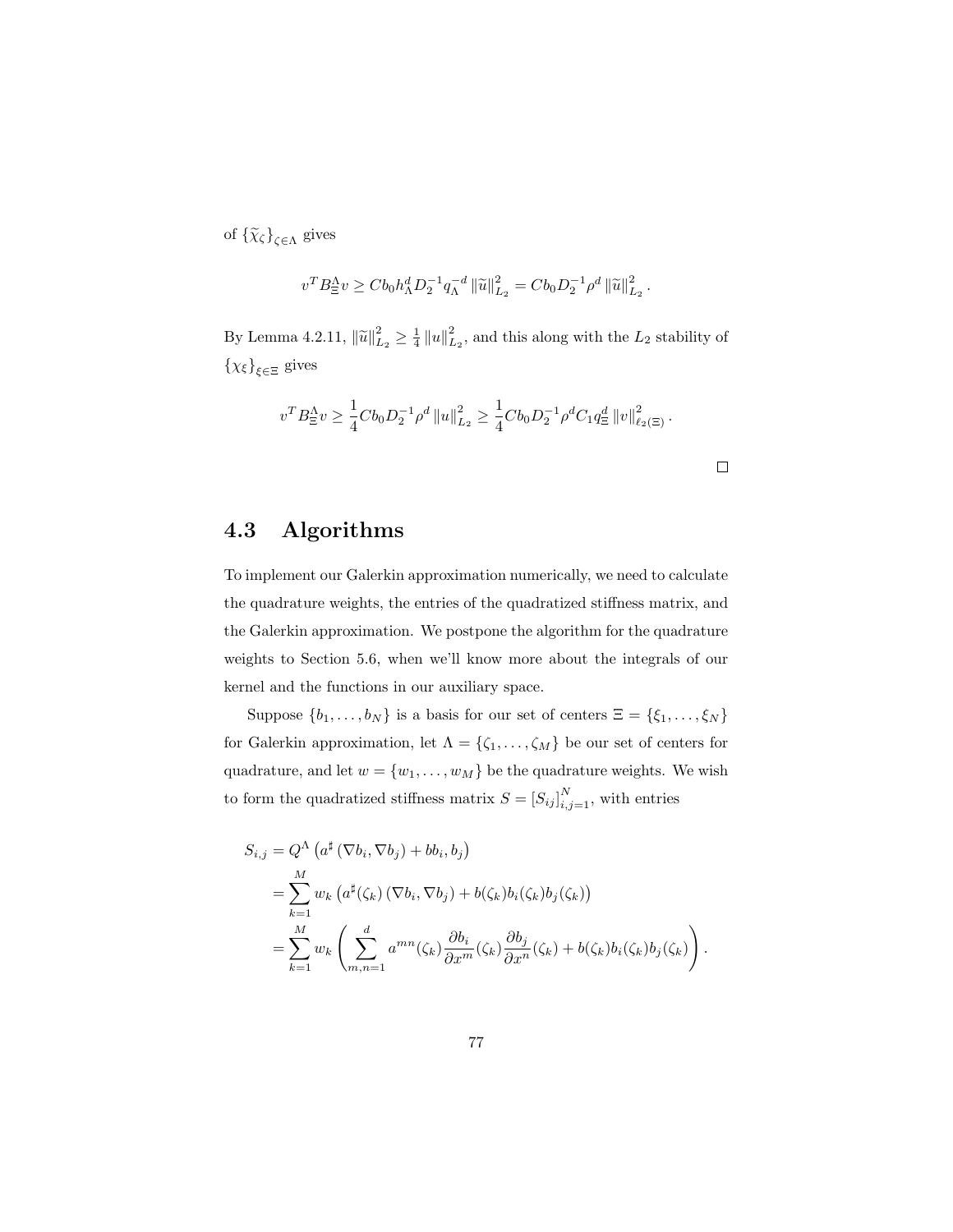For a positive definite kernel  $\Phi$ , one can simply take  $b_j = \Phi(\cdot, \xi_j)$ . The following algorithm computes the quadratized stiffness matrix, given the centers for quadrature, the quadrature weights, the coefficients in our differential equation, and a basis for  $V_{\Xi}$ .

|  |  | <b>Algorithm 1</b> Quadratized Stiffness Matrix for $\langle u, v \rangle_{a,b} = \lambda_f(v)$ . |  |  |  |
|--|--|---------------------------------------------------------------------------------------------------|--|--|--|
|--|--|---------------------------------------------------------------------------------------------------|--|--|--|

Input:  $\Lambda = \{\zeta_1, \ldots, \zeta_M\}$ , quadrature weights  $\{w_1, \ldots, w_M\}$ , the functions  $a^{ij}$  and b from our differential equation, and a basis  $\{b_1, \ldots, b_N\}$ for  $V_{\Xi}$ .

Output: The quadratized stiffness matrix.

• Form the basis matrices

$$
B = \begin{bmatrix} b_1(\zeta_1) & b_2(\zeta_2) & \cdots & b_N(\zeta_1) \\ b_1(\zeta_2) & b_2(\zeta_2) & \cdots & b_N(\zeta_2) \\ \vdots & \vdots & & \vdots \\ b_1(\zeta_M) & b_2(\zeta_M) & \cdots & b_N(\zeta_M) \end{bmatrix},
$$

and

$$
B_i = \begin{bmatrix} \frac{\partial}{\partial x^i} b_1(\zeta_1) & \frac{\partial}{\partial x^i} b_2(\zeta_1) & \cdots & \frac{\partial}{\partial x^i} b_N(\zeta_1) \\ \frac{\partial}{\partial x^i} b_1(\zeta_2) & \frac{\partial}{\partial x^i} b_2(\zeta_2) & \cdots & \frac{\partial}{\partial x^i} b_N(\zeta_2) \\ \vdots & \vdots & & \vdots \\ \frac{\partial}{\partial x^i} b_1(\zeta_M) & \frac{\partial}{\partial x^i} b_2(\zeta_M) & \cdots & \frac{\partial}{\partial x^i} b_N(\zeta_M) \end{bmatrix}
$$

• Compute 
$$
D_{bw} = \text{diag}(bw)
$$
 and  $D_{a^{ij}w} = \text{diag}(a^{ij}w)$ .

• Obtain the stiffness matrix  $S = B^* D_{bw} B + \sum_{i=1}^{d} A_i$  $i,j=1$  $B_i^* D_{a^{ij}w} B_j.$ 

For a conditionally positive definite kernel  $\Phi$ , the functions  $\Phi(\cdot,\xi_j)$ aren't even in  $V_{\Xi}$ . In this case one has to construct a basis using both the translates of the kernel and the functions in the auxiliary space Π. One can take the Lagrange basis, or take the following approach, due to Wendland - see [29, Section 10.3] for details. Choose a Π-unisolvent subset  $\Xi_0 = \{x_1, \ldots, x_L\}$  of  $\Xi$ , set  $\Xi_1 = \Xi \setminus \Xi_0 = \{y_1, \ldots, y_{N-L}\}$ , and let  $\{p_1, \ldots, p_L\}$  be the Lagrange basis for  $\Pi$ . Extend  $\{p_1, \ldots, p_L\}$  to a basis  $\{b_1, \ldots, b_{N-L}, p_1, \ldots, p_L\}$  by setting  $b_j = \Phi(\cdot, y_j) - \sum_{k=1}^L p_k(y_j) \Phi(\cdot, x_k)$ .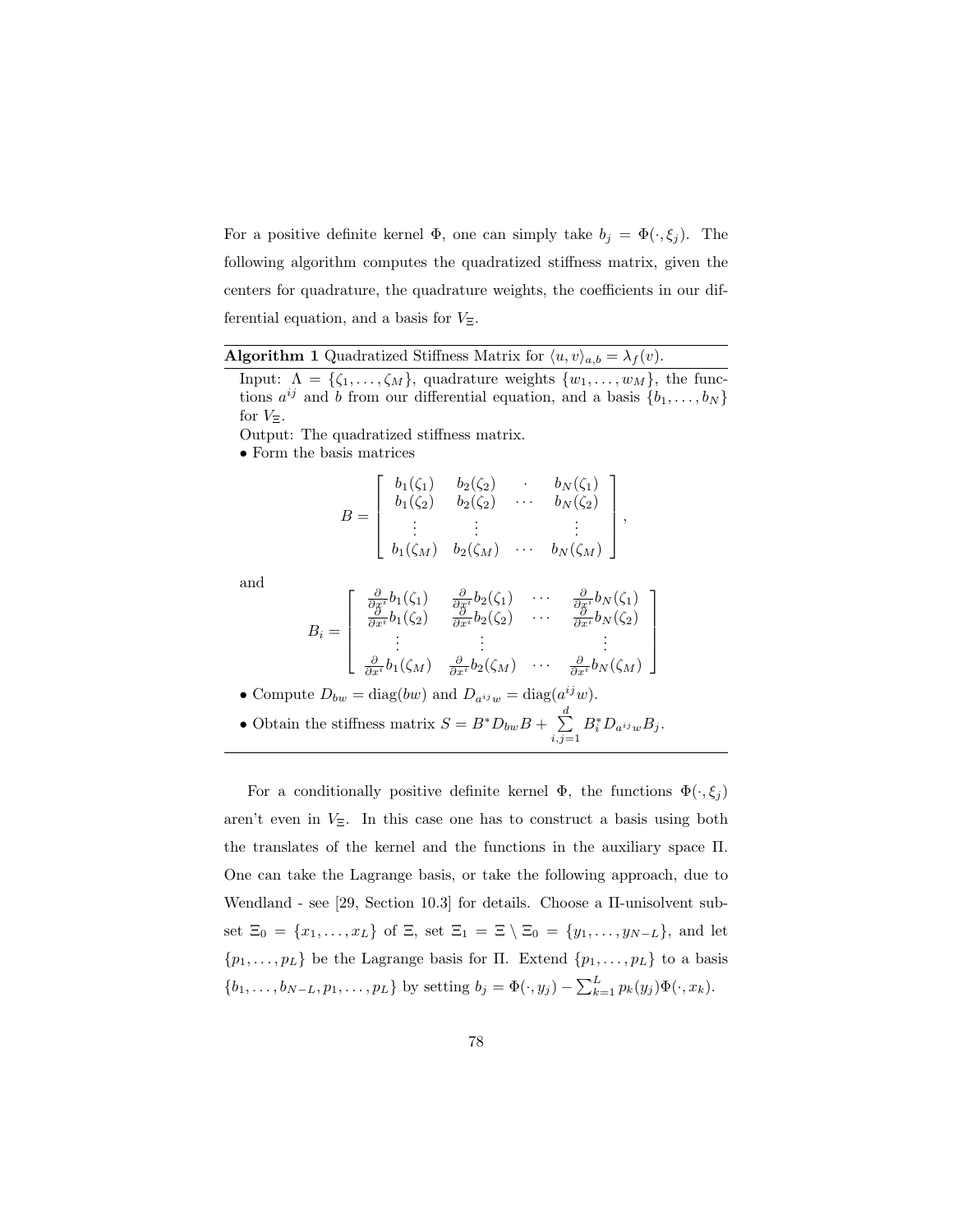#### Algorithm 2 Basis for  $V_{\Xi}$ .

Input: kernel Φ, auxiliary space Π of dimension  $Q$ , and a Π-unisolvent set of centers  $\Xi = \{\xi_1, \ldots, \xi_N\}.$ 

Output: a basis  $\{b_1, \ldots, b_N\}$  for  $V_{\Xi}$ .

- Choose a (quasi-uniform) subset  $\Xi_0 = \{x_1, \ldots, x_Q\}.$
- Let  $\Xi \setminus \Xi_0 = \Xi_1 = \{y_1, \ldots, y_{N-Q}\}.$

• Form the Lagrange basis  $\{p_1, \ldots, p_Q\}$  for  $\Xi_0$  and  $\Pi$ . (We can do this by forming the collocation matrix  $K = {\{\varphi_j(\xi_k)\}}_{j,k=1}^Q$ ; then the coefficients of  $p_j$  are in the j<sup>th</sup> column of  $K^{-1}$ .)

• For  $1 \leq j \leq N - Q$  let

$$
b_j = \Phi(\cdot, y_j) - \sum_{k=1}^{Q} p_k(y_j) \Phi(\cdot, x_k).
$$

- For  $N Q + 1 \le j \le N$ , let  $b_j = p_{j-N+Q}$ .
- Then  $\{b_1, \ldots, b_{N-Q}, p_1, \ldots, p_Q\}$  is a basis for  $V_{\Xi}$ .

Once the basis and stiffness matrix has been formed, given a function f that is to be the right side of our differential equation, the Galerkin approximation is formed by pairing the basis elements with coefficients that are determined by a linear system. That is described in Algorithm 3.

#### **Algorithm 3** Quadratized Galerkin Approximation to solution of  $\mathcal{L}u = f$ .

Input:  $f|_{\Lambda}$ , the stiffness matrix S, the quadrature weights w, and a basis matrix  $B$  as formed in Algorithm 4.3..

Output: the quadratized Galerkin approximation.

- Compute  $D_{bw} = \text{diag}(bw)$ .
- Compute the RHS  $R = B^* D_{bw} f|_{\Lambda}$ .
- Solve  $Sa = R$  for the coefficients a.
- The quadratized Galerkin approximation is  $u_{\Xi}^{\Lambda} = \sum_{\Sigma}^{N}$  $\sum_{i=1} a_i b_i.$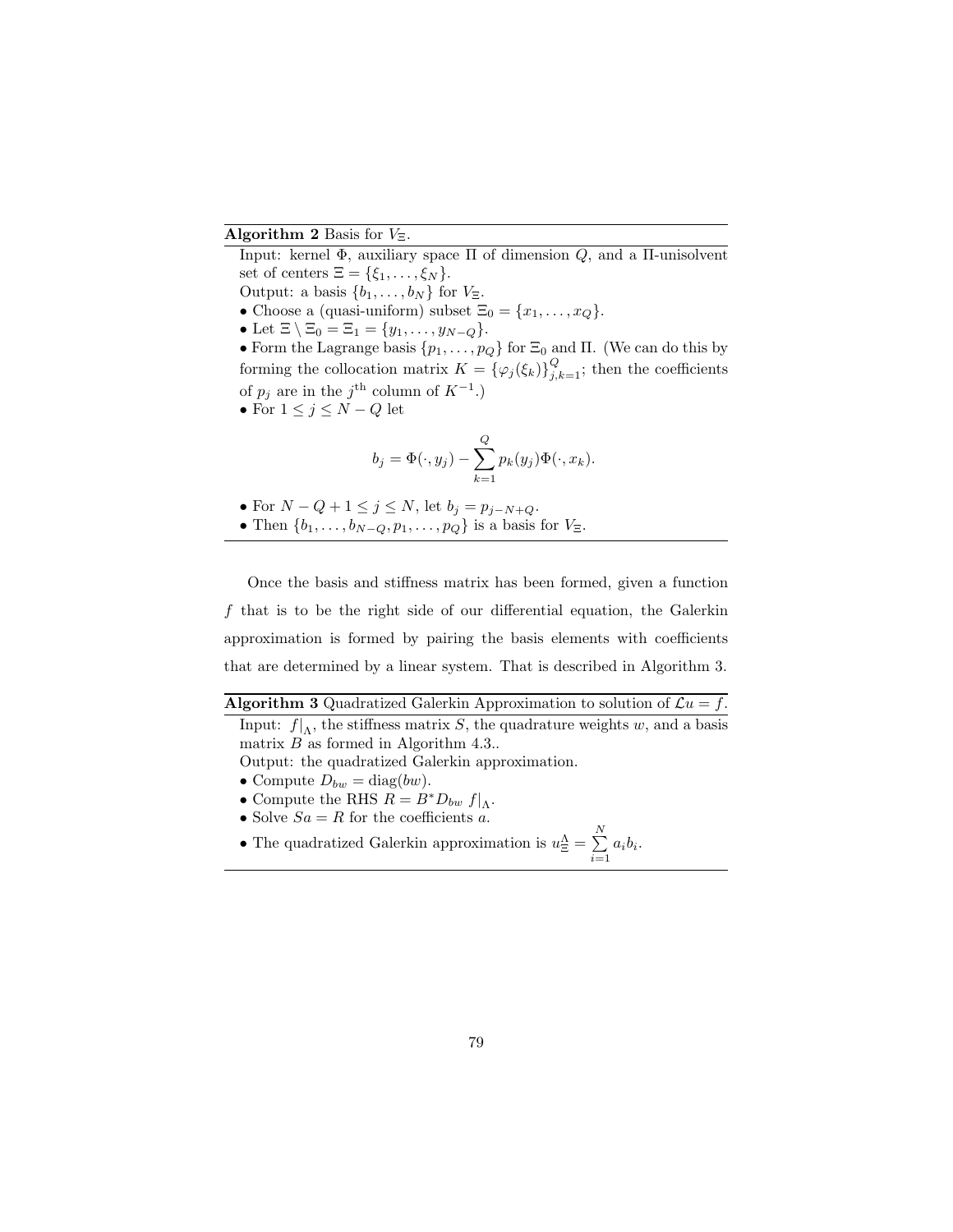# Chapter 5

# The Rotation Group

We now specialize to the particular manifold which we will be working on: the rotation group,  $SO(3)$ . It consists of all orthogonal  $3 \times 3$  matrices with real entries and determinant 1:

$$
SO(3) = \{ A \in \mathbb{R}^{3 \times 3} : A^T A = I = A A^T, \det(A) = 1 \}.
$$

In other words, it is the space of all proper rotations of  $\mathbb{R}^3$ . It is a compact Lie group of dimension 3. As such, it has a unique bi-invariant Haar measure,  $\mu$ , and we assume that it is normalized; i.e.  $\mu(SO(3)) = 1$ .

### 5.1 Parametrizations

There are various parameterizations of  $SO(3)$ ; we briefly present a few. The first is referred to as *Euler angles*. Euler showed that every  $A \in SO(3)$ can be factored as

$$
A = E(\varphi_1, \theta, \varphi_2) := R_z(\varphi_1) R_x(\theta) R_z(\varphi_2),
$$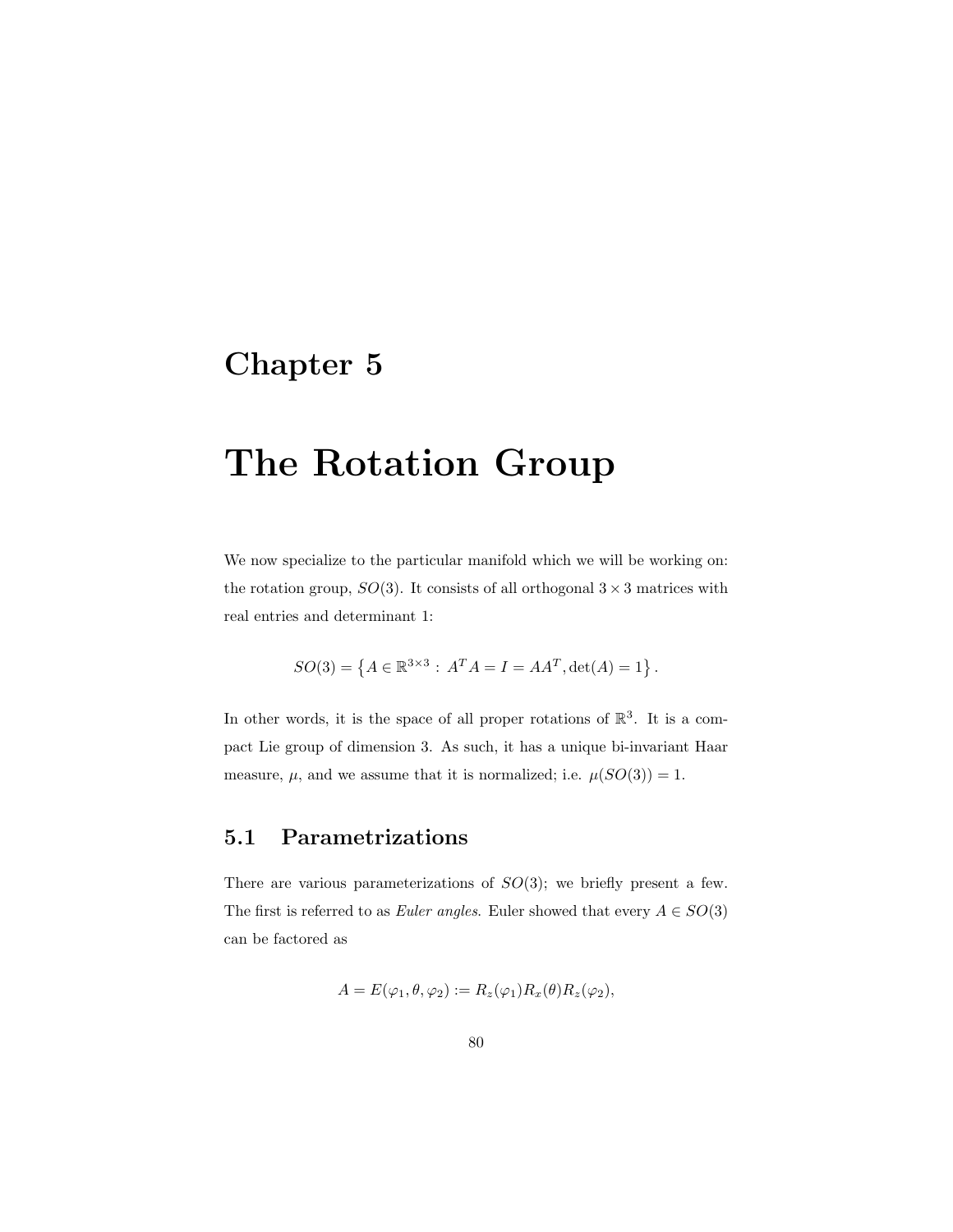where  $R_x(\alpha)$  and  $R_z(\alpha)$  are rotations of angle  $\alpha$  about the x- and z-axes, respectively:

$$
R_x(\alpha) = \begin{bmatrix} 1 & 0 & 0 \\ 0 & \cos \alpha & -\sin \alpha \\ 0 & \sin \alpha & \cos \alpha \end{bmatrix} \quad R_z(\alpha) = \begin{bmatrix} \cos \alpha & -\sin \alpha & 0 \\ \sin \alpha & \cos \alpha & 0 \\ 0 & 0 & 1 \end{bmatrix}.
$$

This is the so-called ZXZ Euler angle decomposition. Other kinds exist, for example XYZ, YZY, etc. For rotations about the  $y$ -axis, we have

$$
R_y(\alpha) = \begin{bmatrix} \cos \alpha & 0 & -\sin \alpha \\ 0 & 1 & 0 \\ \sin \alpha & 0 & \cos \alpha \end{bmatrix}.
$$

For a function  $f: SO(3) \to \mathbb{R}$ , the Haar integral can be rewritten as

$$
\int_{SO(3)} f(x) d\mu(x) = \frac{1}{8\pi^2} \int_0^{2\pi} \int_0^{\pi} \int_0^{2\pi} f(\varphi_1, \theta, \varphi_2) \sin \theta d\varphi_1 d\theta d\varphi_2,
$$

where we write  $f(\varphi_1, \theta, \varphi_2)$  to mean  $f(E(\varphi_1, \theta, \varphi_2))$ . Euler angles, it should be noted, are not unique; for example, if  $\theta = 0$  then  $E(\varphi_1, \theta, \varphi_2)$  $R_z(\varphi_1+\varphi_2)$  can be expressed in any number of ways.

Next, we have the axis-angle parametrization. Every element A of  $SO(3)$  has 1 as an eigenvalue; i.e. an axis that it keeps fixed. A corresponding unit eigenvector v is called an *axis* for A. In the plane  $v^{\perp}$ , vectors rotated by A remain in  $v^{\perp}$ , and the angle by which they are rotated is called the *angle* of A, and denoted  $\omega(A)$ . A formula for the angle of a rotation A is

$$
\omega(A) = \arccos\left(\frac{\text{tr}(A) - 1}{2}\right).
$$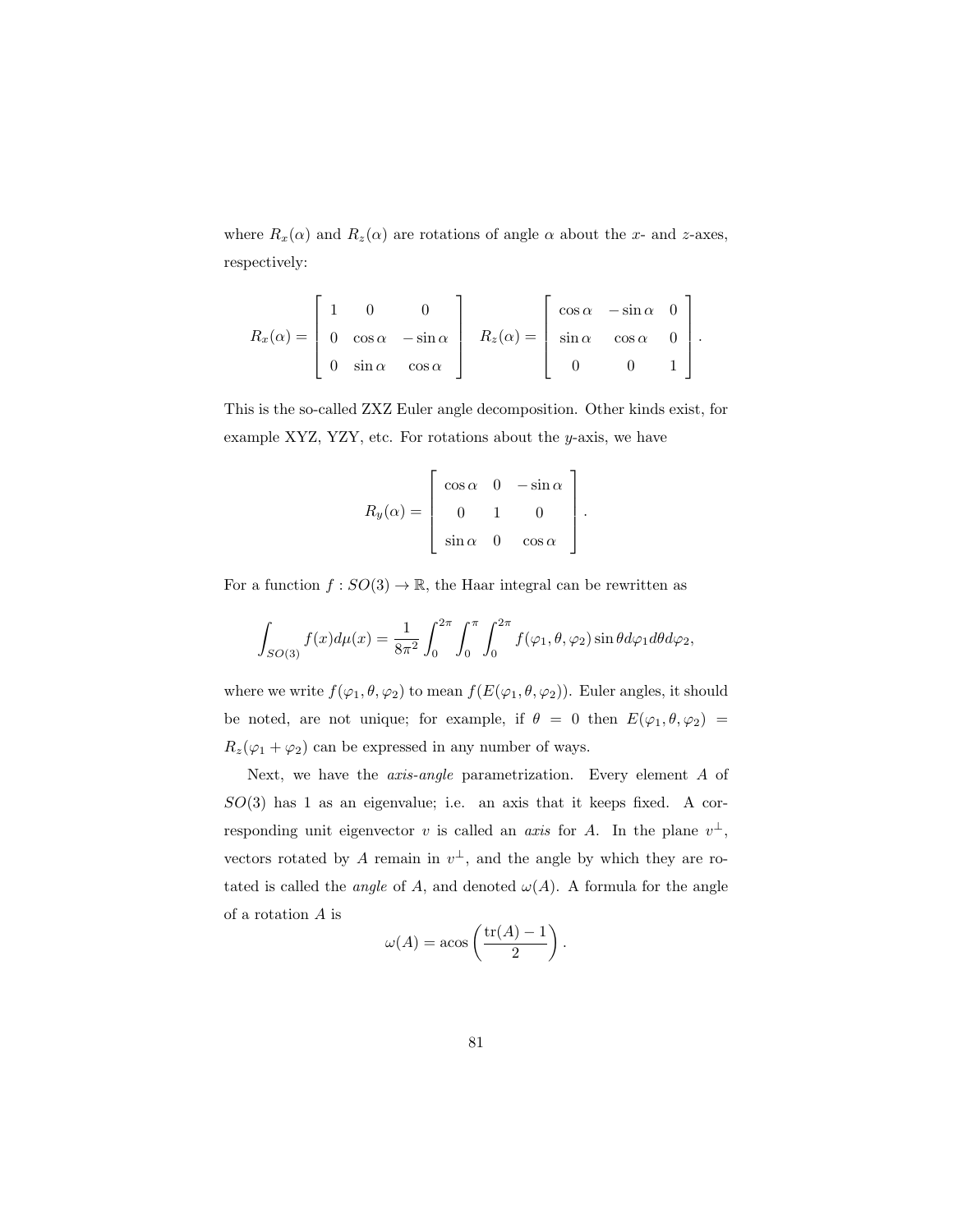Axis-angle parameterizations are not unique; for example, taking the axis to be  $-v$  and the angle to be  $-\alpha$  also yields A. If  $v = [v_1, v_2, v_3]^T$  and  $\alpha \in (-\pi, \pi]$ , then the matrix with axis span $(v)$  and angle  $\alpha$  is

$$
A = \begin{bmatrix} v_1^2(1-c) + c & v_1v_2(1-c) + v_3s & v_1v_3(1-c) - v_2s \\ v_1v_2(1-c) - v_3s & v_2^2(1-c) + c & v_2v_3(1-c) + v_1s \\ v_1v_3(1-c) + v_2s & v_2v_3(1-c) - v_1s & v_3^2(1-c) + c \end{bmatrix},
$$

where  $c = \cos \alpha$  and  $s = \sin \alpha$ .

Our next parameterizations is via quaternions. A quarternion is a number of the form  $w+x\mathbf{i}+y\mathbf{j}+z\mathbf{k}$ , where  $w, x, y$ , and z are real numbers and **i**, **j**, **k** are the "purely imaginary" quaternions, satisfying  $\mathbf{i}^2 = \mathbf{j}^2 = \mathbf{k}^2 = -1$ , ij = k, jk = i, ki = j, ji = -k, kj = -i, and ik = -j. There is a 2-to-1 homomorphism from the group of unit quaternions to  $SO(3)$ , a unit quaternion being a quaternion  $w + x\mathbf{i} + y\mathbf{j} + z\mathbf{k}$  for which  $w^2 + x^2 + y^2 + z^2 = 1$ . The unit quaternion  $w + x\mathbf{i} + y\mathbf{j} + z\mathbf{k}$  maps to the matrix

$$
A = \begin{bmatrix} 1 - 2y^2 - 2z^2 & 2xy - 2wz & 2xy - 2wy \\ 2xy + 2wz & 1 - 2x^2 - 2z^2 & 2yz - 2wx \\ 2xz - 2wy & 2yz + 2wx & 1 - 2x^2 - 2y^2 \end{bmatrix}.
$$

This may seem to suggest that  $SO(3)$  is 4-dimensional, but, the set of unit quaternions is in fact 3-dimensional, as it naturally identifies with the unit sphere in  $\mathbb{R}^4$ .

The last parameterizations we will see is via the matrix exponential. The Lie algebra of  $SO(3)$  is  $so(3)$ , the space of real skew-symmetric matrices.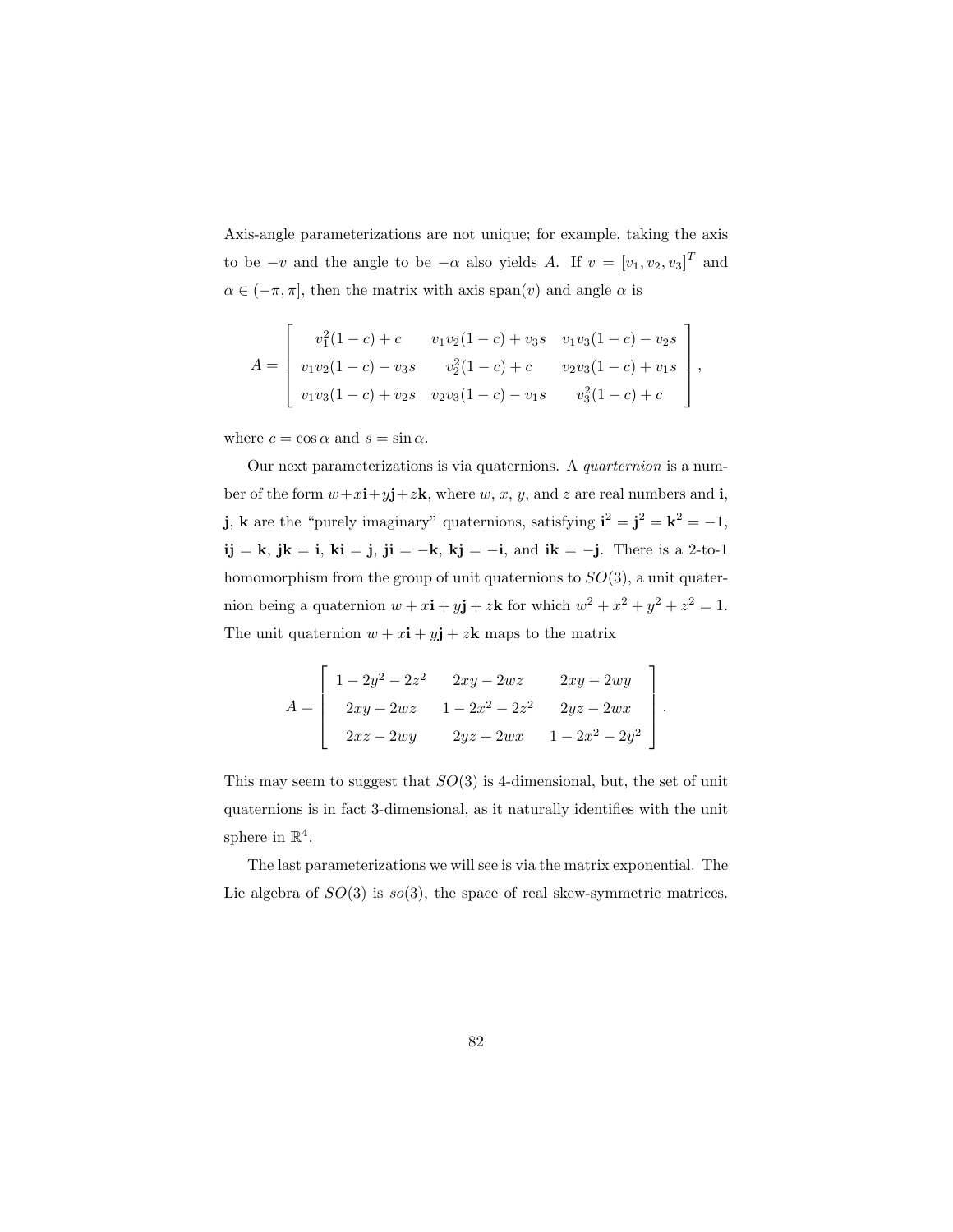If we set

$$
X_1 = \begin{bmatrix} 0 & 0 & 0 \\ 0 & 0 & -1 \\ 0 & 1 & 0 \end{bmatrix}, X_2 = \begin{bmatrix} 0 & 0 & 1 \\ 0 & 0 & 0 \\ -1 & 0 & 0 \end{bmatrix}, X_3 = \begin{bmatrix} 0 & -1 & 0 \\ 1 & 0 & 0 \\ 0 & 0 & 0 \end{bmatrix},
$$

then every  $X \in so(3)$  can be expressed as  $\alpha_1 X_1 + \alpha_2 X_2 + \alpha_3 X_3$  with  $\alpha_1, \alpha_2, \alpha_3 \in \mathbb{R}$ . The *matrix exponential*,  $\exp : so(3) \to SO(3)$  is an isometry, where in general for a  $3 \times 3$  matrix X

$$
\exp(X) = \sum_{n=0}^{\infty} \frac{1}{n!} X^n.
$$

Direct calculations show that  $\exp(\alpha X_1) = R_x(\alpha)$ ,  $\exp(\alpha X_2) = R_y(\alpha)$ , and  $\exp(\alpha X_3) = R_z(\alpha)$ ; however, since  $X_1$ ,  $X_2$ , and  $X_3$  don't commute, calculating  $\exp(\alpha_1 X_1 + \alpha_2 X_2 + \alpha_3 X_3)$  is complicated in general. If, on the other hand, if  $\mathbf{u} = [\alpha_1, \alpha_2, \alpha_3]^T$  is a unit vector in  $\mathbb{R}^3$  and we let  $X = \alpha_1 X_1 + \alpha_2 X_2 + \alpha_3 X_3$ , then for  $\theta \in \mathbb{R}$ ,  $\exp(\theta X)$  has axis **u** and angle  $\theta$ , and the Rodrigues addition formula gives

$$
\exp(\theta X) = I + \sin \theta X + (1 - \cos \theta)X^2,
$$

which is where the parameterizations above for axis-angle comes from.

#### 5.2 Harmonic Analysis

Much of the material in this section can be found in [26] for the specific case of  $SO(3)$  and in [10] for the general case. Being a compact group, the Peter-Weyl Theorem (see [26, Theorem 2.24] or [10, Theorem 5.12], for example) guarantees that the matrix elements of the irreducible unitary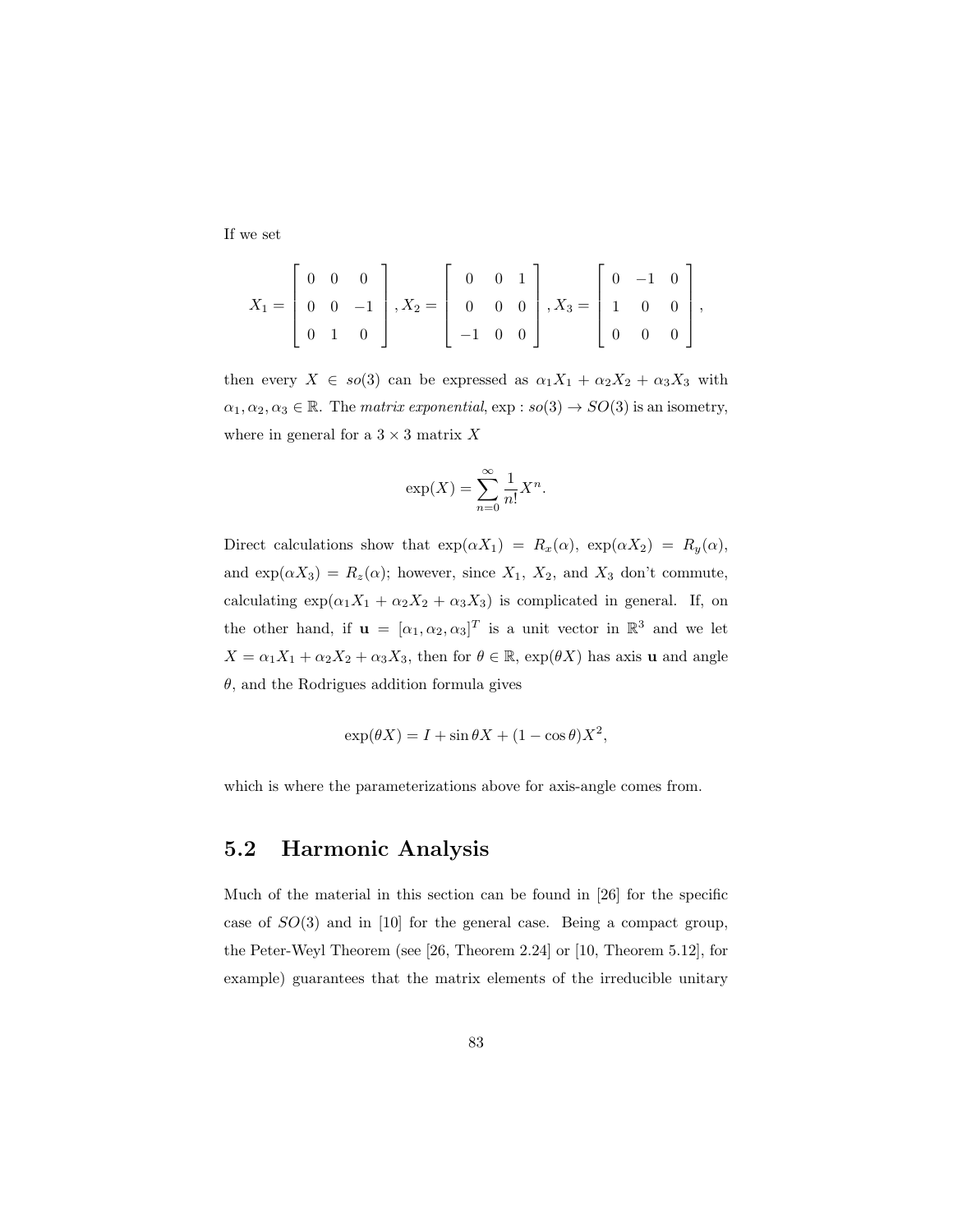representations of  $SO(3)$  form a complete orthogonal set for  $L_2(SO(3))$ . These are the *Wigner-D* functions: for each  $\ell \in \mathbb{N}$  there is a unique (up to unitary equivalence) unitary representation  $D^{\ell}$  which has dimension  $2\ell + 1$ . For  $j, k \in \{-\ell, \ldots, \ell\}$  the Wigner-D functions are the matrix elements  $D_{j,k}^{\ell}$ of  $D^{\ell}$ . A different (unitarily equivalent) choice for  $D^{\ell}$  will produce different Wigner-D functions, but their span will be the same.

There are many different formulations for the Wigner-D functions  $D^{\ell}_{j,k}$ . One of the more common can be found in [26] and [17], given in Euler angles. They are:

$$
D_{j,k}^{\ell}(\varphi_1,\theta,\varphi_2) = e^{-j\varphi_1} P_{j,k}^{\ell}(\cos\theta) e^{-ik\varphi_2},
$$

where  $P_{j,k}^{\ell}$  is given by

$$
P_{j,k}^{\ell}(t) = C(1-t)^{-\frac{k-j}{2}}(1+t)^{-\frac{j+k}{2}}\frac{d^{\ell-k}}{dt^{\ell-k}}\left[(1-t)^{\ell-j}(1+t)^{\ell+j}\right]
$$

and  $C = \frac{(-1)^{\ell-j}i^{k-j}}{2^{\ell}(\ell-j)!}$  $\frac{2^{i-1}j^{k-j}}{2^{\ell}(\ell-j)!} \sqrt{\frac{(1-j)!(\ell+k)!}{(\ell+j)!(\ell-k)!}}$ . In this formulation, the Wigner-D functions are complex-valued.

There are also real-valued Wigner-D functions found in [20], given by

$$
D_{j,k}^{\ell}(\varphi_1, \theta, \varphi_2) = \text{sgn}(k)\Psi_j(\varphi_1)\Psi_k(\varphi_2) \frac{d_{[k],[j]}^{\ell}(\theta) + (-1)^j d_{[j], -|k|}^{\ell}(\theta)}{2}
$$
  
- 
$$
\text{sgn}(j)\Psi_{-j}(\varphi_1)\Psi_{-k}(\varphi_2) \frac{d_{[k],[j]}^{\ell}(\theta) - (-1)^j d_{[j], -|k|}^{\ell}(\theta)}{2},
$$

where

$$
\Psi(x) = \left\{ \begin{array}{cl} \sqrt{2}\cos(jx) & \text{if } m > 0 \\ 1 & \text{if } m = 0 \\ \sqrt{2}\sin(|j|x) & \text{if } m < 0 \end{array} \right.
$$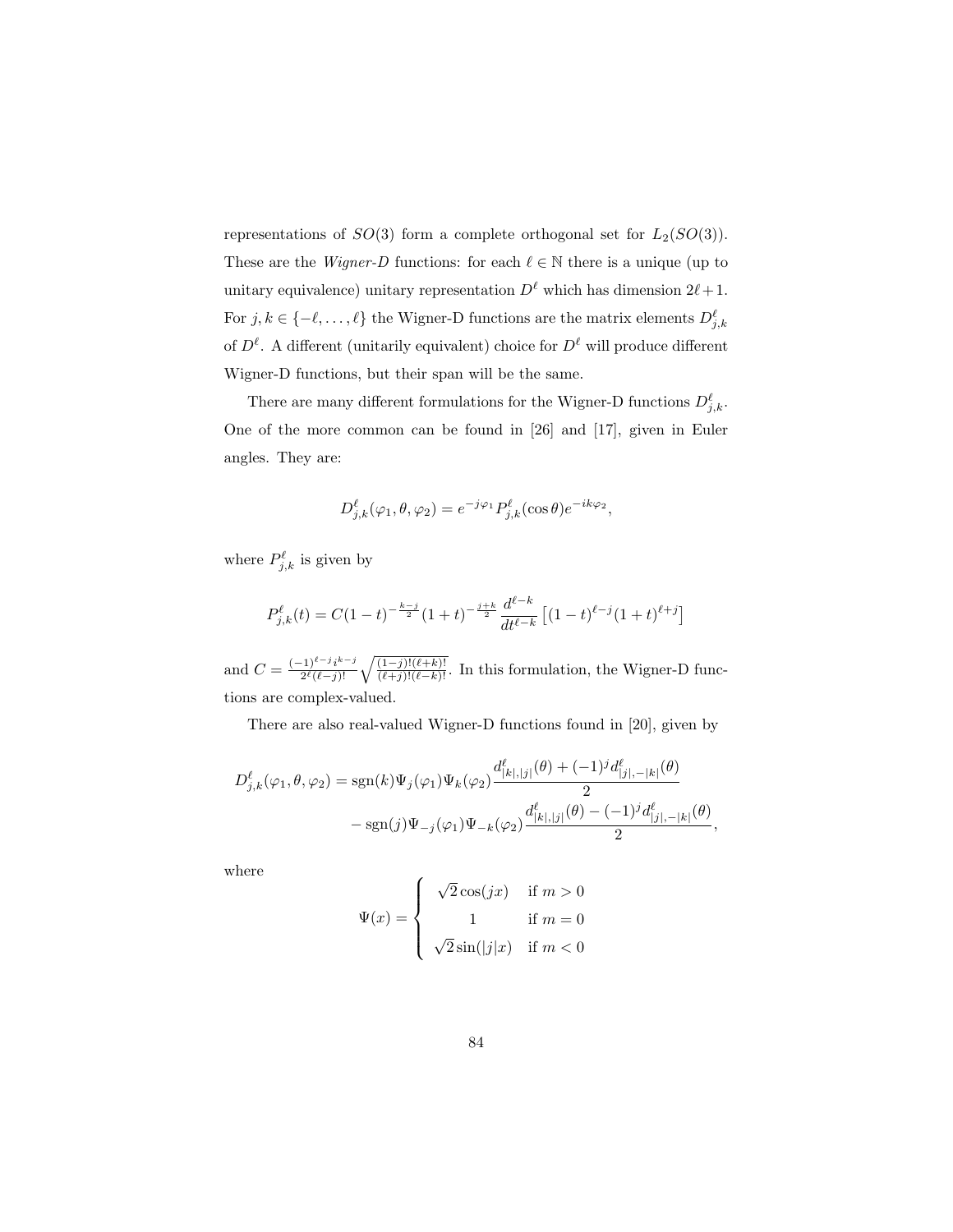and the little Wigner-D functions are

$$
d_{j,k}^{\ell}(t) = \sqrt{\frac{(\ell+k)!(\ell-k)!}{(\ell+j)!(\ell-j)!}} \left(\sin\frac{t}{2}\right)^{k-j} \left(\cos\frac{t}{2}\right)^{j+k} P_{(k-j,j+k)}^{(\ell-k)}(\cos t),
$$

with  $P_{(.)}^{(.)}$  $\mathcal{C}^{(1)}_{(\cdot,\cdot)}$  the Jacobi polynomials.

For each  $\ell \in \mathbb{N}$  and  $j, k \in \{-\ell, \ldots, \ell\}, D^{\ell}_{j,k}$  is an eigenfunction of  $-\Delta$ corresponding to the eigenvalue  $\lambda_{\ell} = \ell(\ell + 1)$ . We refer to  $\ell$  as the *degree* of  $D_{j,k}^{\ell}$  and j and k as the *orders*. We denote by  $\Pi_L$  the set of Wigner-D functions of degree  $L$  or less. These are our auxiliary spaces for interpolation with conditionally positive definite kernels on  $SO(3)$ .

### 5.3 Orthonormal Basis Eigenfunctions

The Wigner-D functions are orthogonal in  $L_2$ , but not orthonormal. In order to be able to express our kernels in the form (2.2.1), we must take

$$
\varphi_{j,k}^\ell=\frac{D_{j,k}^\ell}{\left\|D_{j,k}^\ell\right\|_{L_2}}=\sqrt{2\ell+1}D_{j,k}^\ell.
$$

In fact, it is part of the Peter-Weyl Theorem that these form an orthonormal basis for  $L_2$ . For a function  $f \in L_2(SO(3)), \ell \in \mathbb{N}$  and  $j, k \in \{-\ell, \ldots, \ell\},$  if we define

$$
\widehat{f}_{j,k}^{\ell} = \int_{SO(3)} f \varphi_{j,k}^{\ell} d\mu = \sqrt{2\ell+1} \int_{SO(3)} f D_{j,k}^{\ell} d\mu,
$$

then

$$
f = \sum_{\ell=0}^{\infty} \sum_{j,k=-\ell}^{\ell} \widehat{f}_{j,k}^{\ell} \varphi_{j,k}^{\ell} = \sum_{\ell=0}^{\infty} \sqrt{2\ell+1} \sum_{j,k=-\ell}^{\ell} \widehat{f}_{j,k}^{\ell} D_{j,k}^{\ell}.
$$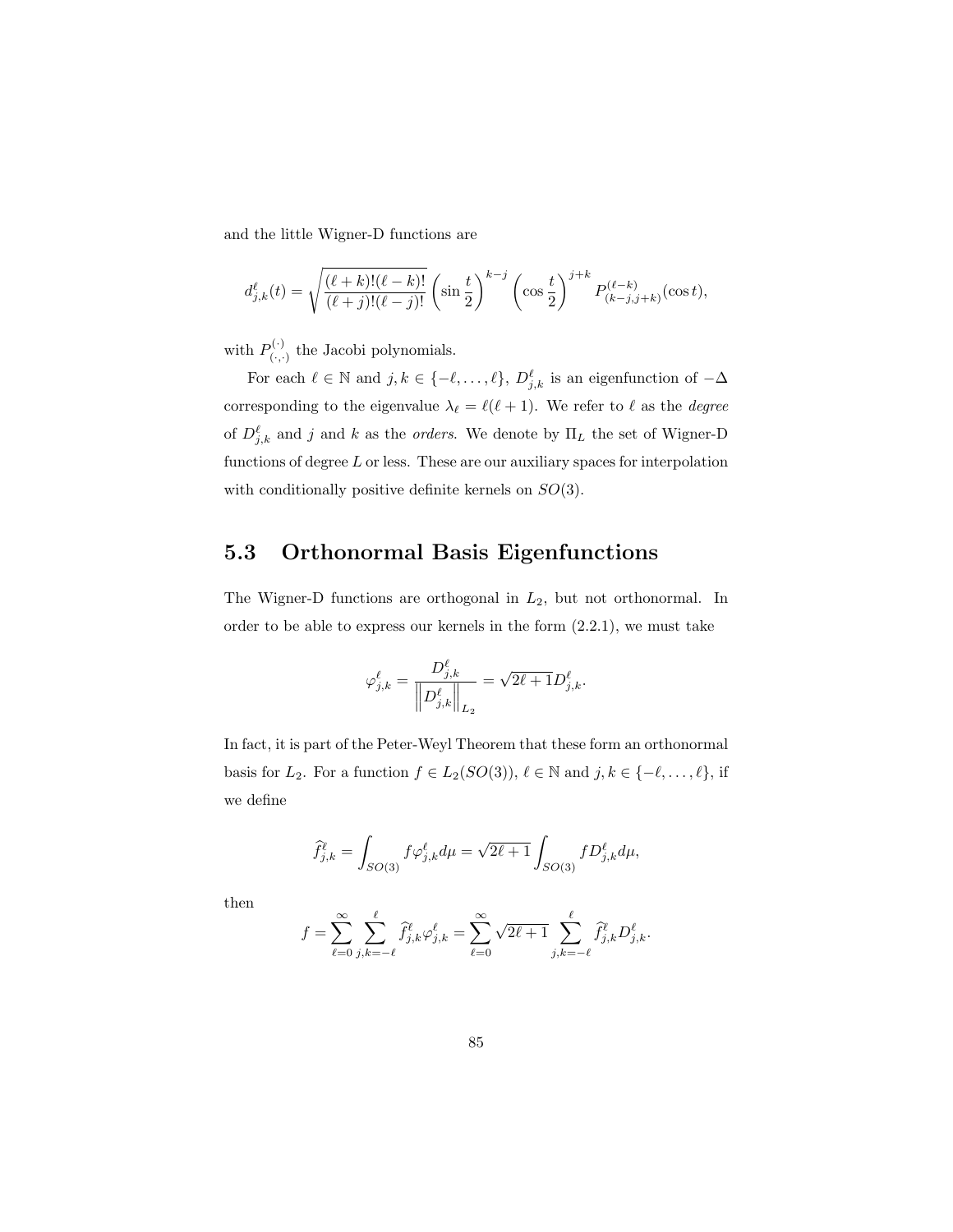Of particular interest to us are functions that depend only on the rotation angle, called class functions. These are spanned by the characters  $\mathfrak{c}_{\ell} = \text{tr}(D^{\ell})$ . Thus, for a class function  $f : SO(3) \to \mathbb{R}$  there is a uniquely determined  $\tilde{f} : [0, \pi] \to \mathbb{R}$  for which  $f(x) = \tilde{f}(\omega(x))$  for all  $x \in SO(3)$ . For such functions the Haar integral simplifies to

$$
\int_{SO(3)} f(x) d\mu(x) = \frac{2}{\pi} \int_0^{\pi} \tilde{f}(t) \sin^2\left(\frac{t}{2}\right) dt.
$$

We also have the following addition formula for Wigner-D functions:

$$
\sum_{j,k=-\ell}^{\ell} D_{j,k}^{\ell}(x) D_{j,k}^{\ell}(y) = \text{tr}\left(D^{\ell}(x) D^{\ell}(y^{-1})\right) = \text{tr}\left(D^{\ell}(y^{-1}x)\right)
$$

$$
= \mathfrak{c}_{\ell}(y^{-1}x) = \mathcal{U}_{2\ell}\left(\cos\left(\frac{\omega(y^{-1}x)}{2}\right)\right),
$$

where  $\mathcal{U}_n$  is the Chebyshev polynomial of the second kind of degree n. The representation corresponding to our complete orthonormal set is  $\varphi^{\ell} =$  $\sqrt{2\ell+1}D^{\ell}$ , and the addition formula for them is

$$
\sum_{j=-\ell}^{\ell} \varphi_{j,k}^{\ell}(x) \varphi_{j,k}^{\ell}(y) = \sqrt{2\ell+1} \; \mathcal{U}_{2\ell} \left( \cos \left( \frac{\omega \left( y^{-1} x \right)}{2} \right) \right).
$$

We finish this section with lemmas that give the  $H^m$  norm of our normalized eigenfunctions and their covariant derivatives.

**Lemma 5.3.1.** For  $\tau \in \mathbb{N}$ ,  $\left\| \varphi_{j,k}^{\ell} \right\|_{H^{\tau}} = (1 + \lambda_{\ell})^{\tau/2}$ .

Proof.

$$
\left\|\varphi_{j,k}^{\ell}\right\|_{H^{\tau}}^{2} = \left\langle \varphi_{j,k}^{\ell}, \varphi_{j,k}^{\ell}\right\rangle_{H^{\tau}} = \left\langle \left(I - \Delta\right)^{\tau} \varphi_{j,k}^{\ell}, \varphi_{j,k}^{\ell}\right\rangle_{L_{2}}
$$

$$
= \left(1 + \lambda_{\ell}\right)^{\tau} \left\langle \varphi_{j,k}^{\ell}, \varphi_{j,k}^{\ell}\right\rangle_{L_{2}} = \left(1 + \lambda_{\ell}\right)^{\tau}.
$$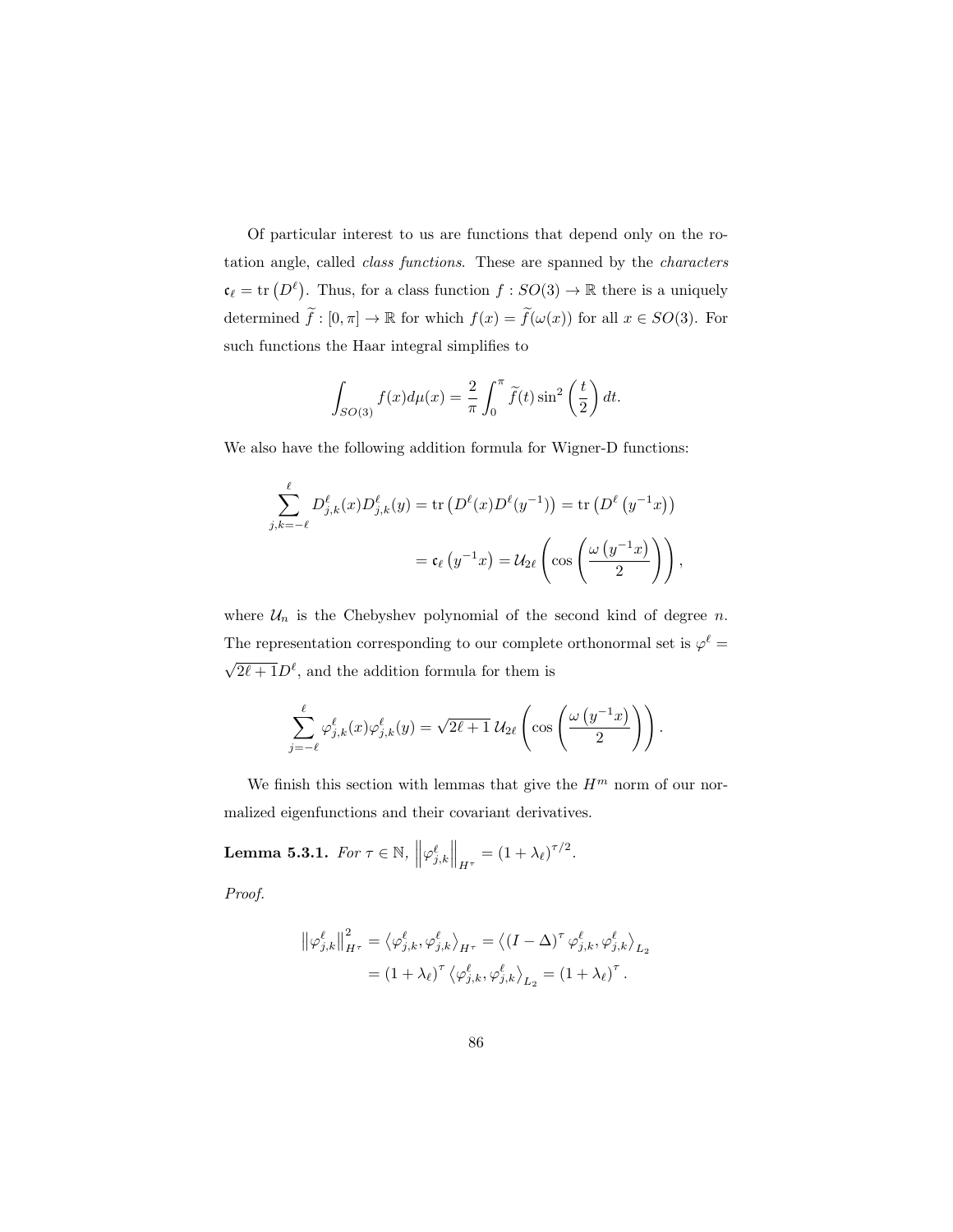**Lemma 5.3.2.** For  $\tau \in \mathbb{N}$ ,  $\left\| \nabla \varphi_{j,k}^{\ell} \right\|_{H^{\tau}} \leq C \ell^{\tau+1}$ .

*Proof.* By Lemma 2.5.3, there are numbers  $a_n$ ,  $n = 0, \ldots, 2\tau$  such that  $(I - \Delta)^{\tau} = \sum_{n=0}^{2\tau} a_n (\nabla^n)^* \nabla^n$ . Thus,

$$
\begin{split} \left\| \nabla \varphi_{j,k}^{\ell} \right\|_{H^{\tau}}^{2} &= \left\langle \nabla \varphi_{j,k}^{\ell}, \varphi_{j,k}^{\ell} \right\rangle_{H^{\tau}} = \left\langle (I - \Delta)^{\tau} \nabla \varphi_{j,k}^{\ell}, \nabla \varphi_{j,k}^{\ell} \right\rangle_{L_{2}} \\ &= \sum_{n=0}^{2\tau} a_{n} \left\langle \nabla^{n+1} \varphi_{j,k}^{\ell}, \nabla^{n+1} \varphi_{j,k}^{\ell} \right\rangle_{L_{2}} \\ &= \sum_{n=0}^{2\tau} a_{n} \left\langle \left( \nabla^{n+1} \right)^{*} \nabla^{n+1} \varphi_{j,k}^{\ell}, \varphi_{j,k}^{\ell} \right\rangle_{L_{2}}. \end{split}
$$

By Lemma 2.5.2 there are numbers  $b_i$ ,  $i = 0, \ldots 2\tau + 1$  such that

$$
\sum_{n=0}^{2\tau} a_n (\nabla^{n+1})^* \nabla^{n+1} = \sum_{i=0}^{2\tau+1} b_i \Delta^i.
$$

Thus,

$$
\begin{aligned} \left\| \nabla \varphi_{j,k}^{\ell} \right\|_{H^{\tau}}^2 &= \sum_{i=0}^{2\tau+1} b_i \left\langle \Delta^i \varphi_{j,k}^{\ell}, \varphi_{j,k}^{\ell} \right\rangle_{L_2} \\ &= \sum_{i=0}^{2\tau+1} b_i (-1)^i \lambda_{\ell}^i \left\langle \varphi_{j,k}^{\ell}, \varphi_{j,k}^{\ell} \right\rangle_{L_2} \\ &\leq C \ell^{2\tau+2} \end{aligned}
$$

where we have taken  $C = \max_{i \in \{1, ..., 2\tau+1\}} |b_i|$ . Taking square roots yields the result.  $\Box$ 

### 5.4 Kernels and Spaces

We recall here certain definitions from Chapters 2 and 4, restated using notation better suited for  $SO(3)$ . We now do assume that the eigenvalues  $\lambda_{\ell}$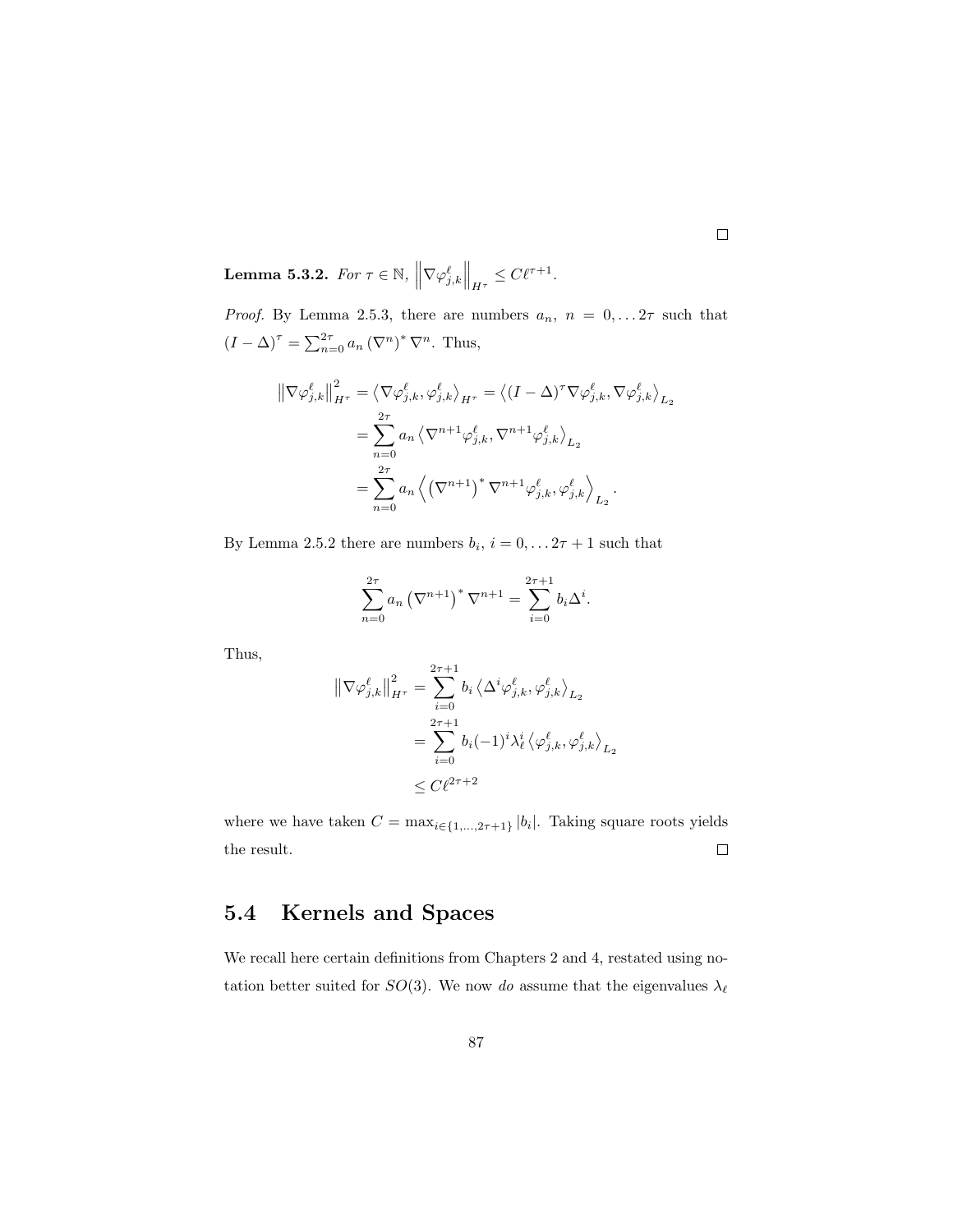are distinct; our Hilbert-Schmidt series will have a form similar to (2.2.1), except now we group the basis eigenfunctions for the same eigenvalue together. Thus, our kernels  $\Phi:SO(3)\times SO(3)\longrightarrow \mathbb{R}$  have the form

$$
\Phi(x,y) = \sum_{\ell=0}^{\infty} \widehat{\phi}(\ell) \sum_{j,k=-\ell}^{\ell} \varphi_{j,k}^{\ell}(x) \varphi_{j,k}^{\ell}(y). \tag{5.4.1}
$$

We assume the coefficients satisfy (2.8.1) for some  $\tau \in \mathbb{N}$  with  $\tau > 3/2$ , either for all  $\ell \in \mathbb{N}$  if  $\Phi$  is positive definite, or for all  $\ell > L$  if  $\Phi$  is conditionally positive definite with respect to  $\Pi_L$ . This ensures that the native space norm is equivalent to the Sobolev norm in the positive definite case.

The native space for  $\Phi$  is

$$
\mathcal{N}_{\Phi} = \left\{ f \in L_2 : \sum_{\ell=0}^{\infty} \widehat{\phi}(\ell)^{-1} \sum_{j,k=-\ell}^{\ell} \left| \widehat{f}_{j,k}^{\ell} \right|^2 < \infty \right\},\
$$

with inner product

$$
\langle f, g \rangle_{\mathcal{N}_{\Phi}} = \sum_{\ell=0}^{\infty} \widehat{\phi}(\ell)^{-1} \sum_{j,k=-\ell}^{\ell} \widehat{f}_{j,k}^{\ell} \overline{\widehat{g}_{j,k}^{\ell}}.
$$

The Sobolev space  $H^{\tau}$  is

$$
H^{\tau} = \left\{ f \in L_2 : \sum_{\ell=0}^{\infty} (1 + \lambda_{\ell})^{\tau} \sum_{j,k=-\ell}^{\ell} \left| \widehat{f}_{j,k}^{\ell} \right|^2 < \infty \right\},\,
$$

with inner product

$$
\langle f, g \rangle_{H^{\tau}} = \sum_{\ell=0}^{\infty} (1 + \lambda_{\ell})^{\tau} \sum_{j,k=-\ell}^{\ell} \widehat{f}_{j,k}^{\ell} \overline{\widehat{g}_{j,k}^{\ell}}.
$$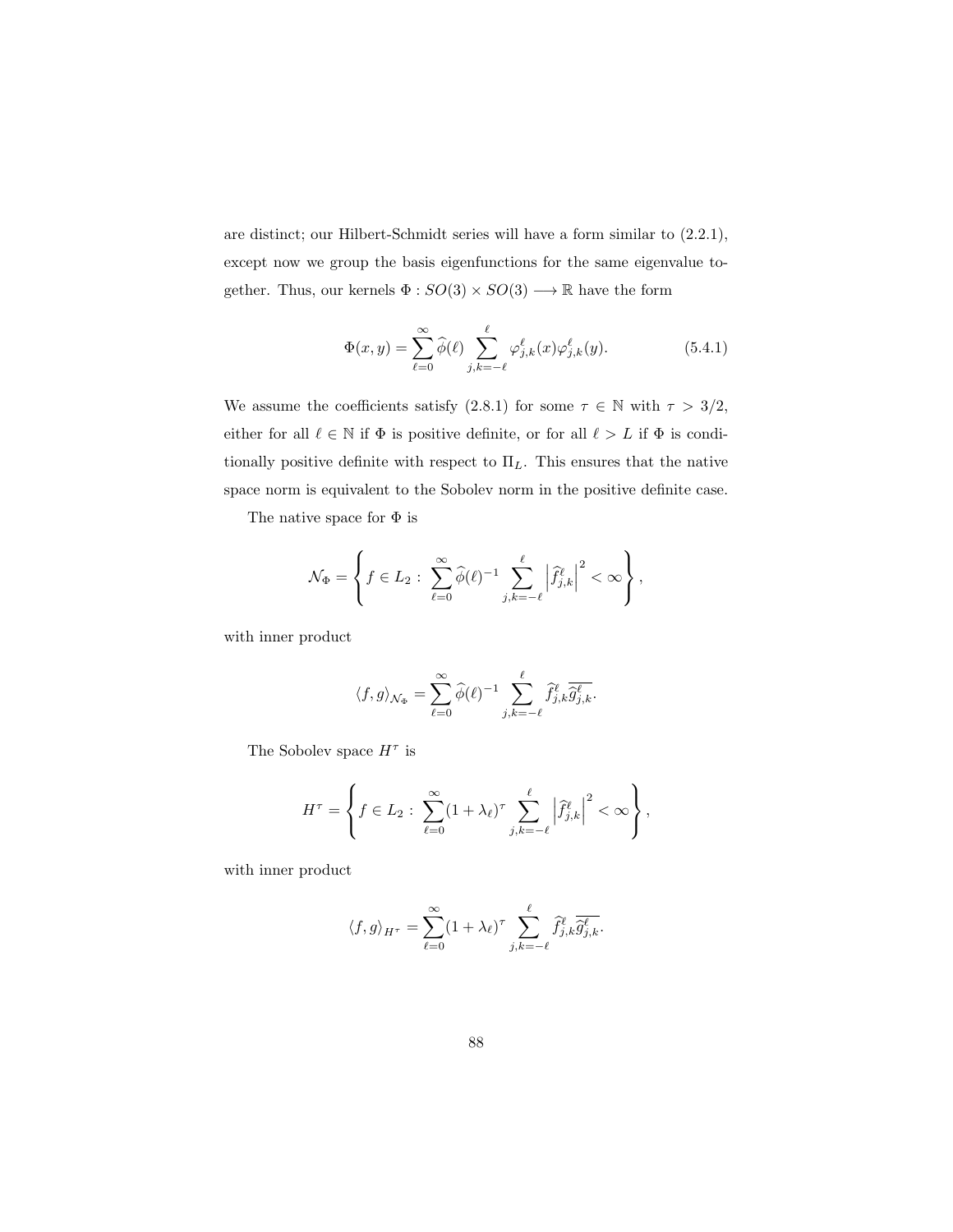For a subset  $\Omega \subset SO(3)$ , we also have the Sobolev space

$$
W_2^m(\Omega) = \left\{ f \in L_2(\Omega) : \sum_{k=0}^m \int_{\Omega} \left\langle \nabla^k f, \nabla^k f \right\rangle_p d\mu(p) < \infty \right\},\,
$$

with inner product

$$
\langle f, g \rangle_{W_2^m(\Omega)} = \sum_{k=0}^m \int_{\Omega} \langle \nabla^k f, \nabla^k g \rangle_p d\mu(p).
$$

Since  $SO(3)$  is compact and without boundary, when  $\Omega$  is all of  $SO(3)$ and  $\tau = m$  is an integer,  $H^m = W_2^m$  with the norms being equivalent by Proposition 2.7.3. If in addition (2.8.1) holds for all  $\ell \in \mathbb{N}$ ; i.e.  $\Phi$  is positive definite, then  $\mathcal{N}_{\Phi} = H^m = W_2^m$ , with all three norms being equivalent.

### 5.5 Energy Estimates: Two Examples

We now exhibit two examples of kernels on  $SO(3)$  that provide energy estimates. They both have advantages and drawbacks. The first has the advantage that a closed-form formula for it is known, but has the drawback that it only provides an algebraic energy estimate. The second has the advantage that it provides an exponential energy estimate, but has the drawback that no closed-form formula for it is known.

Example 5.5.1. An example of a family of kernels of the form (5.4.1) are the *rotational surface splines*: for  $m \geq 3$ ,

$$
\Phi_m(x,y) = \left(\sin\left(\frac{\omega\left(y^{-1}x\right)}{2}\right)\right)^{2m-3}
$$

.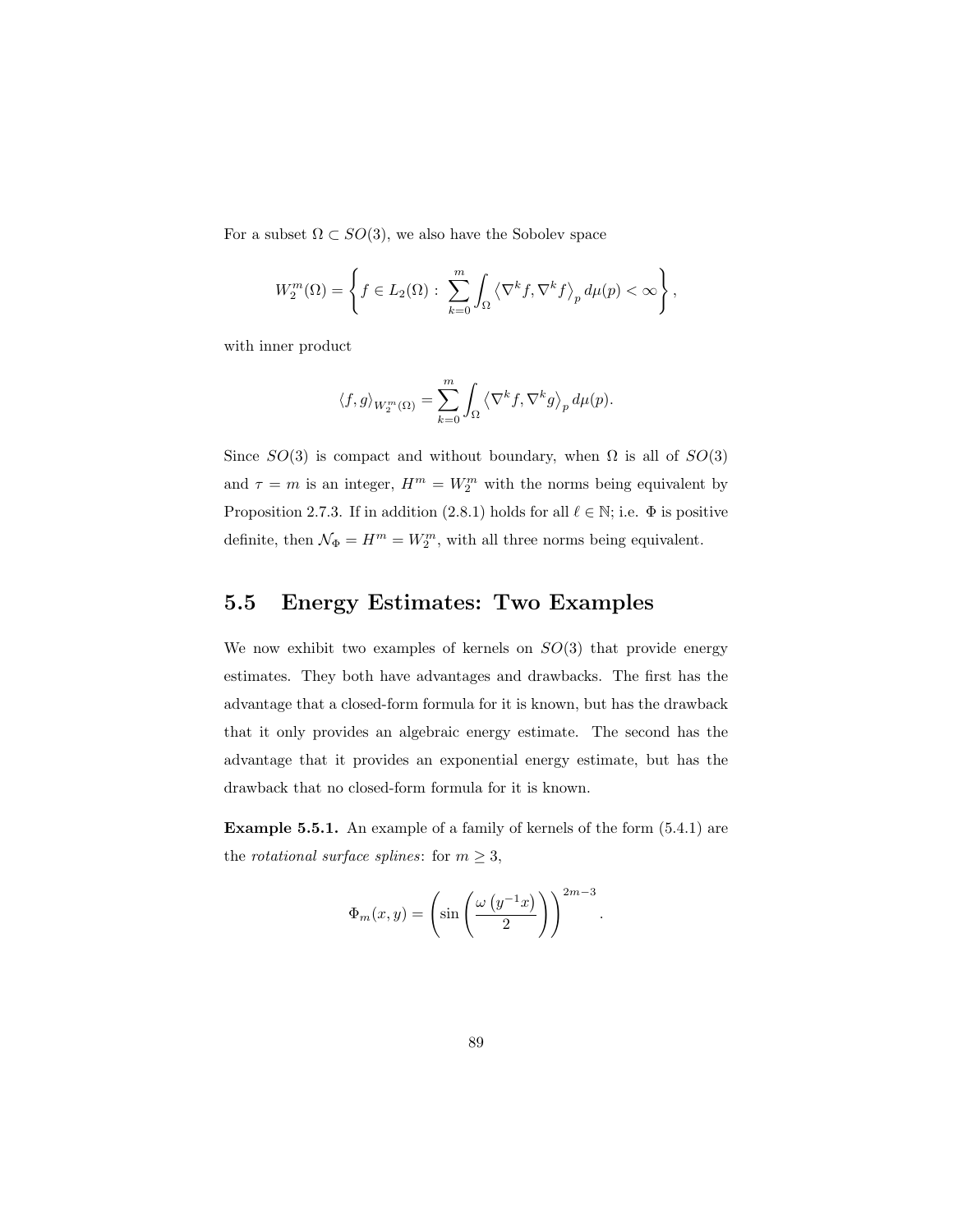The coefficients of  $\Phi_m$ , found in [17], are

$$
\widehat{\phi}_m(\ell) = \frac{(2m-2)!}{\pi(-4)^{m-1}} (2\ell+1) \prod_{j=0}^{m-1} \frac{1}{\ell(\ell+1) - (j^2 - \frac{1}{4})}.
$$

and  $\Phi_m$  is conditionally positive definite with respect to  $\Pi_{m-2}$ . The coefficients  $\hat{\phi}_m(\ell)$  satisfy (2.8.1) with  $\tau = m - \frac{1}{2}$ . The corresponding differential operator, for which  $\Phi_m$  is the fundamental solution, is

$$
\mathcal{L} = \frac{(2m-2)!}{\pi(-4)^{m-1}} \prod_{j=0}^{m-1} \left( \Delta - \left( j^2 - \frac{1}{4} \right) \right).
$$

This operator does *not* annihilate  $\Pi_{m-2}$ , and so  $\Phi_m$  provides only an algebraic energy estimate.

Let  $\Xi$  and  $\Lambda$  be  $\Pi_{m-2}$ -unisolvent sets of centers with  $\#\Xi$  <  $\#\Lambda$  and  $h_\Lambda < h_\Xi,$  and consider using  $\Phi_m$  to produce the quadratized Galerkin approximation  $u_{\Xi}^{\Lambda}$  to the weak solution of  $\mathcal{L}u = f$ , with  $f \in H^m$ , using  $\Xi$  as the set of centers for Galerkin approximation and Λ the set of centers for quadrature. Then Corollary 4.2.7 guarantees that

$$
\left\|u-u_{\Xi}^{\Lambda}\right\|_{L_2}\leq C\left(h_{\Xi}^{m-1}+\left(\frac{h_{\Lambda}}{h_{\Xi}}\right)^m h_{\Xi}^{-11/2}h_{\Lambda}^{-5/2}\right)\|f\|_{H^s},
$$

where  $s$  is determined as in Theorem 4.2.1, and Remark 4.2.8 shows we should take our oversampling exponent to be  $p = 2 + \frac{19}{2m-5}$ .

Example 5.5.2. Another example of a family of kernels of the form (5.4.1) are the "ideal" kernels

$$
\kappa_m(x, y) = \sum_{\ell=0}^{\infty} (1 + \lambda_{\ell})^{-m} \sum_{j,k=-\ell}^{\ell} \varphi_{j,k}^{\ell}(x) \varphi_{j,k}^{\ell}(y).
$$

Note that we have not written  $\varphi_{j,k}^{\ell}(y)$  - we assume from here on out that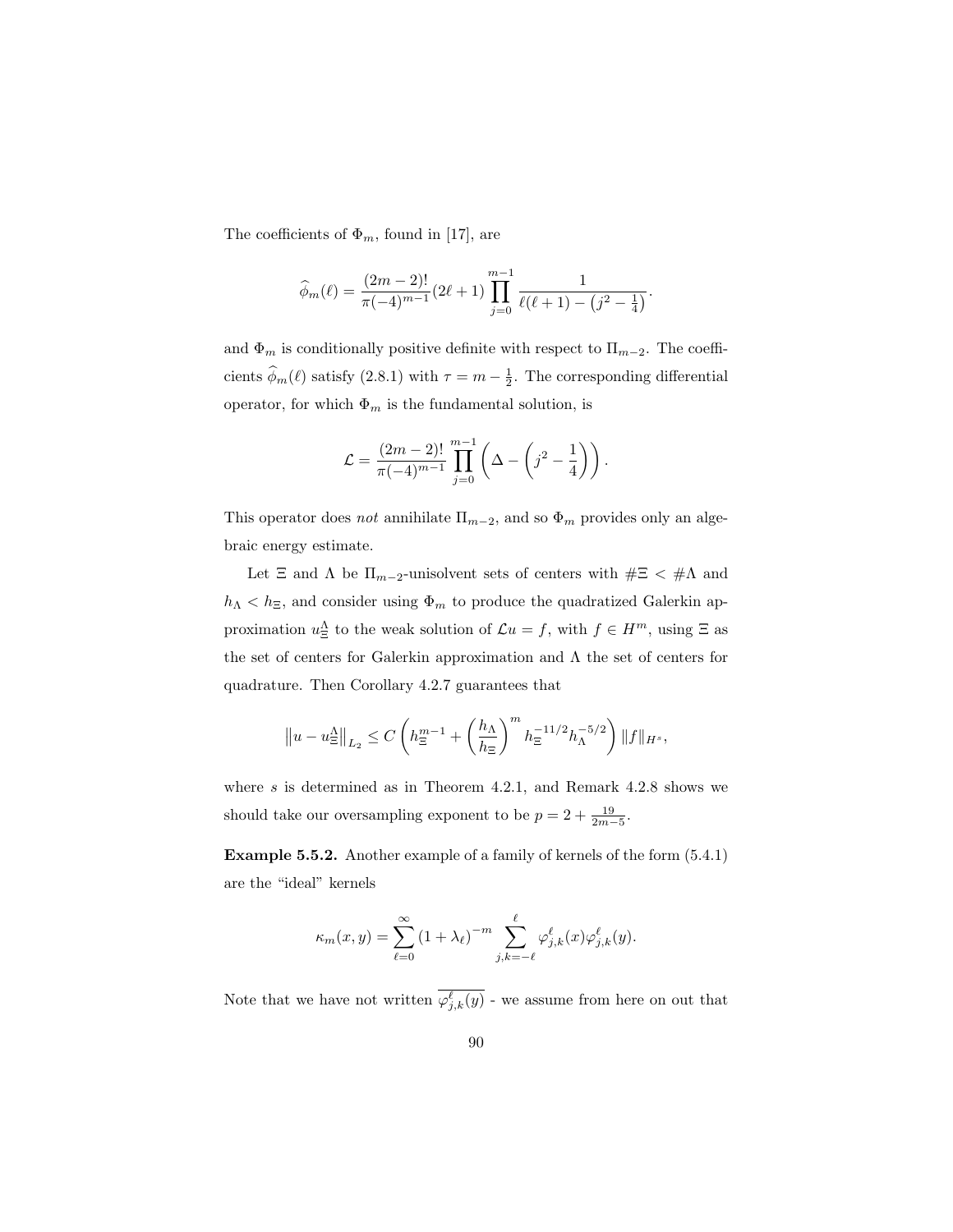the Wigner-D functions, and hence our orthonormal eigenfunctions, are real-valued. Here (2.8.1) holds with  $C_1 = C_2 = 1$  and  $\tau = m$ , since the coefficients of  $\kappa_m$  are exactly  $\widehat{\kappa}_m(\ell) = (1 + \lambda_\ell)^{-m}$ . The corresponding operator  $\mathcal L$  for which  $\kappa_m$  is the fundamental solution is  $\mathcal L = (I - \Delta)^m$ . Since  $\widehat{\kappa}_m(\ell)$  is positive for all  $\ell, \kappa_m$  is positive definite, and therefore provides an exponential energy estimate.

Let  $\Xi$ ,  $\Lambda$ , and  $f \in H^m$  be as in Example 5.5.1. If  $u_{\Xi}^{\Lambda}$  is the quadratized Galerkin approximation to the solution of  $\mathcal{L}u = f$ , then Corollary 4.2.7 guarantees that

$$
\left\|u - u_{\Xi}^{\Lambda}\right\|_{L_{2}} \leq C\left(h_{\Xi}^{m-1} + \left(\frac{h_{\Lambda}}{h_{\Xi}}\right)^{m} h_{\Xi}^{-11/2} h_{\Lambda}^{-1} \left|\log(h_{\Lambda})\right|^{3}\right) \|f\|_{H^{m}},
$$

and Remark 4.2.8 shows that we should take our oversampling exponent to be  $p = \frac{3}{\log(m)} W \left( \frac{1}{3} \log(m) h_{\Xi}^{m+1} |\log(h_{\Xi})|^{-1} \right)$ . Again, taking the oversampling exponent that would arise in the algebraic case will suffice, so, we can actually take  $p = 2 + \frac{19}{2m-5}$ .

Although the kernel from Example 5.5.2 doesn't have a closed form, we can still use it. In the next chapter, we show how to truncate it to get a Galerkin approximation. What we must determine, then, is when to truncate.

#### 5.6 Algorithm: Quadrature Weights

To implement our Galerkin approximation scheme, we need one final algorithm, one for computing the quadrature weights. We restrict our attention to the kernel  $\Phi_m$  from Section 5.5. As per Section 3.1, we need to know the integrals  $\int_{SO(3)} \Phi_m(\cdot, y) d\mu$  and  $\int_{SO(3)} \varphi_{j,k}^{\ell} d\mu$ . The fact that the former integral is independent of y follows from the fact that  $\Phi_m$  has a Hilbert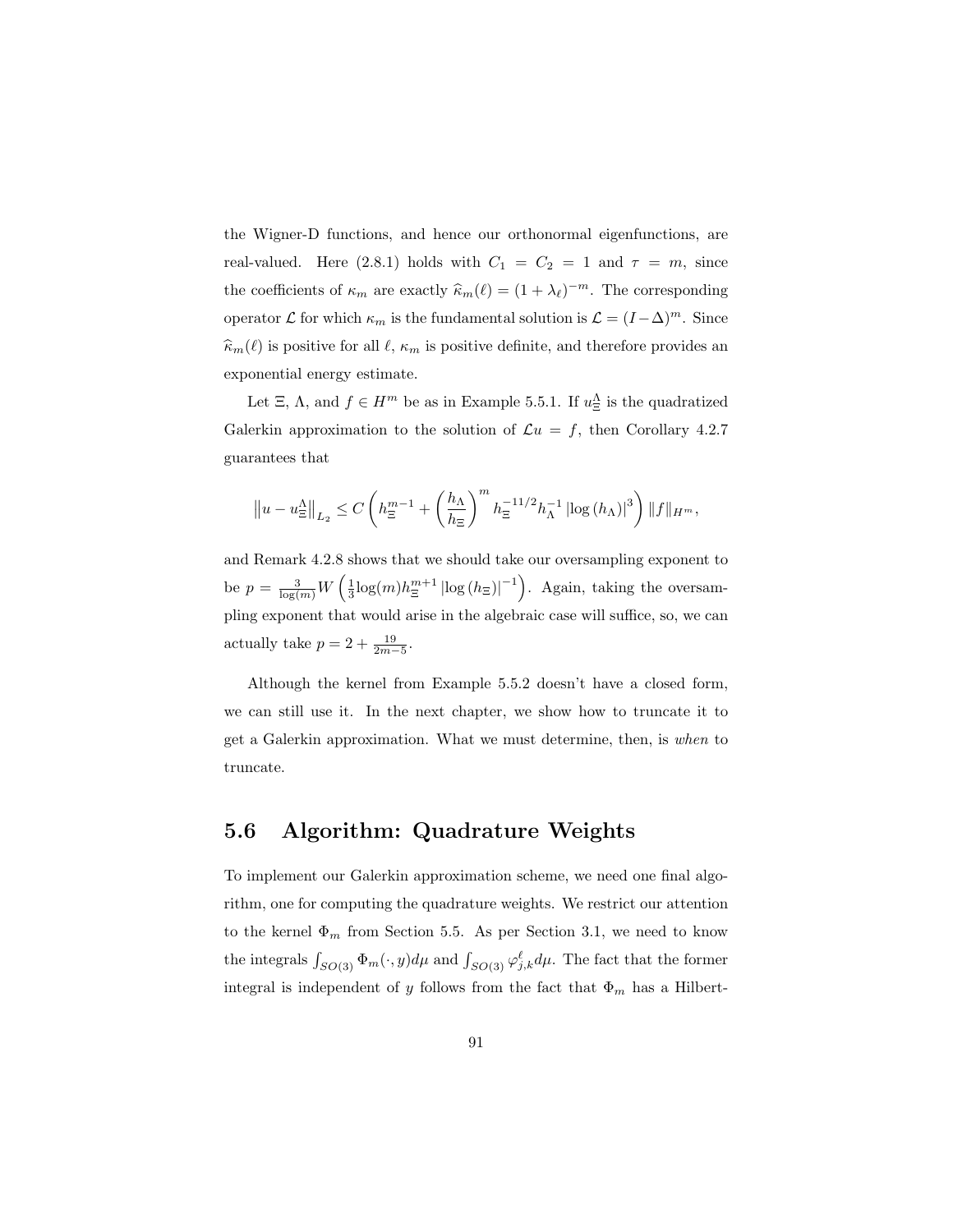Schmidt decomposition and the orthonormality of the eigenfunctions of the Laplace-Beltrami operator. Hence, we can take  $y = Id$  to obtain

$$
J = \int_{SO(3)} \Phi(\cdot, \text{Id}) d\mu = \frac{2}{\pi} \int_0^{\pi} \left( \sin\left(\frac{\omega}{2}\right) \right)^{2m-1} d\omega = \frac{2\Gamma(m)}{\sqrt{\pi}\Gamma(m + \frac{1}{2})}.
$$

When  $\ell = j = k = 0, \varphi_{0,0}^0 = 1$ , and so the normalization of the Haar measure gives  $\int_{SO(3)} \varphi_{0,0}^0 d\mu = 1$ . For any other eigenfunction  $\varphi_{j,k}^\ell$ , orthonormality gives

$$
J_{j,k}^{\ell} = \int_{SO(3)} \varphi_{j,k}^{\ell} d\mu = \left\langle \varphi_{j,k}^{\ell}, \varphi_{0,0}^{0} \right\rangle_{L_2} = 0.
$$

This leads us to the following.

#### Algorithm 4 Quadrature Weights

Input:  $\Lambda = {\zeta_1, \ldots, \zeta_M}$ , kernel parameter m.

Output: Quadrature weights  $w = \{w_1, \ldots, w_M\}.$ 

• Form the auxiliary matrix

$$
P = \left[ \varphi_{j,k}^{\ell} \big|_{\Lambda} \right]_{\ell \in \{0,\ldots,m-2\}, j,k \in \{-\ell,\ell\}}.
$$

- Form the collocation matrix  $K_{\Xi}$ .
- solve the system

$$
\left[\begin{array}{cc} K_{\Xi} & P \\ P^T & 0 \end{array}\right] \left[\begin{array}{c} w \\ v \end{array}\right] = \left[\begin{array}{c} J\mathbf{1} \\ u \end{array}\right],
$$

where  $J = \frac{2\Gamma(m)}{\sqrt{\pi}\Gamma(m+\frac{1}{2})}$ , **1** is the  $M \times 1$  vector of 1's, and u is the  $Q \times 1$ vector whose first entry is 1 and all other entries are  $0$   $(Q = \binom{2m-1}{3}$  is the dimension of the auxiliary space  $\Pi_{m-2}$ ).

• The quadrature weights are  $w$ .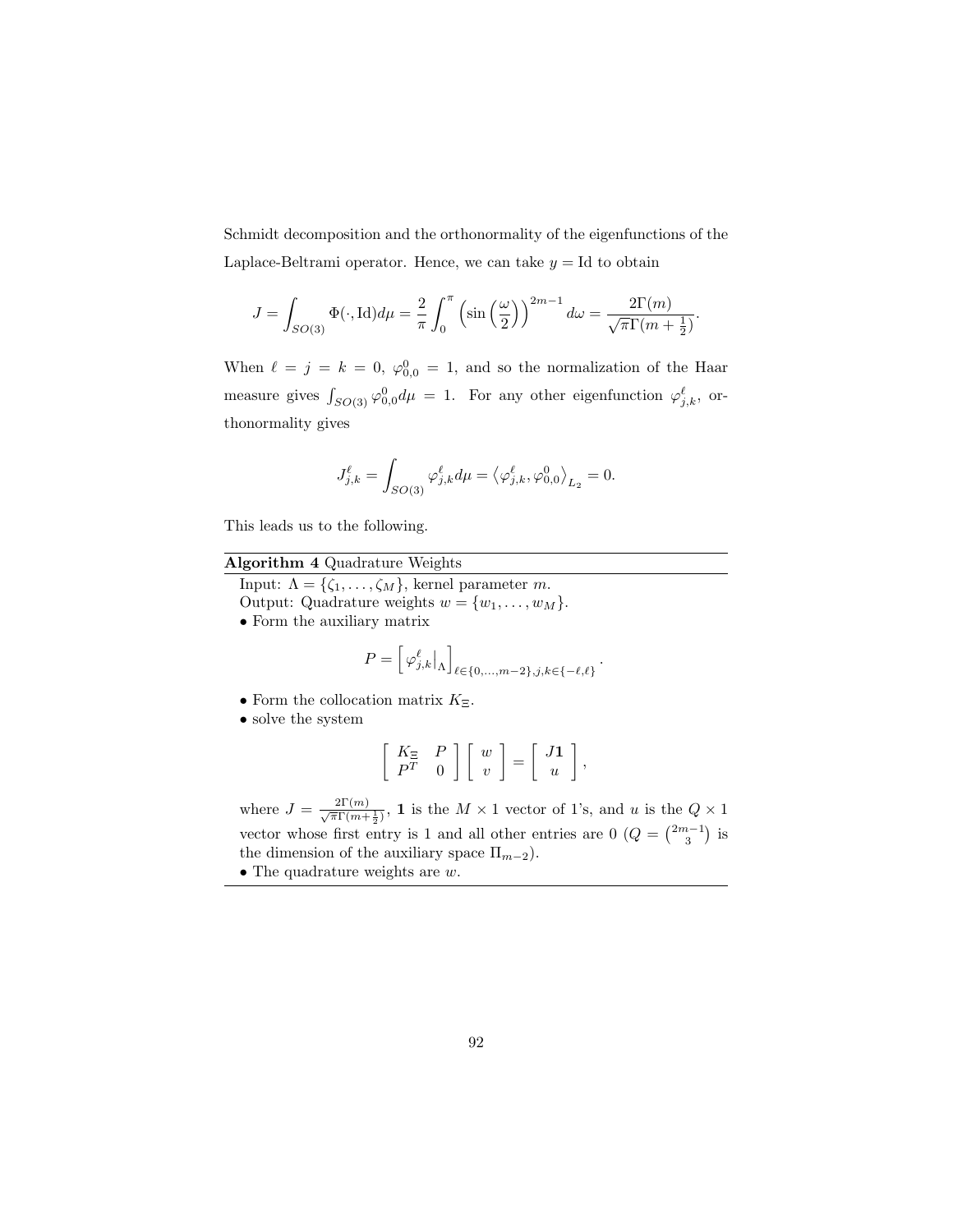## Chapter 6

# A Truncated SO(3) Kernel

The rotational surface splines have the advantage of having a closed form. The same can not be said for some other kernels on  $SO(3)$ , such as the one in Example 5.5.2. In practice, to use those kinds of kernels, some sort of truncation of the uniformly convergent series in (5.4.1) is desirable. We explore in this chapter the error that arises when such truncation occurs, in a specific case.

Our strategy is as follows. We employ a particular kernel  $\kappa_m$ ,  $m > 5/2$ with an expansion as in  $(5.4.1)$ , and which provides an exponential energy estimate. We then truncate by taking only finitely many terms in (5.4.1) to get the truncated kernel  $\widetilde{\kappa}_m$ , the number of terms being N, the truncation *parameter.* We then form the truncated Lagrange basis  $\{\tilde{\chi}_{\xi}\}_{\xi \in \Xi}$ , consisting of the Lagrange functions for the truncated kernel. The truncated stiffness matrix in the truncated Lagrange basis,  $\widetilde{B}_{\Xi}$  is then used to obtain the truncated Galerkin approximation,  $\widetilde{u}_{\Xi}$ .

Upon establishing an  $L_2$  truncation error estimate for the truncated Galerkin approximation, we then explore the error that arises by quadra-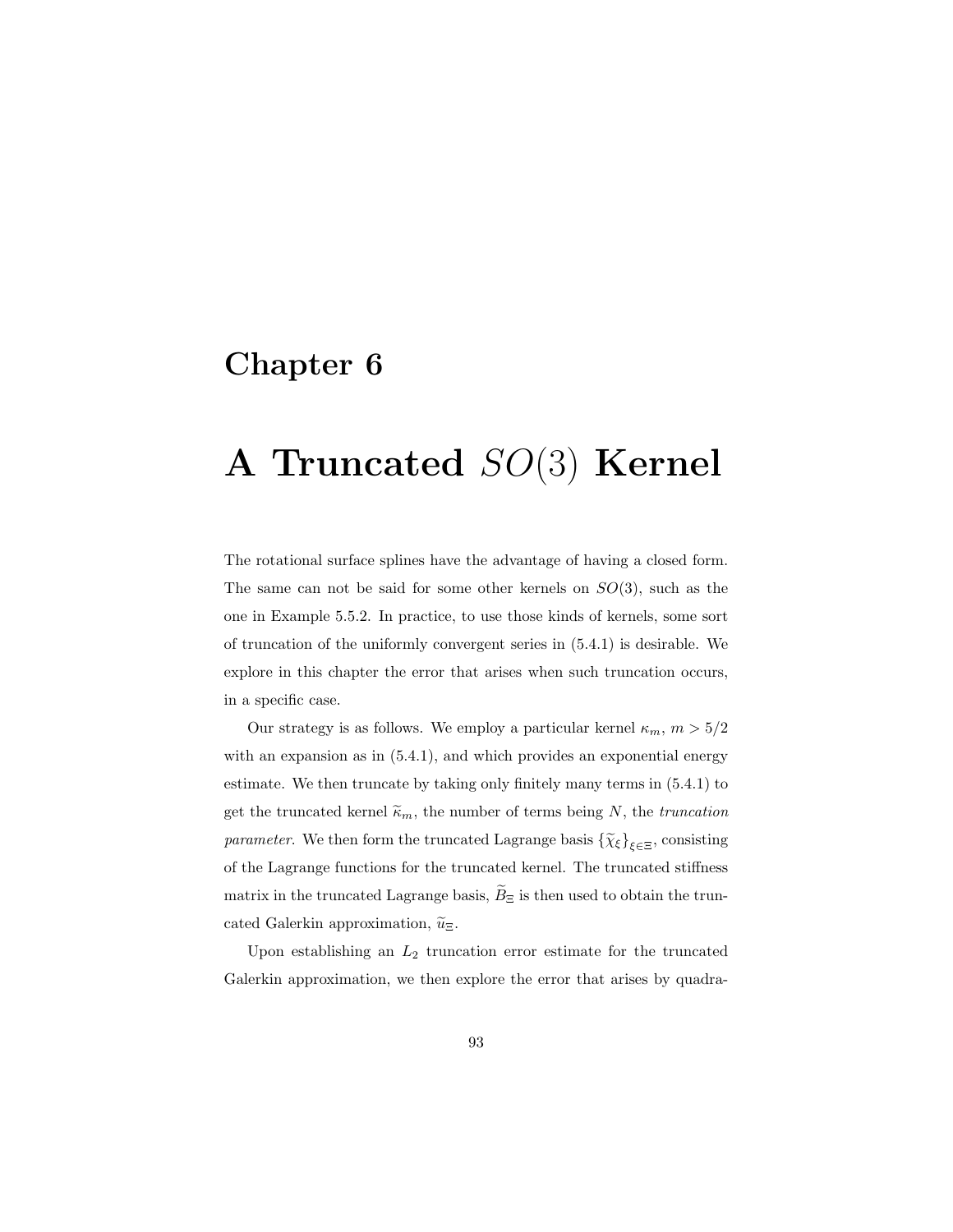tizing the truncated Galerkin approximation. This means replacing the entries of the truncated stiffness matrix with quadrature estimates to form the quadratized truncated stiffness matrix  $\overrightarrow{B}_{\Xi}^{\Lambda}$ , which is then used to obtain the quadratized truncated Galerkin approximation,  $\tilde{u}_{\Xi}^{\Lambda}$ . The full error estimate is then attained via repeated applications of the triangle inequality:

$$
||u - \widetilde{u}_{\Xi}^{\Delta}||_{L_2} \le ||u - u_{\Xi}||_{L_2} + ||u_{\Xi} - \widetilde{u}_{\Xi}||_{L_2} + ||\widetilde{u}_{\Xi} - \widetilde{u}_{\Xi}^{\Delta}||_{L_2}.
$$

We restrict our attention to the particular family of kernels from Example 5.5.2; namely,

$$
\kappa_m(x,y) = \sum_{\ell=0}^{\infty} \widehat{\kappa}_m(\ell) \sum_{j,k=-\ell}^{-\ell} \varphi_{j,k}^{\ell}(x) \varphi_{j,k}^{\ell}(y),
$$

with Fourier-Chebyshev coefficients

$$
\widehat{\kappa}_m(\ell) = (1 + \lambda_\ell)^{-m} = (1 + \ell(\ell + 1))^{-m}.
$$

Note that we have not written the conjugate of  $\varphi_{j,k}^{\ell}(y)$  in the expansion of our kernel. This is deliberate - to simplify matters, we assume throughout that the Wigner-D functions, and hence our orthonormal basis functions, are real-valued. Also note that the bound on the coefficients of  $\kappa_m,$ 

$$
|\widehat{\kappa}_m(\ell)| \le C\ell^{-2m},\tag{6.0.1}
$$

holds for all  $\ell \geq 1.$ 

Since  $\widehat{\kappa}(\ell) > 0$  for all  $\ell \in \mathbb{N}$ ,  $\kappa_m$  is positive definite. As such it provides an exponential energy estimate, and all our previous results for such kernels apply. Let  $\nu$  be the constant from the energy estimate. In what follows whenever we say "there exists a positive constant  $C$ ", it is understood that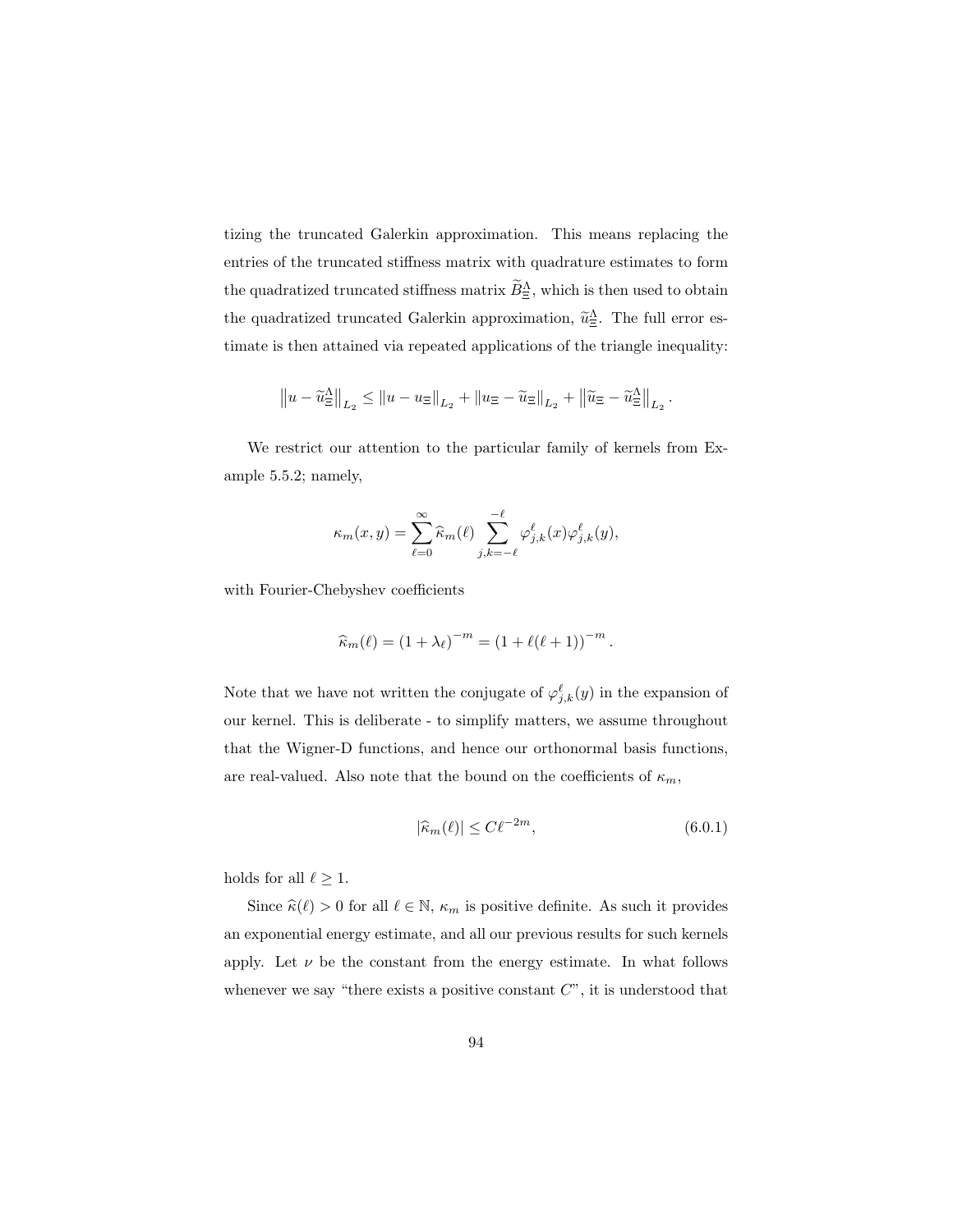C depends on the kernel  $\Phi_m$ , the mesh ratio  $\rho$  of our centers  $\Xi$ , the tensor a and function b in our differential equation  $\mathcal{L}$ , and  $\nu$ .

### 6.1 The Truncated Kernel

The truncated kernel,  $\tilde{\kappa}_m$ , with truncation parameter N, is

$$
\widetilde{\kappa}_m(x,y) = \sum_{\ell=0}^N \widehat{\kappa}_m(\ell) \sum_{j,k=-\ell}^{\ell} \varphi_{j,k}^{\ell}(x) \varphi_{j,k}^{\ell}(y).
$$

Our first order of business is to establish pointwise and  $L_2$  error estimates for the truncated kernel, and  $L_2$  error estimates for its covariant derivative. We point out that both  $\kappa_m$  and  $\widetilde{\kappa}_m,$  and the covariant derivatives of both, enjoy an  $L_2$ -invariance in the sense that  $\|\kappa_m(\cdot, x)\|_{L_2} = \|\kappa_m(\cdot, y)\|_{L_2}$  for all  $x, y \in SO(3)$ .

**Lemma 6.1.1.** For  $m > 1$  and  $N > 0$  the uniform bound

$$
|\kappa_m(x,y)-\widetilde{\kappa}_m(x,y)|\leq CN^{2-2m}.
$$

holds for all  $x, y \in SO(3)$ .

Proof. Since

$$
\max_{\theta \in [0,\pi]} \left| \mathcal{U}_{2\ell} \left( \cos \left( \frac{\theta}{2} \right) \right) \right| = \mathcal{U}_{2\ell}(1) = 2\ell + 1,
$$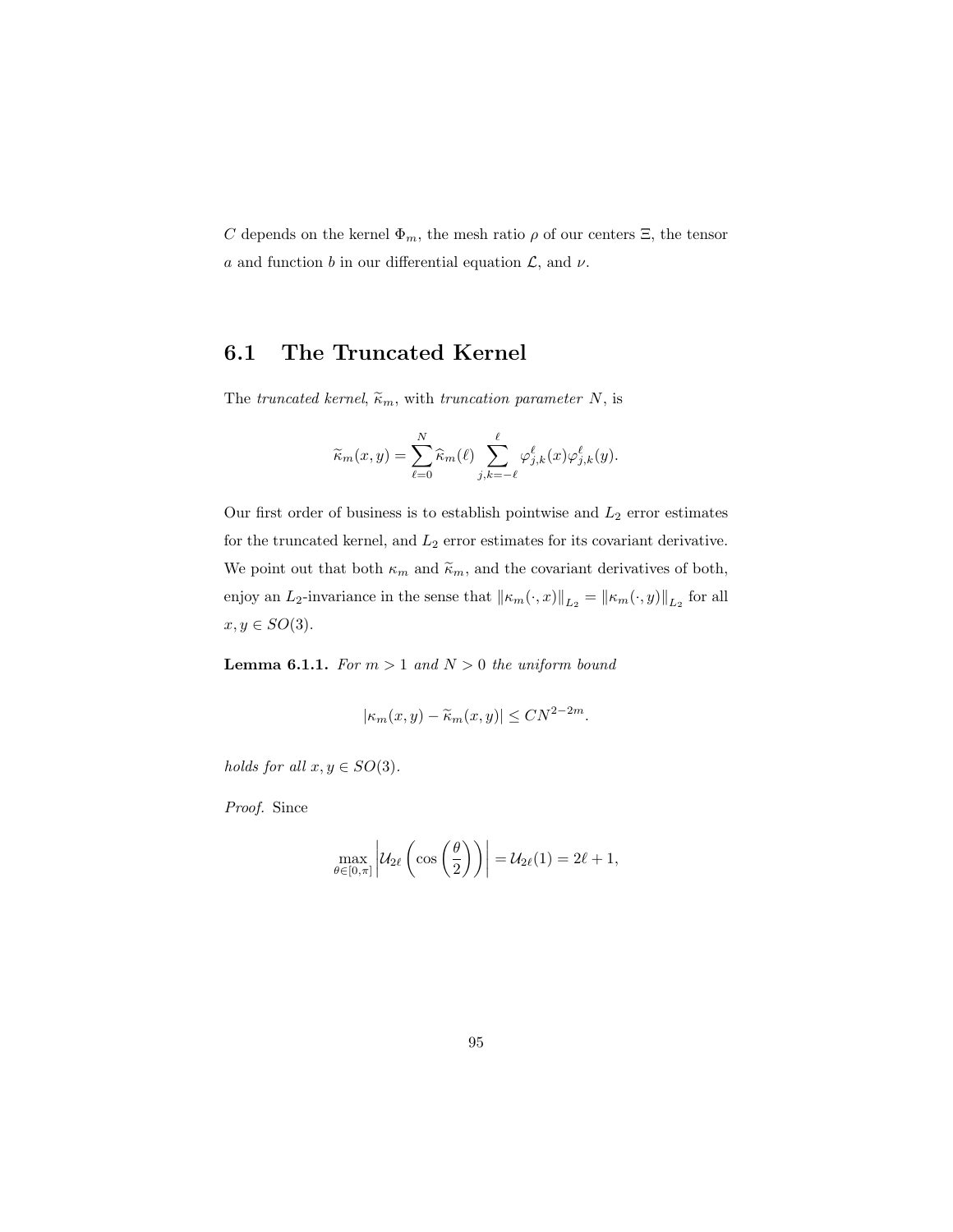we have by (6.0.1) that

$$
|\kappa_m(x, y) - \widetilde{\kappa}_m(x, y)| = \left| \sum_{\ell=N+1}^{\infty} \widehat{\kappa}_m(\ell) \mathcal{U}_{2\ell} \left( \cos \left( \frac{\omega (y^{-1} x)}{2} \right) \right) \right|
$$
  

$$
\leq C \sum_{\ell=N+1}^{\infty} \ell^{-2m} (2\ell + 1)
$$
  

$$
\leq C' \sum_{\ell=N+1}^{\infty} \ell^{1-2m}.
$$

The result now follows from an integral comparison.

Lemma 6.1.2. For  $m > 3/2$ ,  $\tau \in \mathbb{N}$  with  $0 \leq \tau < 2m-2$ ,  $N > 0$ , and any  $\zeta\in SO(3),$ 

$$
\|\kappa_m(\cdot,\zeta)-\widetilde{\kappa}_m(\cdot,\zeta)\|_{H^{\tau}} \leq CN^{2+\tau-2m}.
$$

*Proof.* We need only prove the case  $\zeta =$  Id. We have

$$
\kappa_m(x, \mathrm{Id}) - \widetilde{\kappa}_m(x, \mathrm{Id}) = \sum_{\ell=N+1}^{\infty} \widehat{\kappa}_m(\ell) \sum_{j,k=-\ell}^{\ell} \varphi_{j,k}^{\ell}(x) \varphi_{j,k}^{\ell}(\mathrm{Id})
$$

$$
= \sum_{\ell=N+1}^{\infty} \widehat{\kappa}_m(\ell) \sum_{j=-\ell}^{\ell} \varphi_{j,j}^{\ell}(x).
$$

Using (6.0.1) and Lemma 5.3.1, then, we have

$$
\|\kappa_m(\cdot, \mathrm{Id}) - \widetilde{\kappa}_m(\cdot, \mathrm{Id})\|_{H^{\tau}} \le \sum_{\ell=N+1}^{\infty} \widehat{\kappa}_m(\ell) \sum_{j=-\ell}^{\ell} \|\varphi_{j,j}^{\ell}\|_{H^{\tau}}
$$
  

$$
\le C \sum_{\ell=N+1}^{\infty} \ell^{\tau-2m} (2\ell+1)
$$
  

$$
\le C \sum_{\ell=N+1}^{\infty} \ell^{1+\tau-2m}.
$$

The result now follows from an integral comparison.

 $\Box$ 

 $\Box$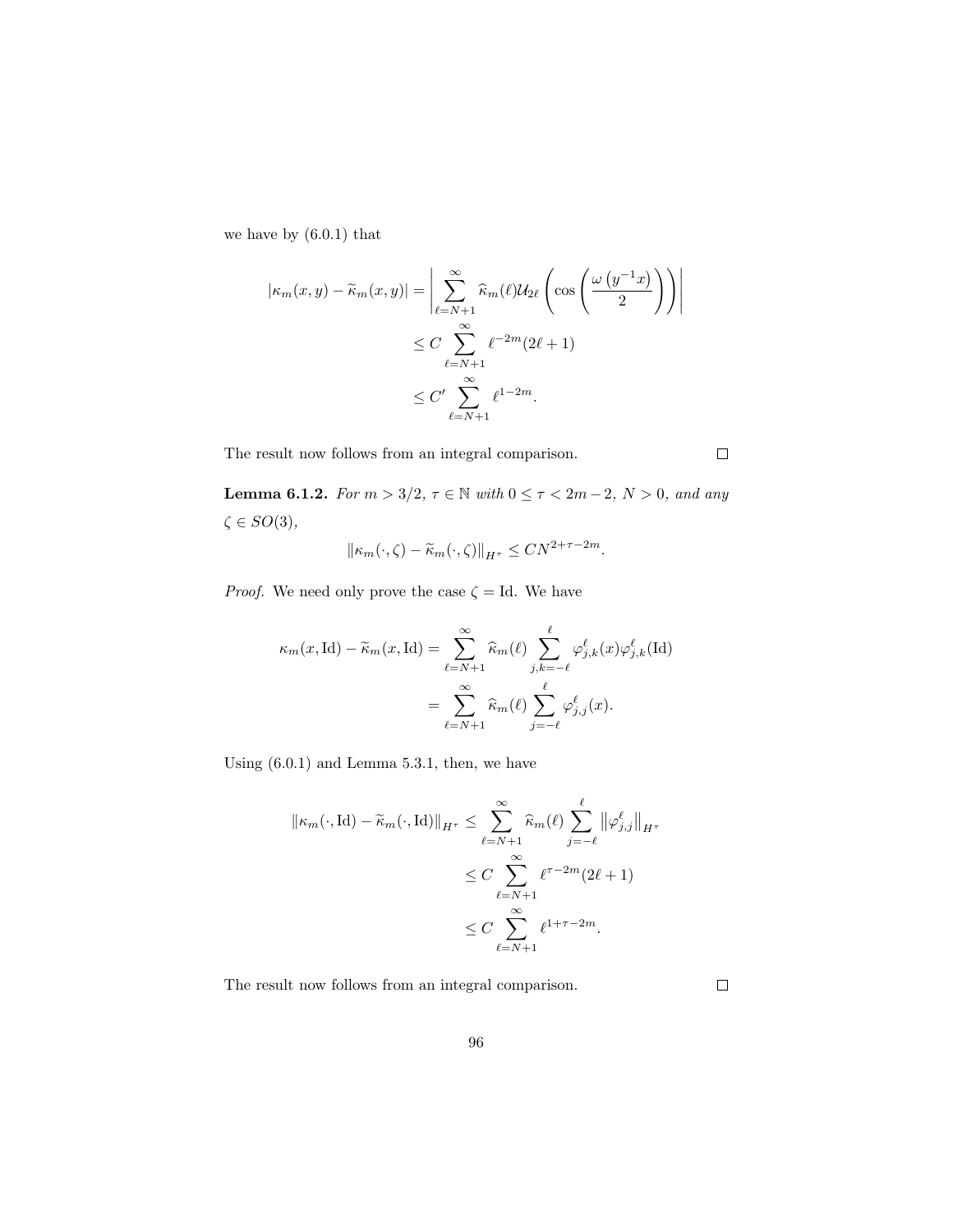**Lemma 6.1.3.** For  $m > 3/2$ ,  $\tau \in \mathbb{N}$  with  $0 \le \tau < 2m-3$ ,  $N > 0$ , and any  $\zeta \in SO(3),$ 

$$
\|\nabla (\kappa_m(\cdot,\zeta)-\widetilde{\kappa}_m(\cdot,\zeta))\|_{H^{\tau}} \leq CN^{3+\tau-2m}.
$$

*Proof.* Again, we need only prove the case  $\zeta = Id$ . We have

$$
\nabla (\kappa_m(x, \mathrm{Id}) - \widetilde{\kappa}_m(x, \mathrm{Id})) = \sum_{\ell=N+1}^{\infty} \widehat{\kappa}_m(\ell) \sum_{j,k=-\ell}^{\ell} (\nabla \varphi_{j,k}^{\ell}(x)) \varphi_{j,k}^{\ell}(\mathrm{Id})
$$

$$
= \sum_{\ell=N+1}^{\infty} \widehat{\kappa}_m(\ell) \sum_{j=-\ell}^{\ell} \nabla \varphi_{j,j}^{\ell}(x).
$$

and so by (6.0.1) and Lemma 5.3.2,

$$
\|\nabla (\kappa_m(\cdot, \mathrm{Id}) - \widetilde{\kappa}_m(\cdot, \mathrm{Id}))\|_{H^{\tau}} \leq \sum_{\ell=N+1}^{\infty} \widehat{\kappa}_m(\ell) \sum_{j=-\ell}^{\ell} \|\nabla \varphi_{j,j}^{\ell}\|_{H^{\tau}}
$$
  

$$
\leq C \sum_{\ell=N+1}^{\infty} \ell^{1+\tau-2m} (2\ell+1)
$$
  

$$
\leq C \sum_{\ell=N+1}^{\infty} \ell^{2+\tau-2m}.
$$

The result now follows from an integral comparison.

 $\Box$ 

## 6.2 The Truncated Lagrange Basis

To get the truncated Lagrange basis,  $\{\widetilde{\chi}_{\xi}\}_{\xi \in \Xi}$ , we take the truncated collocation matrix,  $K_{\Xi} = {\{\widetilde{\kappa}_m(\xi,\eta)\}}_{\xi\eta\in\Xi}$ , and the coefficients  $\widetilde{\alpha}_{\xi} = {\{\widetilde{\alpha}_{\xi,\eta}\}}_{\eta\in\Xi}$  of  $\tilde{\chi}_{\xi} = \sum_{\eta \in \Xi} \tilde{\alpha}_{\xi, \eta} \tilde{\kappa}_m(\cdot, \eta)$  are obtained by solving the linear system  $K \tilde{\alpha}_{\xi} =$  $\delta_{\xi}$ . We reiterate that the choice of basis does not affect interpolants, Galerkin approximations, or quadratized Galerkin approximation. It is used purely for the stability of the approximation scheme.

The first result in this section concerns the 1-norm of the inverse of the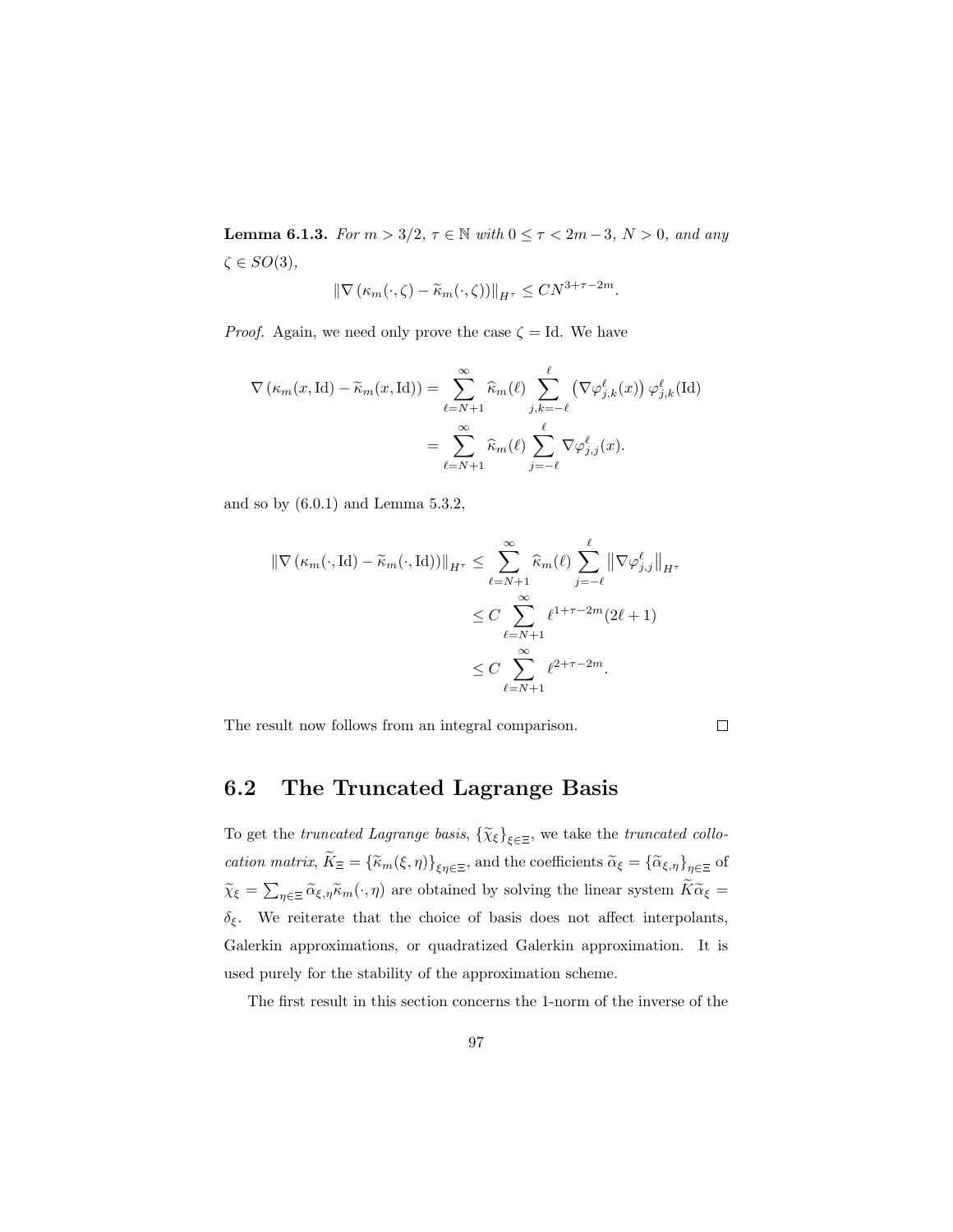collocation matrix. In this result and in many that follow, we are computing the 1-norm of a self-adjoint matrix. We note that for a self-adjoint matrix  $A, \|A\|_2 \leq \|A\|_1$ , and so each such result has a corresponding corollary for the 2-norm.

**Lemma 6.2.1.** Let  $K_{\Xi}$  be the collocation matrix for interpolation with the kernel  $\kappa_m$  on the set of centers  $\Xi$ , with  $m > 3/2$  and mesh ratio  $\rho$ . There exists a constant C such that, for  $h_{\Xi}$  sufficiently small,

$$
\left\|K_{\Xi}^{-1}\right\|_1\leq Ch_{\Xi}^{3-2m}.
$$

*Proof.* The entries in column  $\xi$  of  $K_{\Xi}^{-1}$  are precisely the coefficients of the Lagrange function  $\chi_{\xi} = \sum_{\eta \in \Xi} \alpha_{\xi \eta} \kappa(\cdot, \eta)$ . Hence,

$$
||K_{\Xi}^{-1}||_1 = \max_{\xi \in \Xi} \sum_{\eta \in \Xi} |\alpha_{\xi \eta}|.
$$

We follow [14] by noting that the proof of [11, Equation 5.6] gives, "mutatis mutandis",

$$
|\alpha_{\xi\zeta}|\le Cq_\Xi^{3-2m}\text{exp}\left(-\nu \frac{\text{dist}(\xi,\zeta)}{h_\Xi}\right)
$$

with positive constants C and  $\nu$  that depend only on  $k_m$ . These are the same as the constants from our energy estimate. We can proceed by dividing  $SO(3)$  into annuli  $A_n$  with center  $\xi$ , outer radius  $nh_{\Xi}$ , and inner radius  $(n-1)h_{\Xi}, n=1,2,\ldots,n_{\max}$ . We then have

$$
\sum_{\zeta \in \Xi} |\alpha_{\xi\zeta}| = \sum_{n=1}^{n_{\text{max}}} \sum_{\zeta \in A_n} |\alpha_{\xi\zeta}| \le C q_{\Xi}^{3-2m} \sum_{n=1}^{n_{\text{max}}} \sum_{\zeta \in A_n} \exp\left(-\nu \frac{\text{dist}(\xi,\zeta)}{h_{\xi}}\right).
$$

Each  $A_n$  has volume  $\sim n^2 h_{\Xi}^3$ , and so

$$
# (\Xi \cap A_n) \sim \frac{n^2 h_{\Xi}^2}{q_{\Xi}^2} = \rho^3 n^2.
$$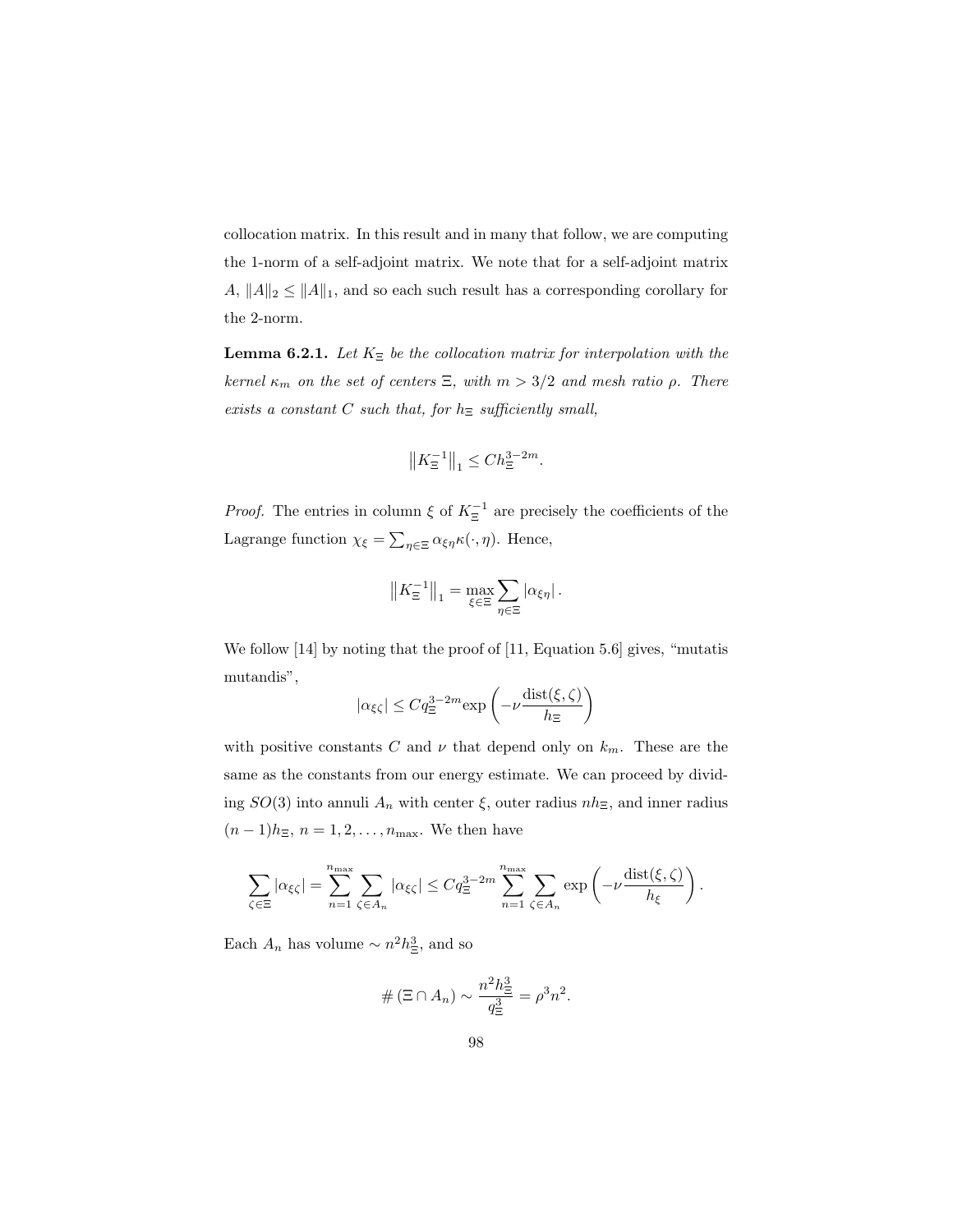Also, the minimum distance between  $\zeta \in A_n$  and  $\xi$  is bounded below by  $(n-1)h_{\Xi}$ , which gives

$$
\sum_{\zeta \in \Xi} |\alpha_{\xi\zeta}| \le C q_{\Xi}^{3-2m} \sum_{n=1}^{n_{\text{max}}} \# (\Xi \cap A_n) \exp\left(-\nu \frac{(n-1)h_{\Xi}}{h_{\Xi}}\right)
$$
  

$$
\le C q_{\Xi}^{3-2m} \sum_{n=1}^{n_{\text{max}}} n^2 e^{-\nu(n-1)}
$$
  

$$
\le C q_{\Xi}^{3-2m} \sum_{n=0}^{\infty} (n+1)^2 e^{-\nu n}.
$$

Summing the series proves the result:

$$
\sum_{\zeta \in \Xi} |\alpha_{\xi\zeta}| \le C q_{\Xi}^{3-2m} \frac{e^{2\nu} (e^{\nu} + 1)}{(e^{\nu} - 1)^3} = C' q_{\Xi}^{3-2m}.
$$

We now establish a bound on the 1-norm of the difference between the collocation matrix and truncated collocation matrix. Again, since both are self-adjoint, the corresponding result for the 2-norm follows automatically.

**Lemma 6.2.2.** Let  $K_{\Xi}$  and  $\widetilde{K}_{\Xi}$  be the collocation matrix and truncated collocation matrix, respectively, for  $\kappa_m$  and  $\widetilde{\kappa}_m$ , respectively, with  $m>5/2$ and truncation parameter  $N > 0$ . There is a constant C such that, for  $h_{\Xi}$ sufficiently small,

$$
\left\| K_{\Xi} - \widetilde{K}_{\Xi} \right\|_1 \le C h_{\Xi}^{-3} N^{2-2m}.
$$

Proof. By Lemma 6.1.1,

$$
\left\| K_{\Xi} - \widetilde{K}_{\Xi} \right\|_1 = \max_{\xi \in \Xi} \sum_{\eta \in \Xi} |\kappa_m(\xi, \eta) - \widetilde{\kappa}_m(\xi, \eta)| \le C \left( \#\Xi \right) N^{2-2m},
$$

and  $# \Xi \sim h_{\Xi}^3$ .

 $\Box$ 

 $\Box$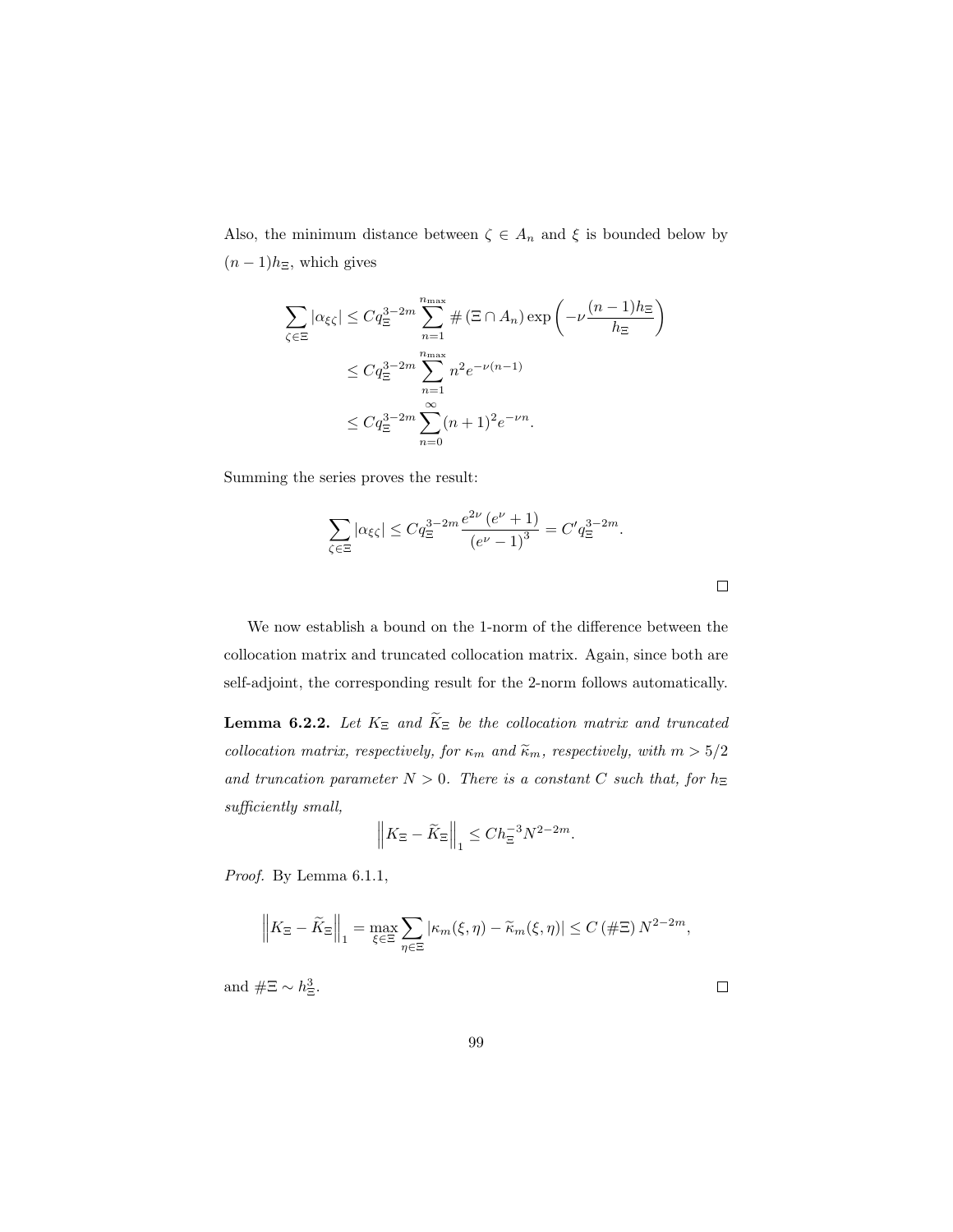We also need to bound the inverse of the truncated collocation matrix. To do so requires us to assume that the truncation parameter is at least a certain size, given in the following lemma.

**Lemma 6.2.3.** Let  $\widetilde{K}_{\Xi}$  be the truncated collocation matrix for  $\widetilde{\kappa}_m$ , with  $m > 5/2$  and truncation parameter N. Let C be the largest constant from Lemmas 6.2.1 and 6.2.2. Suppose N satisfies

$$
N \ge (2C h_{\Xi}^{-2m})^{\frac{1}{2m-2}}.
$$

There exists a constant  $C'$  such that, for  $h_{\Xi}$  sufficiently small,

$$
\left\|\widetilde{K}_{\Xi}^{-1}\right\|_1 \le C'h_{\Xi}^{3-2m}.
$$

Proof. Note that

$$
\widetilde{K}_{\Xi} = K_{\Xi} \left( I - K_{\Xi}^{-1} \left( K_{\Xi} - \widetilde{K}_{\Xi} \right) \right),
$$

and hence

$$
\widetilde{K}_{\Xi}^{-1} = \left(I - K_{\Xi}^{-1} \left(K_{\Xi} - \widetilde{K}_{\Xi}\right)\right)^{-1} K_{\Xi}^{-1}.
$$

By Lemmas  $6.2.1$  and  $6.2.2$ , then, along with the condition on N, we have

$$
\|K_{\Xi}^{-1}\left(K_{\Xi}-\widetilde{K}_{\Xi}\right)\|_{1} \leq \|K_{\Xi}^{-1}\|_{1} \|K_{\Xi}-\widetilde{K}_{\Xi}\|_{1}
$$

$$
\leq Ch_{\Xi}^{-2m}N^{2-2m} \leq \frac{1}{2}.
$$

This ensures the convergence of the Neumann series

$$
\left(I - K_{\Xi}^{-1}\left(K_{\Xi} - \widetilde{K}_{\Xi}\right)\right)^{-1} = \sum_{n=0}^{\infty} \left(K_{\Xi}^{-1}\left(K_{\Xi} - \widetilde{K}_{\Xi}\right)\right)^{n},
$$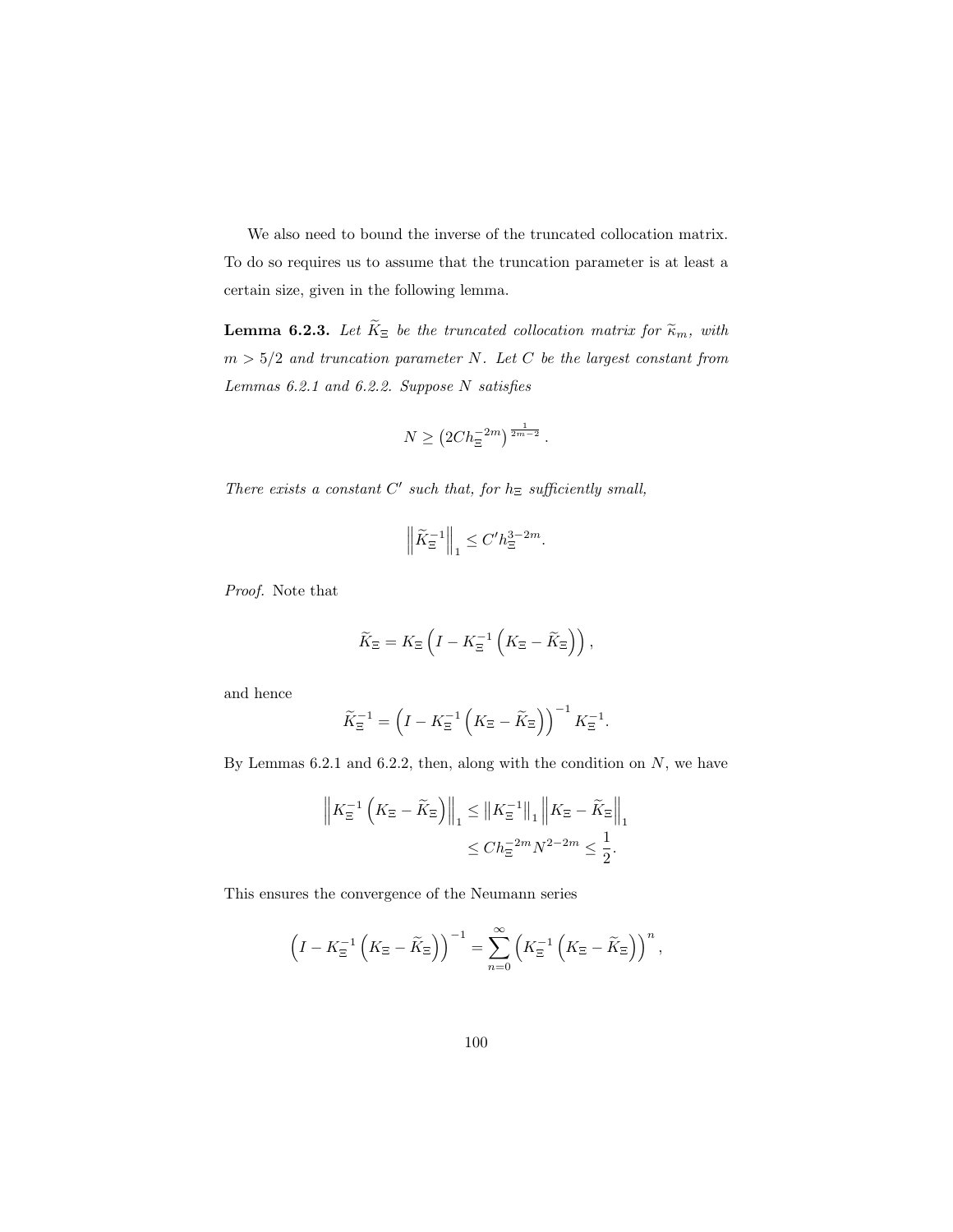and we have

$$
\left\| \left(I - K_{\Xi}^{-1} \left( K_{\Xi} - \widetilde{K}_{\Xi} \right) \right)^{-1} \right\|_{1} \leq \sum_{n=0}^{\infty} \left\| K_{\Xi}^{-1} \left( K_{\Xi} - \widetilde{K}_{\Xi} \right) \right\|_{1}^{n}
$$

$$
\leq \sum_{n=0}^{\infty} \left( \frac{1}{2} \right)^{n} = 2.
$$

Hence by Lemma 6.2.1,

$$
\left\| \widetilde{K}_{\Xi}^{-1} \right\|_{1} \leq \left\| \left( I - K_{\Xi}^{-1} \left( K_{\Xi} - \widetilde{K}_{\Xi} \right) \right)^{-1} \right\|_{1} \left\| K_{\Xi}^{-1} \right\|_{1}
$$

$$
\leq C h_{\Xi}^{3-2m}.
$$

Corollary 6.2.4. Adopt the notation and assumptions from Lemma 6.2.3. There is a constant  $C$  such that, for  $h_{\Xi}$  sufficiently small,

$$
\|\widetilde{\chi}_{\xi}\|_{H^m} \le Ch_{\Xi}^{3-2m}.
$$

*Proof.* It is straightforward to show that  $\|\widetilde{\kappa}_m(\cdot, \eta)\|_{H^m}$  is bounded for each  $\eta \in SO(3)$  by  $C = \sqrt{1 + 3\zeta(2m-1)}$ , where  $\zeta$  is the Riemann zeta function. Now,

$$
\begin{split} \left\| \widetilde{\chi}_{\xi} \right\|_{H^m} &= \left\| \sum_{\eta \in \Xi} \widetilde{\alpha}_{\xi, \eta} \widetilde{\kappa}_m(\cdot, \eta) \right\|_{H^m} \le \sum_{\eta \in \Xi} \left| \widetilde{\alpha}_{\xi, \eta} \right| \left\| \widetilde{\kappa}_m(\cdot, \eta) \right\|_{H^m} \\ &\le C \sum_{\eta \in \Xi} \left| \widetilde{\alpha}_{\xi, \eta} \right| = C \left\| \widetilde{\alpha}_{\xi} \right\|_{\ell_1(\Xi)} = C \left\| \widetilde{K}_{\Xi}^{-1} \delta_{\xi} \right\|_{\ell_1(\Xi)} \le C \left\| \widetilde{K}_{\Xi}^{-1} \right\|_{1}, \end{split}
$$

and the result now follows from Lemma 6.2.3.

 $\Box$ 

We now turn to a result that is analogous to Theorem 4.1.5. That theorem was used to bound the entries, and then the 1-norm, of the difference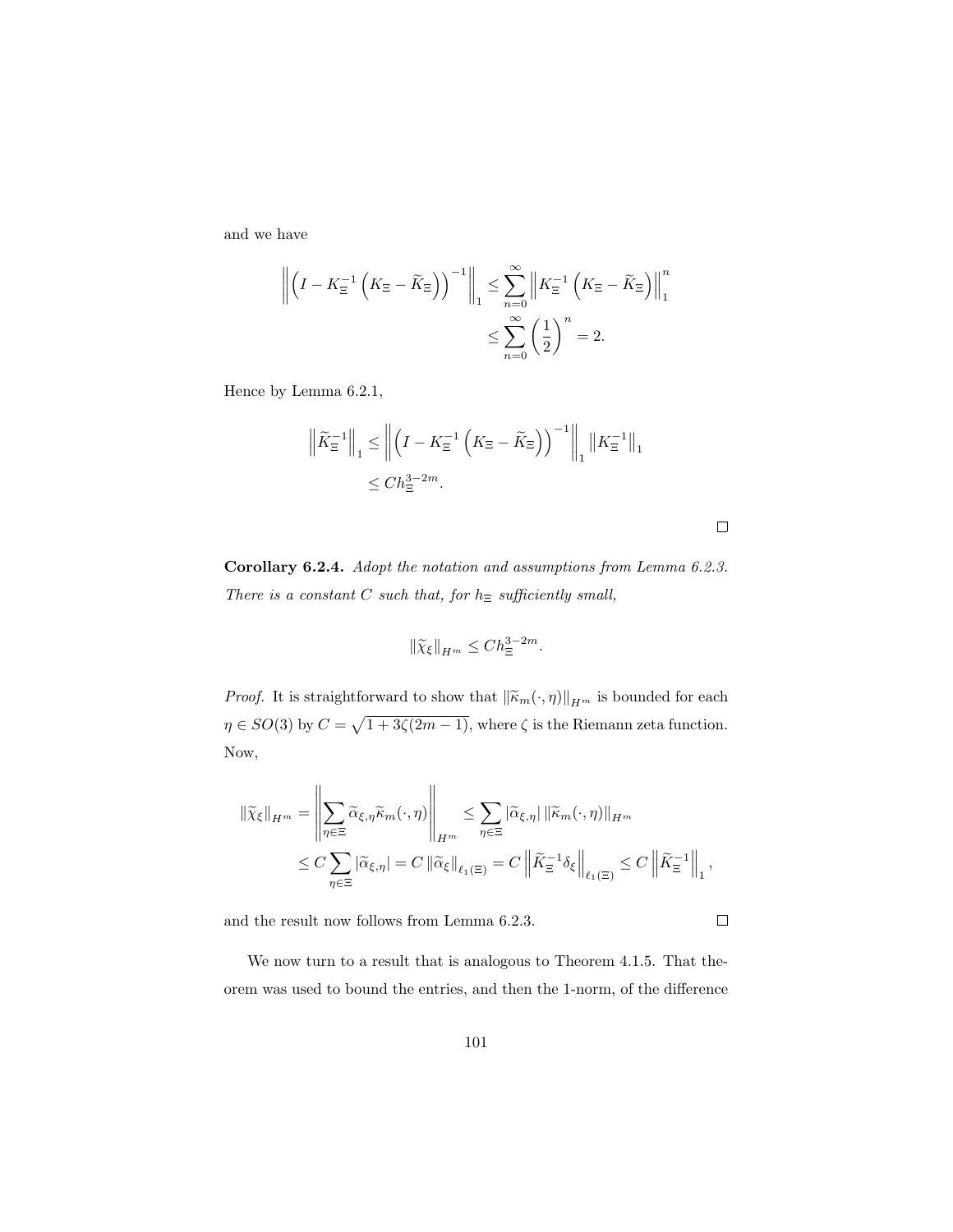between the stiffness matrix and the quadratized stiffness matrix. This result will be used in the next section to bound the entries of the difference between the stiffness matrix and the truncated stiffness matrix as a function of their distance from the main diagonal. That will then be used to get a bound on the 1-norm of that difference.

**Theorem 6.2.5.** Let  $\{\widetilde{\chi}_{\xi}\}_{\xi \in \Xi}$  be the truncated Lagrange basis for  $\widetilde{\kappa}_m$ , with  $m > 5/2$ . Then  $b\widetilde{\chi}_{\xi}\widetilde{\chi}_{\eta} \in H^m \cap L_{\infty}$  and  $a(\nabla \widetilde{\chi}_{\xi}, \nabla \widetilde{\chi}_{\eta}) \in H^{m-1}$ . Moreover, there is a constant C such that, for  $h_{\Xi}$  sufficiently small,

$$
||b\widetilde{\chi}_{\xi}\widetilde{\chi}_{\eta}||_{H^m} \le Ch_{\Xi}^{3-2m}
$$

and

$$
\left\|a^{\sharp}\left(\nabla\widetilde{\chi}_{\xi},\nabla\widetilde{\chi}_{\eta}\right)\right\|_{H^{m-1}}\leq Ch_{\Xi}^{2-m}.
$$

Proof. The proof of this result is identical to the proof of Theorem 4.1.5, except that we use the bound from Corollary 6.2.4 instead of a bump estimate.  $\Box$ 

We end this section with results that bound the truncation error for Lagrange functions and their covariant derivatives. They will be instrumental in proving truncation error estimates for the truncated Galerkin approximation.

**Lemma 6.2.6.** Let  $\{\chi_{\xi}\}_{\xi \in \Xi}$  and  $\{\widetilde{\chi}_{\xi}\}_{\xi \in \Xi}$  be the Lagrange basis and truncated Lagrange basis, respectively, with  $m > 5/2$ . Suppose the truncation parameter N satisfies the lower bound in Lemma 6.2.3. There is a constant  $C'$  such that, for  $h_{\Xi}$  sufficiently small,

$$
\|\chi_{\xi}-\widetilde{\chi}_{\xi}\|_{L_2} \leq C' h_{\Xi}^{\frac{3}{2}-4m} N^{2-2m}.
$$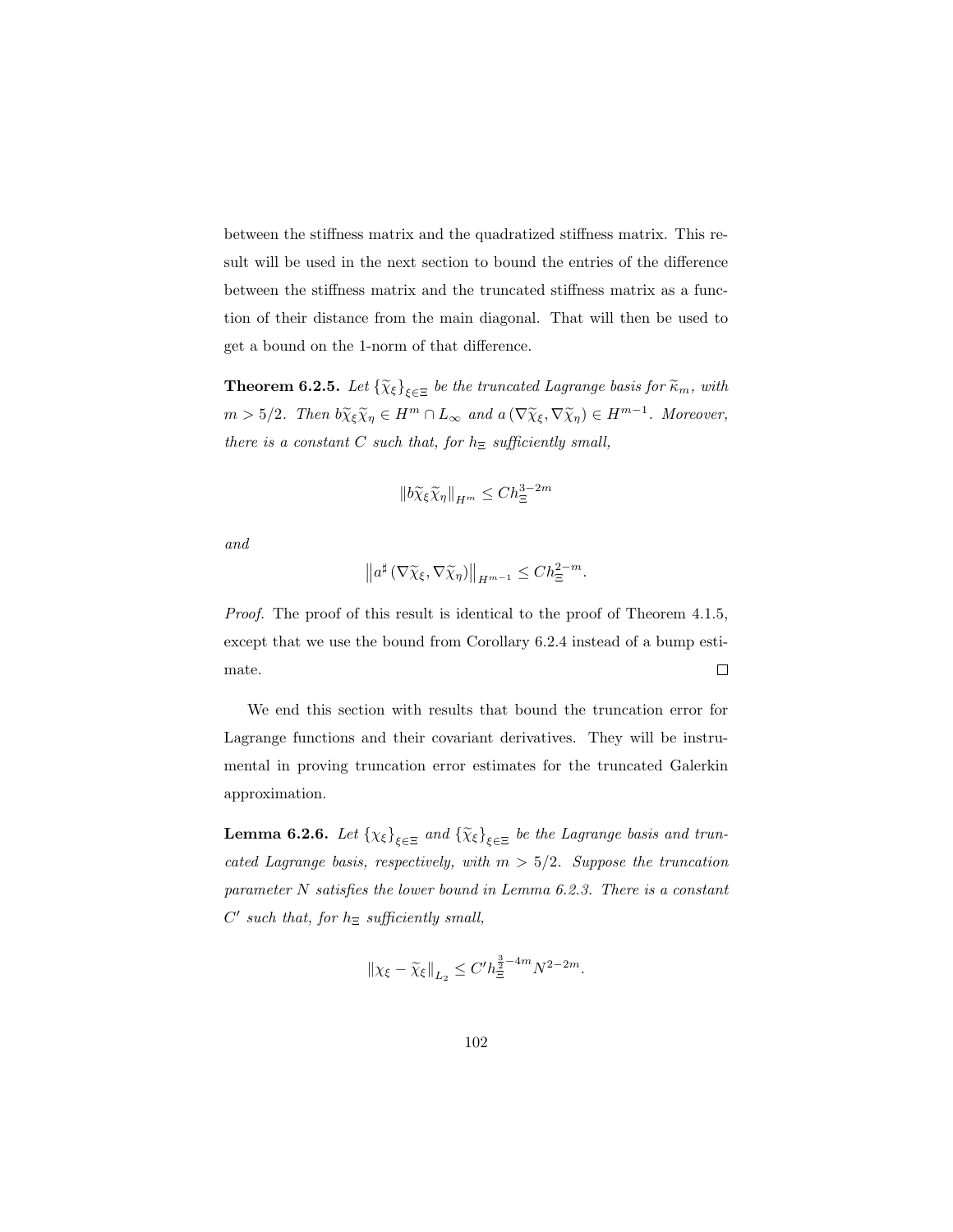*Proof.* By "smuggling in" the "hybrid" function  $\sum_{\eta \in \Xi} \alpha_{\xi \eta} \tilde{\kappa}(\cdot, \eta)$ , which pairs the coefficients of the Lagrange functions with the corresponding translates of the truncated kernel, we have

$$
\|\chi_{\xi} - \widetilde{\chi}_{\xi}\|_{L_{2}} = \left\|\sum_{\eta \in \Xi} \alpha_{\xi\eta} \kappa_{m}(\cdot, \eta) - \sum_{\eta \in \Xi} \widetilde{\alpha}_{\xi\eta} \widetilde{\kappa}_{m}(\cdot, \eta)\right\|_{L_{2}} \leq \left\|\sum_{\eta \in \Xi} \alpha_{\xi\eta} \left(\kappa_{m}(\cdot, \eta) - \widetilde{\kappa}_{m}(\cdot, \eta)\right)\right\|_{L_{2}} + \left\|\sum_{\eta \in \Xi} (\alpha_{\xi\eta} - \widetilde{\alpha}_{\xi\eta}) \widetilde{\kappa}_{m}(\cdot, \eta)\right\|_{L_{2}}.
$$
\n(6.2.7)

We handle the two summands in  $(6.2.7)$  separately. For the first, Hölder's inequality for sums gives

$$
\left\| \sum_{\eta \in \Xi} \alpha_{\xi \eta} \left( \kappa_m(\cdot, \eta) - \widetilde{\kappa}_m(\cdot, \eta) \right) \right\|_{L_2}^2
$$
\n
$$
= \int_{SO(3)} \left\| \sum_{\eta \in \Xi} \alpha_{\xi \eta} \left( \kappa_m(\cdot, \eta) - \widetilde{\kappa}_m(\cdot, \eta) \right) \right\|_{L_2}^2 d\mu
$$
\n
$$
\leq \int_{SO(3)} \left( \sum_{\eta \in \Xi} |\alpha_{\xi \eta}| |\kappa_m(\cdot, \eta) - \widetilde{\kappa}_m(\cdot, \eta)| \right)^2 d\mu
$$
\n
$$
\leq \int_{SO(3)} \left( \left( \sum_{\eta \in \Xi} |\alpha_{\xi \eta}|^2 \right)^{1/2} \left( \sum_{\zeta \in \Xi} |\kappa_m(\cdot, \zeta) - \widetilde{\kappa}_m(\cdot, \zeta)|^2 \right)^{1/2} \right)^2 d\mu
$$
\n
$$
= \sum_{\eta \in \Xi} |\alpha_{\xi \eta}|^2 \sum_{\zeta \in \Xi} ||\kappa_m(\cdot, \zeta) - \widetilde{\kappa}_m(\cdot, \zeta)||_{L_2}^2
$$
\n(6.2.8)

We bound the two factors in (6.2.8) separately. For the first, note that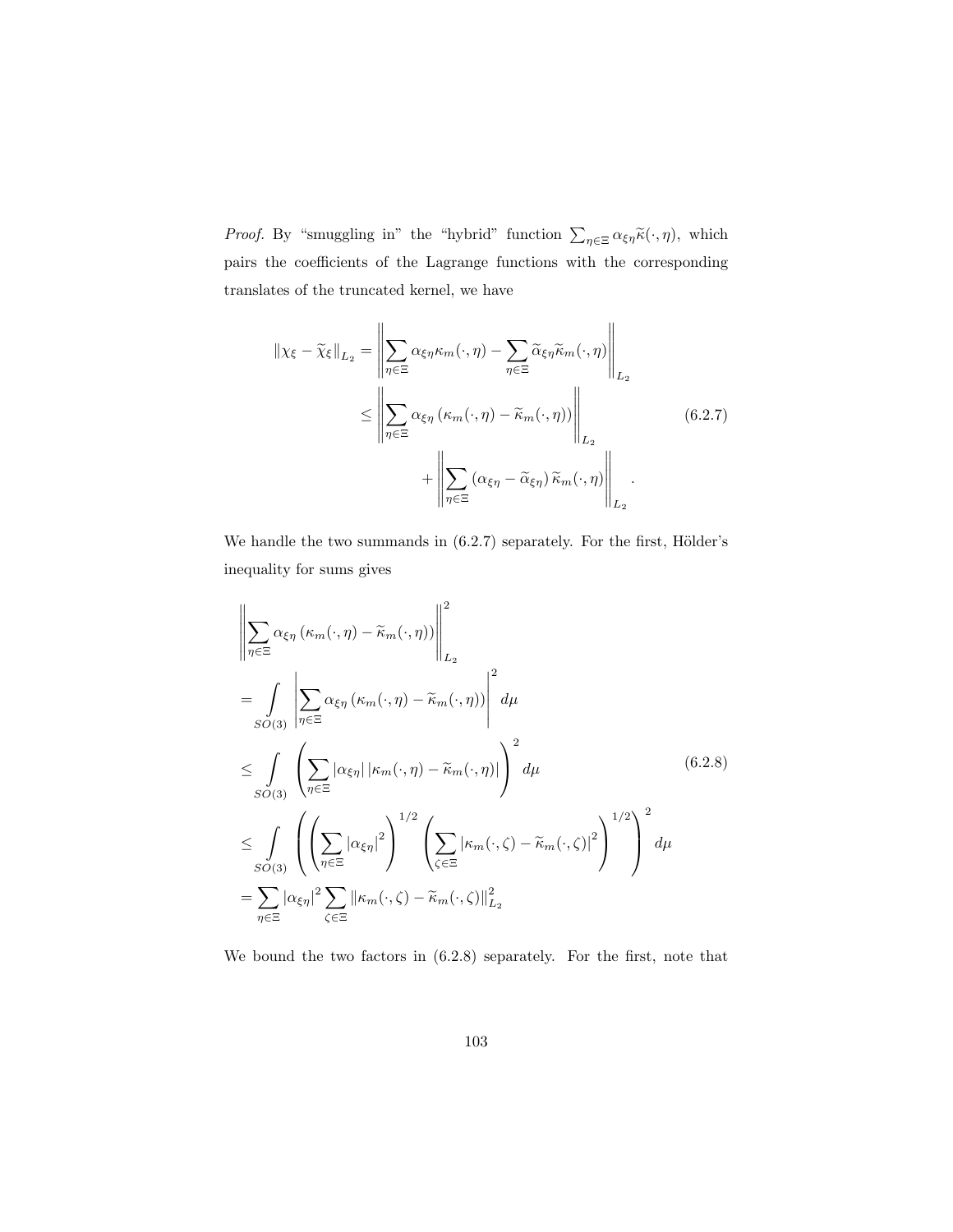since  $K_{\Xi}^{-1}$  is self-adjoint,  $||K_{\Xi}^{-1}||_2 \le ||K_{\Xi}^{-1}||_1$ . Thus, Lemma 6.2.1 gives

$$
\sum_{\eta \in \Xi} |\alpha_{\xi\eta}|^2 = ||\alpha_{\xi}||_{\ell_2(\Xi)}^2 = ||K_{\Xi}^{-1}\delta_{\xi}||_{\ell_2(\Xi)}^2 \le ||K_{\Xi}^{-1}||_2^2 \le ||K_{\Xi}^{-1}||_1^2 \le Ch_{\Xi}^{6-4m}.
$$
\n(6.2.9)

For the second factor in (6.2.8), we have by Lemma 6.1.2 that

$$
\sum_{\zeta \in \Xi} \|\kappa_m(\cdot, \zeta) - \tilde{\kappa}_m(\cdot, \zeta)\|_{L_2}^2 \le (\#\Xi) \, CN^{3-4m} \le Cq_{\Xi}^{-3} N^{4-4m}.\tag{6.2.10}
$$

Using  $q_{\Xi}^{-3} = \rho^3 h_{\Xi}^{-3}$ , putting (6.2.9) and (6.2.10) into (6.2.8), and taking square roots, we arrive at

$$
\left\| \sum_{\eta \in \Xi} \alpha_{\xi \eta} \left( \kappa_m(\cdot, \eta) - \widetilde{\kappa}_m(\cdot, \eta) \right) \right\|_{L_2} \le C h_{\Xi}^{\frac{3}{2} - 2m} N^{2 - 2m}.
$$
 (6.2.11)

We now turn to the second summand in  $(6.2.7)$ . Similar considerations give

$$
\left\| \sum_{\eta \in \Xi} (\alpha_{\xi\eta} - \widetilde{\alpha}_{\xi\eta}) \widetilde{\kappa}_m(\cdot, \eta) \right\|_{L_2}^2
$$
\n
$$
\leq \sum_{\eta \in \Xi} |\alpha_{\xi\eta} - \widetilde{\alpha}_{\xi\eta}|^2 \sum_{\zeta \in \Xi} ||\widetilde{\kappa}_m(\cdot, \zeta)||_{L_2}^2.
$$
\n(6.2.12)

As before, we bound the two factors in (6.2.12) separately. For the first, we start with

$$
\sum_{\eta \in \Xi} |\alpha_{\xi\eta} - \widetilde{\alpha}_{\xi\eta}|^2 = ||\alpha_{\xi} - \widetilde{\alpha}_{\xi}||_{\ell_2(\Xi)}^2
$$

$$
= ||\left(K_{\Xi}^{-1} - \widetilde{K}_{\Xi}^{-1}\right)\delta_{\xi}||_{\ell_2(\Xi)}^2
$$

$$
\leq ||K_{\Xi}^{-1} - \widetilde{K}_{\Xi}^{-1}||_2^2
$$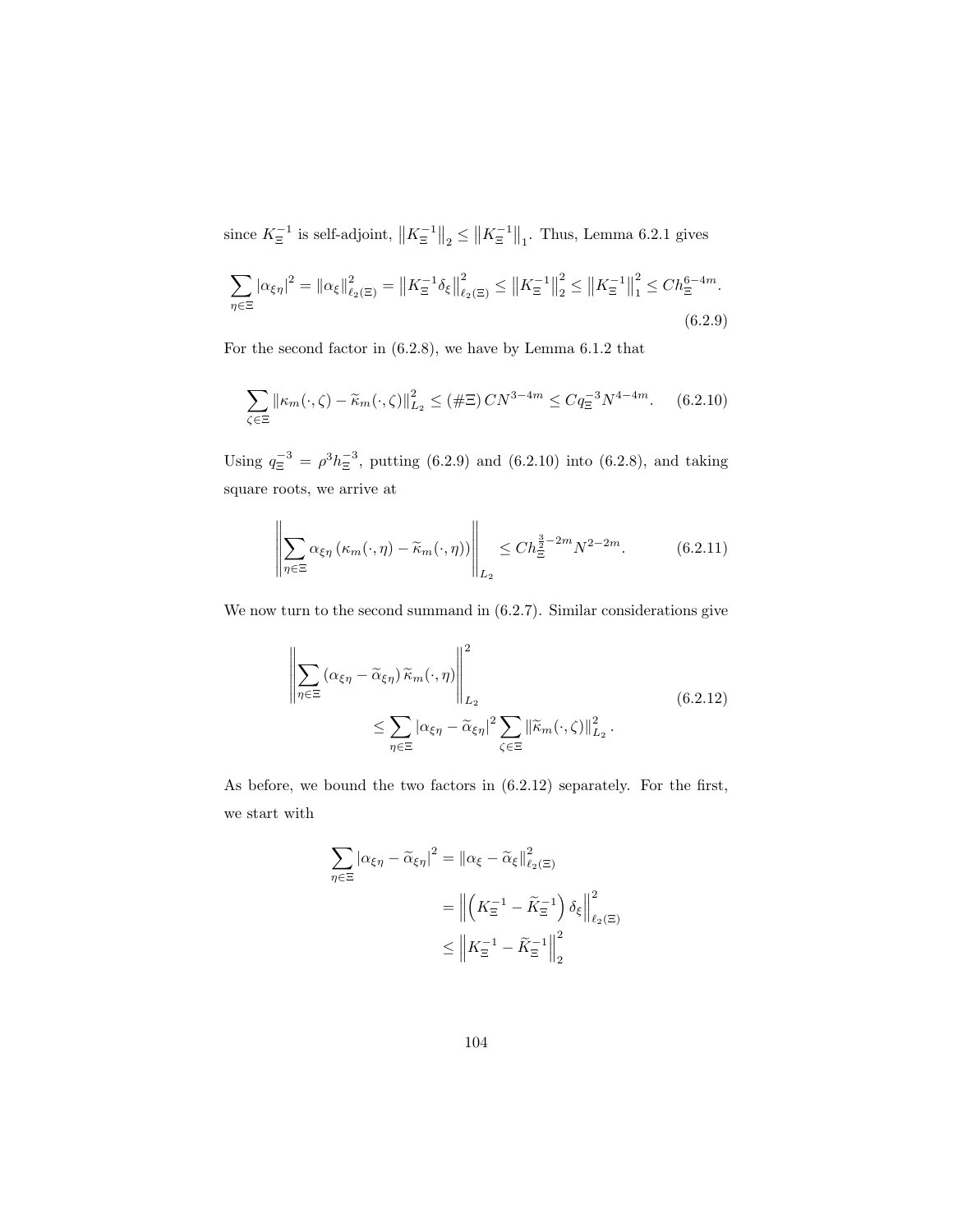Both  $K_{\Xi}^{-1}$  and  $\widetilde{K}_{\Xi}^{-1}$  are self-adjoint, and so

$$
\left\|K_{\Xi}^{-1} - \widetilde{K}_{\Xi}^{-1}\right\|_2 \le \left\|K_{\Xi}^{-1} - \widetilde{K}_{\Xi}^{-1}\right\|_1
$$

Also, we have  $K_{\Xi}^{-1} - \widetilde{K}_{\Xi}^{-1} = \widetilde{K}_{\Xi}^{-1} \left( \widetilde{K}_{\Xi} - K_{\Xi} \right) K_{\Xi}^{-1}$ . Hence by Lemmas 6.2.1, 6.2.2, and 6.2.3,

$$
\sum_{\eta \in \Xi} |\alpha_{\xi\eta} - \tilde{\alpha}_{\xi\eta}|^2 \le \|K_{\Xi}^{-1} - \tilde{K}_{\Xi}^{-1}\|_1^2
$$
  

$$
\le \|\tilde{K}_{\Xi}^{-1}\|_1^2 \|\tilde{K}_{\Xi} - K_{\Xi}\|_1^2 \|K_{\Xi}^{-1}\|_1^2
$$
(6.2.13)  

$$
\le Ch_{\Xi}^{6-8m} N^{4-4m}.
$$

.

For the second factor in (6.2.12), absorb  $\|\widetilde{\kappa}_m(\cdot,\zeta)\|_{L_2}^2$ , which depends only on m, into the constant. This gives us

$$
\sum_{\zeta \in \Xi} \left\| \widetilde{\kappa}_m(\cdot, \zeta) \right\|_{L_2}^2 \le C \left( \#\Xi \right) \le C q_{\Xi}^{-3}.
$$
 (6.2.14)

Again using  $q_{\Xi}^{-3} = \rho^3 h_{\Xi}^{-3}$ , putting (6.2.13) and (6.2.14) into (6.2.12), and taking square roots, we arrive at

$$
\left\| \sum_{\eta \in \Xi} \left( \alpha_{\xi\eta} - \widetilde{\alpha}_{\xi\eta} \right) \widetilde{\kappa}_m(\cdot, \zeta) \right\|_{L_2} \le C h_{\Xi}^{\frac{3}{2} - 4m} N^{2 - 2m}.
$$
 (6.2.15)

Finally, then, putting (6.2.11) and (6.2.15) into (6.2.7) yields the result.  $\Box$ 

An almost identical proof, where we use Lemma 6.1.3 instead of 6.1.2, yields the following.

**Lemma 6.2.16.** Let  $\{\chi_{\xi}\}_{\xi \in \Xi}$  and  $\{\widetilde{\chi}_{\xi}\}_{\xi \in \Xi}$  be the Lagrange basis and truncated Lagrange basis, respectively, for  $\kappa_m$  and  $\widetilde{\kappa}_m$ , respectively, with  $m >$ 5/2. Suppose the truncation parameter N satisfies the lower bound in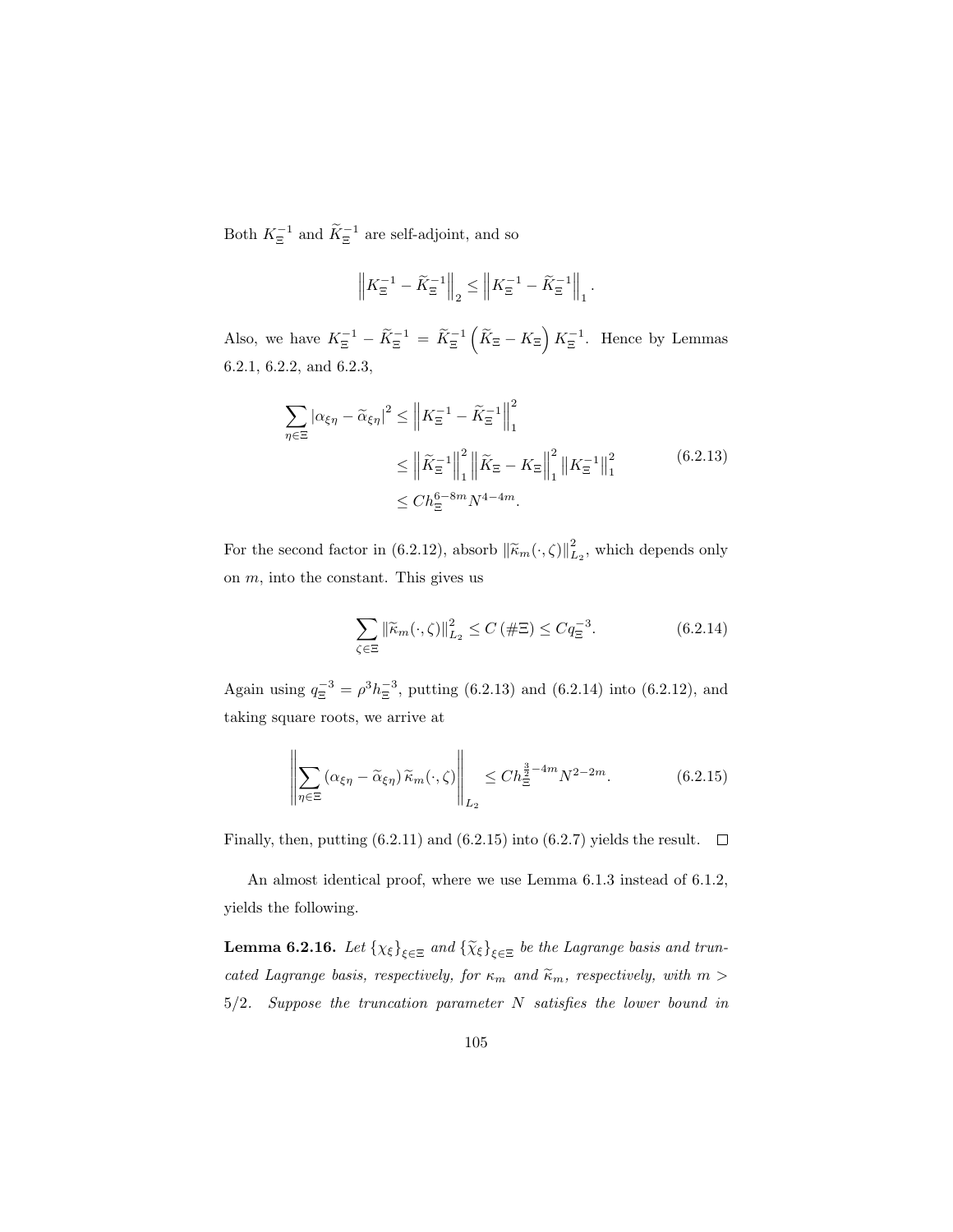Lemma 6.2.3. There is a constant  $C'$  such that, for  $h_{\Xi}$  sufficiently small,

$$
\left\|\nabla\left(\chi_{\xi}-\widetilde{\chi}_{\xi}\right)\right\|_{L_2}\leq C'h_{\Xi}^{-4m}N^{3-2m}
$$

We also need an analogous result for the Sobolev norm of the difference between the Lagrange function and the truncated Lagrange function.

**Lemma 6.2.17.** Let  $\{\chi_{\xi}\}_{\xi \in \Xi}$  and  $\{\widetilde{\chi}_{\xi}\}_{\xi \in \Xi}$  be the Lagrange basis and truncated Lagrange basis, respectively, with  $m > 5/2$ . Suppose the truncation parameter N satisfies the lower bound in Lemma 6.2.3. There is a constant  $C'$  such that, for  $h_{\Xi}$  sufficiently small,

$$
\|\chi_{\xi}-\widetilde{\chi}_{\xi}\|_{H^m} \leq C' h_{\Xi}^{-4m} N^{2-2m}.
$$

*Proof.* By "smuggling in" the "hybrid" function  $\sum_{\eta \in \Xi} \alpha_{\xi \eta} \tilde{\kappa}(\cdot, \eta)$ , which pairs the coefficients of the Lagrange functions with the corresponding translates of the truncated kernel, we have

$$
\|\chi_{\xi} - \widetilde{\chi}_{\xi}\|_{H^m} = \left\|\sum_{\eta \in \Xi} \alpha_{\xi\eta} \kappa_m(\cdot, \eta) - \sum_{\eta \in \Xi} \widetilde{\alpha}_{\xi\eta} \widetilde{\kappa}_m(\cdot, \eta)\right\|_{H^m}
$$
  

$$
\leq \left\|\sum_{\eta \in \Xi} \alpha_{\xi\eta} (\kappa_m(\cdot, \eta) - \widetilde{\kappa}_m(\cdot, \eta))\right\|_{H^m}
$$
  

$$
+ \left\|\sum_{\eta \in \Xi} (\alpha_{\xi\eta} - \widetilde{\alpha}_{\xi\eta}) \widetilde{\kappa}_m(\cdot, \eta)\right\|_{H^m}
$$
  
(6.2.18)

We handle the sums in  $(6.2.18)$  separately. For the first, we've already seen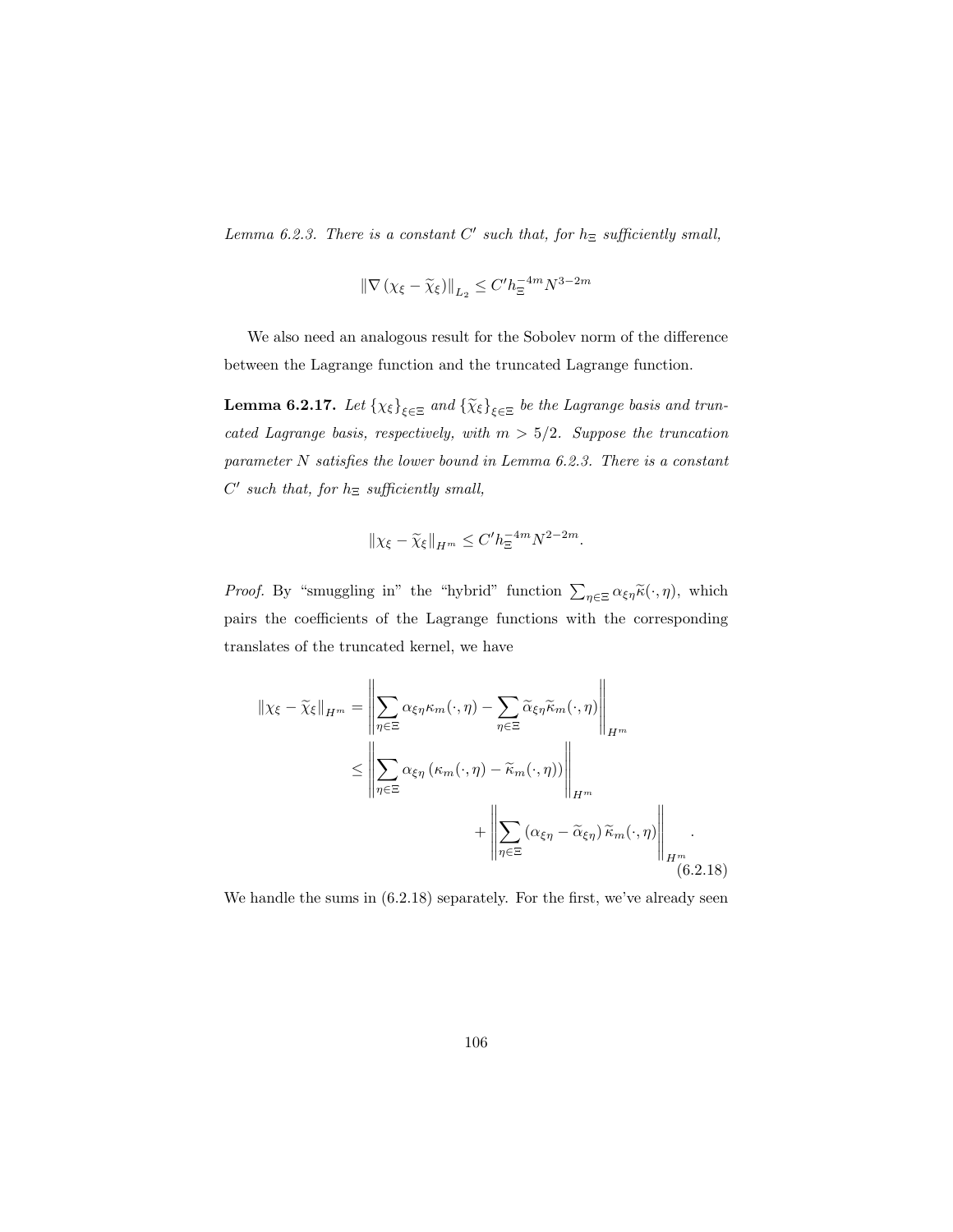$\sum_{\eta \in \Xi} |\alpha_{\xi\eta}| \leq C h_{\Xi}^{3-2m}$ , and so Lemma 6.1.2 gives

$$
\left\| \sum_{\eta \in \Xi} (\kappa_m(\cdot, \eta) - \widetilde{\kappa}_m(\cdot, \eta)) \right\|_{H^m} \leq \sum_{\eta \in \Xi} |\alpha_{\xi\eta}| \left\| \kappa_m(\cdot, \eta) - \widetilde{\kappa}_m(\cdot, \eta) \right\|_{H^m}
$$
  

$$
\leq Ch_{\Xi}^{3-2m} N^{2-2m}.
$$
 (6.2.19)

For the second, start with

$$
\left\|\sum_{\eta\in\Xi}\left(\alpha_{\xi\eta}-\widetilde{\alpha}_{\xi\eta}\right)\widetilde{\kappa}_m(\cdot,\eta)\right\|_{H^m}\leq \sum_{\eta\in\Xi}|\alpha_{\xi\eta}-\widetilde{\alpha}_{\xi\eta}|\left\|\widetilde{\kappa}_m(\cdot,\eta)\right\|_{H^m}.
$$

Now,  $\|\widetilde{\kappa}_m(\cdot, \eta)\|_{H^m}$  is bounded by a constant depending only on m. We also have

$$
\sum_{\eta \in \Xi} |\alpha_{\xi\eta} - \widetilde{\alpha}_{\xi\eta}| = \|\alpha_{\xi} - \widetilde{\alpha}_{\xi}\|_{\ell_1(\Xi)}
$$
  
= 
$$
\left\|\left(K_{\Xi}^{-1} - \widetilde{K}_{\Xi}^{-1}\right)\delta_{\xi}\right\|_{\ell_1(\Xi)}
$$
  

$$
\leq \left\|K_{\Xi}^{-1} - \widetilde{K}_{\Xi}^{-1}\right\|_{1}.
$$

Now,  $K_{\Xi}^{-1} - \widetilde{K}_{\Xi}^{-1} = \widetilde{K}_{\Xi}^{-1} \left( \widetilde{K}_{\Xi} - K_{\Xi} \right) K_{\Xi}^{-1}$ , and so by Lemmas 6.2.1, 6.2.2, and 6.2.3,

$$
\sum_{\eta \in \Xi} |\alpha_{\xi\eta} - \widetilde{\alpha}_{\xi\eta}| \le \left\| \widetilde{K}_{\Xi}^{-1} \right\|_{1} \left\| \widetilde{K}_{\Xi} - K_{\Xi} \right\|_{1} \left\| K_{\Xi}^{-1} \right\|_{1}
$$

$$
\le C h_{\Xi}^{3-4m} N^{2-2m}
$$

Therefore

$$
\left\| \sum_{\eta \in \Xi} \left( \alpha_{\xi\eta} - \widetilde{\alpha}_{\xi\eta} \right) \widetilde{\kappa}_m(\cdot, \zeta) \right\|_{H^m} \le C h_{\Xi}^{-4m} N^{2-2m} \tag{6.2.20}
$$

The result now follows by putting (6.2.19) and (6.2.20) into (6.2.7).  $\Box$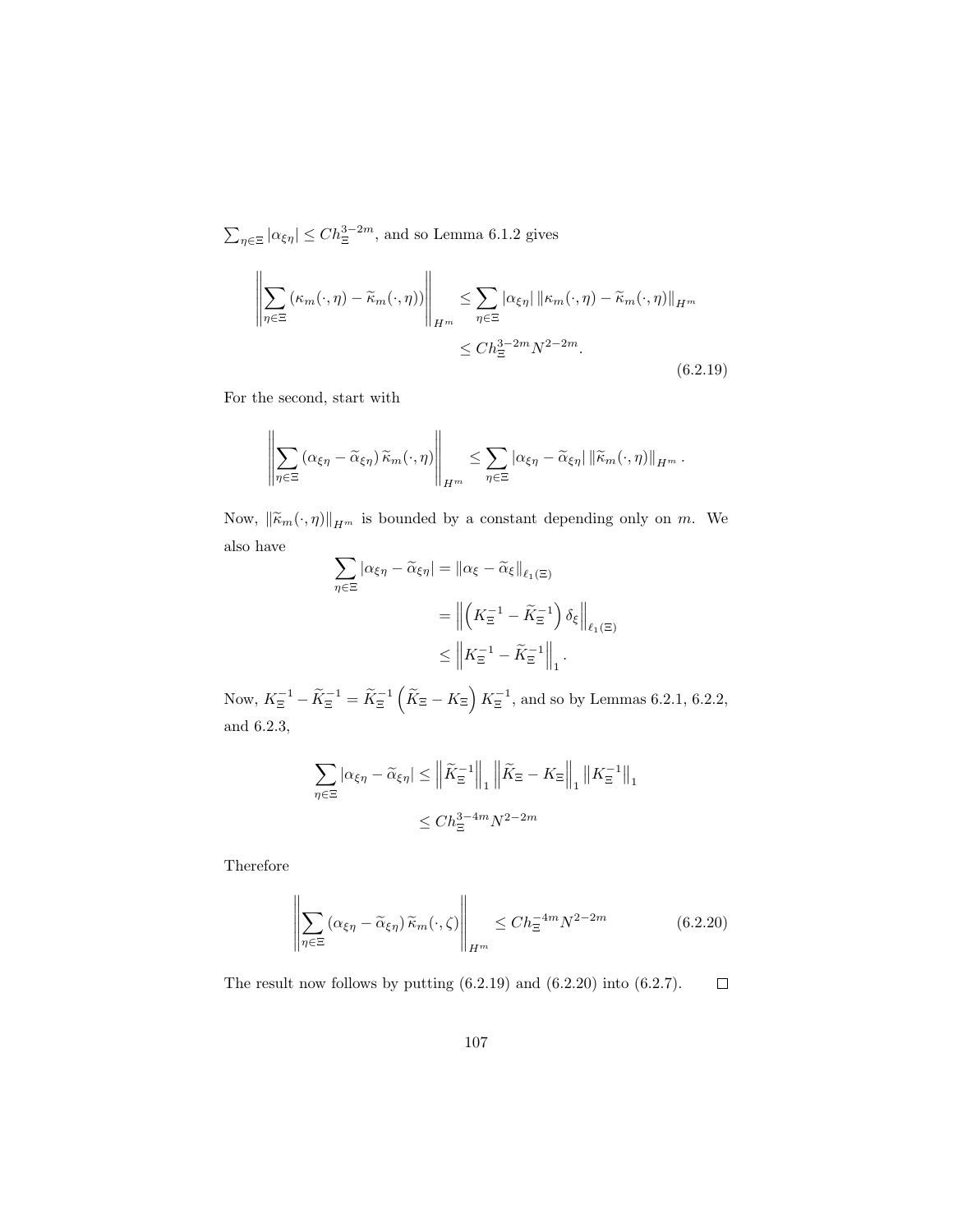### 6.3 The Truncated Stiffness Matrix

The truncated stiffness matrix in the truncated Lagrange basis,  $\widetilde{B}_{\Xi}$ , has entries  $B_{\xi\eta} = \langle \widetilde{\chi}_{\xi}, \widetilde{\chi}_{\eta} \rangle_{a,b}$ . We first establish a bound on the entries of the difference between the stiffness matrix and the truncated stiffness matrix, which allows us to get a bound on the 1- and 2-norms of that difference.

**Theorem 6.3.1.** Let  $B_{\Xi}$  and  $\widetilde{B}_{\Xi}$  be the stiffness matrix and truncated stiffness matrix, respectively, for  $\kappa_m$  and  $\tilde{\kappa}_m$ , respectively, with  $m > 5/2$ , and centers  $\Xi$ . Assume the truncation parameter N satisfies the lower bound from Lemma 6.2.3. There is a constant C such that, for  $h_{\Xi}$  sufficiently small,

$$
\left| B_{\xi \eta} - \widetilde{B}_{\xi \eta} \right| \le C h_{\Xi}^{-4m} N^{2-2m}.
$$

*Proof.* First, we "smuggle in"  $\chi_{\xi} \tilde{\chi}_{\eta}$  and apply Hölder's inequality:

$$
\left| \int_{SO(3)} b\left(\chi_{\xi}\chi_{\eta} - \widetilde{\chi}_{\xi}\widetilde{\chi}_{\eta}\right) d\mu \right| \leq b_2 \int_{SO(3)} \left( |\chi_{\xi}\left(\chi_{\eta} - \widetilde{\chi}_{\eta}\right)| + |(\chi_{\xi} - \widetilde{\chi}_{\xi})\widetilde{\chi}_{\eta}| \right) d\mu
$$
  

$$
\leq b_2 \left( \left\| \chi_{\xi} \right\|_{L_2} \left\| \chi_{\eta} - \widetilde{\chi}_{\eta} \right\|_{L_2} + \left\| \chi_{\xi} - \widetilde{\chi}_{\xi} \right\|_{L_2} \left\| \widetilde{\chi}_{\eta} \right\|_{L_2} \right)
$$

By Lemma 6.2.6, our bump estimate, and Corollary 6.2.4, then,

$$
\left| \int_{SO(3)} b\left(\chi_{\xi}\chi_{\eta} - \widetilde{\chi}_{\xi}\widetilde{\chi}_{\eta}\right) d\mu \right| \leq Ch_{\Xi}^{\frac{9}{2}-4m} N^{2-2m} \tag{6.3.2}
$$

.

We proceed now exactly as we did in the second part of the proof of Lemma 4.1.5. Cover  $SO(3)$  with finitely many  $\Omega_k$  with  $\Omega_k \subseteq b(q_k, r_{SO(3)})$ , and let  $U_k = \text{Exp}_k^{-1}(\Omega_k)$ . Let  $\{\tau_k\}_{k \in \{1,\dots,K\}}$  be a partition of unity subor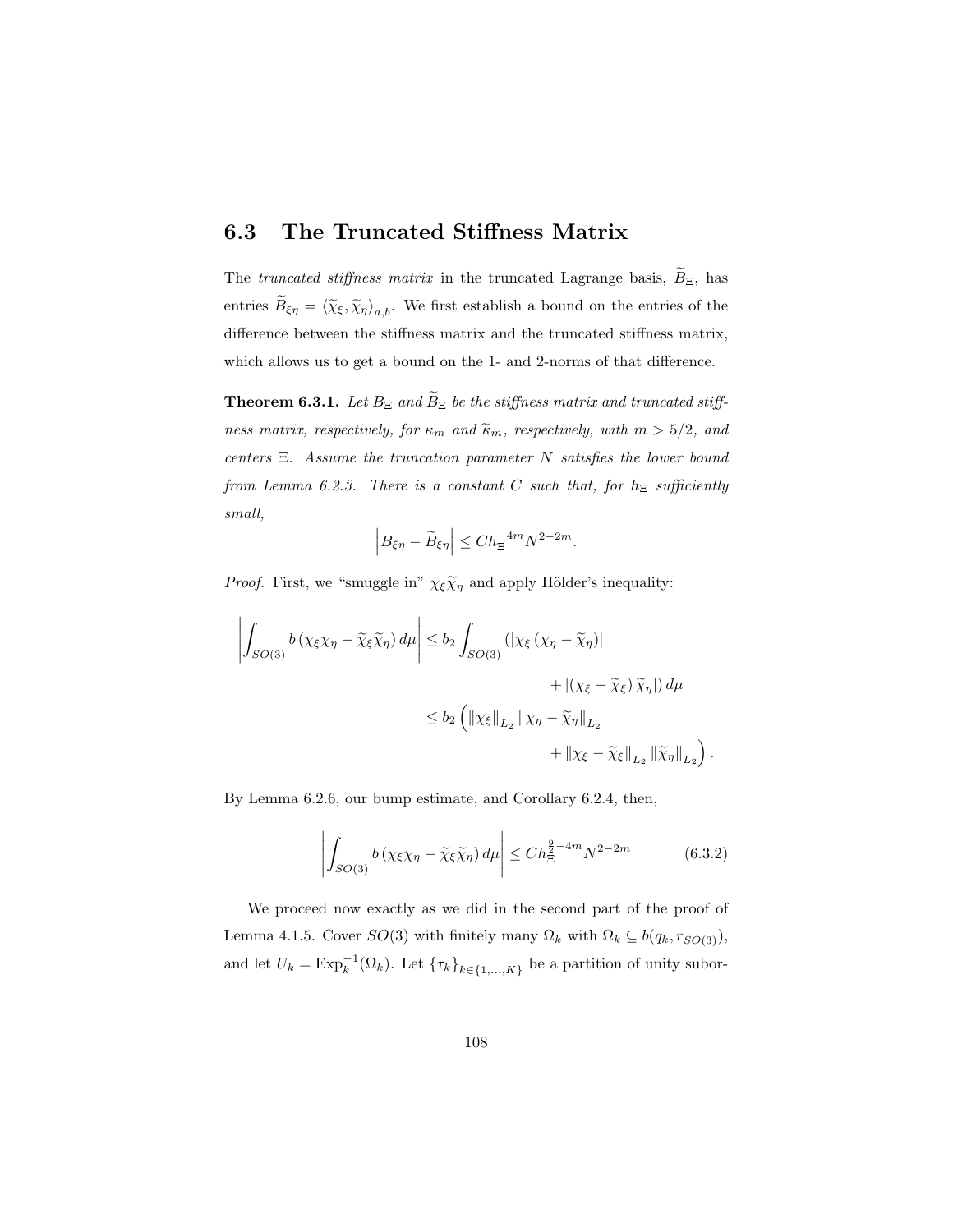dinate to that finite cover. The exact same arguments give

$$
\left| \int_{SO(3)} a^{\sharp} \left( \nabla \left( \chi_{\xi} - \widetilde{\chi}_{\xi} \right), \nabla \left( \chi_{\eta} - \widetilde{\chi}_{\eta} \right) \right) d\mu \right|
$$
  
\n
$$
\leq \int_{SO(3)} \left| a^{\sharp} \left( \nabla \left( \chi_{\xi} - \widetilde{\chi}_{\xi} \right), \nabla \left( \chi_{\eta} - \widetilde{\chi}_{\eta} \right) \right) \right| d\mu
$$
  
\n
$$
= \left\| a^{\sharp} \left( \nabla \left( \chi_{\xi} - \widetilde{\chi}_{\xi} \right), \nabla \left( \chi_{\eta} - \widetilde{\chi}_{\eta} \right) \right) \right\|_{L_{2}}
$$
  
\n
$$
\leq \sum_{k=1}^{K} \sum_{i,j} \left\| \tau_{k} a^{ij} \frac{\partial \left( \chi_{\xi} - \widetilde{\chi}_{\xi} \right)}{\partial x_{i}} \frac{\partial \left( \chi_{\eta} - \widetilde{\chi}_{\eta} \right)}{\partial x_{j}} \right\|_{L_{2}}
$$

.

Also the exact same arguments give (4.1.8) with  $\chi_{\xi}$  and  $\chi_{\eta}$  replaced with  $\chi_{\xi} - \tilde{\chi}$  and  $\chi_{\eta} - \tilde{\chi}_{\eta}$ , respectively. It thus becomes a matter of bounding  $\left\| \sigma \frac{\partial (\chi_{\xi} - \tilde{\chi}_{\xi})}{\partial x_i} \right\|_{L_2}$ , where  $\sigma$  is the same cutoff function. Again using the exact same arguments, we obtain

$$
\left\| \sigma \frac{\partial \left( \chi_{\xi} - \widetilde{\chi}_{\xi} \right)}{\partial x_i} \right\|_{L_2} \leq C \left\| \chi_{\xi} - \widetilde{\chi}_{\xi} \right\|_{H^1}.
$$

The Zeros Lemma applies to  $\chi_{\xi} - \widetilde{\chi}_{\xi}$ , since it vanishes on Ξ. That and Lemma 6.2.6 give

$$
\left\|\sigma\frac{\partial\left(\chi_{\xi}-\widetilde{\chi}_{\xi}\right)}{\partial x_{i}}\right\|_{L_{2}} \leq Ch_{\Xi}^{m-1}\left\|\chi_{\xi}-\widetilde{\chi}_{\xi}\right\|_{H^{m}} \leq Ch_{\Xi}^{-3m-1}N^{2-2m}.
$$

Putting this all together gives

$$
\left| \int_{SO(3)} \left( a^{\sharp} \left( \nabla \chi_{xi}, \nabla \chi_{\eta} \right) - a^{\sharp} \left( \nabla \widetilde{\chi}_{\xi}, \nabla \widetilde{\chi}_{\eta} \right) \right) d\mu \right| \leq Ch_{\Xi}^{-3m-1} N^{2-2m}, \tag{6.3.3}
$$

and the result follows from (6.3.2), (6.3.3), and the triangle inequality.  $\Box$ Corollary 6.3.4. Adopt the notation and assumptions of Theorem 6.3.1.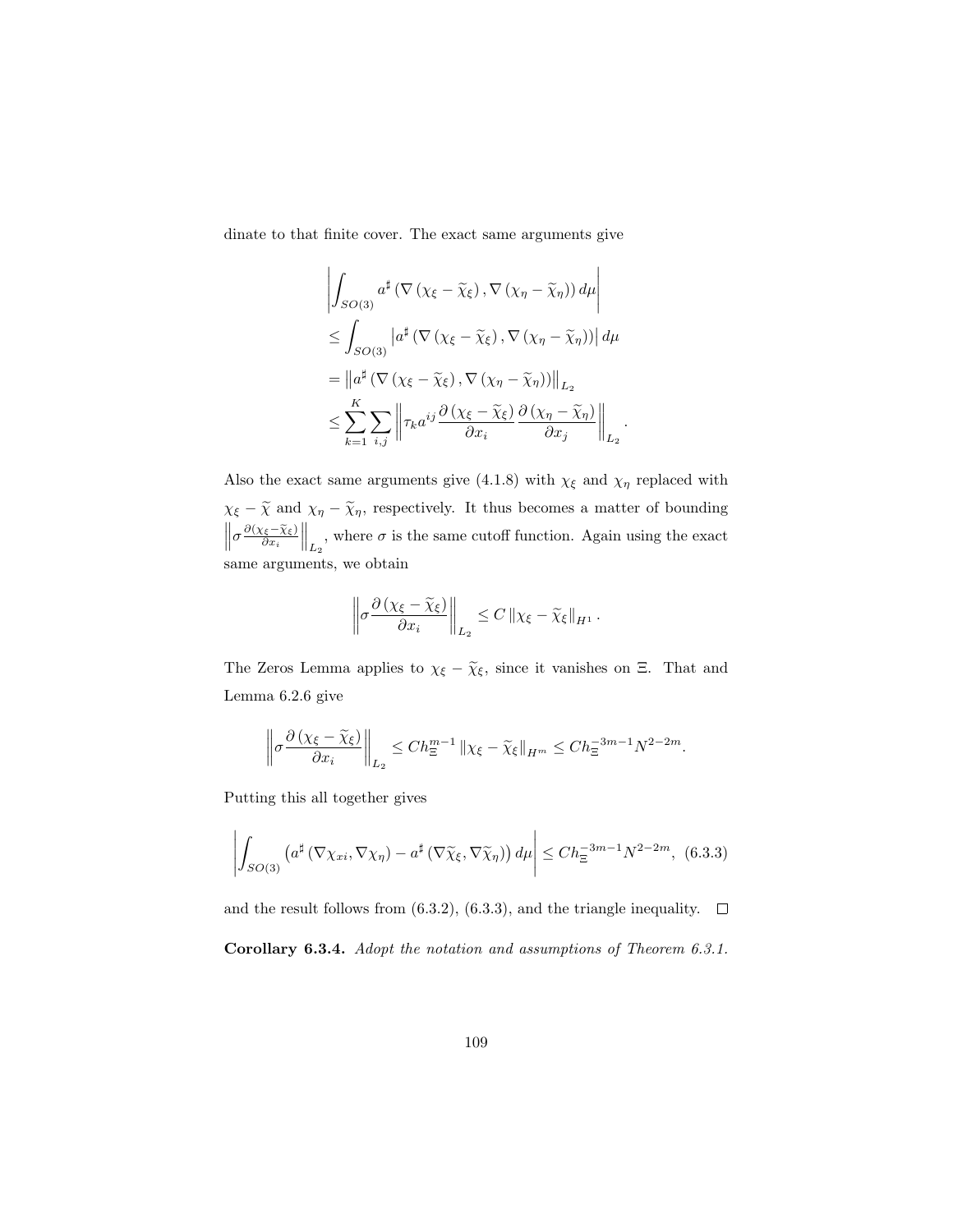There is a constant  $C$  such that, for  $h_{\Xi}$  sufficiently small,

$$
\left\| B_{\Xi} - \widetilde{B}_{\Xi} \right\|_2 \le C h_{\Xi}^{-3-4m} N^{2-2m}.
$$

*Proof.* Since  $B_{\Xi}$  and  $\widetilde{B}_{\Xi}$  are self-adjoint,

$$
\left\| B_{\Xi} - \widetilde{B}_{\Xi} \right\|_2 \leq \left\| B_{\Xi} - \widetilde{B}_{\Xi} \right\|_1 = \max_{\xi \in \Xi} \sum_{\eta \in \Xi} \left| B_{\xi \eta} - \widetilde{B}_{\xi \eta} \right|.
$$

For any  $\xi \in \Xi$ , we have by Theorem 6.3.1 that

$$
\sum_{\eta \in \Xi} \left| B_{\xi \eta} - \widetilde{B}_{\xi \eta} \right| \leq (\#\Xi) \cdot Ch_{\Xi}^{-4m} N^{2-2m},
$$

 $\Box$ 

and the result follows from  $\#\Xi \sim q_{\Xi}^{-3} = \rho^3 h_{\Xi}^{-3}$ .

We need a result similar to the one in Lemma 4.1.25. There we needed to bound the 1- and 2- norms of the inverse of the quadratized stiffness matrix. Here we need to bound the 2-norm of the inverse of the truncated stiffness matrix. This result requires a lower bound on the truncation parameter, given in the statement.

Theorem 6.3.5. Adopt the notation and assumptions of Theorem 6.3.1. Let  $C_0$  be the largest constant from Lemma 6.2.1, Lemma 6.2.2, and Corollary 6.3.4. Assume the truncation parameter N satisfies

$$
N \ge \left(2C_0h_{\Xi}^{-3-4m}\right)^{\frac{1}{2m-3}}.
$$

There is a constant  $C'$  such that, for  $h_{\Xi}$  sufficiently small,

$$
\left\|\widetilde{B}_{\Xi}^{-1}\right\|_2 \leq C' h_{\Xi}^{-3}.
$$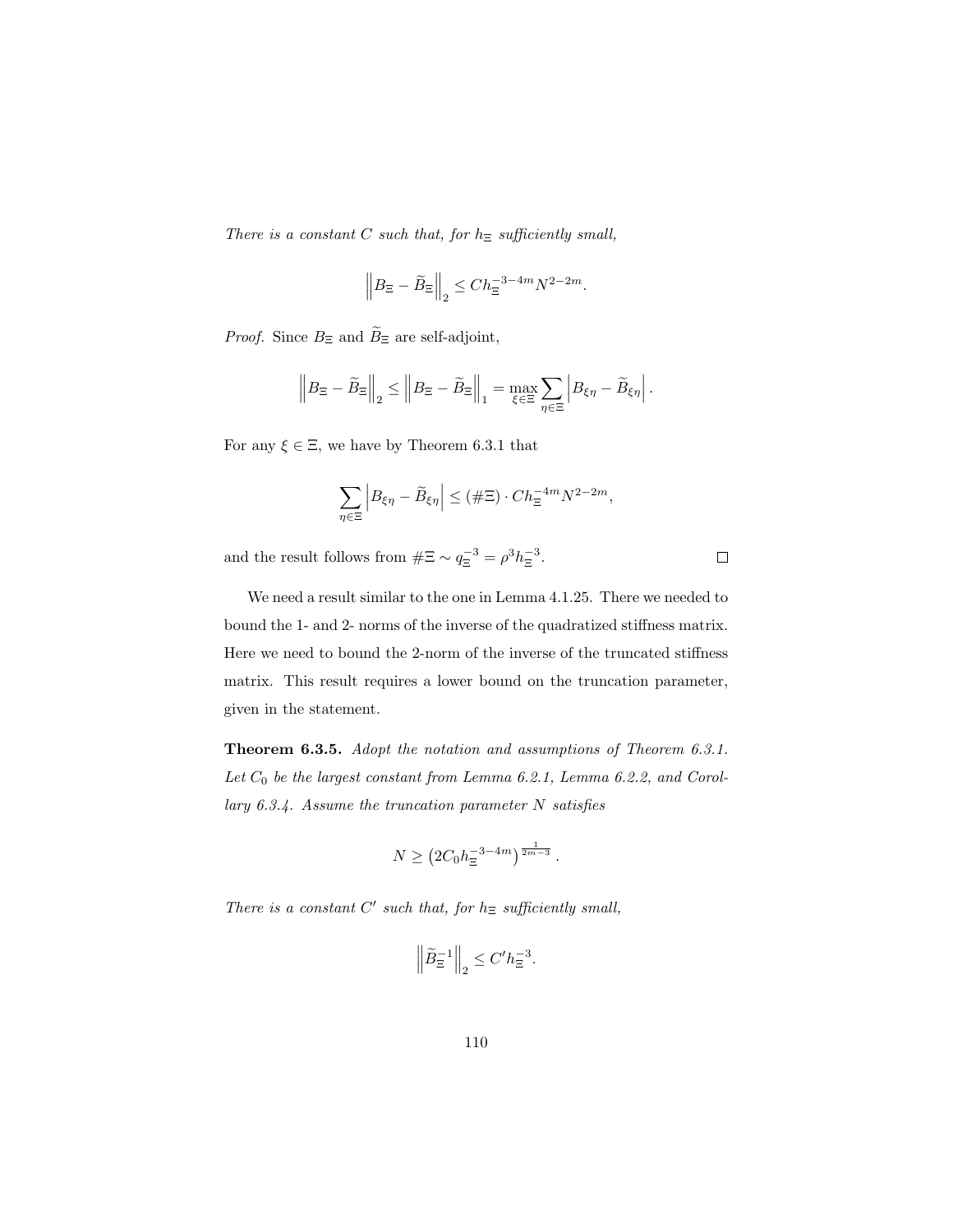Proof. Note that

$$
\widetilde{B}_{\Xi} = B_{\Xi} \left( I - B_{\Xi}^{-1} \left( B_{\Xi} - \widetilde{B}_{\Xi} \right) \right),
$$

and hence

$$
\widetilde{B}_{\Xi}^{-1} = \left(I - B_{\Xi}^{-1} \left(B_{\Xi} - \widetilde{B}_{\Xi}\right)\right)^{-1} B_{\Xi}^{-1}.
$$

By Theorem 3.4.4 and Corollary 6.3.4,

$$
\left\| B_{\Xi}^{-1} \left( B_{\Xi} - \widetilde{B}_{\Xi} \right) \right\|_2 \leq \left\| B_{\Xi}^{-1} \right\|_2 \left\| B_{\Xi} - \widetilde{B}_{\Xi} \right\|_2
$$
  

$$
\leq C h_{\Xi}^{-3-4m} N^{3-2m}.
$$

The assumption on  $\cal N$  ensures that

$$
\left\| B_{\Xi}^{-1} \left( B_{\Xi} - \widetilde{B}_{\Xi} \right) \right\|_2 \leq \frac{1}{2},
$$

which in turn ensures the convergence of the Neumann series

$$
\left(I - B_{\Xi}^{-1}\left(B_{\Xi} - \widetilde{B}_{\Xi}\right)\right)^{-1} = \sum_{n=0}^{\infty} \left(B_{\Xi}^{-1}\left(B_{\Xi} - \widetilde{B}_{\Xi}\right)\right)^{n}.
$$

Therefore

$$
\left\| \left(I - B_{\Xi}^{-1} \left(B_{Xi} - \widetilde{B}_{\Xi}\right)\right)^{-1} \right\|_{2} \leq \sum_{n=0}^{\infty} \left\| B_{\Xi}^{-1} \left(B_{\Xi} - \widetilde{B}_{\Xi}\right) \right\|_{2}^{n}
$$

$$
\leq \sum_{n=0}^{\infty} \left(\frac{1}{2}\right)^{n} = 2,
$$

and hence

$$
\left\|\widetilde{B}_{\Xi}^{-1}\right\|_2 \le \left\|\left(I - B_{\Xi}^{-1}\left(B_{\Xi} - \widetilde{B}_{\Xi}\right)\right)^{-1}\right\|_2 \left\|B_{\Xi}^{-1}\right\|_2 \le C\left\|B_{\Xi}^{-1}\right\|_2 \le C h_{\Xi}^{-3}.
$$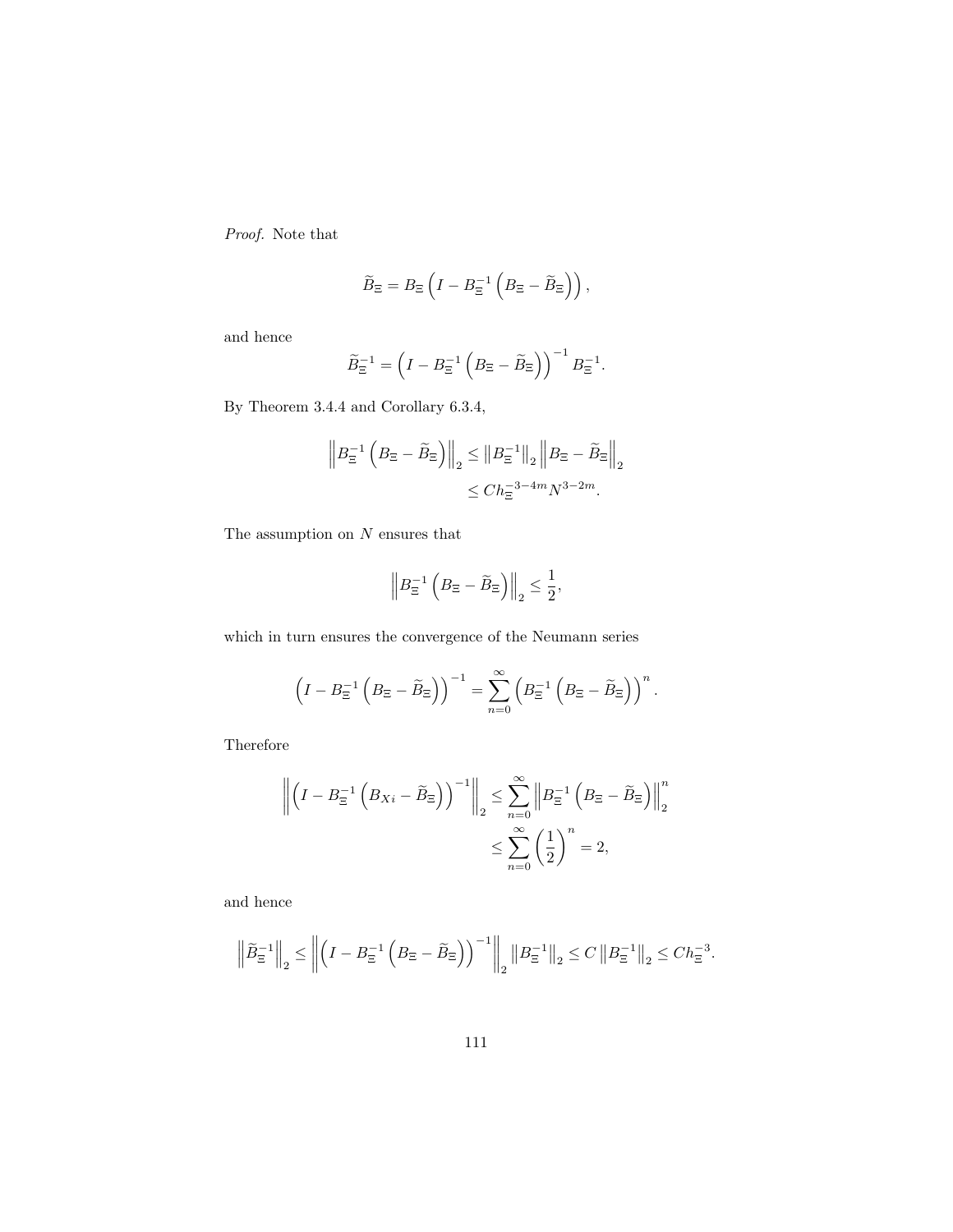#### 6.4 Truncated Galerkin Approximation

The truncated Galerkin approximation is

$$
\widetilde{u}_{\Xi} = \sum_{\xi \in \Xi} \widetilde{\omega}_{\xi} \widetilde{\chi}_{\xi},
$$

where the coefficients  $\widetilde{\gamma} = {\{\widetilde{\gamma}_{\xi}\}}_{\xi \in \Xi}$  are obtained by solving the linear system  $B_{\Xi}\gamma = \tilde{\omega}$ , with  $\tilde{\omega} = {\{\tilde{\omega}_{\xi}\}}_{\xi \in \Xi}$  the vector with entries

$$
\widetilde{\omega}_{\xi} = \int_{SO(3)} f \widetilde{\chi}_{\xi} d\mu.
$$

Armed with all the results we've established thus far, we're ready to prove our truncated Galerkin approximation error estimate right away. As usual, it will be immediately followed by a result that estimates the error between the weak solution and the truncated Galerkin approximation - it is just an application of the triangle inequality.

Theorem 6.4.1. (Truncated Galerkin Approximation Error Estimate) Let  $u_{\Xi}$  and  $\widetilde{u}_{\Xi}$  be the Galerkin approximation and truncated Galerkin approx*imation, respectively, for*  $\kappa_m$  *and*  $\tilde{\kappa}_m$ *, respectively, with*  $m > 5/2$ *, centers* Ξ. (If  $\kappa_m$  is conditionally positive definite with respect to  $\Pi_L$ , assume Ξ is  $\Pi_L$ -unisolvent.) Assume the truncation parameter N satisfies the lower bound in Theorem 6.3.5. Let  $f \in H^s$ , where  $s = m - 1$  if  $5/2 < m \le 7/2$ and let  $s = m - 2$  if  $m > 7/2$ . There is a constant C such that, for  $h_{\Xi}$ sufficiently small,

$$
||u_{\Xi} - \widetilde{u}_{\Xi}||_{L_2} \leq C h_{\Xi}^{-\frac{15}{2} - 4m} N^{2 - 2m} ||f||_{H^s}.
$$

112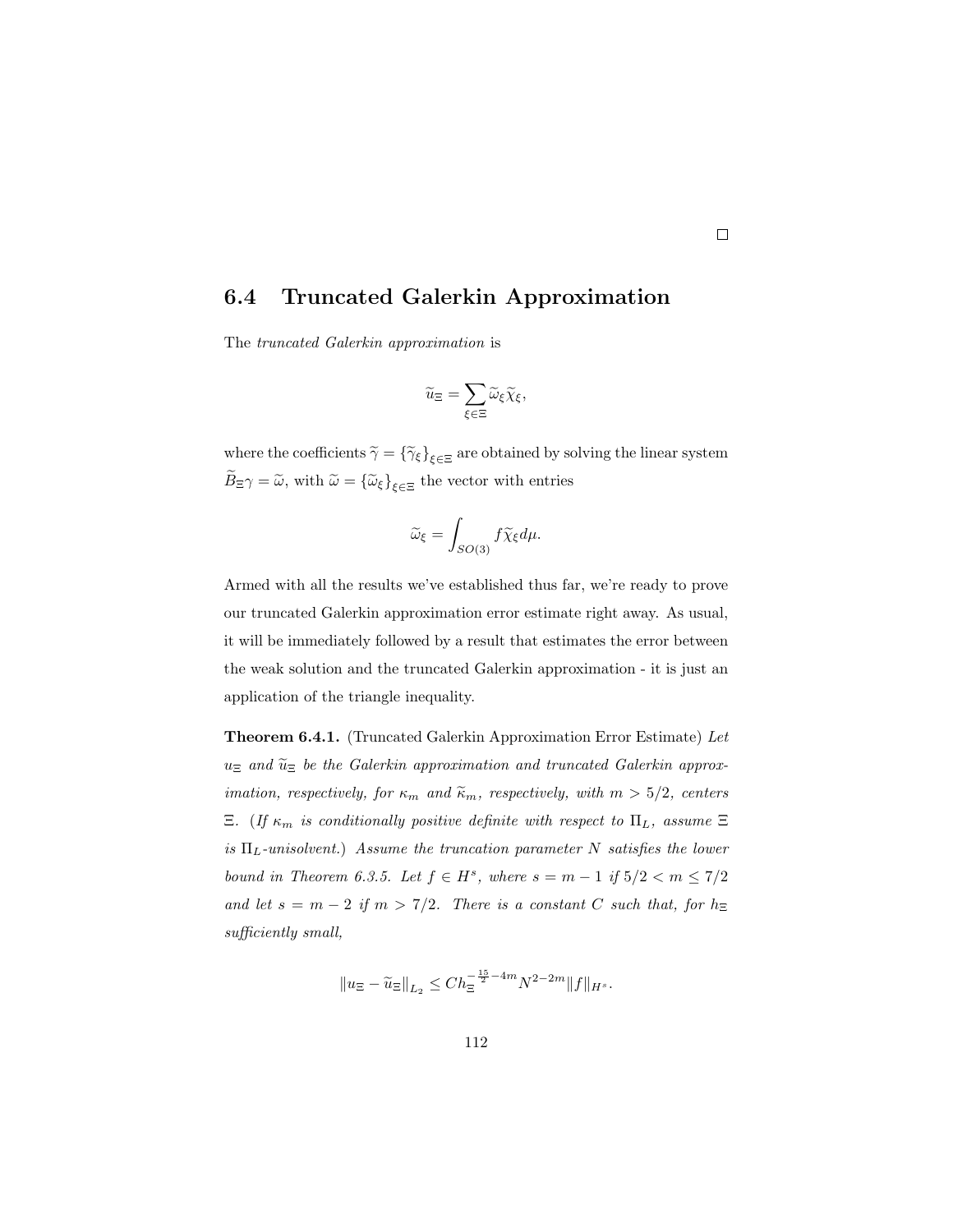Remark 6.4.2. The reason for the different cases for s is the same as the one given in Remark 4.2.2, we just have  $d = 3$  now.

*Proof.* We start by "smuggling in"  $\sum_{\xi \in \Xi} \gamma_{\xi} \widetilde{\chi}_{\xi}$  and applying the triangle inequality:

$$
\|u_{\Xi} - \widetilde{u}_{\Xi}\|_{L_2} \le \left\|\sum_{\xi \in \Xi} \gamma_{\xi} \left(\chi_{\xi} - \widetilde{\chi}_{\xi}\right)\right\|_{L_2} + \left\|\sum_{\xi \in \Xi} \left(\gamma - \widetilde{\gamma}\right) \widetilde{\chi}_{\xi}\right\|_{L_2}.
$$
 (6.4.3)

We handle the summands in (6.4.3) separately. For the first, we have that, as in the proof of Lemma  $6.2.6$ , Hölder's inequality for sums gives

$$
\left\| \sum_{\xi \in \Xi} \gamma_{\xi} \left( \chi_{\xi} - \widetilde{\chi}_{\xi} \right) \right\|_{L_2}^2 \le \sum_{\eta \in \Xi} |\gamma_{\eta}|^2 \sum_{\zeta \in \Xi} \left\| \chi_{\zeta} - \widetilde{\chi}_{\zeta} \right\|_{L_2}^2. \tag{6.4.4}
$$

Similarly, for the second summand in (6.4.3),

$$
\left\| \sum_{\xi \in \Xi} (\gamma_{\xi} - \widetilde{\gamma}_{\xi}) \widetilde{\chi}_{\xi} \right\|_{L_2}^2 \le \sum_{\eta \in \Xi} |\gamma_{\xi} - \widetilde{\gamma}_{\xi}|^2 \sum_{\zeta \in \Xi} ||\widetilde{\chi}_{\zeta}||_{L_2}^2. \tag{6.4.5}
$$

.

We handle the two factors in (6.4.4) separately. For the first, we have by the  $\mathcal{L}_2$ -stability of the Lagrange basis that

$$
\sum_{\eta \in \Xi} |\gamma_{\eta}|^{2} = ||\gamma||_{\ell_{2}(\Xi)}^{2} \le C h_{\Xi}^{-3} \left\| \sum_{\xi \in \Xi} \gamma_{\xi} \chi_{\xi} \right\|_{L_{2}}^{2}
$$

$$
= C h_{\Xi}^{-3} ||u_{\Xi}||_{L_{2}}^{2} \le C h_{\Xi}^{-3} (||u_{\Xi} - u||_{L_{2}} + ||u||_{L_{2}})^{2}
$$

We've already seen  $||u - u_{\Xi}||_{L_2} \leq Ch_{\Xi}^{m-1} ||f||_{H^s}$ , and  $||u||_{L_2} \leq ||u||_{H_2} \leq$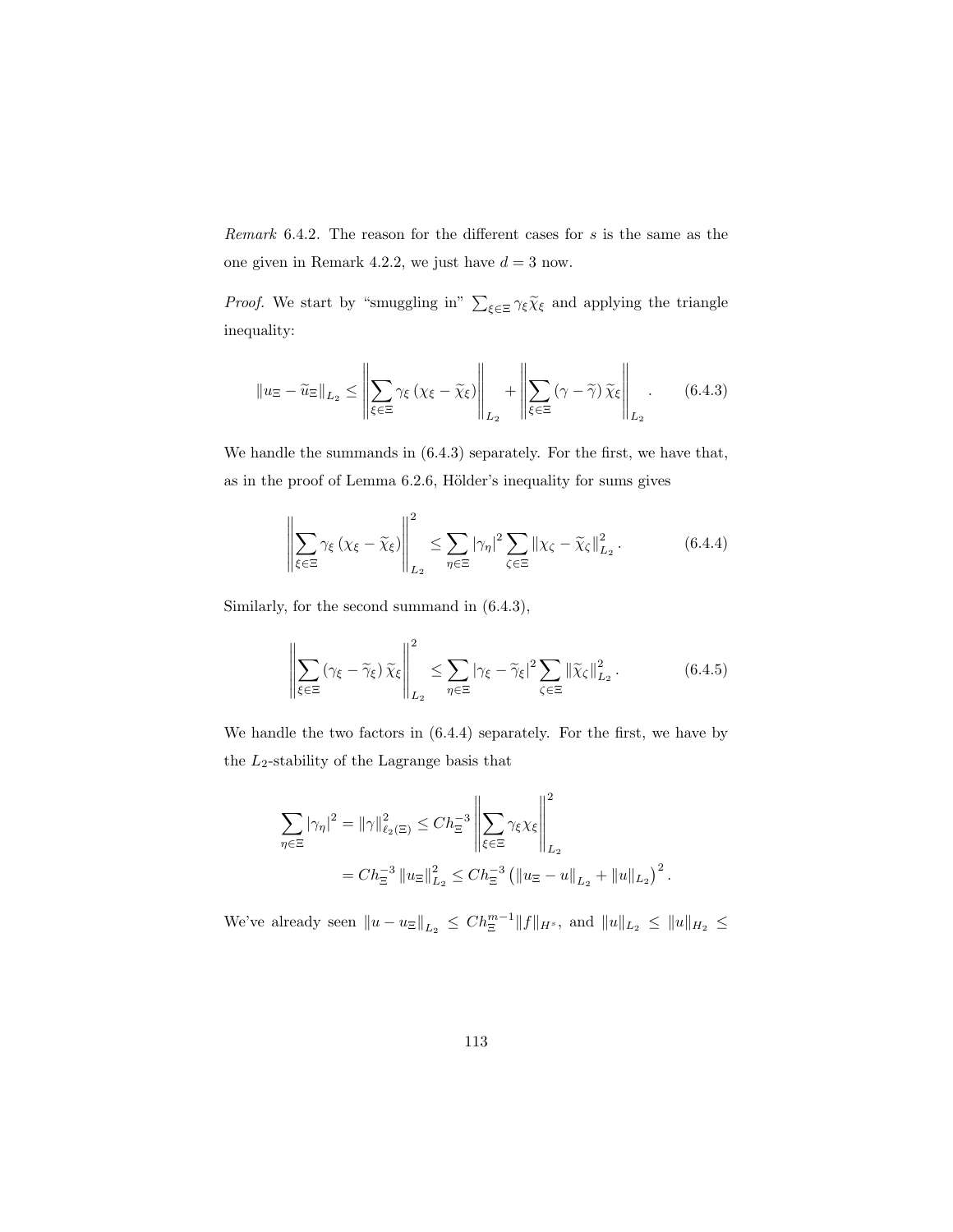$C||f||_{L_2} \leq C||f||_{H^s}$  , and hence

$$
\sum_{\eta \in \Xi} |\gamma_{\xi}|^2 \le Ch_{\Xi}^{-3} \left(h_{\Xi}^{m-1} + 1\right)^2 \|f\|_{H^s}^2 \le Ch_{\Xi}^{-3} \|f\|_{H^s}^2. \tag{6.4.6}
$$

For the second factor in (6.4.4), we have by Theorem 6.2.6 that

$$
\sum_{\zeta \in \Xi} ||\chi_{\xi} - \widetilde{\chi}_{\xi}||_{L_2}^2 \leq (\#\Xi) \cdot Ch_{\Xi}^{3-8m} N^{4-4m}
$$
  

$$
\leq Ch_{\Xi}^{-8m} N^{4-4m}.
$$
 (6.4.7)

Putting (6.4.6) and (6.4.7) into (6.4.4) and taking square roots, we arrive at

$$
\left\| \sum_{\xi \in \Xi} \gamma_{\xi} \left( \chi_{\xi} - \widetilde{\chi}_{\xi} \right) \right\|_{L_2} \le C h_{\Xi}^{-\frac{3}{2} - 4m} N^{2 - 2m} \| f \|_{H^s}.
$$
 (6.4.8)

We now tackle the product in (6.4.5) by handling each factor separately. For the second factor, we have  $\left\|\widetilde{\chi}_{\xi}\right\|_{L}^{2}$  $_{L_2}^2 \leq C$ , so

$$
\sum_{\zeta \in \Xi} \left\| \widetilde{\chi}_{\xi} \right\|_{L_2}^2 \le (\#\Xi) \cdot C \le Ch_{\Xi}^{-3}.
$$
\n(6.4.9)

For the first factor in (6.4.5), we start by "smuggling in"  $\widetilde{B}_{\Xi}^{-1}\omega$  to obtain

$$
\begin{split} \sum_{\eta \in \Xi} |\gamma_{\eta} - \widetilde{\gamma}_{\eta}|^{2} &= \left\| \gamma - \widetilde{\gamma} \right\|_{\ell_{2}(\Xi)}^{2} = \left\| B_{\Xi}^{-1} \omega - \widetilde{B}_{\Xi}^{-1} \widetilde{\omega} \right\|_{\ell_{2}(\Xi)}^{2} \\ &\leq \left( \left\| \left( B_{\Xi}^{-1} - \widetilde{B}_{\Xi}^{-1} \right) \omega \right\|_{\ell_{2}(\Xi)} + \left\| \widetilde{B}_{\Xi}^{-1} \left( \omega - \widetilde{\omega} \right) \right\|_{\ell_{2}(\Xi)} \right)^{2} \\ &\leq \left( \left\| \widetilde{B}_{\Xi}^{-1} \right\|_{2} \left\| \widetilde{B}_{\Xi} - B_{\Xi} \right\|_{2} \left\| B_{\Xi}^{-1} \omega \right\|_{\ell_{2}(\Xi)} \\ &\quad + \left\| \widetilde{B}_{\Xi}^{-1} \right\|_{2} \left\| \omega - \widetilde{\omega} \right\|_{\ell_{2}(\Xi)} \right)^{2} . \end{split}
$$

As we saw in the proof of Theorem 4.2.1,  $||B_{\Xi}^{-1}\omega||_{\ell_2(\Xi)} = ||\gamma||_{\ell_2(\Xi)} \leq$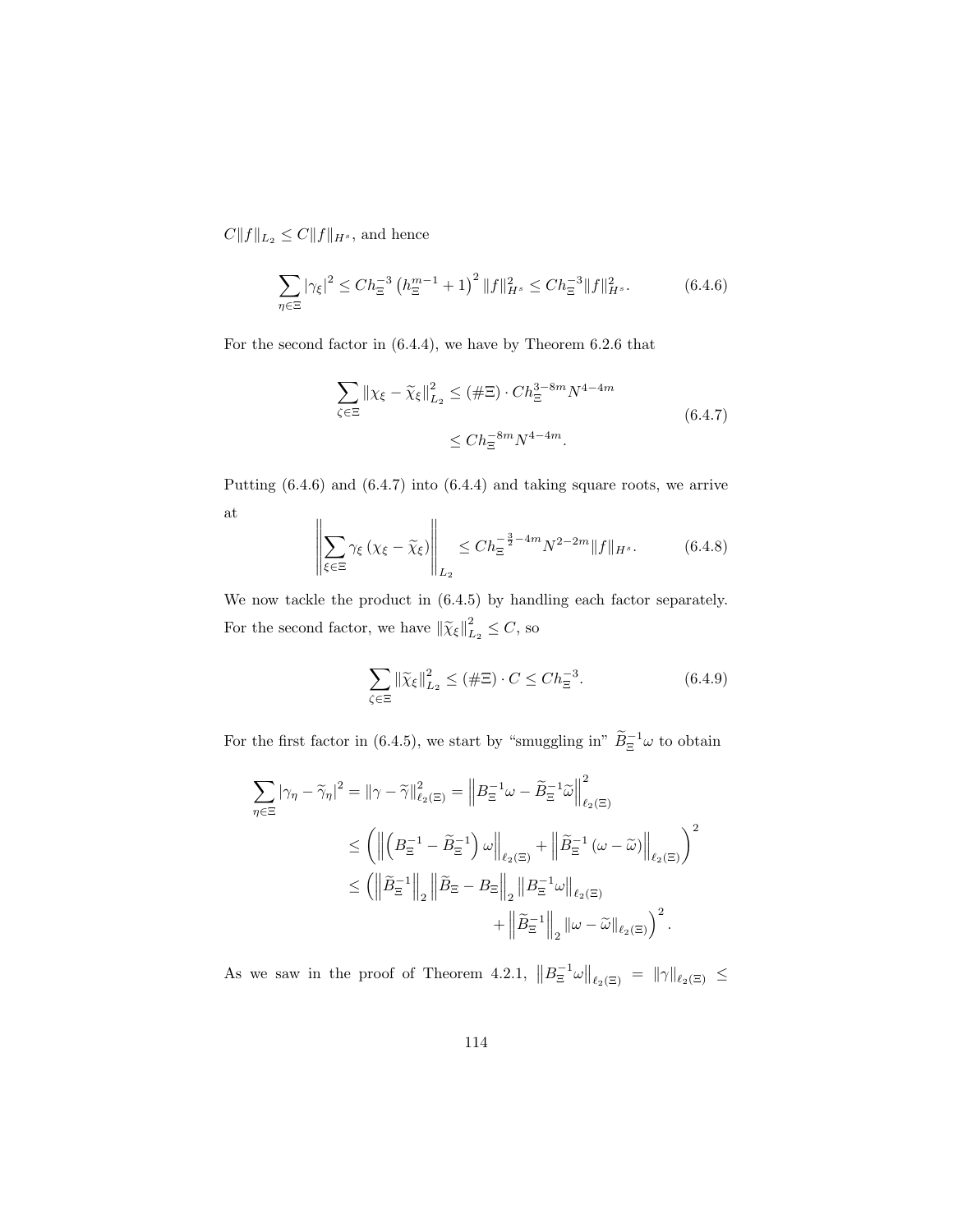$Ch_{\Xi}^{-3/2}||f||_{H^s}$ , and Theorems 6.3.4 and 6.3.5 give

$$
\sum_{\eta \in \Xi} |\gamma_{\eta} - \widetilde{\gamma}_{\eta}|^2 \le \left( Ch_{\Xi}^{-6 - 4m} N^{2 - 2m} \|f\|_{H^s} + Ch_{\Xi}^{-3} \left\| \omega - \widetilde{\omega} \right\|_{\ell_2(\Xi)} \right)^2.
$$
\n(6.4.10)

We need to deal with the second term in the parentheses in (6.4.10). We start by using Hölder's inequality to get

$$
\|\omega - \widetilde{\omega}\|_{\ell_2(\Xi)}^2 = \sum_{\xi \in \Xi} |\omega_{\xi} - \widetilde{\omega}_{\xi}|^2
$$
  
= 
$$
\sum_{\xi \in \Xi} \left| \int_{SO(3)} (\chi_{\xi} - \widetilde{\chi}_{\xi}) f d\mu \right|^2
$$
  
= 
$$
\|f\|_{L_2}^2 \sum_{\xi \in \Xi} \|\chi_{\xi} - \widetilde{\chi}_{\xi}\|_{L_2}^2.
$$

Then (6.4.7) and  $||f||_{L_2} \leq ||f||_{H^s}$  give

$$
\|\omega - \widetilde{\omega}\|_{\ell_2(\Xi)}^2 \le Ch_{\Xi}^{-8m} N^{4-4m} \|f\|_{H^m}^2. \tag{6.4.11}
$$

Putting the square root of (6.4.11) into (6.4.10) gives

$$
\sum_{\eta \in \Xi} |\gamma_{\eta} - \widetilde{\gamma}_{\eta}|^2 \le Ch_{\Xi}^{-12 - 8m} N^{6 - 4m} \|f\|_{H^s}^2, \tag{6.4.12}
$$

and putting  $(6.4.12)$  and  $(6.4.9)$  into  $(6.4.5)$  and taking square roots, we arrive at

$$
\left\| \sum_{\xi \in \Xi} (\gamma_{\xi} - \widetilde{\gamma}_{\xi}) \widetilde{\chi}_{\xi} \right\|_{L_2} \le C h_{\Xi}^{-\frac{15}{2} - 4m} N^{2 - 2m} \|f\|_{H^s}.
$$
 (6.4.13)

Finally, putting (6.4.8) and (6.4.13) into (6.4.3) yields the result.  $\Box$ 

Corollary 6.4.14. Adopt the notation and assumptions of Theorem 6.4.1.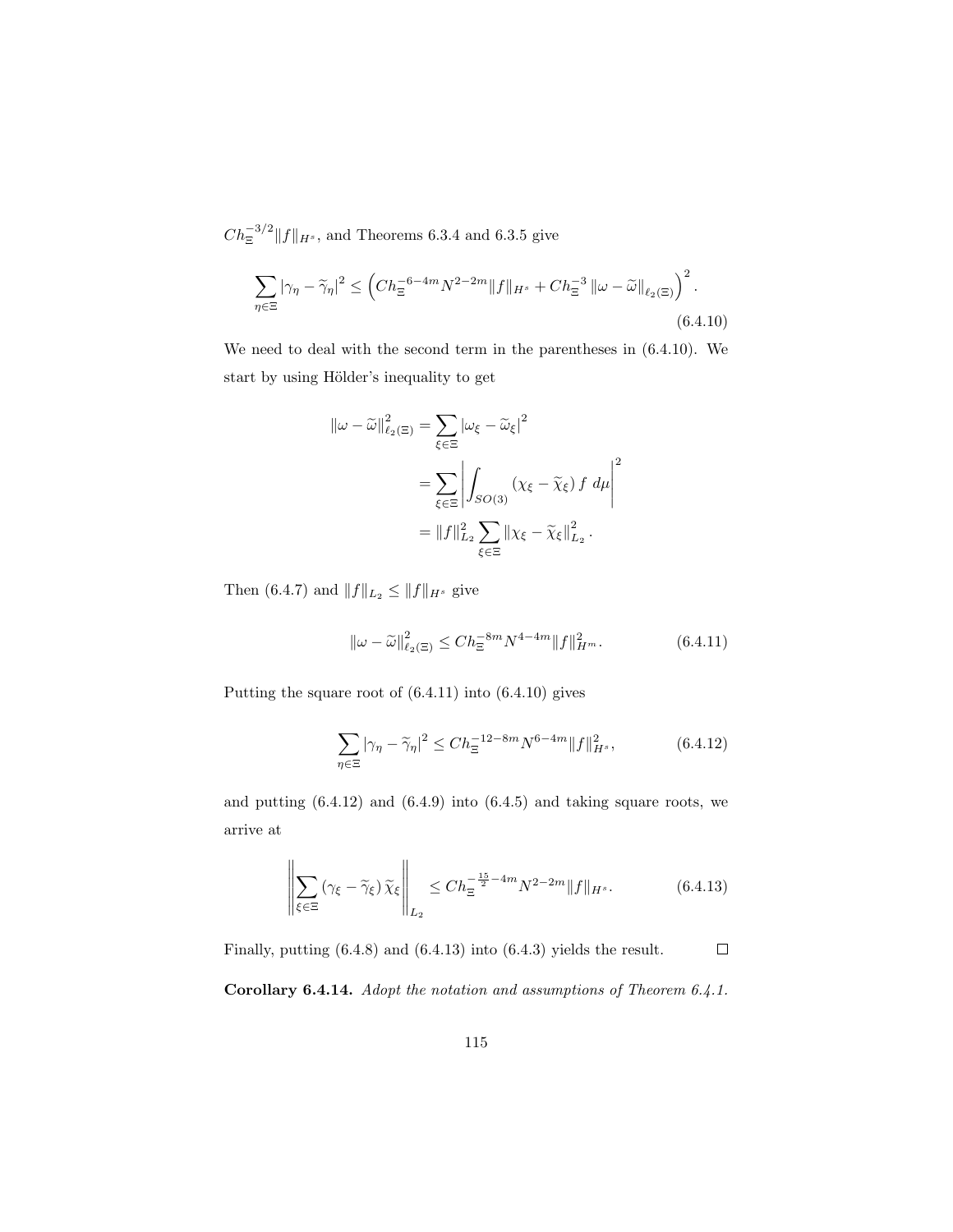There is a constant C such that, for  $h_{\Xi}$  sufficiently small,

$$
||u-\widetilde{u}_{\Xi}||_{L_2}\leq C\left(h^{m-1}_{\Xi}+h^{-\frac{15}{2}-4m}_{\Xi}N^{2-2m}\right)||f||_{H^s}
$$

Remark 6.4.15. This brings us to another main point: we can get the same result with truncation as we can without by choosing the truncation parameter N large enough. We already have the lower bound from Theorem 6.5.3. If we also have  $N \ge h_{\Xi}^{-\frac{5}{2} - \frac{23}{4m-4}}$ , then the truncation error,  $h_{\Xi}^{-\frac{15}{2} - 4m} N^{2-2m}$ , will be at most the Galerkin approximation error,  $h_{\Xi}^{m-1}$ .

## 6.5 The Quadratized Truncated Stiffness Matrix

The quadratized truncated stiffness matrix,  $\widetilde{B}_{\Xi}^{\Lambda} = \left\{ \widetilde{B}_{\xi\eta}^{\Lambda} \right\}$  is obtained by replacing each entry in the truncated stiffness matrix with the quadrature estimate

$$
\widetilde{B}_{\xi\eta}^{\Lambda} = Q^{\Lambda} \left( a^{\sharp} \left( \nabla \widetilde{\chi}_{\xi}, \nabla \widetilde{\chi}_{\eta} \right) + b \widetilde{\chi}_{\xi} \widetilde{\chi}_{\eta} \right).
$$

Our first order of business in this section is to bound the entries of the difference between the truncated stiffness matrix and the quadratized truncated stiffness matrix. It will be immediately followed by a bound on the 2-norm of that difference.

**Theorem 6.5.1.** Let  $\tilde{B}_{\Xi}$  and  $\tilde{B}_{\Xi}^{\Lambda}$  be the truncated stiffness matrix and quadratized stiffness matrix, respectively, for  $\widetilde{\kappa}_m$  with  $m > 5/2$ , where  $\Xi$  is the set of centers used for Galerkin approximation and  $\Lambda$  is the set of centers used for quadrature. (If  $\kappa_m$  is conditionally positive definite with respect to  $\Pi_L$ , assume  $\Xi$  is  $\Pi_L$ -unisolvent.) Assume  $\#\Xi < \#\Lambda$  and  $h_\Lambda < h_\Xi$ . Suppose the truncation parameter  $N$  satisfies the lower bound in Theorem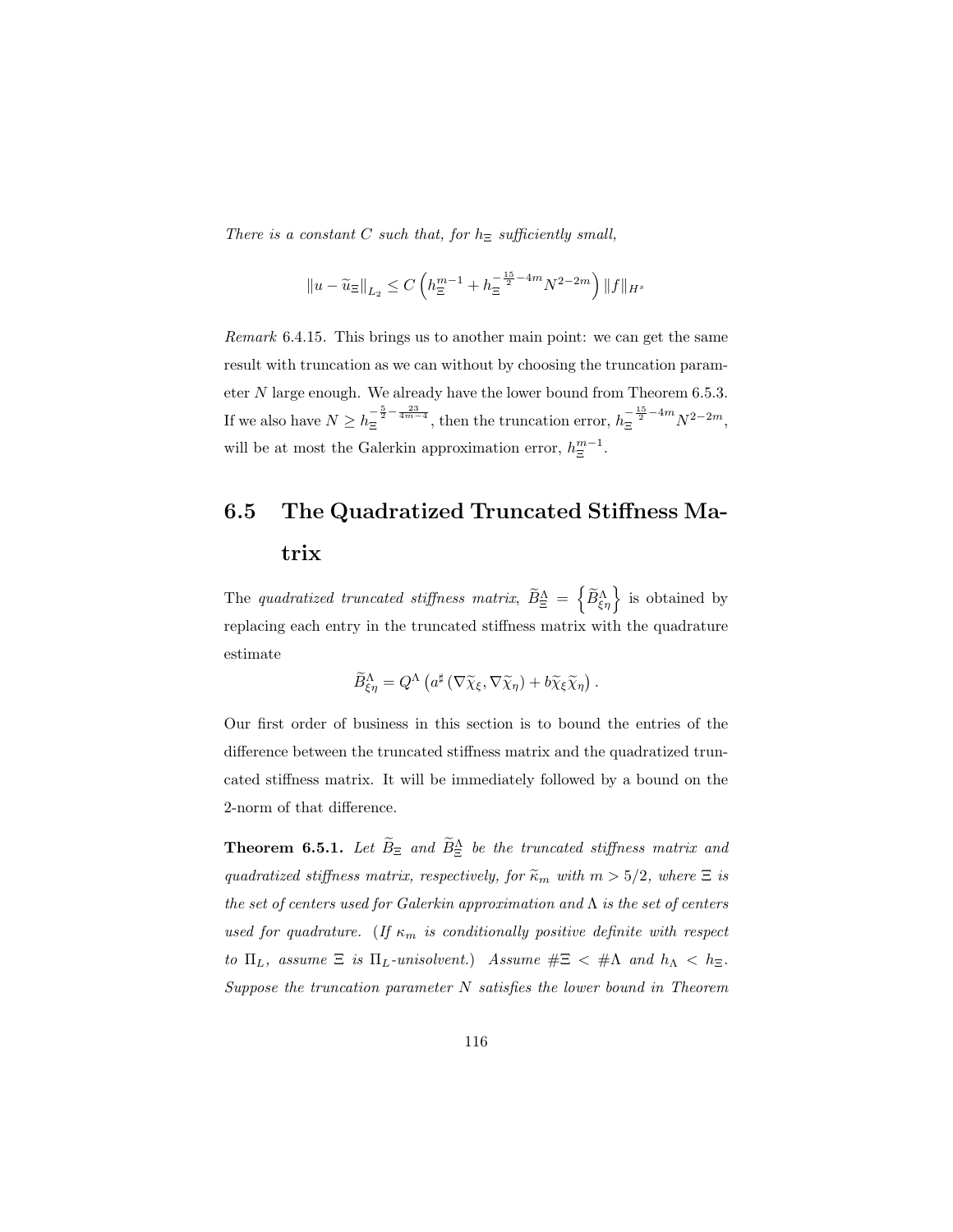6.3.5. There is a constant C such that, for  $h_{\Xi}$  sufficiently small,

$$
\left|\widetilde{B}_{\xi\eta}-\widetilde{B}_{\xi\eta}^{\Lambda}\right|\leq Ch_{\Xi}^{2-2m}h_{\Lambda}^{m-1}
$$

for all  $\xi, \eta \in \Xi$ .

Proof. By Theorems 3.1.1 and 6.2.5,

J.

$$
\left| \int_{SO(3)} b\tilde{\chi}_{\xi} \tilde{\chi}_{\eta} d\mu - Q^{\Lambda} (b\tilde{\chi}_{\xi} \tilde{\chi}_{\eta}) \right| \leq Ch_{\Lambda}^{m} \|b\tilde{\chi}_{\xi} \tilde{\chi}_{\eta}\|_{H^{m}}
$$
  

$$
\leq Ch_{\Lambda}^{m} h_{\Xi}^{3-2m}
$$

and

$$
\left| \int_{SO(3)} a^{\sharp} \left( \nabla \widetilde{\chi}_{\xi}, \nabla \widetilde{\chi}_{\eta} \right) d\mu - Q^{\Lambda} \left( a^{\sharp} \left( \nabla \widetilde{\chi}_{\xi}, \nabla \widetilde{\chi}_{\eta} \right) \right) \right|
$$
  
\n
$$
\leq Ch_{\Lambda}^{m-1} \left\| a^{\sharp} \left( \nabla \widetilde{\chi}_{\xi}, \nabla \widetilde{\chi}_{\eta} \right) \right\|_{H^{m-1}}
$$
  
\n
$$
\leq Ch_{\Lambda}^{m-1} h_{\Xi}^{2-2m}.
$$

 $\overline{1}$ 

Corollary 6.5.2. Adopt the notation and assumptions from Theorem 6.5.1. There is a constant  $C$  such that, for  $h_{\Xi}$  sufficiently small,

$$
\left\|\widetilde{B}_{\Xi}-\widetilde{B}_{\Xi}^{\Lambda}\right\|_2 \leq Ch_{\Xi}^{-1-2m}h_{\Lambda}^{m-1}.
$$

*Proof.* This follows the self-adjointness of  $\tilde{B}_{\Xi}$  and  $\tilde{B}_{\Xi}^{\Lambda}$ , Theorem 6.5.1, and  $\#\Xi \sim q_{\Xi}^{-3} = \rho^3 h_{\Xi}^{-3}$ :

$$
\left\|\widetilde{B}_{\Xi} - \widetilde{B}_{\Xi}^{\Lambda}\right\|_{2} \le \left\|\widetilde{B}_{\Xi} - \widetilde{B}_{\Xi}^{\Lambda}\right\|_{1} = \max_{\xi \in \Xi} \sum_{\eta \in \Xi} \left|\widetilde{B}_{\xi\eta} - \widetilde{B}_{\xi\eta}^{\Lambda}\right|
$$

$$
\le (\#\Xi) \cdot Ch_{\Xi}^{2-2m} h_{\Lambda}^{m-1}.
$$

 $\Box$ 

 $\Box$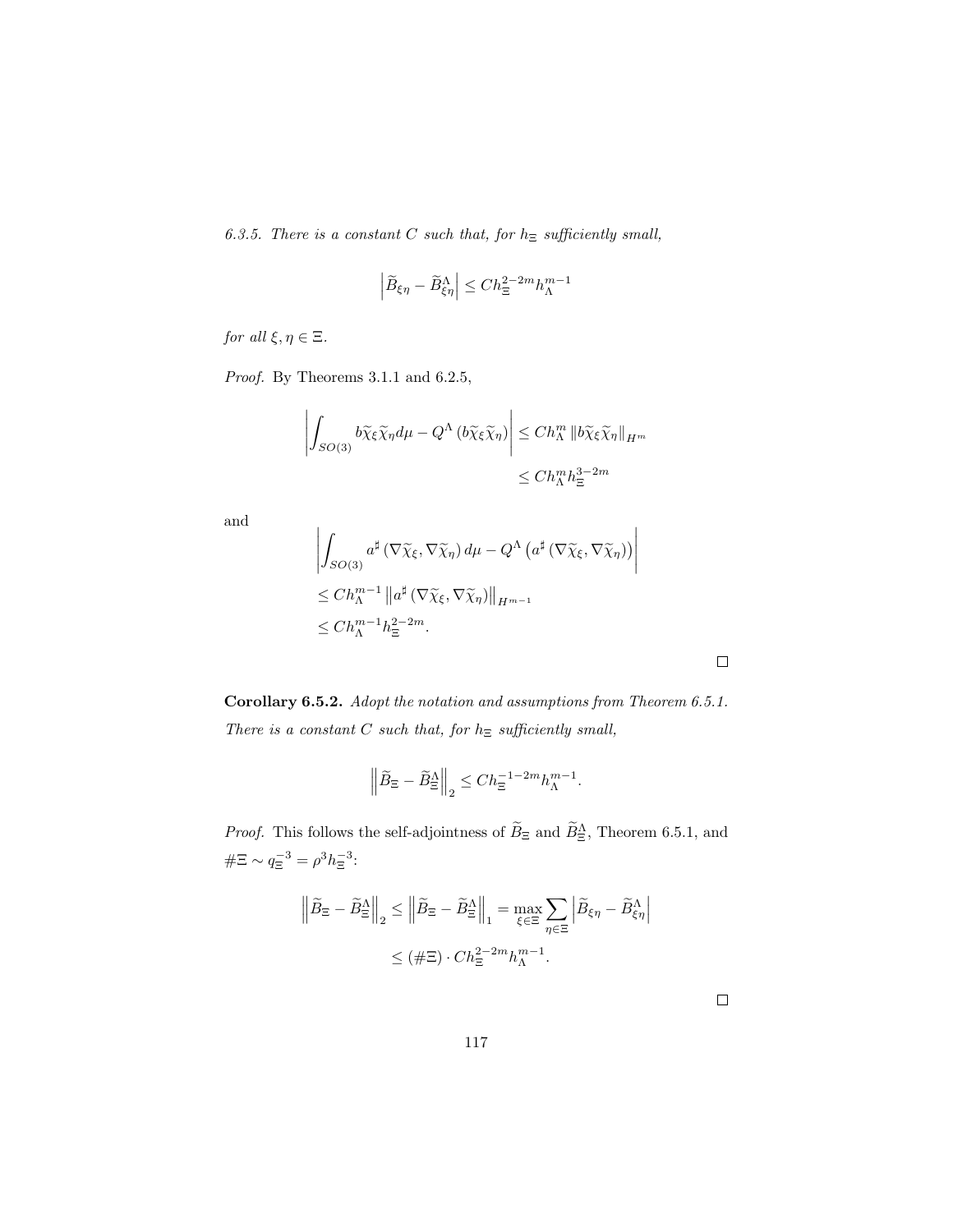We end this section with a result regarding the inverse of the quadratized truncated stiffness matrix. The proof is virtually identical to that of Theorem 6.3.5. As such, we omit it.

Theorem 6.5.3. Adopt the notation and assumptions from Theorem 6.5.1. Let  $C_0$  be the largest constant from Theorem 6.3.5 and Corollary 6.5.2. Assume

$$
h_\Lambda\leq C_0^{\frac{1}{m-1}}h_\Xi^{2+\frac{6}{m-1}}2^{\frac{1}{1-m}}.
$$

There exists a constant C such that, for  $h_{\Xi}$  sufficiently small,

$$
\left\| \left( \widetilde{B}^\Lambda_{\Xi} \right)^{-1} \right\|_2 \le C' h_{\Xi}^{-3}.
$$

### 6.6 Quadratized Truncated Approximation

The quadratized truncated Galerkin approximation is

$$
\widetilde{u}_{\Xi}^{\Lambda} = \sum_{\xi \in \Xi} \widetilde{\gamma}_{\xi}^{\Lambda} \widetilde{\chi}_{\xi},
$$

where the coefficients  $\widetilde{\gamma}^{\Lambda} = \left\{ \widetilde{\gamma}_{\xi}^{\Lambda} \right\}$ are obtained by solving the linear system  $\widetilde{B}_{\Xi}^{\Lambda} \widetilde{\gamma}^{\Lambda} = \widetilde{\omega}^{\Lambda}$ , with  $\widetilde{\omega}^{\Lambda} = \left\{ \widetilde{\omega}_{\xi}^{\Lambda} \right\}$ the vector with entries

$$
\widetilde{\omega}_{\xi}^{\Lambda} = Q^{\Lambda} \left( \widetilde{\chi}_{\xi} f \right).
$$

Armed with the results we have established thus far, we are ready to prove our quadratized truncated Galerkin approximation error estimate right away. It will be immediately followed by an error estimate between the weak solution and the quadratized truncated Galerkin approximation - it is just repeated applications of the triangle inequality.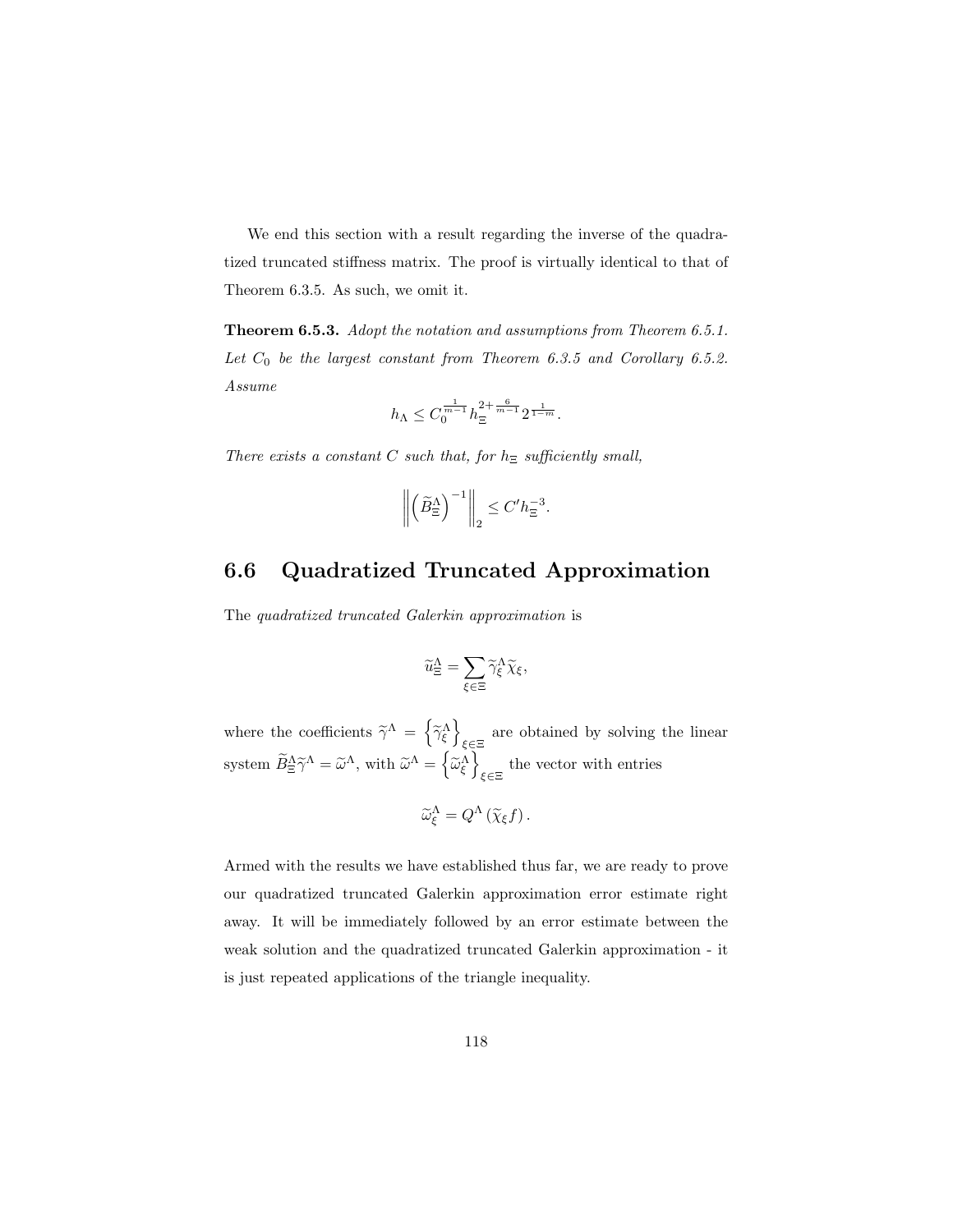Theorem 6.6.1. (Quadratized Truncated Galerkin Approximation Error Estimate) Let  $\widetilde{u}_{\Xi}$  and  $\widetilde{u}_{\Xi}^{\Delta}$  be the truncated Galerkin approximation and the quadratized truncated Galerkin approximation, respectively, for  $\widetilde{\kappa}_m$  with  $m > 5/2$ , where  $\Xi$  is the set of centers used for Galerkin approximation and  $\Lambda$  is the set of centers used for quadrature. Assume the truncation parameter N satisfies the the lower bound from Theorem 6.3.5 and  $h_{\Lambda}$  satisfies both the upper bounds from Lemmas  $4.1.25$  and 6.5.3. Let  $f \in H^s$ , where  $s = m - 1$  if  $5/2 < m \le 7/5$  and  $s = m - 2$  if  $m > 7/2$ . There is a constant  $C$  such that, for  $h_{\Xi}$  sufficiently small,

$$
\left\|\widetilde{u}_{\Xi} - \widetilde{u}_{\Xi}^{\Lambda}\right\|_{L_2} \le Ch_{\Xi}^{-7-2m}h_{\Lambda}^{m-1} \|f\|_{H^s}.
$$

Proof. As in the proof of Theorem 6.4.1, we use Hölder's inequality for sums to obtain

$$
\left\| \widetilde{u}_{\Xi} - \widetilde{u}_{\Xi}^{\Lambda} \right\|_{L_2}^2 \le \sum_{\eta \in \Xi} \left| \widetilde{\gamma}_{\eta} - \widetilde{\gamma}_{\eta}^{\Lambda} \right|^2 \sum_{\zeta \in \Xi} \left\| \widetilde{\chi}_{\zeta} \right\|_{L_2}^2. \tag{6.6.2}
$$

We deal with the factors in (6.6.2) separately. For the first, we start by "smuggling in"  $\left(\widetilde{B}_{\Xi}^{\Lambda}\right)^{-1}\widetilde{\omega}$ :

$$
\sum_{\eta \in \Xi} |\widetilde{\gamma}_{\eta} - \widetilde{\gamma}_{\eta}^{\Lambda}|^2 = ||\widetilde{\gamma} - \widetilde{\gamma}^{\Lambda}||_{\ell_2(\Xi)}^2
$$
  

$$
= \left\| \widetilde{B}_{\Xi}^{-1} \widetilde{\omega} - \left( \widetilde{B}_{\Xi}^{\Lambda} \right)^{-1} \widetilde{\omega}^{\Lambda} \right\|_{\ell_2(\Xi)}^2
$$
  

$$
\leq \left( \left\| \left( \widetilde{B}_{\Xi}^{-1} - \left( \widetilde{B}_{\Xi}^{\Lambda} \right)^{-1} \right) \widetilde{\omega} \right\|_{\ell_2(\Xi)} + \left\| \left( \widetilde{B}_{\Xi}^{\Lambda} \right)^{-1} \left( \widetilde{\omega} - \widetilde{\omega}^{\Lambda} \right) \right\|_{\ell_2(\Xi)} \right)^2
$$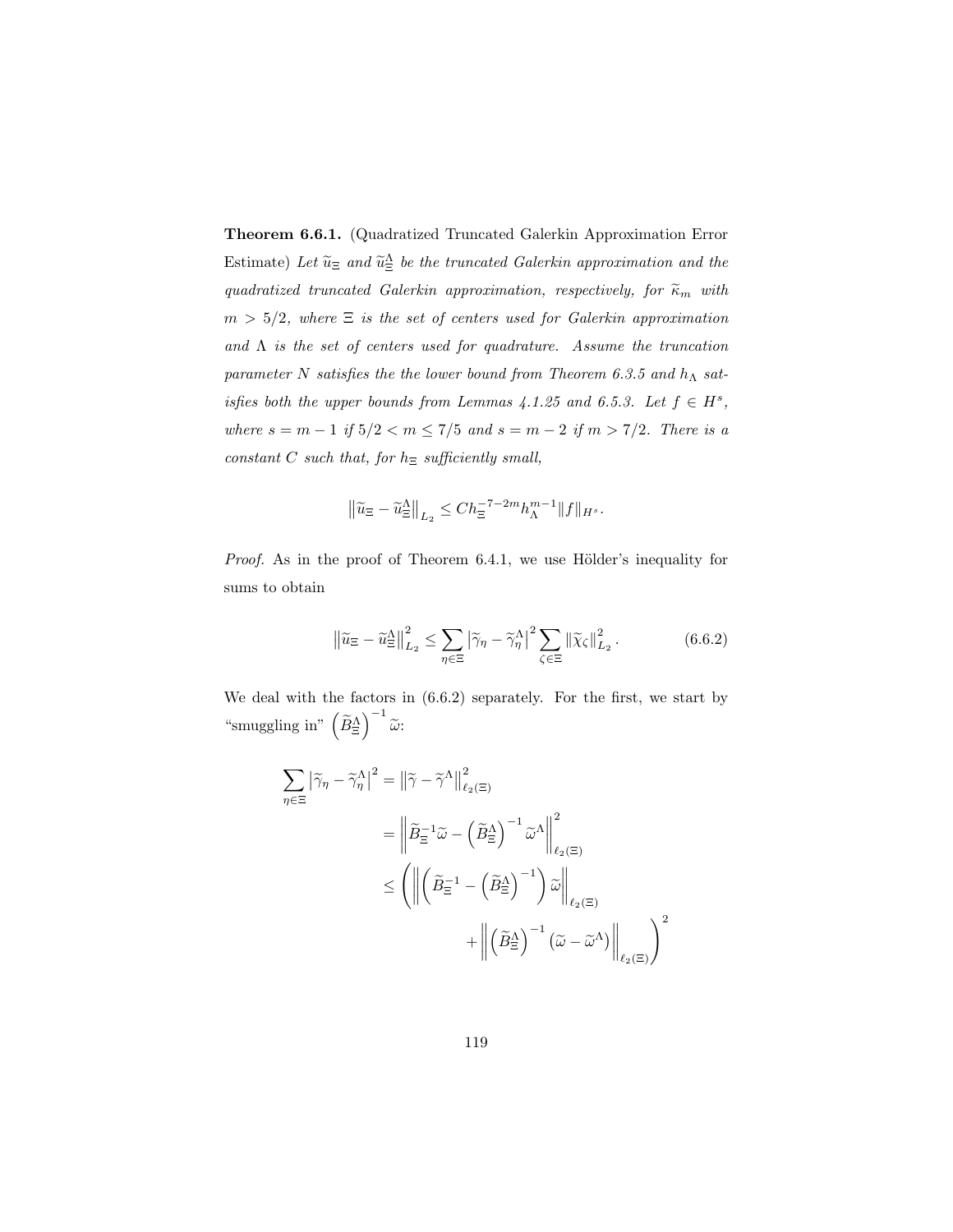Noting that  $\widetilde{B}_{\Xi}^{-1} - (\widetilde{B}_{\Xi}^{\Lambda})^{-1} = (\widetilde{B}_{\Xi}^{\Lambda})^{-1} (\widetilde{B}_{\Xi} - \widetilde{B}_{\Xi}^{\Lambda}) \widetilde{B}_{\Xi}^{-1}$ , we have  $\sum$ η∈Ξ  $\left|\widetilde{\gamma}_{\eta}-\widetilde{\gamma}_{\eta}^{\Lambda}\right|$  $2 \leq \left( \left\| \right\| \right)$  $\left(\widetilde{B}_{\Xi}^{\Lambda}\right)^{-1}\Biggr\|_2$  $\left\| \widetilde{B}_{\Xi} - \widetilde{B}^\Lambda_{\Xi} \right\|_2$  $\left\| \widetilde{B}^{-1}_{\Xi} \widetilde{\omega} \right\|_{\ell_2(\Xi)}$  $+$  $\left(\widetilde{B}_{\Xi}^{\Lambda}\right)^{-1}\Biggr\|_2$  $\left\|\widetilde{\boldsymbol{\omega}}-\widetilde{\boldsymbol{\omega}}^{\Lambda}\right\|_{\ell_2(\Xi)}\bigg)^2$ 

Using Theorem 6.5.3,

$$
\sum_{\eta \in \Xi} \left| \widetilde{\gamma}_{\eta} - \widetilde{\gamma}_{\eta}^{\Lambda} \right|^{2} \leq C h_{\Xi}^{-6} \left( \left\| \widetilde{B}_{\Xi} - \widetilde{B}_{\Xi}^{\Lambda} \right\|_{2} \left\| \widetilde{B}_{\Xi}^{-1} \widetilde{\omega} \right\|_{\ell_{2}(\Xi)} + \left\| \widetilde{\omega} - \widetilde{\omega}^{\Lambda} \right\|_{\ell_{2}(\Xi)} \right)^{2}.
$$
\n
$$
(6.6.3)
$$

We deal with the terms in the parentheses in (6.6.3) separately. For the second, we have by Theorem 3.1.1 with  $\tau = m$  and  $\sigma = s$ , and 2.7.5,

$$
\begin{split} \left\| \widetilde{\omega} - \widetilde{\omega}^{\Lambda} \right\|_{\ell_{2}(\Xi)}^{2} &= \sum_{\xi \in \Xi} \left( \int_{SO(3)} f \widetilde{\chi}_{\xi} d\mu - Q^{\Lambda} \left( f \widetilde{\chi}_{\xi} \right) \right)^{2} \\ &\leq Ch_{\Lambda}^{2m} \sum_{\xi \in \Xi} \left\| f \widetilde{\chi}_{\xi} \right\|_{H^{s}}^{2} \\ &\leq Ch_{\Lambda}^{2m} \sum_{\xi \in \Xi} \left( \left\| f \right\|_{H^{s}} \left\| \widetilde{\chi}_{\xi} \right\|_{L_{\infty}} + \left\| f \right\|_{L_{\infty}} \left\| \widetilde{\chi}_{\xi} \right\|_{H^{s}} \right)^{2} . \end{split}
$$

As we have already seen,  $||f||_{L_{\infty}} \leq C ||f||_{H^{s}}$ , and  $||\widetilde{\chi}_{\xi}||_{L_{\infty}} \leq C ||\widetilde{\chi}_{\xi}||_{H^{s}} \leq$  $C \|\widetilde{\chi}_{\xi}\|_{H^m} \leq C h_{\Xi}^{3-2m}$ . Hence, using  $\#\Xi \sim q_{\Xi}^{-3} = \rho^3 h_{\Xi}^{-3}$  and taking square roots,

$$
\left\|\tilde{\omega} - \tilde{\omega}^{\Lambda}\right\|_{\ell_2(\Xi)} \le Ch_{\Lambda}^m h_{\Xi}^{\frac{3}{2}-2m} \|f\|_{H^s}.
$$
\n(6.6.4)

For the first term in the parentheses in (6.6.3), note first that

$$
\left\|\widetilde{B}^{-1}\widetilde{\omega}\right\|_{\ell_2(\Xi)} \le \left\|\widetilde{B}^{-1}\right\|_2 \|\widetilde{\omega}\|_{\ell_2(\Xi)} \le Ch_{\Xi}^{-3} \left\|\widetilde{\omega}\right\|_{\ell_2(\Xi)}.
$$

Using Hölder's inequality,  $\#\Xi \sim h_{\Xi}^{-3}$  yet again, and the fact that  $\|\widetilde{\chi}_{\xi}\|_{L_2} \le$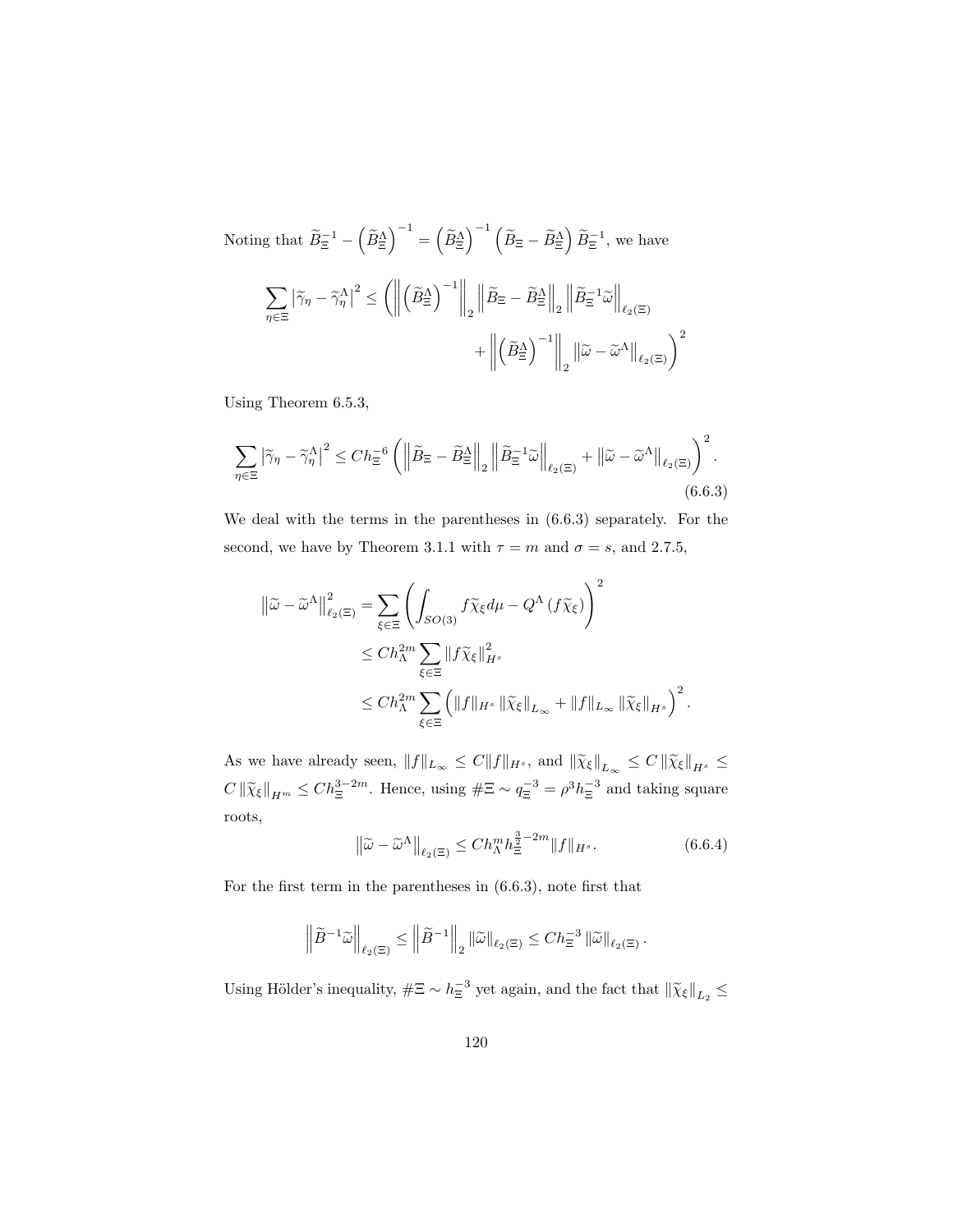$C,$ 

$$
\|\widetilde{\omega}\|_{\ell_2(\Xi)}^2 = \sum_{\xi \in \Xi} \left| \int_{SO(3)} f \widetilde{\chi}_{\xi} d\mu \right|^2
$$
  

$$
\leq \|f\|_{L_2}^2 \sum_{\xi \in \Xi} \|\widetilde{\chi}_{\xi}\|_{L_2}^2
$$
  

$$
\leq Ch_{\Xi}^{-3} \|f\|_{L_2}^2.
$$

Therefore,  $\left\|\widetilde{B}_{\Xi}^{-1}\widetilde{\omega}\right\|_{\ell_2(\Xi)} \leq Ch_{\Xi}^{-9/2} \|f\|_{L_2} \leq Ch_{\Xi}^{-9/2} \|f\|_{H^s}$ , and so by Corollary 6.5.2

$$
\left\|\widetilde{B}_{\Xi} - \widetilde{B}_{\Xi}^{\Lambda}\right\|_{2} \left\|\widetilde{B}_{\Xi}^{-1}\widetilde{\omega}\right\|_{\ell_{2}(\Xi)} \leq C h_{\Xi}^{-\frac{11}{2}-2m} h_{\Lambda}^{m-1} \|f\|_{H^{s}}.
$$
 (6.6.5)

Putting  $(6.6.4)$  and  $(6.6.5)$  into  $(6.6.3)$ , we arrive at

$$
\sum_{\eta \in \Xi} \left| \widetilde{\gamma}_{\eta} - \widetilde{\gamma}_{\eta}^{\Lambda} \right|^2 \le C h_{\Xi}^{-17 - 4m} h_{\Lambda}^{2m - 2} \| f \|_{H^s}^2. \tag{6.6.6}
$$

For the second factor in (6.6.2), we have by Corollary 6.2.4 and yet again  $#E \sim h_{\Xi}^{-3}$  that

$$
\sum_{\zeta \in \Xi} \left\| \widetilde{\chi}_{\zeta} \right\|_{L_2}^2 \le C h_{\Xi}^{3-4m} \tag{6.6.7}
$$

The result now follows by putting (6.6.6) and (6.6.7) into (6.6.2) and taking square roots.  $\Box$ 

Corollary 6.6.8. Adopt the notation and assumptions from Theorem 6.6.1. There is a constant C such that, for  $h_{\Xi}$  sufficiently small,

$$
||u - \widetilde{u}_{\Xi}^{\Lambda}||_{L_2} \le C\left(h_{\Xi}^{m-1} + h_{\Xi}^{-\frac{15}{2} - 4m}N^{2 - 2m} + h_{\Xi}^{-7 - 2m}h_{\Lambda}^{m-1}\right)||f||_{H^s}.
$$

Remark 6.6.9. We come now to our last main point: we can do as well with quadrature as we can without if  $h_{\Lambda}$  is small enough. In particular, if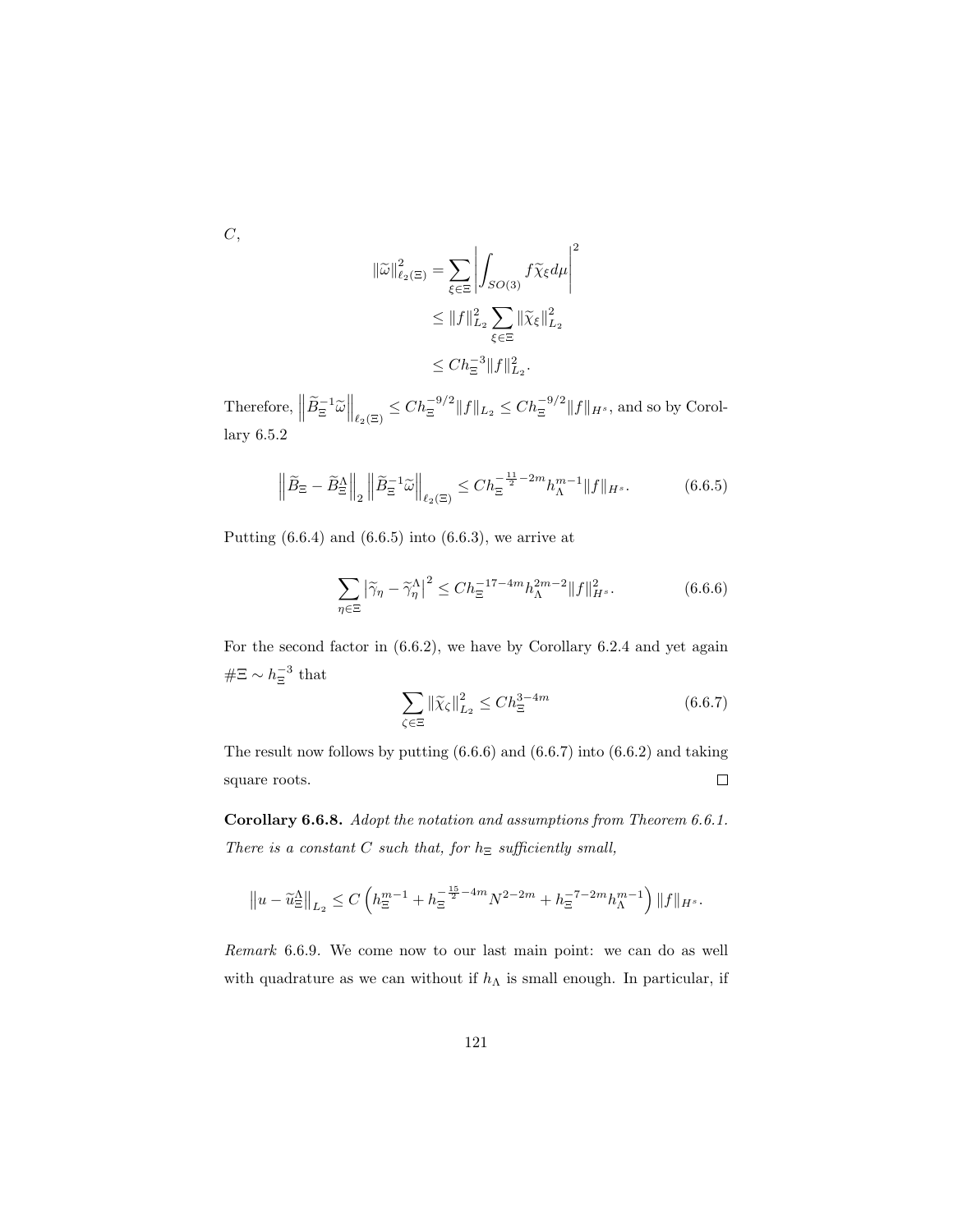$h_{\Lambda} \leq h_{\Xi}^p$  with oversampling exponent  $p = 3 + \frac{9}{m-1}$ , then the quadratization error,  $h_{\Xi}^{-7-2m} h_{\Lambda}^{m-1}$  will be exactly the Galerkin approximation error,  $h_{\Xi}^{m-1}$ (of course higher oversampling exponents will do even better).

We also must keep in mind the upper bound for  $h_{\Lambda}$  from Lemma 4.1.25, which is likely more restrictive than the bound given by  $h_{\Lambda} \leq h_{\Xi}^{p}$ . On  $SO(3)$  we have  $d = 3$ , and so the bound is

$$
h_\Lambda\leq C_0^{\frac{4}{5-2m}}h_\Xi^{1+\frac{16}{2m-5}}2^{\frac{5}{2}-m}.
$$

If indeed the quadrature weights satisfy the lower bound discussed in Remark 4.1.26, then that upper bound is not needed, and the error estimates in Corollary 6.6.8 alone tell us how to choose  $h_{\Lambda}$ .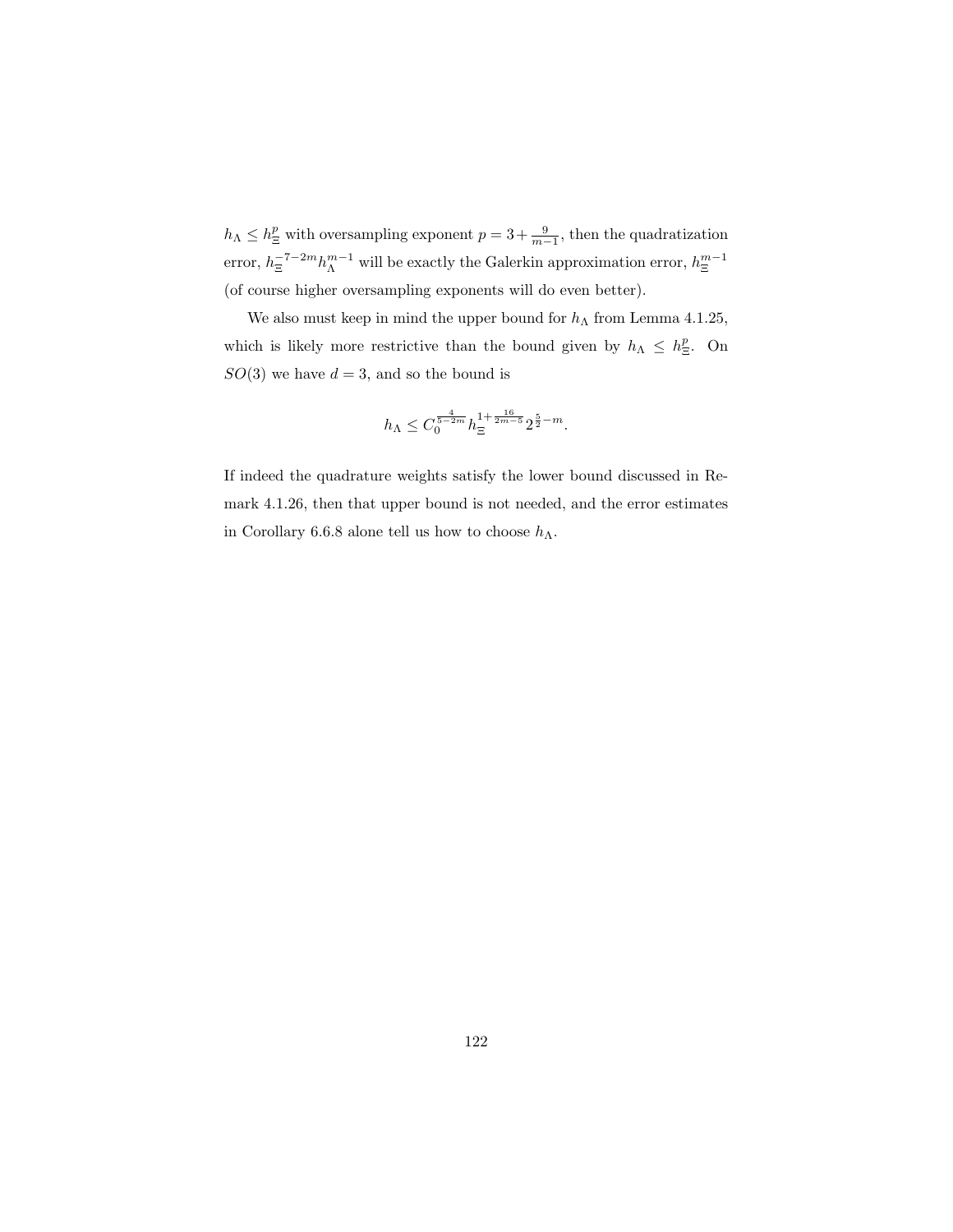# Bibliography

- [1] N. Aronszajn. La théorie des noyaux reproduisants et ses applications. I. Proc. Cambridge Philos. Soc., 39:133–153, 1943.
- [2] N. Aronszajn. Theory of reproducing kernels. Trans. Amer. Math. Soc., 68:337–404, 1950.
- [3] T. Aubin. Espaces de Sobolev sur les variétés Riemanniennes. Bull. Sci. Math. (2), 100(2):149–173, 1976.
- [4] M. D. Buhmann. Multivariate cardinal interpolation with radial-basis functions. Constr. Approx., 6(3):225–255, 1990.
- [5] T. Coulhon, E. Russ, and V. Tardivel-Nachef. Sobolev algebras on Lie groups and Riemannian manifolds. Amer. J. Math., 123(2):283–342, 2001.
- [6] M. P. do Carmo. Differential geometry of curves and surfaces. Prentice-Hall, Inc., Englewood Cliffs, N.J., 1976. Translated from the Portuguese.
- [7] M. P. do Carmo. Riemannian geometry. Mathematics: Theory & Applications. Birkhäuser Boston, Inc., Boston, MA, 1992. Translated from the second Portuguese edition by Francis Flaherty.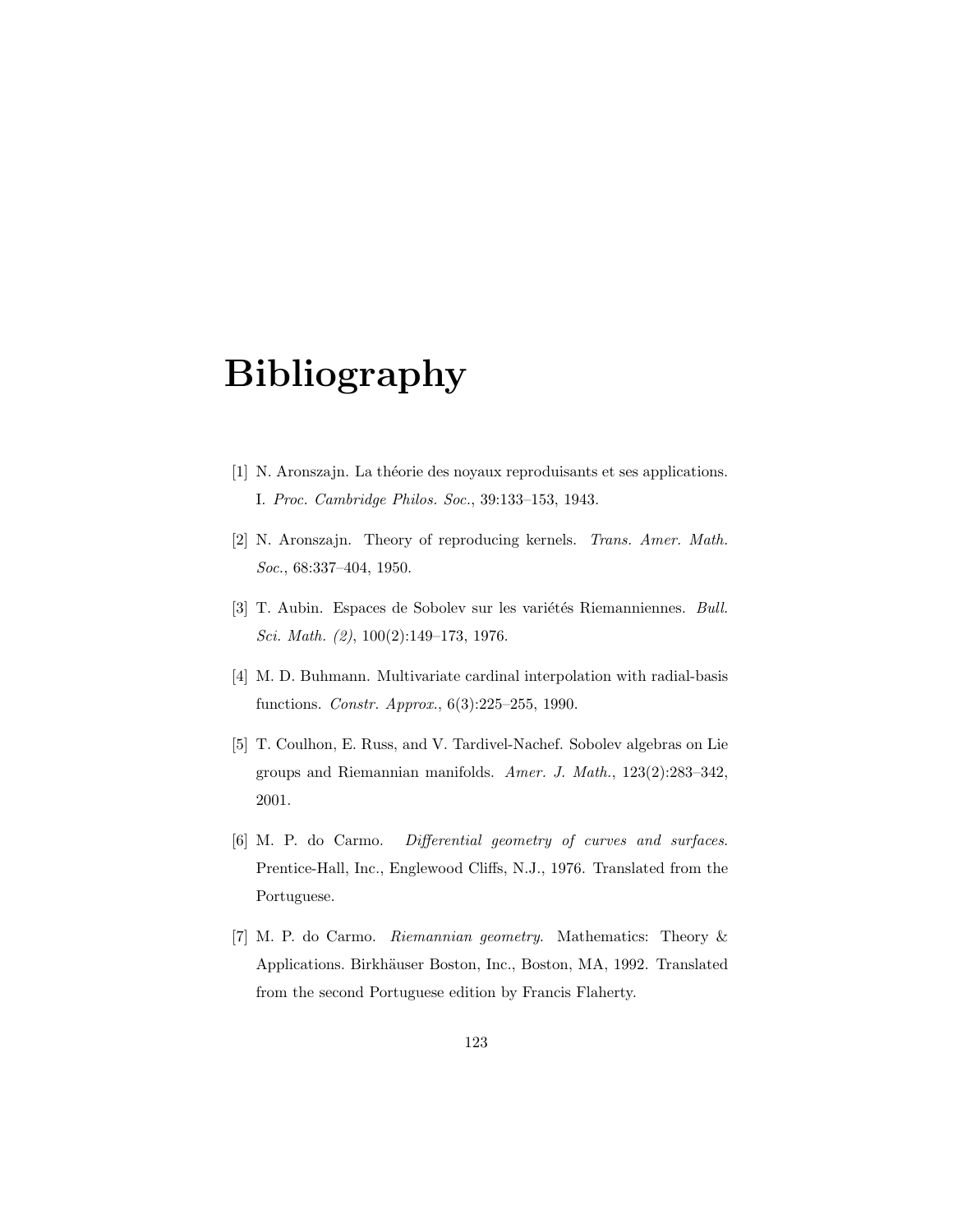- [8] J. Duchon. Sur l'erreur d'interpolation des fonctions de plusieurs variables par les  $D^m$ -splines. RAIRO Anal. Numér., 12(4):325-334, vi, 1978.
- [9] G. B. Folland. Introduction to partial differential equations. Mathematical Notes. Princeton University Press, Princeton, N.J., 1976. Preliminary informal notes of university courses and seminars in mathematics.
- [10] G. B. Folland. A course in abstract harmonic analysis. Textbooks in Mathematics. CRC Press, Boca Raton, FL, second edition, 2016.
- [11] E. Fuselier, T. Hangelbroek, F. J. Narcowich, J. D. Ward, and G. B. Wright. Localized bases for kernel spaces on the unit sphere. SIAM J. Numer. Anal., 51(5):2538–2562, 2013.
- [12] E. Fuselier, T. Hangelbroek, F. J. Narcowich, J. D. Ward, and G. B. Wright. Kernel based quadrature on spheres and other homogeneous spaces. Numer. Math., 127(1):57–92, 2014.
- [13] A. Gulisashvili and M. A. Kon. Exact smoothing properties of Schrödinger semigroups. Amer. J. Math., 118(6):1215–1248, 1996.
- [14] T. Hangelbroek, F. J. Narcowich, C. Rieger, and J. D. Ward. Direct and inverse results on bounded domains for meshless methods via localized bases on manifolds. In Contemporary computational mathematics—a celebration of the 80th birthday of Ian Sloan. Vol. 1, 2, pages 517–543. Springer, Cham, 2018.
- [15] T. Hangelbroek, F. J. Narcowich, and J. D. Ward. Kernel approximation on manifolds I: bounding the Lebesgue constant. SIAM J. Math. Anal., 42(4):1732–1760, 2010.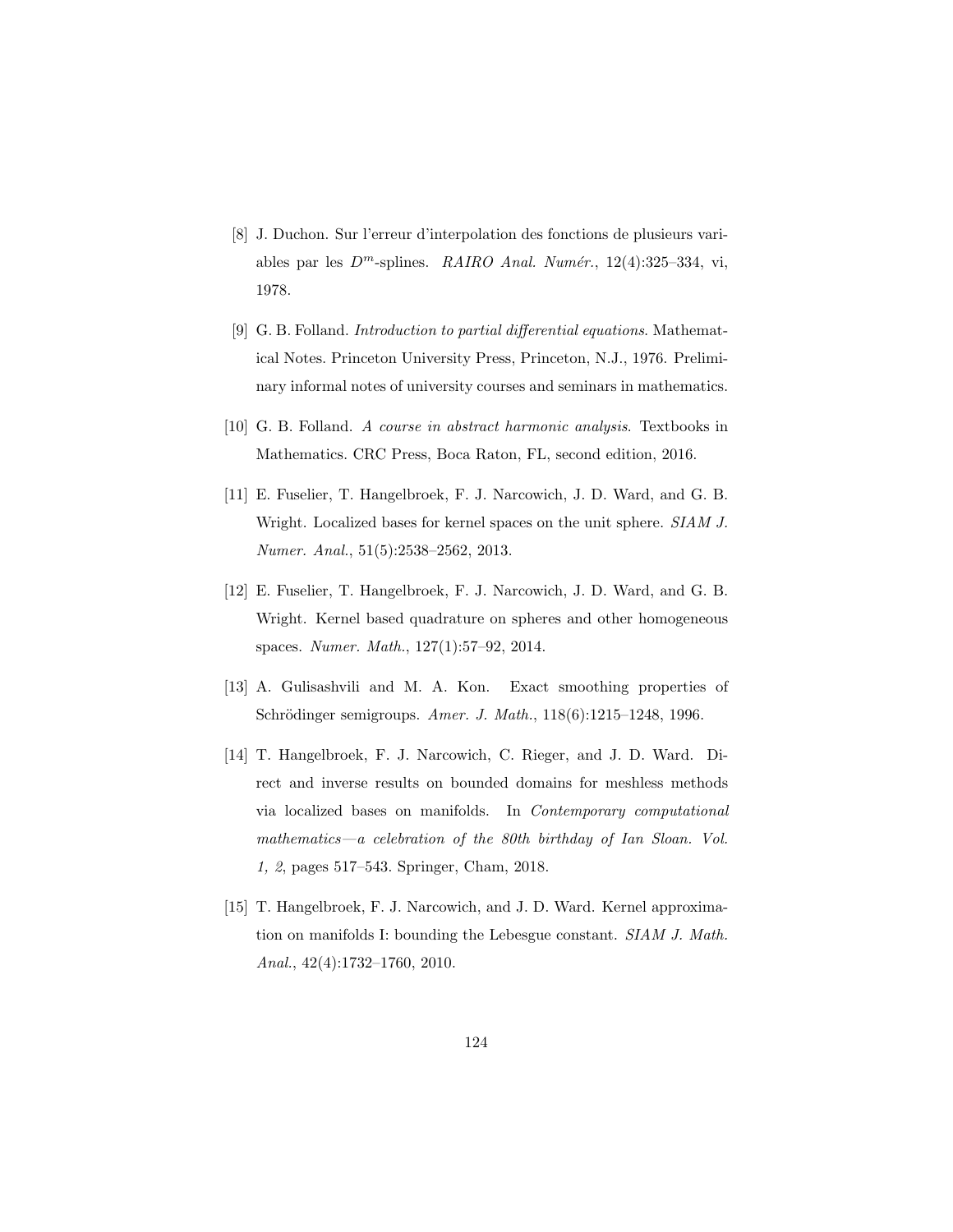- [16] T. Hangelbroek, F. J. Narcowich, and J. D. Ward. Polyharmonic and related kernels on manifolds: interpolation and approximation. Found. Comput. Math., 12(5):625–670, 2012.
- [17] T. Hangelbroek and D. Schmid. Surface spline approximation on SO(3). Appl. Comput. Harmon. Anal., 31(2):169–184, 2011.
- [18] S. Helgason. Groups and geometric analysis, volume 83 of Mathematical Surveys and Monographs. American Mathematical Society, Providence, RI, 2000. Integral geometry, invariant differential operators, and spherical functions, Corrected reprint of the 1984 original.
- [19] A. Hoorfar and M. Hassani. Inequalities on the Lambert  $W$  function and hyperpower function. JIPAM. J. Inequal. Pure Appl. Math., 9(2):Article 51, 5, 2008.
- [20] R. C. Hoover, A. A. Maciejewski, and R. G. Roberts. Pose detection of 3-d objects using images sampled on so(3), spherical harmonics, and wigner-d matrices. In 2008 IEEE International Conference on Automation Science and Engineering, pages 47–52, 2008.
- [21] W. R. Madych and S. A. Nelson. Polyharmonic cardinal splines. J. Approx. Theory, 60(2):141–156, 1990.
- [22] F. J. Narcowich, S. T. Rowe, and J. D. Ward. A novel Galerkin method for solving PDEs on the sphere using highly localized kernel bases. Math. Comp., 86(303):197–231, 2017.
- [23] F. J. Narcowich, J. D. Ward, and H. Wendland. Sobolev bounds on functions with scattered zeros, with applications to radial basis function surface fitting. Math. Comp., 74(250):743–763, 2005.